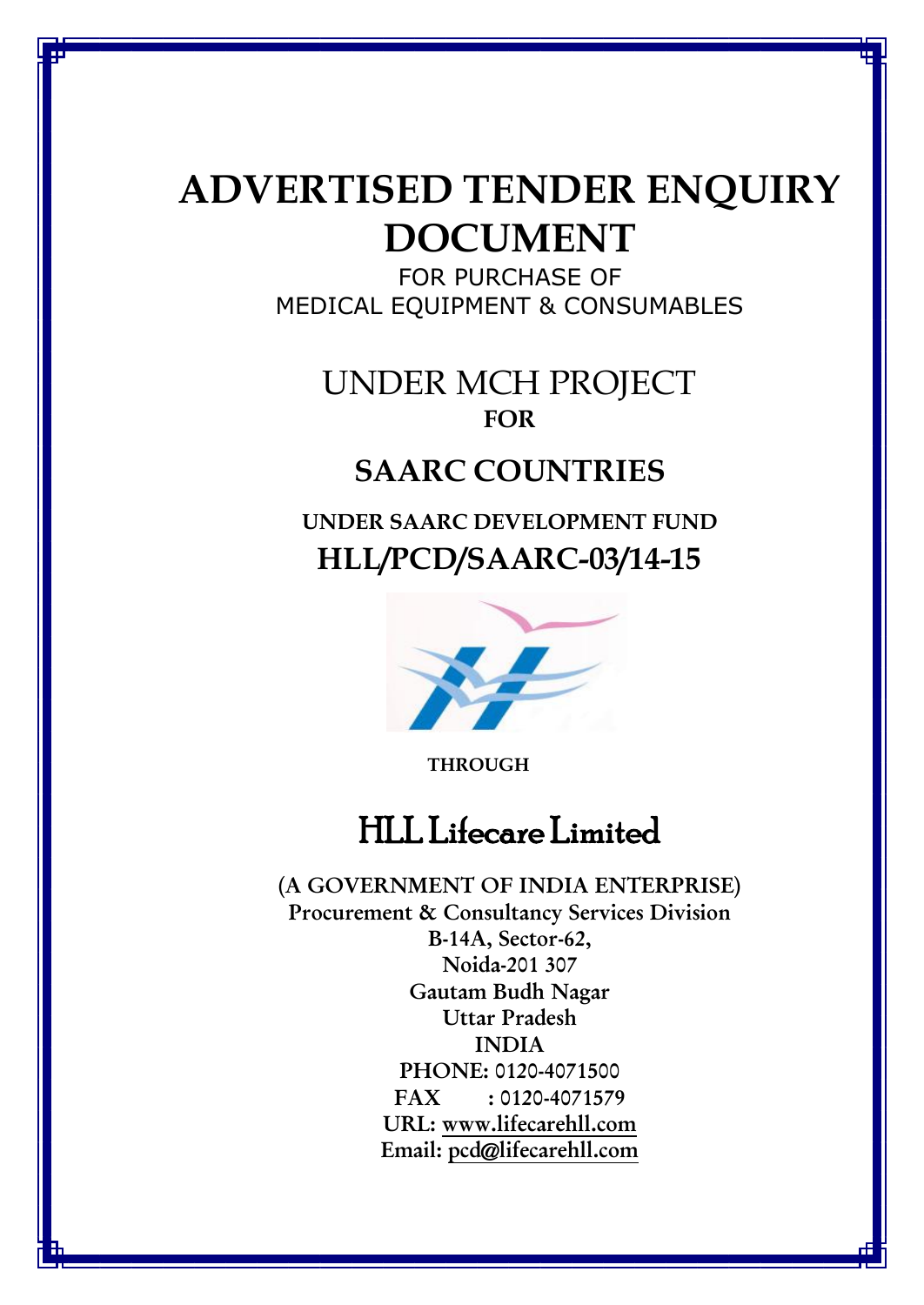# **INDEX**

| <b>Section</b>     | <u>Topic</u>                                                                                            | Page No. |
|--------------------|---------------------------------------------------------------------------------------------------------|----------|
| Section I          |                                                                                                         |          |
| Section II         |                                                                                                         |          |
| Section III        |                                                                                                         |          |
| Section IV         |                                                                                                         |          |
| Section V          |                                                                                                         |          |
| Section VI         |                                                                                                         |          |
| Section VII        |                                                                                                         |          |
| Section VIII       |                                                                                                         |          |
| Section IX         | - Qualification Criteria & Proforma for Performance Statement------------------------ 67                |          |
| Section X          |                                                                                                         |          |
| Section XI         |                                                                                                         |          |
| Section XII        |                                                                                                         |          |
| Section XIII       |                                                                                                         |          |
| <b>Section XIV</b> |                                                                                                         |          |
| Section XV         |                                                                                                         |          |
| Section XVI        |                                                                                                         | 77       |
| Section XVII       |                                                                                                         |          |
|                    | Section XVIII - Proforma of Final Acceptance Certificate by the Consignee -------------------------- 80 |          |
| Section XIX        | – Deleted                                                                                               |          |
| <b>Section XX</b>  |                                                                                                         |          |
| Section XXI        |                                                                                                         |          |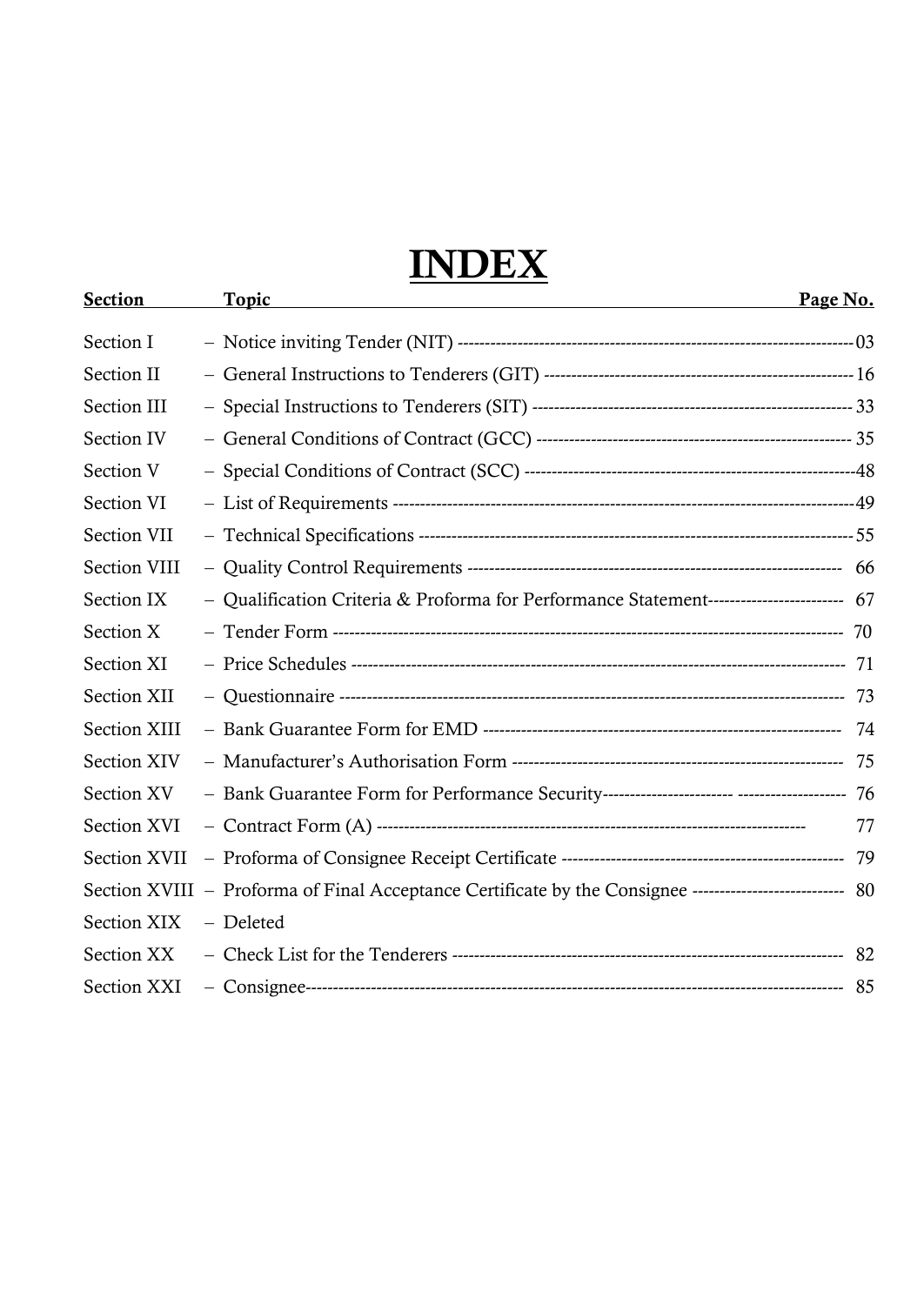**SECTION I NOTICE INVITING TENDERS (NIT) Advertised Tender from HLL Lifecare Limited (A GOVERNMENT OF INDIA ENTERPRISE) Procurement & Consultancy Services Division B-14A, Sector-62, Noida-201 307 Gautam Budh Nagar Uttar Pradesh INDIA URL: [www.lifecarehll.com](http://www.lifecarehll.com/) Email: [pcd@lifecarehll.com](mailto:pcd@lifecarehll.com) PHONE: 0120-4071500 FAX : 0120-4071579 FOR SAARC COUNTRIES UNDER SAARC DEVELOPMENT FUND**

## **Tender Enquiry No.: HLL/PCD/SAARC-03/14-15 Dated: 04.04.2014**

## **NOTICE INVITING TENDERS (NIT)**

- 1. Procurement & Consultancy Services Division of HLL Lifecare Limited, for and on behalf of SAARC Development Fund invites sealed tenders, from eligible and qualified tenderers for supply of following medical equipments and consumables for Special Newborn Care Unit (SNCU),First Referral Units (FRU) & Primary Health Centres(PHC) in member countries of SAARC.
- 2. The tender is also for supplying kits to Afghanistan, Bhutan and Maldives which are meant for SNCU, FRU and PHC in these Countries. Each kit will consist of certain equipment/items and consumables. All Equipment in a Table put together as per the number and quantities as detailed below will make a kit. Similarly, all consumables in a Table put together as per the number and quantities as detailed below will make a kit. Total number of kits will be as given in respective tables.

## **1.1 Special Newborn Care Unit –**

1.1.1 **Kit A1** for SNCUs/DGH shall consist of all items covered in Table 1

**Total Number of kits 20 Nos., with country wise break-up as follows:** 

| Afghanistan: | 10 Nos. |
|--------------|---------|
| Pakistan     | 10 Nos. |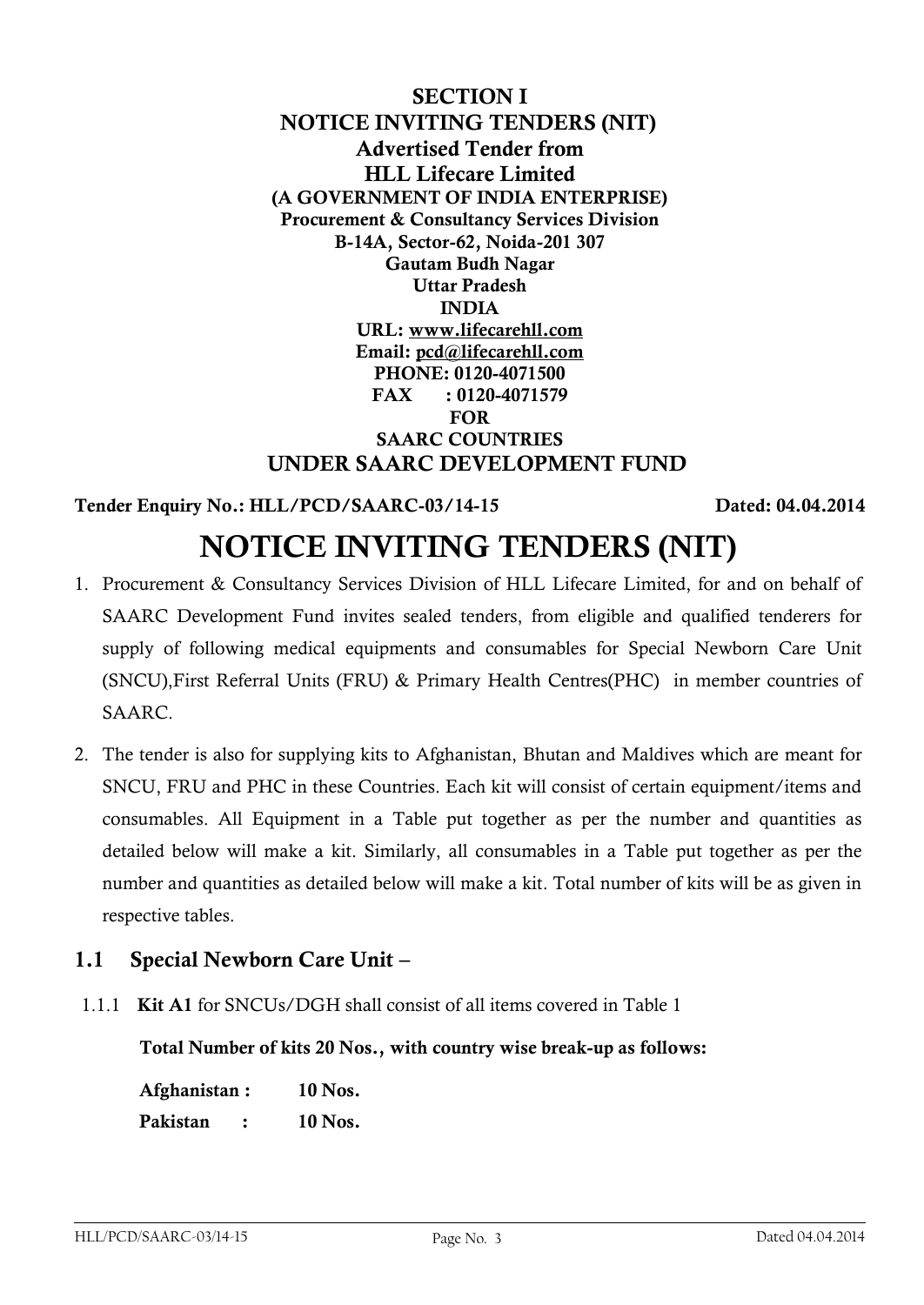### **ANNEXURE - I**

### **Table 1: KIT A1**

| S1.<br>#       | <b>Equipment Name</b>                                                                         | <b>Quantity per Kit</b><br>(Nos) |
|----------------|-----------------------------------------------------------------------------------------------|----------------------------------|
| $\mathbf{1}$   | Servo Control Open care system on trolley with drawers, with radiant warmer, O2-<br>provision | 12                               |
| $\overline{2}$ | Phototherapy unit (Single head, high intensity)                                               | 6                                |
| 3              | Resuscitator, hand operated, neonate, 250 ml                                                  | $\overline{2}$                   |
| $\overline{4}$ | Resuscitator, hand operated, neonate, 500 ml                                                  | 4                                |
| 5              | Laryngoscope set (Neonate Straight Blade)                                                     | 6                                |
| 6              | Portable suction pump, w/access                                                               | $\overline{2}$                   |
| $\overline{7}$ | Suction Pump (foot-operated)                                                                  | $\overline{2}$                   |
| 8              | Vital sign monitor (NIBP, HR, SpO2, ECG, RR, Temp)                                            | $\mathbf{1}$                     |
| 9              | Infantometer, plexi, 31/2ft/105cm                                                             | $\mathbf{1}$                     |
| 10             | Oxygen hood, S and M, set of 3 each, including connecting tubes                               | 6                                |
| 11             | Oxygen Concentrator (Electric 220V AC)                                                        | 4                                |
| 12             | Digital Thermometer, Clinical (32-43°C)                                                       | 12                               |
| 13             | Electronic Weighing Scale for babies (10 kg <5g>)                                             | $\overline{\mathbf{4}}$          |
| 14             | Pulse oximeter, bedside, neonatal                                                             | 6                                |
| 15             | Stethoscope, binaural, neonate                                                                | 12                               |
| 16             | Electronic Sphygmomanometer (neonate)                                                         | 6                                |
| 17             | Mobile Examination Light (220V/12V)                                                           | 6                                |
| 18             | Transport Incubator, basic, with battery and O2, without ventilator                           | $\mathbf{1}$                     |
| 19             | Tape, measure, vinyl-coated, 1.5m                                                             | $\boldsymbol{2}$                 |

## 1.1.2 **Kit A2** for SNCUs/DGH shall consist of all items covered in Table 2

## **Total Number of kits 12 Nos., with country wise break-up as follows:**

| Afghanistan: | 10 Nos.   |
|--------------|-----------|
| Bhutan       | $02$ Nos. |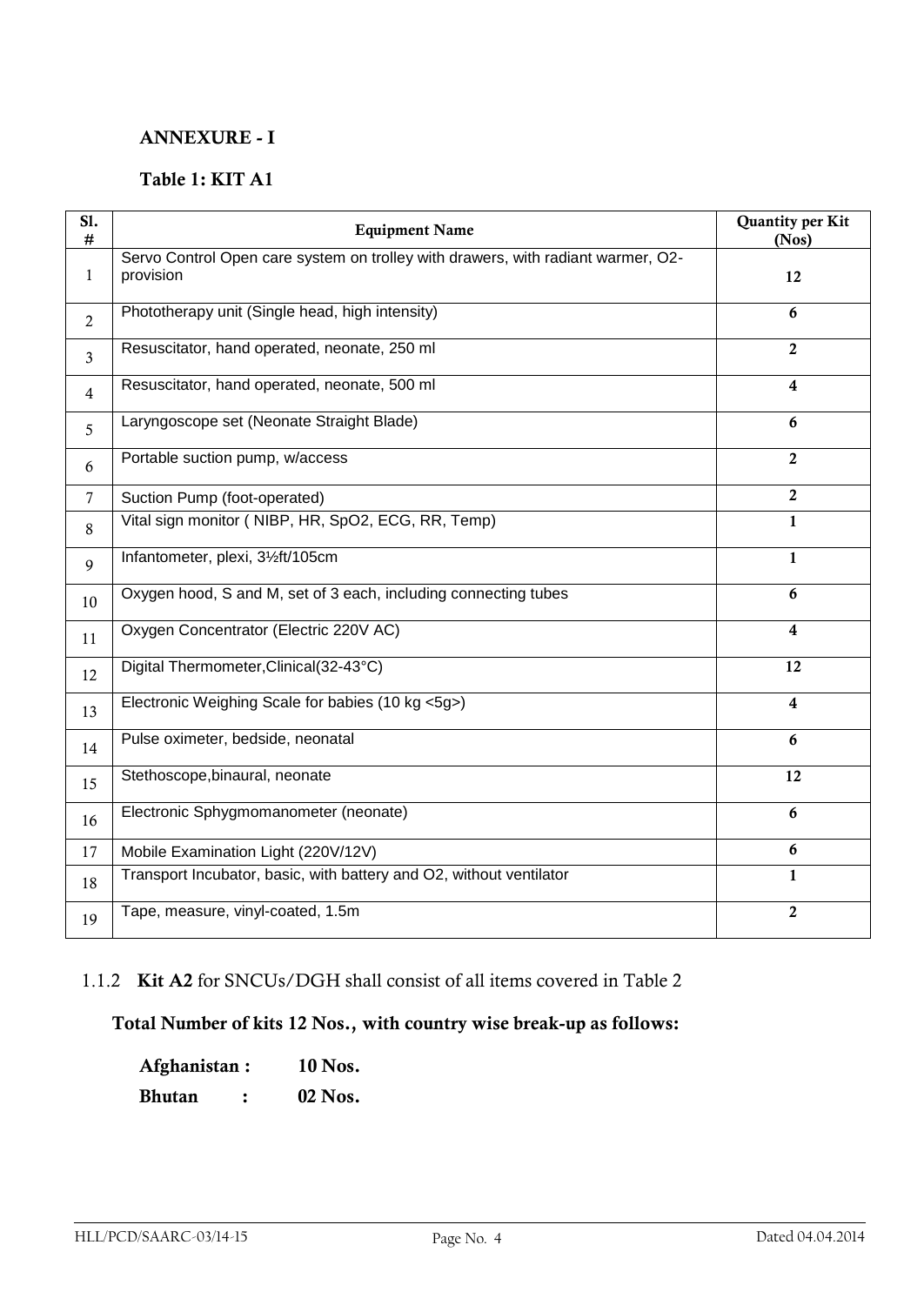| SI.No          | <b>Renewable Consumables for SNCUs indicating components</b>                     | <b>Quantity per kit(Nos)</b><br>for each country of<br>Afghanistan,<br><b>Bhutan</b> |
|----------------|----------------------------------------------------------------------------------|--------------------------------------------------------------------------------------|
| 1              | Sterile single-use safety Lancet, PACK of 200(1.8 mm)                            | 5                                                                                    |
| $\overline{2}$ | Heparinized Capillary tubes, box of 1000                                         | 5                                                                                    |
| 3              | Sealing compound for capillary tubes, pack of 500 g                              | $\overline{2}$                                                                       |
| 4              | Surgical disposal face mask, box of 100                                          | 500                                                                                  |
| 5              | Disposable cord clamp, set of 10                                                 | 600                                                                                  |
| 6              | Sterile disposable mucus Extractor, 20ml                                         | 200                                                                                  |
| 7              | Sterile Disposable Syringe with Needle of 24G, 1ml, BOX of 100                   | 1200                                                                                 |
| 8              | Sterile Disposable Syringe with Needle of 24G, 2ml, BOX of 100                   | 800                                                                                  |
| 9              | Sterile Disposable Syringe with Needle of 24G,5ml, BOX of 100                    | 800                                                                                  |
| 10             | Sterile Disposable Syringe with Needle of 24G, 10ml, BOX of 100                  | 1200                                                                                 |
| 11             | Sterile Disposable Syringe with Needle of 24G, 20ml, BOX of 100                  | 800                                                                                  |
| 12             | Sterile Disposable Needle of 22G, BOX of 100                                     | 800                                                                                  |
| 13             | Sterile Disposable Needle of 24G, BOX of 100                                     | 1000                                                                                 |
| 14             | Sterile Disposable Needle of 26G, BOX of 100                                     | 1000                                                                                 |
| 15             | I/V Cannula-24G(Box of 50)                                                       | 200                                                                                  |
| 16             | I/V Cannula-24G(Box of 50)                                                       | 200                                                                                  |
| 17             | Sterile Disposable Examination Gloves, Size 6 Box of 100                         | 250                                                                                  |
| 18             | Sterile Disposable Examination Gloves, Size 7 Box of 100                         | 250                                                                                  |
| 19             | Sterile disposable pediatric infusion set with 150 ml chamber with 26G<br>needle | 1000                                                                                 |
| 20             | Non Sterile cotton wool-500 g roll                                               | 200                                                                                  |
| 21             | Non sterile Compressed gauge, 10x10 cm, Pack of 5                                | 150                                                                                  |
| 22             | Sterile Compressed Gauge, 10x10 cm, Pack of 5                                    | 150                                                                                  |
| 23             | Sinus endotracheal tubes(2.5,3.0,3.5 and 4.0 mm)                                 | 50 each                                                                              |
| 24             | Sterile Disposable Connector with 3-way stop clock valve                         | 60                                                                                   |
| 25             | Disinfectant, chlorhexidine, 20% (1000 ml Bottle)                                | 5                                                                                    |
| 26             | Disinfectant, sodium hypochloride 5 litres can                                   | 40                                                                                   |
| 27             | Povidone lodine, 10 % in packing of 100 ml                                       | 5                                                                                    |
| 28             | Adhesive Tape, 2.5 cmx 5 m                                                       | 80                                                                                   |
| 29             | Sterile disposable scalpel blade, (No.22) Box of 100                             | 80                                                                                   |
| 30             | Umbilical Venous Catheter No.5&6                                                 | 250 each                                                                             |
| 31             | Disposable suction catheter 10F & 12F pack of 100 each                           | 400                                                                                  |
| 32             | Sterile disposable feeding tube-(FG-7), length-40cm, pack of 100                 | 400                                                                                  |

1.1.3 One kit A1 will consist of all 19 equipment/items in the quantities mentioned against each item in Table 1. One kit A2 will consist of all consumables/items in the quantities mentioned in table 2. **Each kit will be packed separately. Bidders are requested to quote for complete requirement of kit A1 and/or for kit A2 for SNCU/DGH for each member state as per the list of**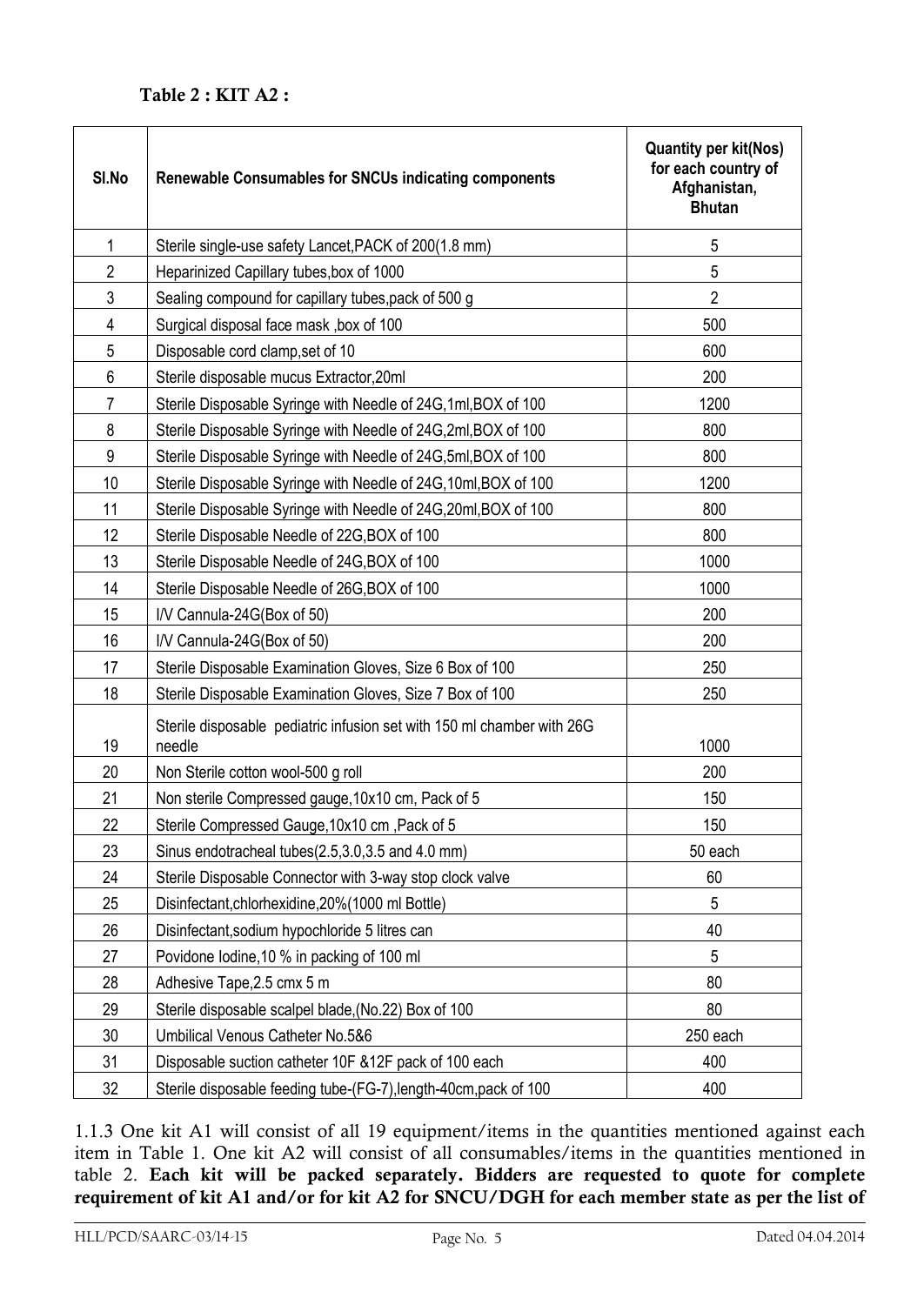**requirement. However if a bidder does not submit a bid for the total requirement covered in a specific kit, bid for such a kit will be rejected.**

## 1.2. **First Referral Unit (FRU) –**

1.2.1 **KIT B1** for FRU shall consist of all items covered in Table 3

**Total Number of kits 60 Nos., with country wise break-up as follows:** 

**Afghanistan : 30 Nos.**

**Pakistan : 30 Nos.**

**Table 3: Kit B1:** 

| S1.<br>No.     | <b>Equipment Name</b>                                                             | Quantity per Kit<br>(Nos) |
|----------------|-----------------------------------------------------------------------------------|---------------------------|
|                | Open care system: radiant warmer, fixed height, with trolley, drawers, O2-bottles | 4                         |
| $\overline{2}$ | Resuscitator, hand operated, neonate, 500 ml                                      | 2                         |
| 3              | Laryngoscope set, neonate                                                         | 2                         |
| $\overline{4}$ | Pump, suction, foot operated                                                      |                           |
| 5              | Thermometer, clinical, digital, 32-43°C                                           | 4                         |
| 6              | scale, baby, electronic, 10 Kg<5g>                                                |                           |
| $\overline{7}$ | Light, examination, mobile, 220-12V                                               |                           |

1.2.2 **KIT B2** for FRU shall consist of all items covered in Table 4

## **Total Number of kits 77 Nos., with country wise break-up as follows:**

| Afghanistan:    | 25 Nos. |
|-----------------|---------|
| Bhutan          | 26 Nos. |
| <b>Maldives</b> | 26 Nos. |

#### **Table 4: Kit B2**

| SI.No | <b>Renewable Consumables for FRUs indicating components</b>            | <b>Quantity per kit(Nos)</b><br>for each country of<br>Afghanistan,<br><b>Bhutan &amp; Maldives</b> |
|-------|------------------------------------------------------------------------|-----------------------------------------------------------------------------------------------------|
|       | I/V Cannula 24G, 26G, pack of 50 each                                  | 50 each                                                                                             |
| 2     | Sterile Disposable mucus extractor, 20ml                               | 150                                                                                                 |
| 3     | Sterile disposable feeding tube, CH07, L40cm (Pack of 100)             | 100                                                                                                 |
| 4     | Sterile disposable examination gloves Gloves, Pack of 100-(Size-6 / 7) | 15                                                                                                  |
| 5     | Sterile disposable suction catheter, L50cm (Box of 100)                | 100                                                                                                 |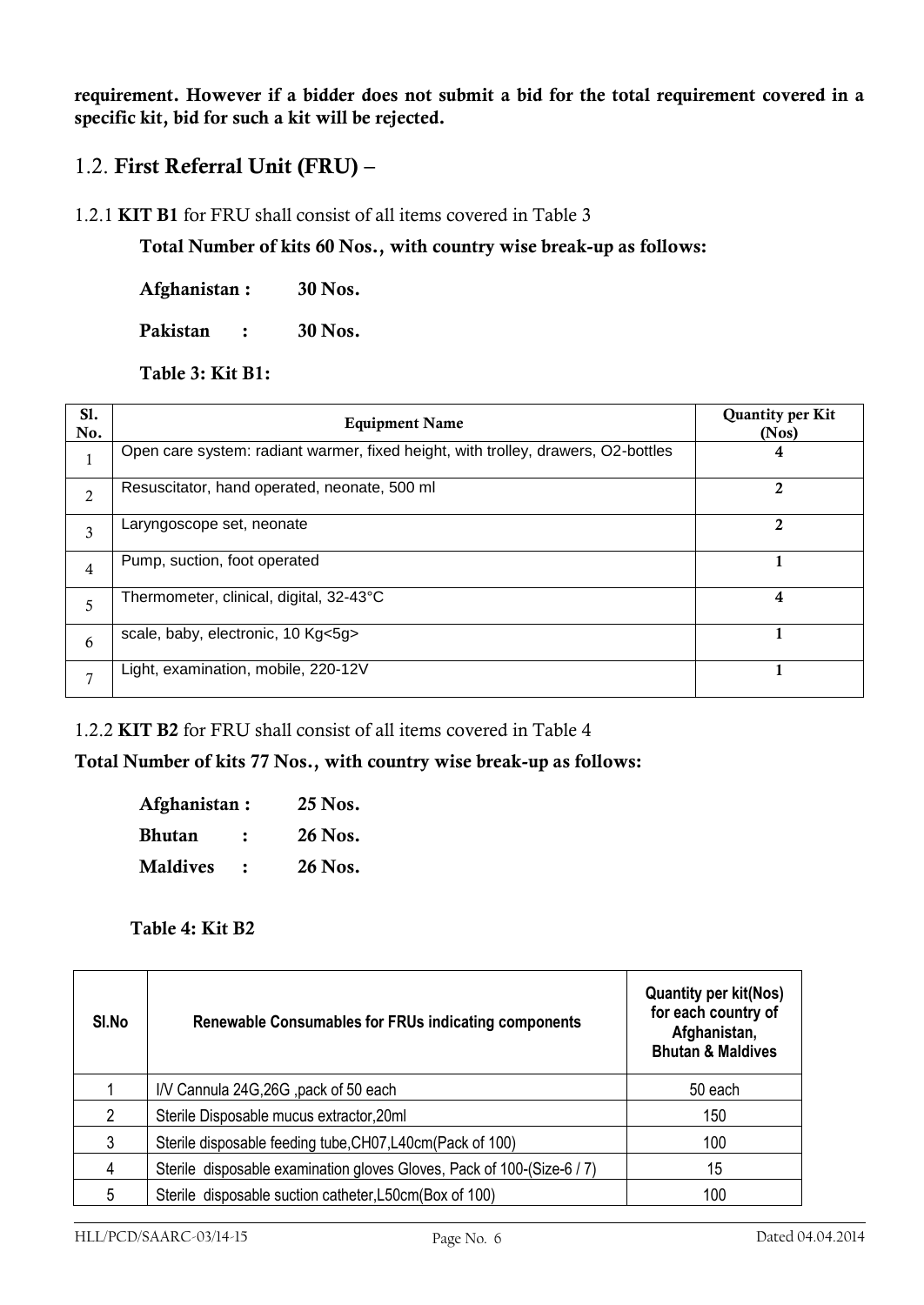| SI.No | <b>Renewable Consumables for FRUs indicating components</b>     | <b>Quantity per kit(Nos)</b><br>for each country of<br>Afghanistan,<br><b>Bhutan &amp; Maldives</b> |
|-------|-----------------------------------------------------------------|-----------------------------------------------------------------------------------------------------|
| 6     | Non sterile cotton wool-500g roll                               | 50                                                                                                  |
|       | Disinfectant, chlorhexidine, 20% (1000ml bottle)                | $\overline{2}$                                                                                      |
| 8     | Sterile Disposable syringe with needle of 24G, 1ml, BOX of 100  | 200                                                                                                 |
| 9     | Sterile Disposable syringe with needle of 24G, 2ml, BOX of 100  | 200                                                                                                 |
| 10    | Sterile Disposable syringe with needle of 24G, 5ml, BOX- of 100 | 200                                                                                                 |
| 11    | Sterile Disposable syringe with needle of 24G, 10ml, BOX of 100 | 100                                                                                                 |
| 12    | Sterile Disposable syringe with needle of 24G, 20ml, BOX of 100 | 50                                                                                                  |

1.2.3 One kit B1 will consist of all 7 equipment/items in the quantities mentioned against each item in Table 3. One kit B2 will consist of all consumables/items in the quantities mentioned in table 4. **Each kit will be packed separately. Bidders are requested to quote for complete requirement of kit B1 and/or for kit B2 for FRU for each member state as per the list of requirement. However if a bidder does not submit a bid for the total requirement covered in a specific kit, bid for such a kit will be rejected.**

## 1.3. **Primary Health Centres (PHCs) –**

#### 1.3.1 **KIT C1** for PHC shall consist of all items covered in Table 5

 **Total Number of kits 240 Nos., with country wise break-up as follows:** 

**Afghanistan : 120 Nos. Pakistan : 120 Nos.**

#### **Table 5: Kit C1:**

| SL.<br>No. | <b>Equipment Name</b>                                                             | <b>Quantity per Kit</b><br>(Nos) |
|------------|-----------------------------------------------------------------------------------|----------------------------------|
|            | Open care system: radiant warmer, fixed height, with trolley, drawers, O2-bottles |                                  |
| ∍          | Resuscitator, hand operated, neonate, 500 ml                                      |                                  |
| 3          | Pump, suction, foot operated                                                      |                                  |
| 4          | Thermometer, clinical, digital, 32-43°C                                           |                                  |
|            | Light, examination, mobile, 220-12V                                               |                                  |
| 6          | Weighing scale, spring                                                            |                                  |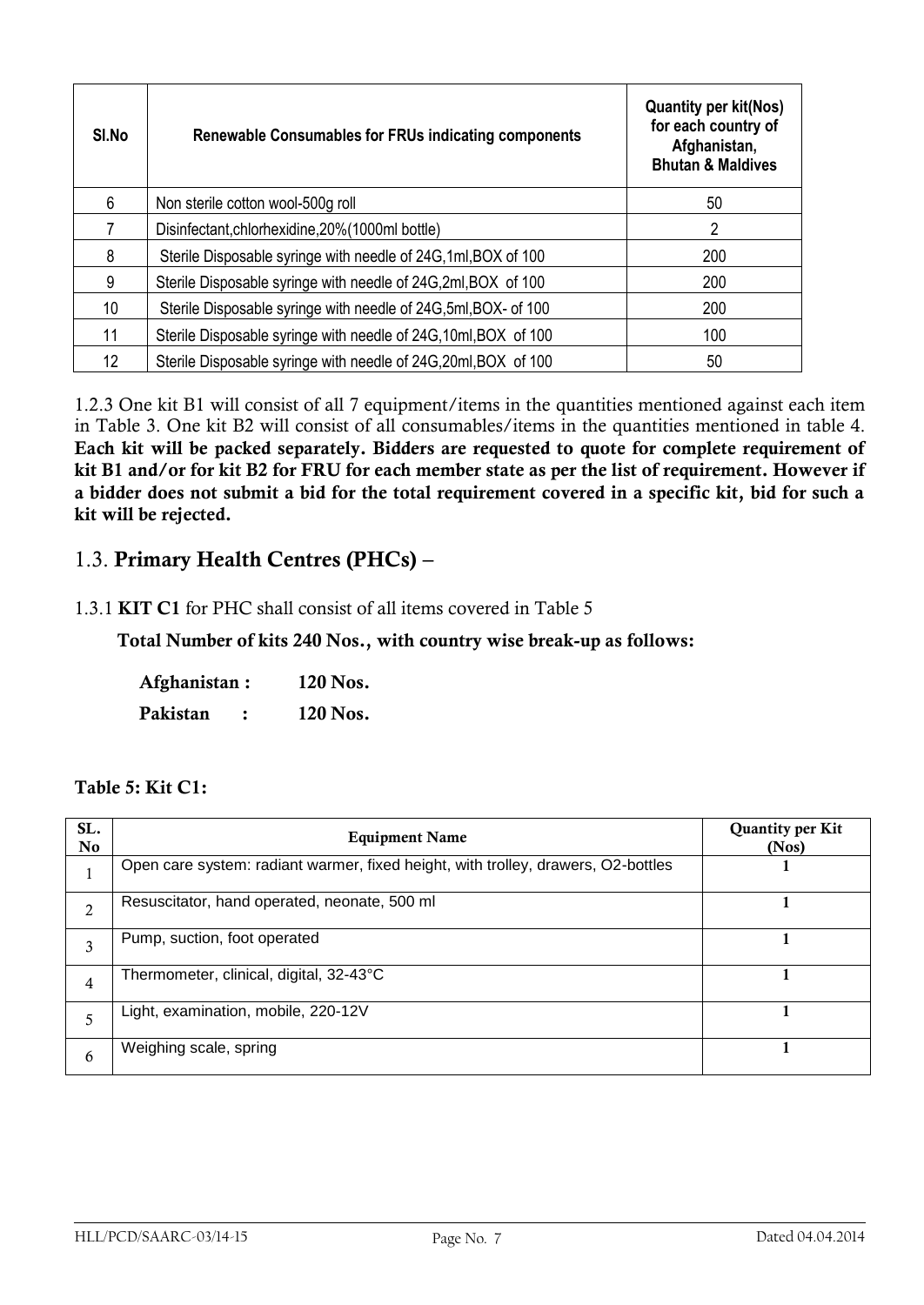#### 1.3.2 **KIT C2** for PHC shall consist of all items covered in Table 6

**Total Number of kits 300 Nos., with country wise break-up as follows:** 

| Afghanistan:    |   | 100 Nos. |
|-----------------|---|----------|
| <b>Bhutan</b>   | : | 70 Nos.  |
| <b>Maldives</b> |   | 130 Nos. |

#### **Table 6: Kit C2:**

| SI.No | Renewable Consumables for PHCs indicating components             | <b>Quantity per kit</b><br>(Nos) for each country<br>of Afghanistan,<br><b>Bhutan &amp; Maldives</b> |
|-------|------------------------------------------------------------------|------------------------------------------------------------------------------------------------------|
|       | I/V Cannula 24G, 26G, pack of 50 each                            | 20                                                                                                   |
| 2     | Sterile Disposable mucus extractor, 20ml                         | 100                                                                                                  |
| 3     | Sterile disposable feeding tube, CH07, L40cm (Pack of 100)       | 50                                                                                                   |
| 4     | Sterile disposable examination Gloves Size (6,7) box of 100 each | 10                                                                                                   |
| 5     | Disposal suction catheter 10F&12F, pack of 50 each               | 20                                                                                                   |

1.3.3 One kit C1 will consist of all 6 equipment/items in the quantities mentioned against each item in Table 5. One kit C2 will consist of all consumables/items in the quantities mentioned in table 6. **Each kit will be packed separately. Bidders are requested to quote for complete requirement of kit C1 and/or for kit C2 for PHC for each member state as per the list of requirement. However if a bidder does not submit a bid for the total requirement covered in a specific kit, bid for such a kit will be rejected.**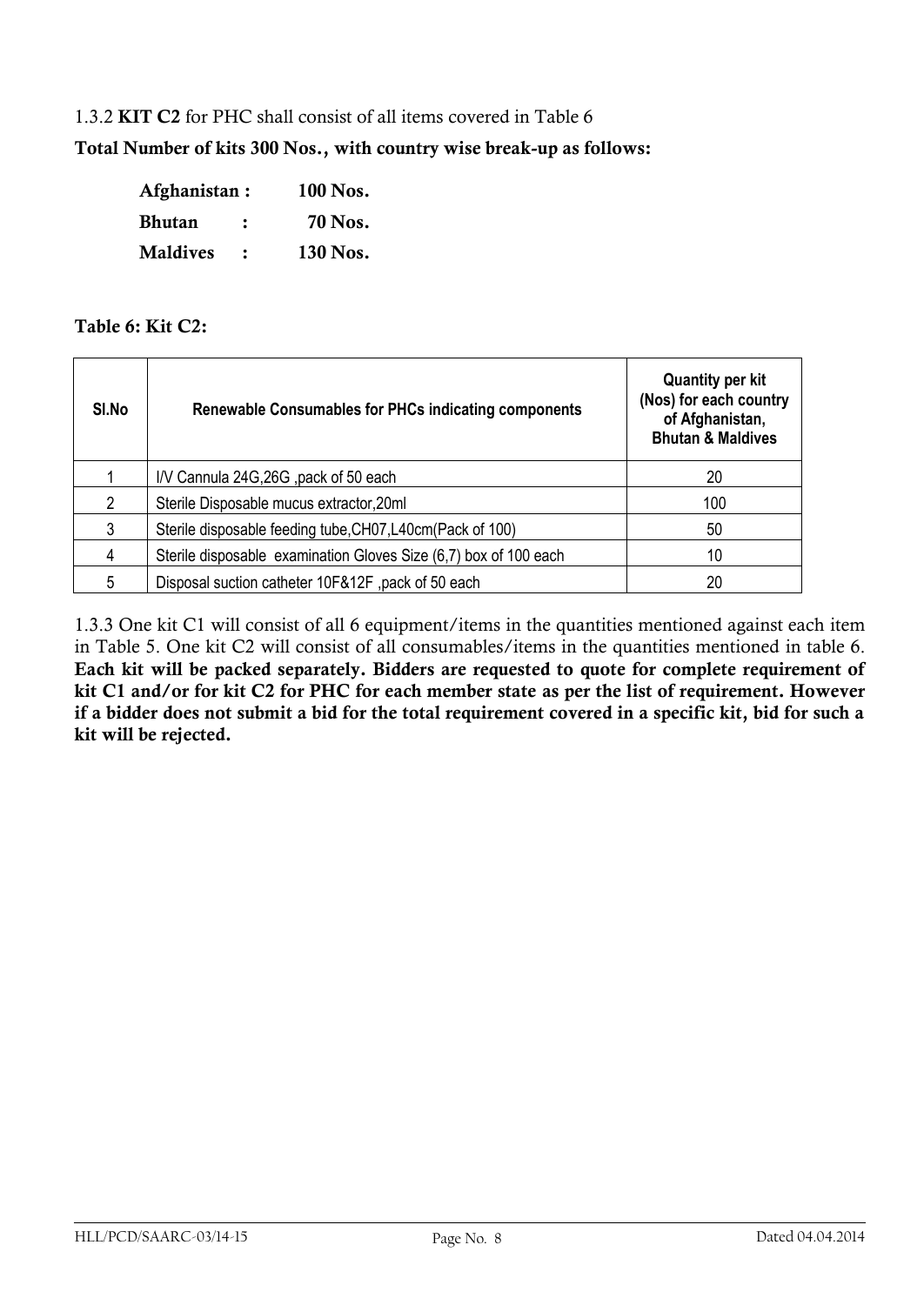| S1.<br>No.       | Description                                                | <b>Schedule</b>                                                                                                                                                                               |  |
|------------------|------------------------------------------------------------|-----------------------------------------------------------------------------------------------------------------------------------------------------------------------------------------------|--|
| 1.               | Dates of sale of tender enquiry documents                  | 04.04. 2014 to 20.05.2014, 16:00 hrs                                                                                                                                                          |  |
| ii.              | Place of sale of Tender Enquiry Documents                  | HLL Lifecare Limited, (A Government of<br>India Enterprise), Procurement &<br>Consultancy Services Division, B-14A,<br>Sector-62, Noida -201 307, Gautam Budh<br>Nagar, Uttar Pradesh, INDIA. |  |
| $\cdots$<br>111. | Cost of the Tender Enquiry Document                        | Rs. 5000/- or US\$ 100/-                                                                                                                                                                      |  |
| Iv               | Pre Tender Meeting Date & Time                             | 16.04.2014 at 11:00 AM                                                                                                                                                                        |  |
| V                | <b>Pre Tender Meeting Venue</b>                            | Same as 2 (ii)                                                                                                                                                                                |  |
| vi.              | Closing date & time for receipt of Tender                  | 21.05.2014, 2.30 PM                                                                                                                                                                           |  |
| vii.             | Time and date of opening of Techno –<br>Commercial tenders | 21.05.2014, 3.00 PM                                                                                                                                                                           |  |
| Viii             | Venue of Opening of Techno Commercial<br>Tender            | Same as 2 (ii)                                                                                                                                                                                |  |

- 3. Interested tenderers may obtain further information about this requirement from the above office selling the documents. Tender Enquiry Documents may be purchased on payment of nonrefundable fee of Rs 5000/-(Rupees Five Thousand only) or US \$ 100 (US Dollar Hundred only) per set in the form of account payee Demand Draft/Pay Order/Cashier"s Cheque/Banker"s Cheque, drawn on a scheduled bank in India, in favour of **"HLL Lifecare Limited"** payable at New Delhi**.**
- 4. If requested, the Tender Enquiry Documents will be mailed by Registered Post/Speed Post to the domestic tenderers, for which extra expenditure per set will be Rs 100/- for domestic post and US\$ 100/- for international airmail. The tenderer is to add the applicable postage cost in the non-refundable fee mentioned in Para 3 above.
- 5. **Tenderer may also download the tender enquiry documents from the official web sites [www.lifecarehll.com](http://www.lifecarehll.com/), [www.sdfsec.org](http://www.sdfsec.org/) and submit its tender by utilizing the downloaded document, along with the required non-refundable fee as mentioned in Para 3 above.**
- 6. All prospective tenderers may attend the Pre Tender meeting. The venue, date and time indicated in the Para 2 above.
- 7. Tenderers shall ensure that their tenders, complete in all respects, are dropped in the Tender Box located at **HLL Lifecare Limited, Procurement and Consultancy Division, B-14A, Sector -62, Noida -201 307, Gautam Budh Nagar, Uttar Pradesh, INDIA** on or **before the closing date and time indicated in the Para 2 above***,* **failing which the tenders will be treated as late and rejected. No request for accepting of such tenders will be accepted.**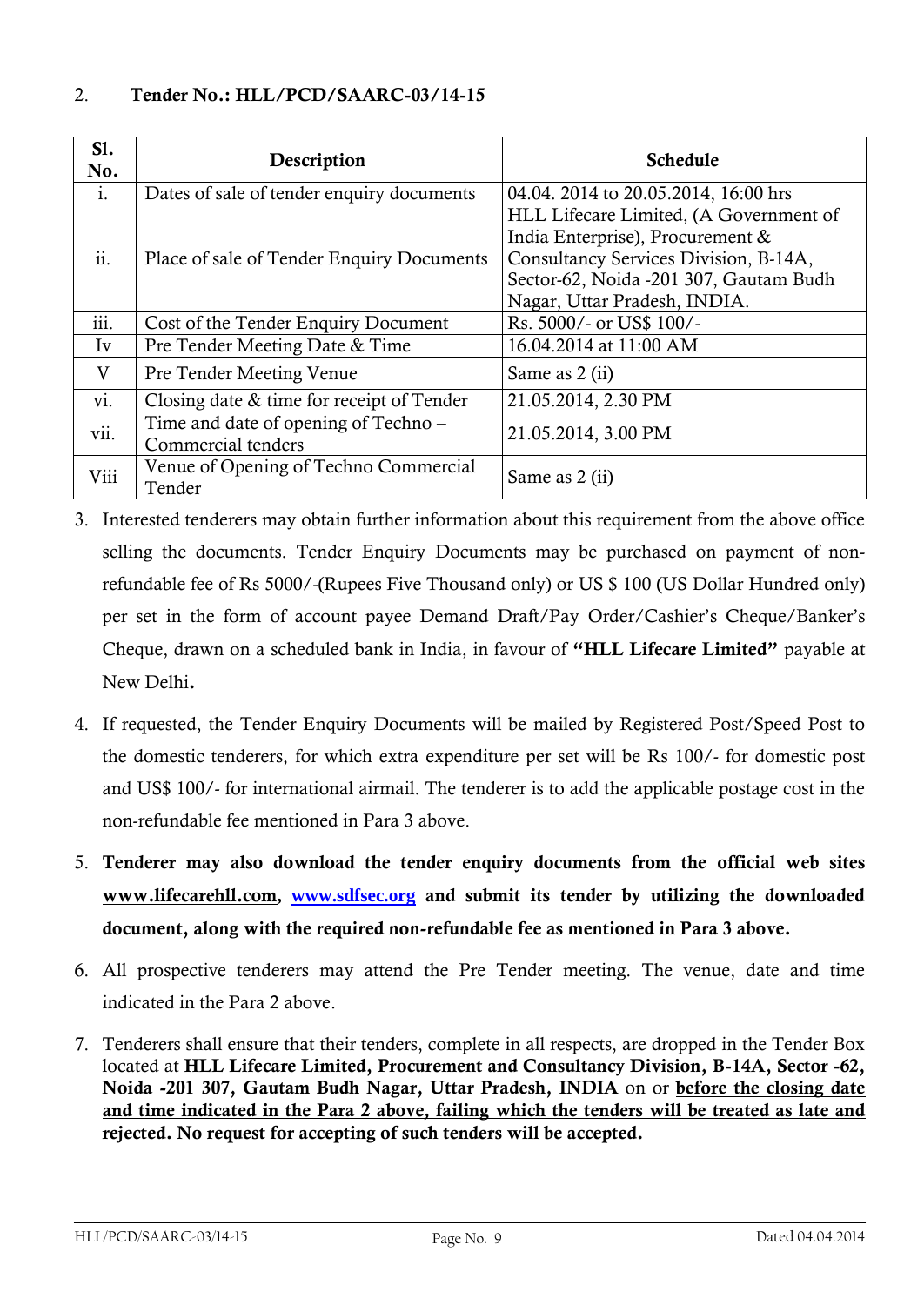- 8. In the event of any of the above mentioned dates being declared as a holiday / closed day for the purchase organisation, the tenders will be sold/received/opened on the next working day at the appointed time.
- 9. The Tender Enquiry Documents are not transferable.
- 10. The purchaser reserves the right to accept or reject either in part or in full any of the tenders without assigning any reason.

N.B.: Other details about SAARC countries, consignees, EMDs and consumables with each kit are indicated in Annexure-I enclosed.

> **For and on behalf of SAARC Development Fund Head & Associate Vice President (P&CD) HLL Lifecare Limited, Procurement and Consultancy Division B-14A, Sector -62, Noida -201307, Gautam Budh Nagar, Uttar Pradesh, INDIA PHONE: 0120-4071500 FAX : 0120-4071513**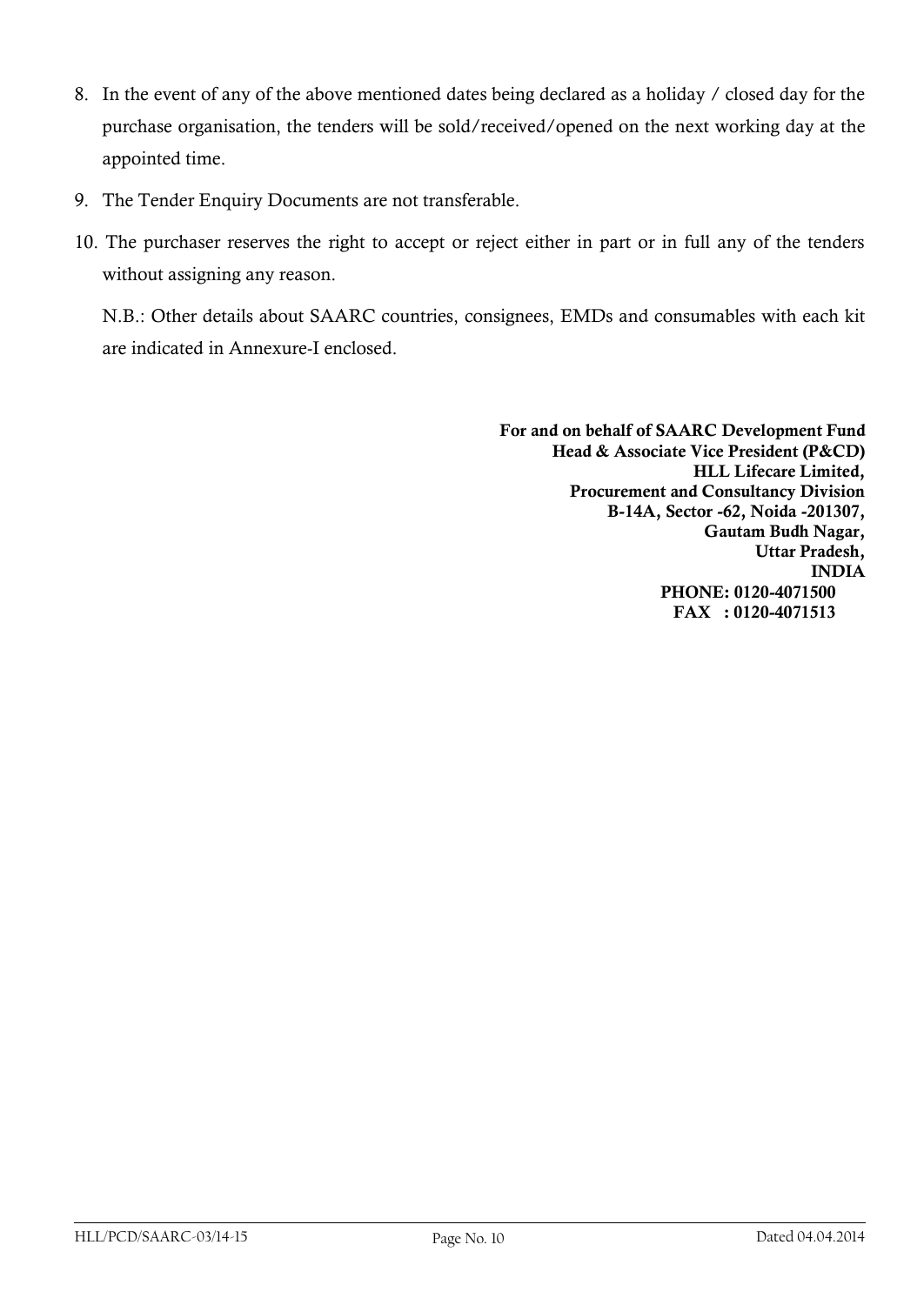#### **ANNEXURE-I TO NOTICE INVITING TENDERS (NIT)**

| Sch.No. | Name of the<br><b>SAARC</b><br>Country | Item/Kit.                        | <b>Total</b><br>No. of<br><b>Kits</b> | Consignee                              | <b>EMD</b><br>Amoun<br>t in US<br>\$ | <b>Terms</b> of<br>Delivery      |
|---------|----------------------------------------|----------------------------------|---------------------------------------|----------------------------------------|--------------------------------------|----------------------------------|
| 1.1     | Afghanistan                            | Kit-A1 (SNCU/DGH)<br>Equipment   | 10                                    |                                        | 10,000                               | CIP,<br>Kabul<br>International   |
| 1.2     |                                        | Kit-A2 (SNCU/DGH)<br>Consumables | 10                                    |                                        | 3,000                                |                                  |
| 1.3     |                                        | Kit-B1(FRU)<br>Equipment         | 30                                    | Delivery will be<br>at single point    | 4,000                                | Airport,<br>1 Great<br>Massoud   |
| 1.4     |                                        | Kit-B2 (FRU)<br>Consumables      | 25                                    |                                        | 2,000                                | Avenue,<br>Kabul,<br>Afghanistan |
| 1.5     |                                        | Kit-C1(PHC)<br>Equipment         | 120                                   |                                        | 19,500                               |                                  |
| 1.6     |                                        | Kit-C2(PHC)<br>Consumables       | 100                                   |                                        | 2,400                                |                                  |
| 2.1     | Pakistan                               | Kit-A1 (SNCU/DGH)<br>Equipment   | 10                                    | Delivery will be<br>at single point    | 10,000                               |                                  |
| 2.2     |                                        | Kit-B1(FRU)<br>Equipment         | 30                                    |                                        | 4,000                                |                                  |
| 2.3     |                                        | Kit-C1(PHC)<br>Equipment         | 120                                   |                                        | 19,500                               | <b>CIP</b> Airport<br>Islamabad  |
| 3.1     | <b>Bhutan</b>                          | Kit-A2 (SNCU/DGH)<br>Consumables | $\overline{2}$                        | Delivery will be<br>at single point    | 6,00                                 |                                  |
| 3.2     |                                        | Kit-B2 (FRU)<br>Consumables      | 26                                    |                                        | 1,735                                | <b>CIP</b> Airport<br>Paro       |
| 3.3     |                                        | Kit-C2(PHC)<br>Consumables       | 70                                    |                                        | 1,400                                |                                  |
| 4.1     | <b>Maldives</b>                        | Kit-B2 (FRU)<br>Consumables      | 26                                    | Delivery<br>will be at single<br>point | 1,735                                | <b>CIP</b> Airport<br>Male       |
| 4.2     |                                        | Kit-C2(PHC)<br>Consumables       | 130                                   |                                        | 2,600                                |                                  |

NOTE - **The bidders may please note that they have to quote for entire requirement covered in a kit for a country. A bidder not complying with this stipulation will be rejected. Further:**

**1) Bidder has the option to quote for any or all countries.**

**2) Bidder has the option to quote for either kits for equipment, or for kits for consumables, or for both**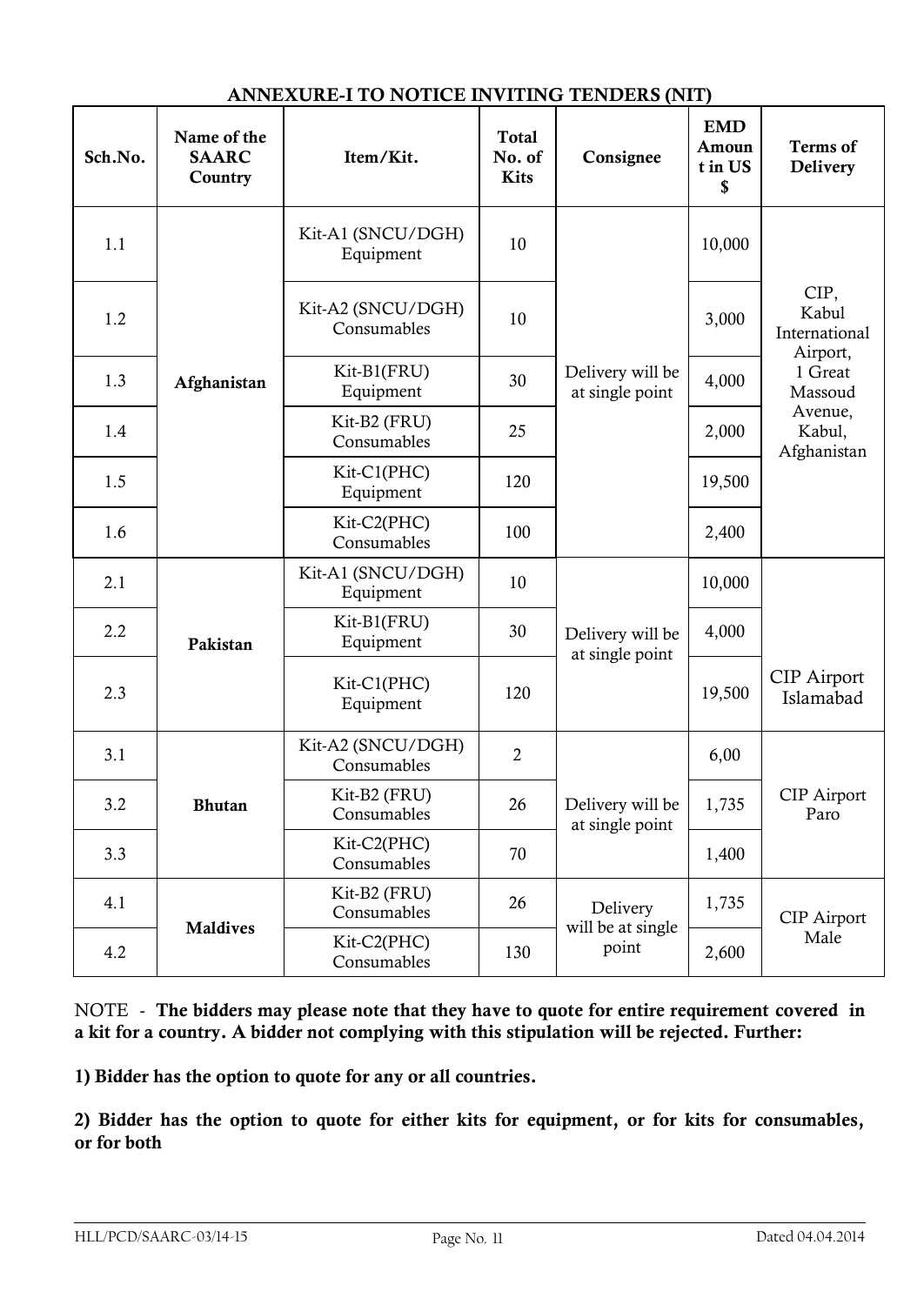**3) A bidder opting to quote for equipment, must quote for all the equipment kits (A1, B1 and C1) for a specific country. Bidder not complying with this stipulation will be rejected.**

**4) A bidder opting to quote for consumables, must quote for all the consumable kits (A2, B2 and C2) for a specific country. Bidder not complying with this stipulation will be rejected.**

**The evaluation shall be done country wise, separately for the total requirement of the equipment (Kits A1 + B1 + C1), and separately for consumables (kits A2, + B2 + C2).** 

The coordinators/Nodal officers of concerned Member State will clear the consignments and take delivery of the stores & arrange for installation, commissioning, demonstration etc. in a district hospital. Further the nodal officer will arrange for delivery of equipment to the ultimate consignees. He will also issue consignee receipt certificates to the supplier. The supplier has to do the installation, commissioning, training, demonstration at one single point/any one district Hospital for the equipment supplied to a concerned Member State.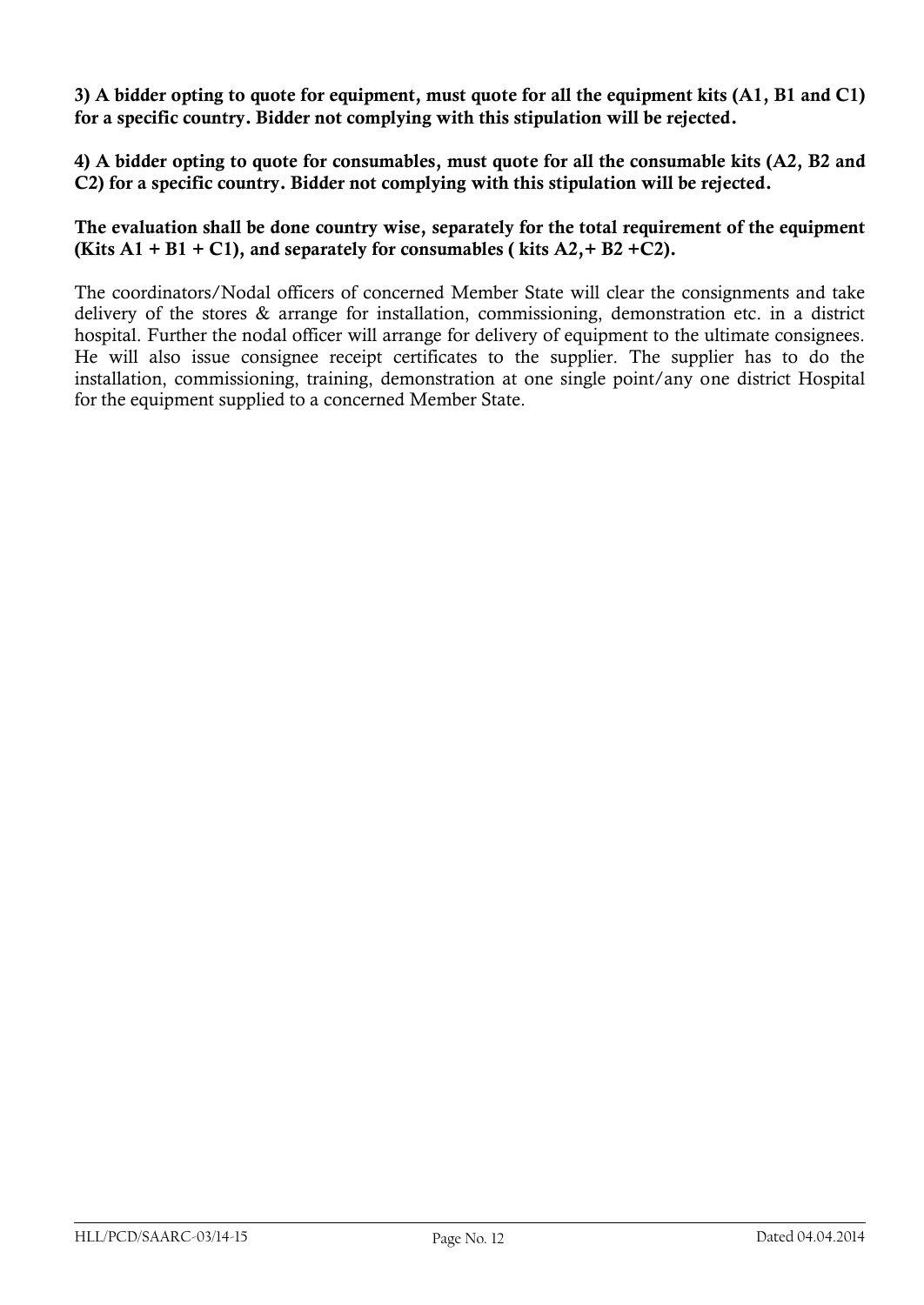## **SECTION - II GENERAL INSTRUCTIONS TO TENDERERS (GIT) CONTENTS**

| S1.<br>No.     | Topic                                                                         |      |
|----------------|-------------------------------------------------------------------------------|------|
| A              | <b>PREAMBLE</b>                                                               |      |
| $\mathbf{1}$   | Definitions and Abbreviations                                                 | 16   |
| $\overline{2}$ | Introduction                                                                  | 17   |
| 3              | Deleted                                                                       | N.A. |
| $\overline{4}$ | Language of Tender                                                            | 18   |
| 5              | <b>Eligible Tenderers</b>                                                     | 18   |
| 6              | <b>Eligible Goods and Services</b>                                            | 18   |
| 7              | <b>Tendering Expense</b>                                                      | 18   |
| B              | TENDER ENQUIRY DOCUMENTS                                                      |      |
| 8              | <b>Contents of Tender Enquiry Documents</b>                                   | 18   |
| 9              | <b>Amendments to Tender Enquiry Documents</b>                                 | 19   |
| 10             | <b>Clarification of Tender Enquiry Documents</b>                              | 19   |
| $\mathbf C$    | <b>PREPARATION OF TENDERS</b>                                                 |      |
| 11             | Documents Comprising the Tender                                               | 19   |
| 12             | <b>Tender Currencies</b>                                                      | 20   |
| 13             | <b>Tender Prices</b>                                                          | 20   |
| 14             | Indian Agent                                                                  | 23   |
| 15             | Firm Price / Variable Price                                                   | 23   |
| 16             | <b>Alternative Tenders</b>                                                    | 23   |
| 17             | Documents Establishing Tenderer's Eligibility and<br><b>Qualifications</b>    | 23   |
| 18             | Documents Establishing Good's Conformity to<br><b>Tender Enquiry Document</b> | 24   |
| 19             | Earnest Money Deposit (EMD)                                                   | 24   |
| 20             | <b>Tender Validity</b>                                                        | 25   |
| 21             | Signing and Sealing of Tender                                                 | 25   |
| D              | <b>SUBMISSION OF TENDERS</b>                                                  |      |
| 22             | Submission of Tenders                                                         | 26   |
| 23             | Late Tender                                                                   | 26   |
| 24             | Alteration and Withdrawal of Tender                                           | 26   |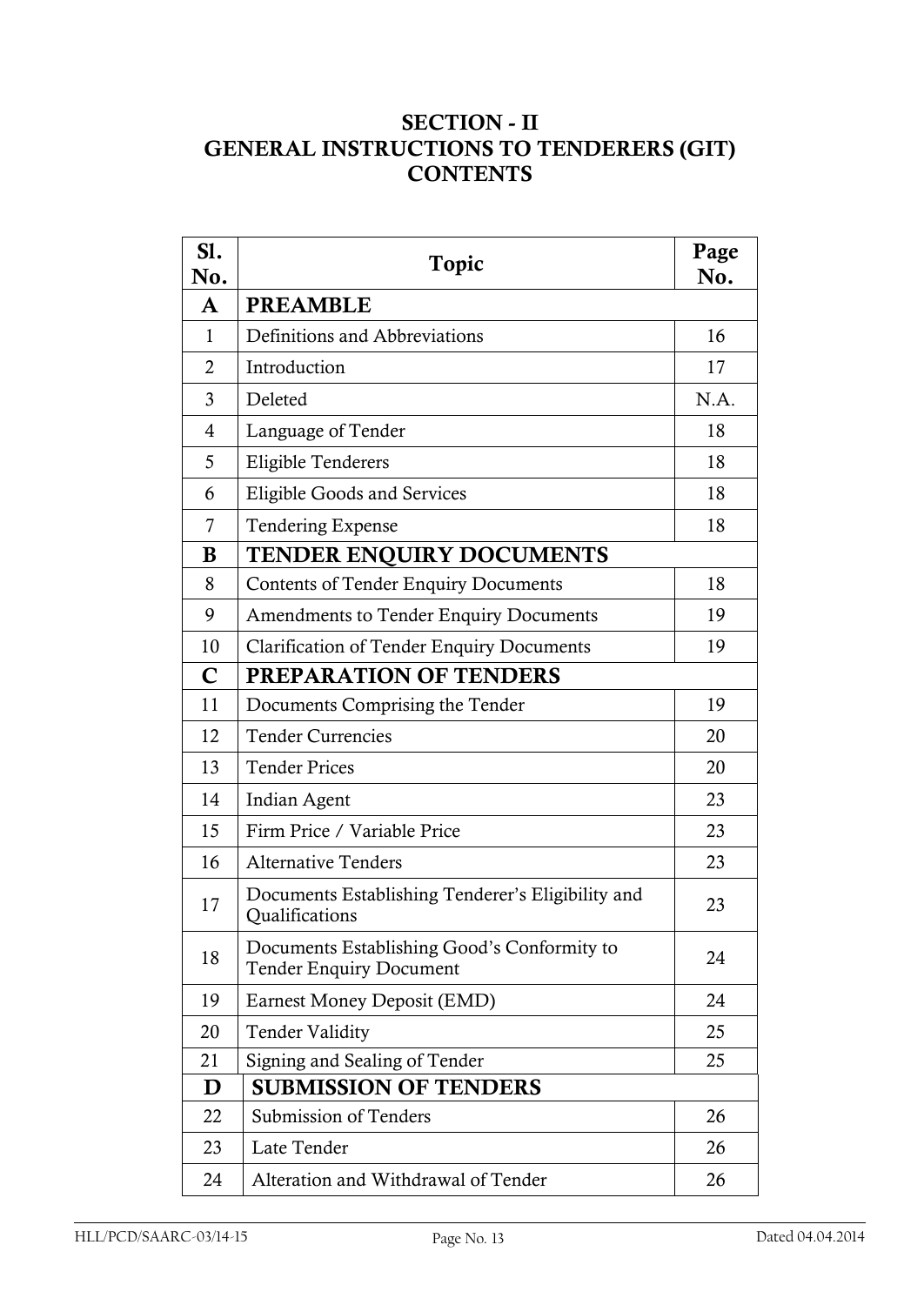| $\bf{E}$    | <b>TENDER OPENINGS</b>                                                                |      |  |
|-------------|---------------------------------------------------------------------------------------|------|--|
| 25          | <b>Opening of Tenders</b>                                                             | 26   |  |
| $\mathbf F$ | <b>SCRUTINY AND EVALUATION OF TENDERS</b>                                             |      |  |
| 26          | <b>Basic Principle</b>                                                                | 27   |  |
| 27          | Preliminary Scrutiny of Tenders                                                       | 27   |  |
| 28          | Minor Infirmity/Irregularity/Non-Conformity                                           | 28   |  |
| 29          | Discrepancy in Prices                                                                 | 28   |  |
| 30          | Discrepancy between original and copies of Tender                                     | 28   |  |
| 31          | Qualification Criteria                                                                | 29   |  |
| 32          | Deleted                                                                               | N.A. |  |
| 33          | Schedule-wise Evaluation                                                              | 28   |  |
| 34          | <b>Comparison of Tenders</b>                                                          | 29   |  |
| 35          | Additional Factors and Parameters for Evaluation<br>and Ranking of Responsive Tenders | 29   |  |
| 36          | Tenderer's capability to perform the contract                                         | 29   |  |
| 37          | Contacting the Purchaser                                                              | 30   |  |
| G           | <b>AWARD OF CONTRACT</b>                                                              |      |  |
| 38          | Purchaser's Right to Accept any Tender and to<br>Reject any or All Tenders            | 30   |  |
| 39          | Award Criteria                                                                        | 30   |  |
| 40          | Variation of Quantities at the Time of Award                                          | 30   |  |
| 41          | Notification of Award                                                                 | 30   |  |
| 42          | <b>Issue of Contract</b>                                                              | 30   |  |
| 43          | Non-receipt of Performance Security and Contract<br>by the Purchaser/Consignee        | 31   |  |
| 44          | Return of EMD                                                                         | 31   |  |
| 45          | <b>Publication of Tender Result</b>                                                   | 31   |  |
| 46          | Corrupt or Fraudulent Practices                                                       | 31   |  |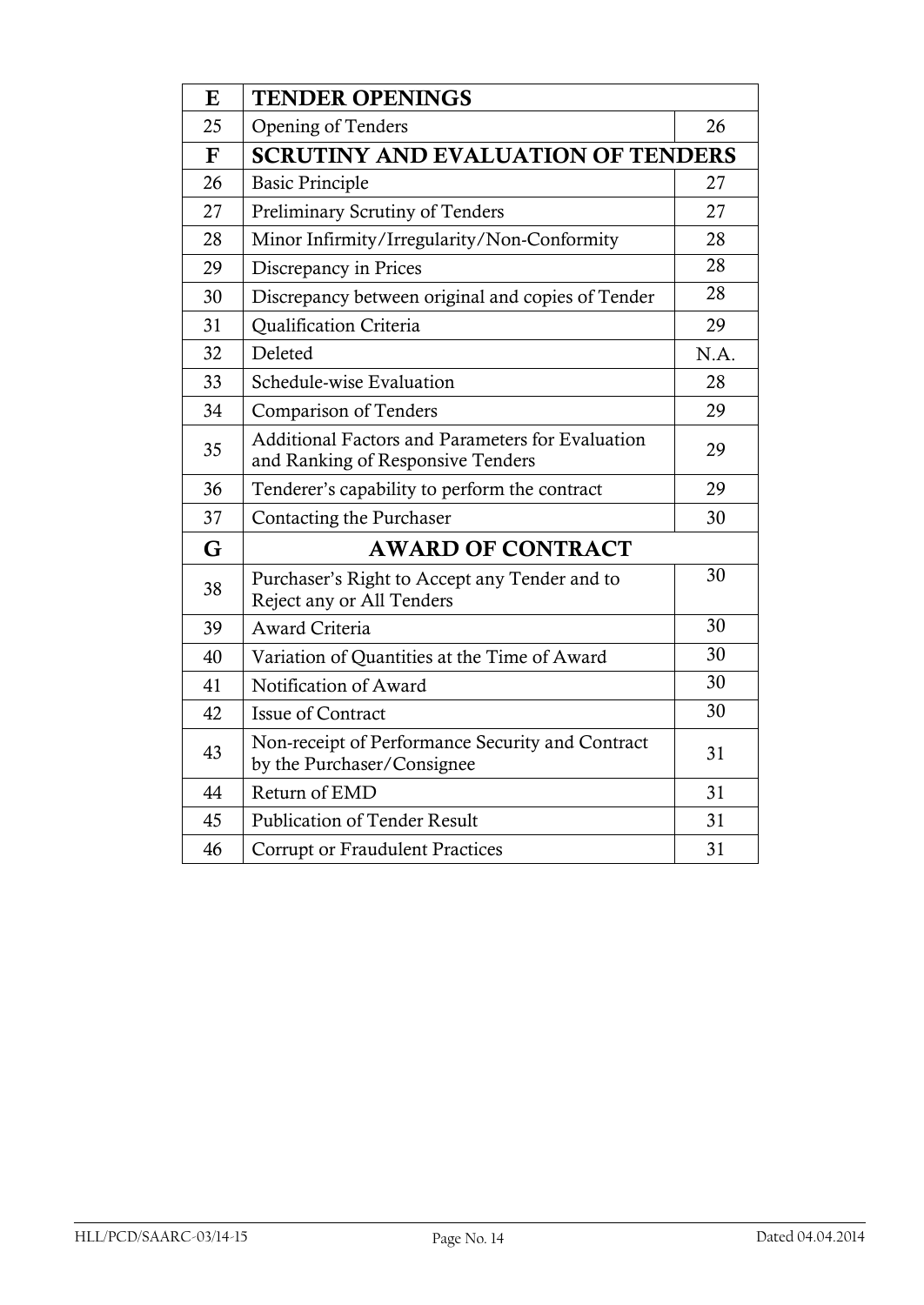## **SECTION – II GENERAL INSTRUCTIONS TO TENDERERS (GIT)**

## **A. PREAMBLE**

#### **1. Definitions and Abbreviations**

- 1.1 The following definitions and abbreviations, which have been used in these documents shall have the meanings as indicated below:
- 1.2. Definitions:
	- (i) "Purchaser" means the organization purchasing goods and services as incorporated in the Tender Enquiry document.
	- (ii) "Tender" means Bids / Quotation / Tender received from a Firm / Tenderer / Bidder.
	- (iii) "Tenderer" means Bidder/ the Individual or Firm submitting Bids / Quotation / Tender
	- (iii) "Supplier" means the individual or the firm supplying the goods and services as incorporated in the contract.
	- (iv) "Goods" means the articles, material, commodities, livestock, furniture, fixtures, raw material, spares, instruments, machinery, equipment, medical equipment, industrial plant etc. which the supplier is required to supply to the purchaser under the contract.
	- (v) "Services" means services allied and incidental to the supply of goods, such as transportation, installation, commissioning, provision of technical assistance, training, after sales service, maintenance service and other such obligations of the supplier covered under the contract.
	- (vi) "Earnest Money Deposit" (EMD) means Bid Security/ monetary or financial guarantee to be furnished by a tenderer along with its tender.
	- (vii) "Contract" means the written agreement entered into between the purchaser and/or consignee and the supplier, together with all the documents mentioned therein and including all attachments, annexure etc. therein.
	- (viii) "Performance Security" means monetary or financial guarantee to be furnished by the successful tenderer for due performance of the contract placed on it. Performance Security is also known as Security Deposit.
	- (ix) "Consignee" means the Hospital/Institute/Medical College/ person to whom the goods are required to be delivered as specified in the Contract. If the goods are required to be delivered to a person as an interim consignee for the purpose of despatch to another person as provided in the Contract then that "another" person is the consignee, also known as ultimate consignee.
	- (x) "Specification" means the document/standard that prescribes the requirement with which goods or service has to conform.
	- (xi) "Inspection" means activities such as measuring, examining, testing, gauging one or more characteristics of the product or service and comparing the same with the specified requirement to determine conformity.
	- (xii) "Day" means calendar day.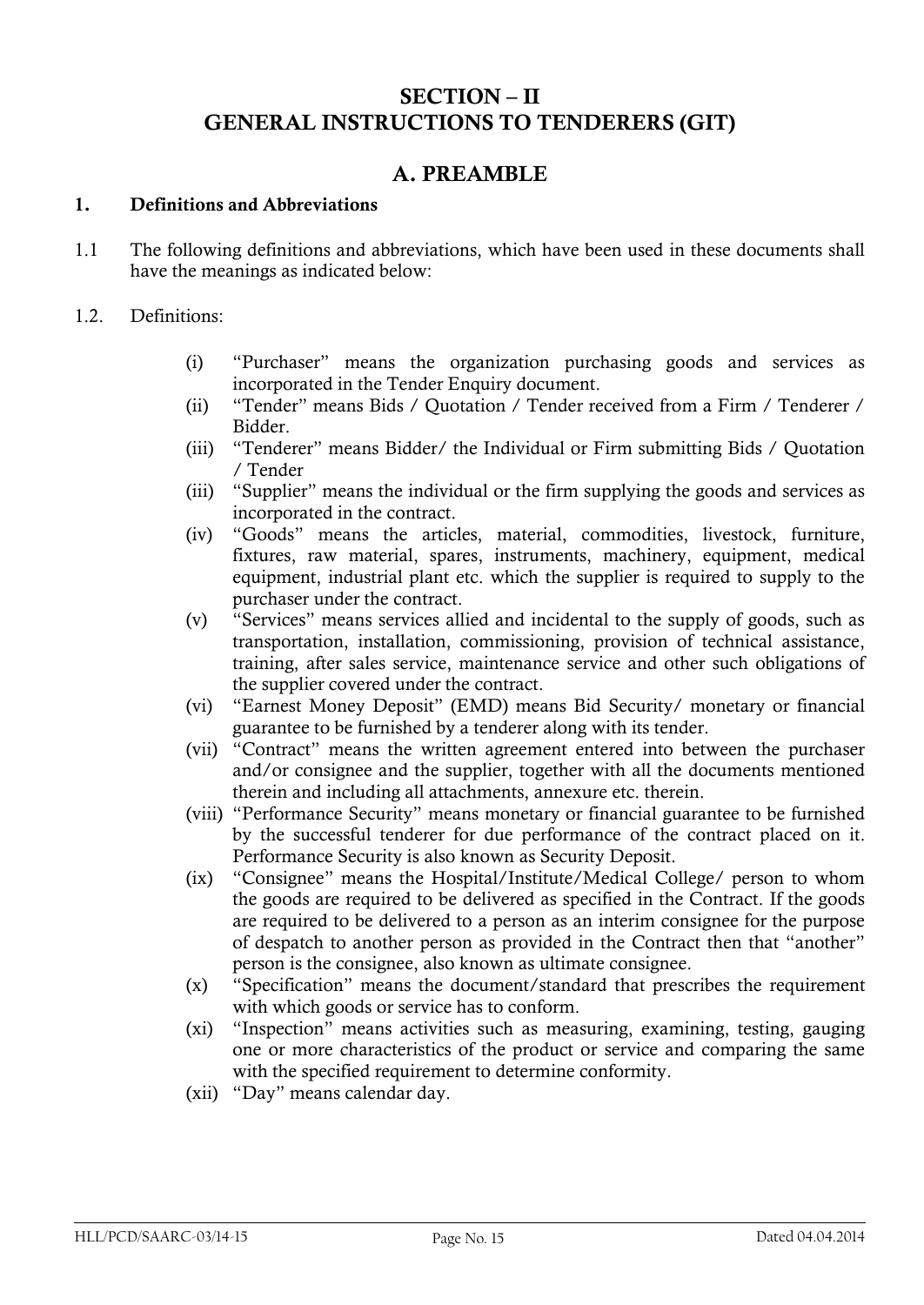#### 1.3 Abbreviations:

- (i) "T E Document" means Tender Enquiry Document
- (ii) "NIT" means Notice Inviting Tenders.
- (iii) "GIT" means General Instructions to Tenderers
- (iv) "SIT" means Special Instructions to Tenderers
- (v) "GCC" means General Conditions of Contract
- (vi) "SCC" means Special Conditions of Contract
- (vii) "DGS&D" means Directorate General of Supplies and Disposals
- (viii) Deleted
- (ix) "PSU" means Public Sector Undertaking
- (x) "CPSU" means Central Public Sector Undertaking
- (xi) "L.D." means Liquidated Damages for delay in supplies
- (xii) "N.A." means Not Applicable
- (xiii) "LC" means Letter of Credit
- (xiv) "DP" means Delivery Period
- (xv) "BG" means Bank Guarantee
- (xvi) "ED" means Excise Duty
- (xvii) "CD" means Custom Duty
- (xviii) "VAT" means Value Added Tax
- (xix) "CENVAT" means Central Value Added Tax
- (xx) "CST" means Central Sales Tax
- (xxi) "RR" means Railway Receipt
- (xxii) "BL" means Bill of Lading
- (xxiii) "FOB" means Free on Board
- (xxiv) "FCA" means Free Carrier
- (xxv) "FOR" means Free On Rail
- (xxvi) "CIF" means Cost, Insurance and Freight
- (xxvii) "CIP (Destinations)" means Carriage and Insurance Paid up to named port of destination. Additionally the Insurance (local transportation and storage) would be extended and borne by the Supplier from ware house to the consignee site for a period including 3 months beyond date of delivery.
- (xxviii) "DDP" means Delivery Duty Paid named place of destination (consignee site)
- (xxix) "INCOTERMS" means International Commercial Terms as on the date of Tender Opening
- (xxx) "MFA" means Ministry of Foreign Affairs,
- (xxxi) Deleted
- "CMC" means Comprehensive maintenance Contract (labour, spare and preventive maintenance)
- "RT" means Re-Tender.
- "SDF" SAARC Development Fund
- "MEA" Ministry of External Affairs

#### **2. Introduction**

- 2.1 The Purchaser has issued these TE documents for purchase of goods and related services as mentioned in Section – VI – "List of Requirements", which also indicates, *interalia,* the required delivery schedule, terms and place of delivery.
- 2.2 This section (Section II "General Instruction Tenderers") provides the relevant information as well as instructions to assist the prospective tenderers in preparation and submission of tenders. It also includes the mode and procedure to be adopted by the purchaser for receipt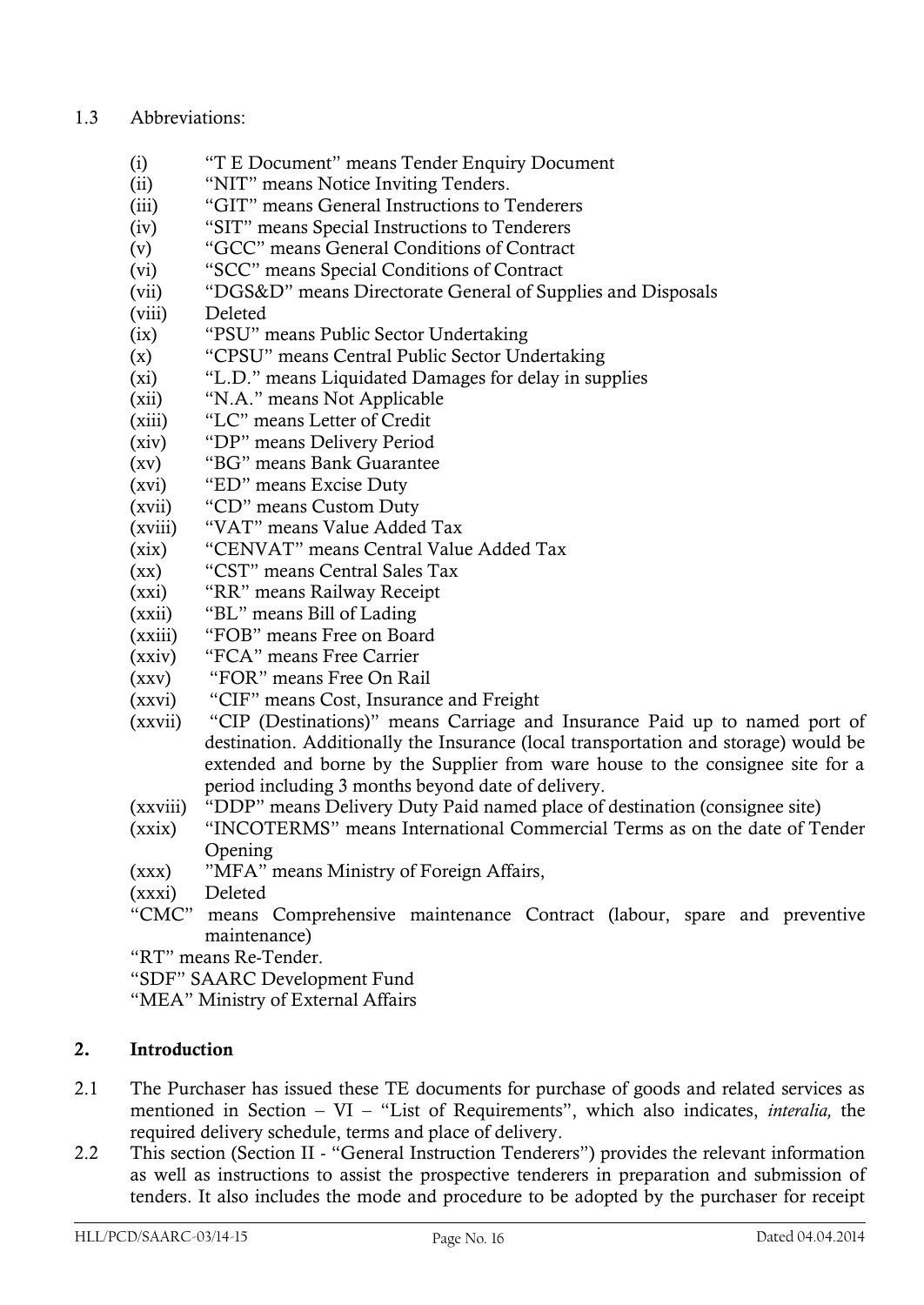and opening as well as scrutiny and evaluation of tenders and subsequent placement of contract.

- 2.3 The tenderers shall also read the Special Instructions to Tenderers (SIT) related to this purchase, as contained in Section III of these documents and follow the same accordingly. **Whenever there is a conflict between the GIT and the SIT, the provisions contained in the SIT shall prevail over those in the GIT.**
- 2.4 Before formulating the tender and submitting the same to the purchaser, the tenderer should read and examine all the terms, conditions, instructions, checklist etc. contained in the TE documents. Failure to provide and/or comply with the required information, instructions etc. incorporated in these TE documents may result in rejection of its tender.

#### **3. Deleted**

#### **4. Language of Tender**

- 4.1 The tender submitted by the tenderer and all subsequent correspondence and documents relating to the tender exchanged between the tenderer and the purchaser, shall be written in the English language, unless otherwise specified in the Tender Enquiry. However, the language of any printed literature furnished by the tenderer in connection with its tender may be written in any other language provided the same is accompanied by an English translation and, for purposes of interpretation of the tender, the English translation shall prevail**.**
- 4.2 The tender submitted by the tenderer and all subsequent correspondence and documents relating to the tender exchanged between the tenderer and the purchaser, may also be written in the Hindi language, provided that the same are accompanied by English translation, in which case, for purpose of interpretation of the tender etc, the English translations shall prevail.

#### **5. Eligible Tenderers**

5.1 This invitation for tenders is open to all suppliers who fulfil the eligibility criteria/Qualification Criteria as specified in these documents under Section IX and clause 17 hereof.

#### **6. Eligible Goods and Services**

6.1 All goods and related services to be supplied under the contract shall have their origin in SAARC member states. The term "origin" used in this clause means the place where the goods are mined, grown, produced, or manufactured or from where the related services are arranged and supplied.

#### **7. Tendering Expense**

7.1 The tenderer shall bear all costs and expenditure incurred and/or to be incurred by it in connection with its tender including preparation, mailing and submission of its tender and for subsequent processing the same. The purchaser will, in no case be responsible or liable for any such cost, expenditure etc regardless of the conduct or outcome of the tendering process.

## **B. TENDER ENQUIRY DOCUMENTS**

#### **8. Content of Tender Enquiry Documents**

- 8.1 In addition to Section I "Notice inviting Tender" (NIT), the TE documents include:
	- $\triangleright$  Section II General Instructions to Tenderers (GIT)
	- $\triangleright$  Section III Special Instructions to Tenderers (SIT)
	- $\triangleright$  Section IV General Conditions of Contract (GCC)
	- $\triangleright$  Section V Special Conditions of Contract (SCC)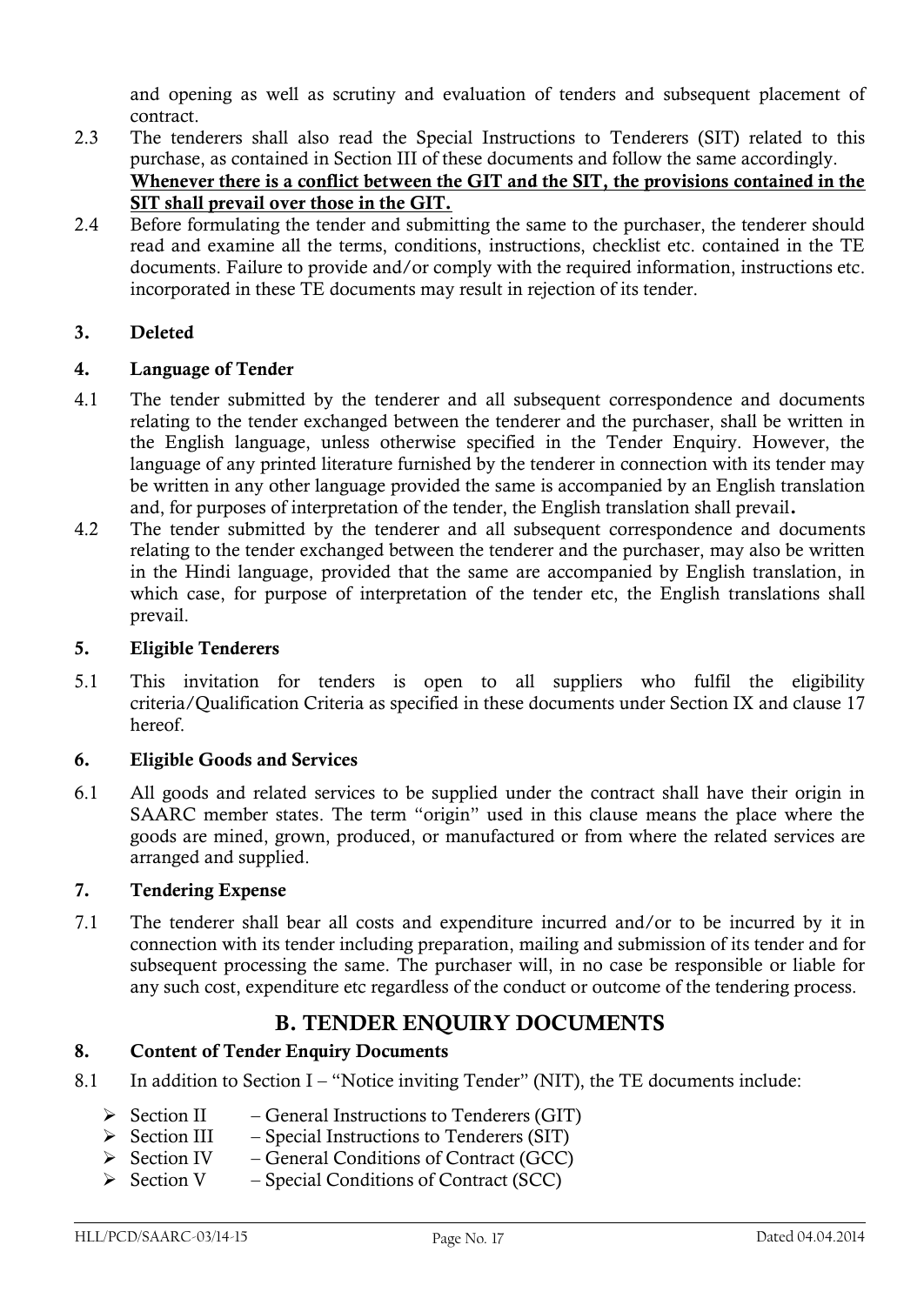- $\triangleright$  Section VI List of Requirements
- $\triangleright$  Section VII Technical Specifications
- $\triangleright$  Section VIII Quality Control Requirements
- $\triangleright$  Section IX Qualification Criteria
- $\triangleright$  Section X Tender Form
- $\triangleright$  Section XI Price Schedules
- $\triangleright$  Section XII Ouestionnaire
- $\triangleright$  Section XIII Bank Guarantee Form for EMD
- $\triangleright$  Section XIV Manufacturer's Authorisation Form
- $\triangleright$  Section XV Bank Guarantee Form for Performance Security/CMC Security
- $\triangleright$  Section XVI Contract Forms A & B
- Section XVII Proforma of Consignee Receipt Certificate
- $\triangleright$  Section XVIII Proforma of Final Acceptance Certificate by the consignee
- $\triangleright$  Section XIX Instructions from Ministry of Shipping/ Surface Transport (Annexure 1 & 2)
- $\triangleright$  Section XX Check List for the Tenderers
- $\triangleright$  Section XXI Consignee List
- 8.2 The relevant details of the required goods and services, the terms, conditions and procedure for tendering, tender evaluation, placement of contract, the applicable contract terms and, also, the standard formats to be used for this purpose are incorporated in the abovementioned documents. The interested tenderers are expected to examine all such details etc to proceed further.

#### **9. Amendments to TE documents**

- 9.1 At any time prior to the deadline for submission of tenders, the purchaser may, for any reason deemed fit by it, modify the TE documents by issuing suitable amendment(s) to it.
- 9.2 Such an amendment will be notified in writing by registered/speed post or by fax/telex/email, followed by copy of the same by registered post to all prospective tenderers, which have received the TE documents and will be binding on them.
- 9.3 In order to provide reasonable time to the prospective tenderers to take necessary action in preparing their tenders as per the amendment, the purchaser may, at its discretion extend the deadline for the submission of tenders and other allied time frames, which are linked with that deadline.

#### **10. Clarification of TE documents**

10.1 A tenderer requiring any clarification or elucidation on any issue of the TE documents may take up the same with the purchaser in writing. The purchaser will respond in writing to such request provided the same is received by the purchaser prior to pre-bid meeting.

#### **C. PREPARATION OF TENDERS**

#### **11. Documents Comprising the Tender**

11.1 The **Two Tender System**, i.e. "Techno – Commercial Tender" and "Price Tender" prepared by the tenderer shall comprise the following:

#### **A) Techno – Commercial Tender (Un priced Tender)**

- i) Earnest money furnished in accordance with GIT clause 19.1 alternatively.
- ii) Tender Form as per Section X **(without indicating any price).**
- iii) Documentary evidence, as necessary in terms of clauses 5 and 17 and as per Qualification Criteria under Section-IX establishing that the tenderer is eligible to submit the tender and, also, qualified to perform the contract if its tender is accepted.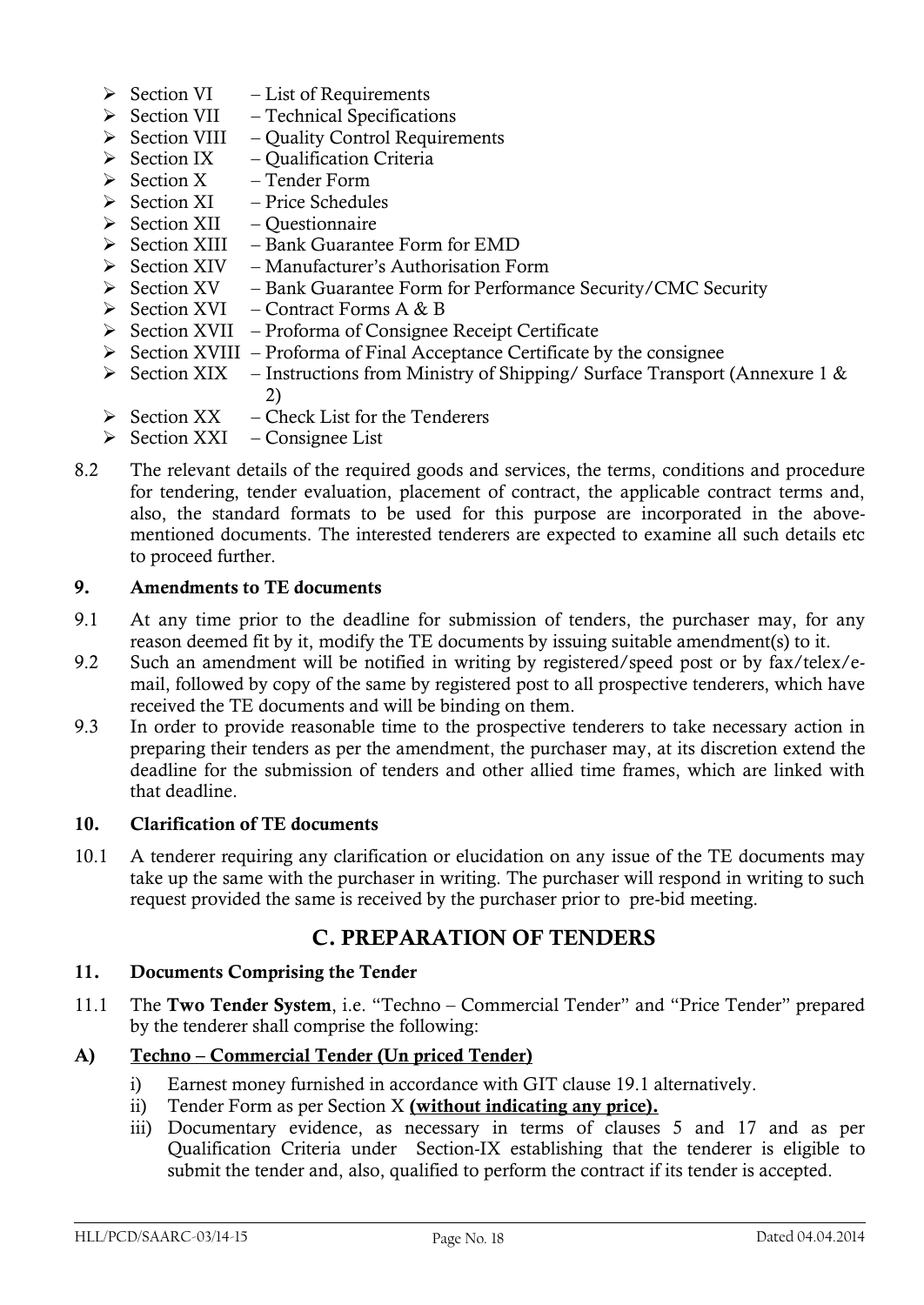- iv) Tenderer/Agent who quotes for goods manufactured by other manufacturer shall furnish Manufacturer's Authorisation Form.
- v) Power of Attorney in favour of signatory of TE documents and signatory of Manufacturer"s Authorisation Form.
- vi) Documents and relevant details to establish in accordance with GIT clause 18 that the goods and the allied services to be supplied by the tenderer conform to the requirement of the TE documents.
- vii) Performance Statement as per section IX along with relevant copies of orders and end users" satisfaction certificate.
- viii) Price Schedule(s) as per Section XI filled up with all the details including Make, Model etc. of the goods offered with prices blank (without indicating any prices).
- ix) Certificate of Incorporation in the country of origin wherever applicable.
- x) Checklist as per Section XX.

#### **B) Price Tender:**

The information given at clause no. 11.1 A) ii)  $\&$  viii) above should be reproduced with the prices indicated.

#### **N.B.**

- 1. All pages of the Tender must be page numbered and indexed.
- 2. It is the responsibility of tenderer to go through the TE document to ensure furnishing all required documents/information in addition to above, if any.
- 11.2 The authorized signatory of the tenderer must sign the tender duly stamped at appropriate places and initial all the remaining pages of the tender.
- 11.3 A tender, who does not fulfil any of the above requirements and/or gives evasive information/reply against any such requirement, shall be liable to be ignored and rejected.
- 11.4 Tender sent by fax/telex/cable/electronically shall be ignored.

#### **12. Tender currencies**

- 12.1 Tenderer in the SAARC Member States, supplying goods and allied services, shall quote the price in US Dollars only.
- 12.2 Deleted.
- 12.3 **Tenders, where prices are quoted in any other currency shall be treated as non -responsive and rejected.**

#### **13 Tender Prices**

13.1 The Tenderer shall indicate on the Price Schedule provided under Section XI all the specified components of prices shown therein including the unit prices and total tender prices of the goods and services it proposes to supply against the requirement. All the columns shown in the price schedule should be filled up as required. If any column does not apply to a tenderer, same should be clarified as "NA" by the tenderer.

13.2 a) The tenderer shall note that they have to quote unit price for all the items mentioned in table 1,2, 3, 4,5,6 for kit A1, A2,B1, B2, C1, C2 respectively. b) After incorporating unit prices for individual item the total price for individual item is to be calculated considering the quantity.

c) Bidder should apply duties and taxes applicable for individual item.

 d) After doing above calculations, bidder to calculate Ex-country of origin price/ for individual kit

#### **While quoting the individual kit price, tenderer also needs to add packaging cost.**

 After arriving at individual kit price with all the equipment/items and consumables on ex port of dispatch country basis, the export component duty if any, port charges, freight,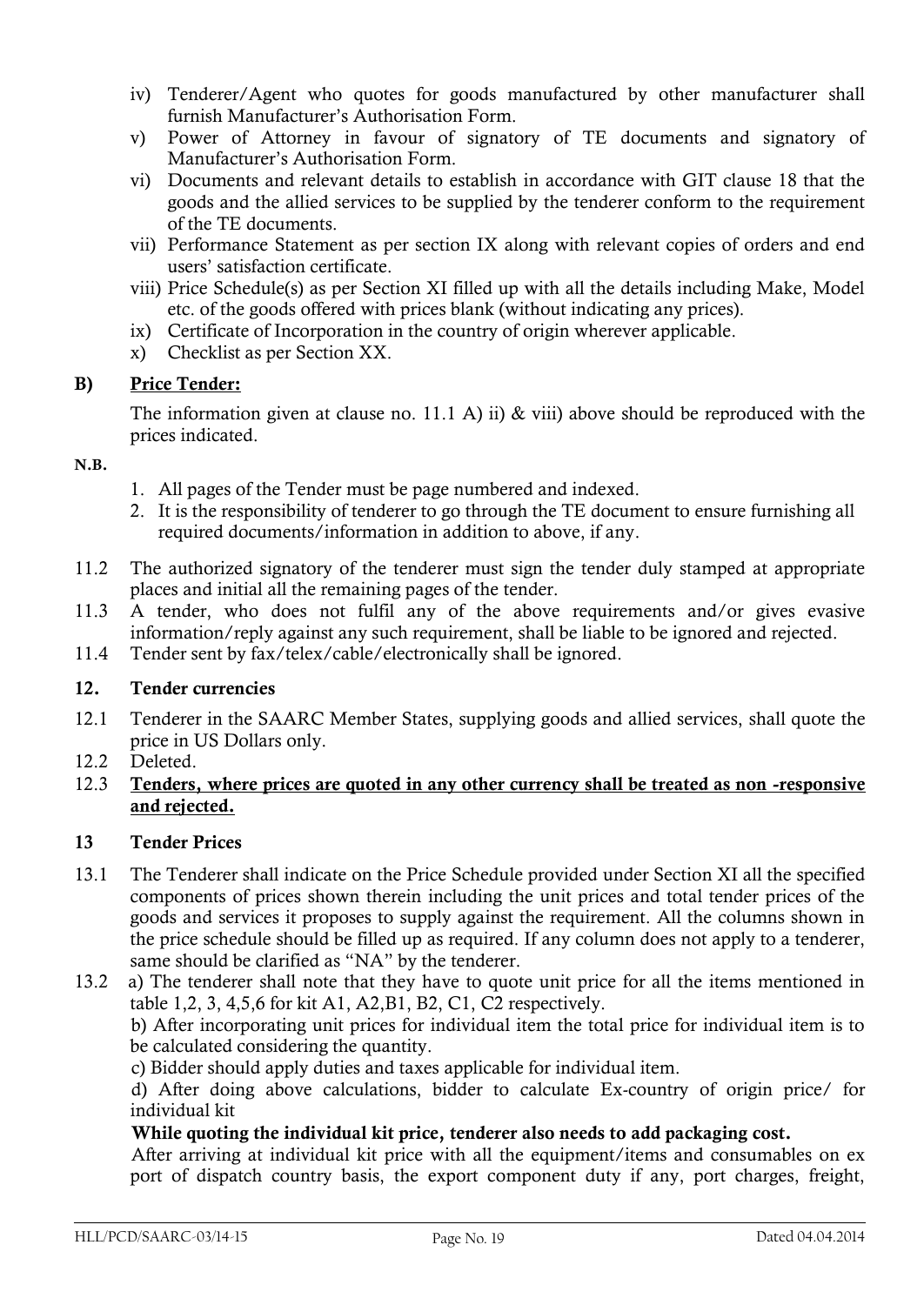insurance including extended insurance of 3 months at consignee site and other charges till destination airport shall be added and tenderer need to arrive at individual best prices on CIP destination country basis for each kit.

 Tenders will be evaluated by comparing total landed price for each kit separately, on CIP destination country basis.

Discount/Rebate, offered if, any will be taken in to account.

No conditional discount shall be acceptable.

- 13.3 While filling up the columns of the Price Schedule, the following aspects should be noted for compliance:
- 13.4.1 For all goods, the prices in the price schedule shall be entered separately in the following manner.
	- a) the price of the goods, quoted ex-factory/ ex-showroom/ ex-warehouse/ off-the-shelf, as applicable, including all taxes and duties like sales tax, CST VAT, CENVAT, Custom Duty, Excise Duty etc. already paid or payable on the components and raw material used in the manufacture or assembly of the goods quoted ex-factory etc. or on the previously imported goods of foreign origin quoted ex-showroom etc;
	- b) any sales or other taxes and any duties including excise duty, entry tax etc which will be payable on the finished goods.
	- c) Charges towards Packing & Forwarding upto port of despatch, transportation and insurance upto CIP port of destination, will be borne by the supplier. Supplier will also take extended insurance cover for a period up to 3 months beyond the date of delivery at ultimate consignee site.
	- d) the price of Incidental Services, as mentioned in List of Requirements and Price Schedule;
	- e) deleted

However, the bidders should enquire and find out if any of the duties and taxes indicated below are exempted or not and quote accordingly. The purchaser will not issue any certificate/document to claim such exemptions. Bids mentioning "Extra if applicable or as applicable at the time of supply will not be considered".

- 13.4.2 Duty drawback and Export benefit if any may have to be passed on to the purchaser.
- 13.5 Additional information and instruction on Duties and Taxes:
- 13.5.1 If the Tenderer desires to ask for excise duty, sales tax/ VAT, Service Tax, Works Contract Tax etc. to be paid extra, the same must be specifically stated with applicable rate and amount .In the absence of any such stipulation the price will be taken inclusive of such duties and taxes and no claim for the same will be entertained later.
- 13.5.2 Excise Duty:
	- a) The supplier should find out beforehand from the appropriate authority if excise duty is levied on the goods/equipment under procurement for exporting to the SAARC Countries and quote accordingly. Stipulations such as "Excise Duty will be applicable extra at actuals if the claim for excise duty exemption is rejected by the appropriate authority" will be treated as non-responsive bid & will be rejected.
	- b) If reimbursement of excise duty is intended as extra over the quoted prices, the supplier must specifically say so also indicating the rate, quantum and nature of the duty applicable. In the absence of any such stipulation it will be presumed that the prices quoted are firm and final and are inclusive of excise duty if any and no claim on account of excise duty will be entertained after the opening of tenders.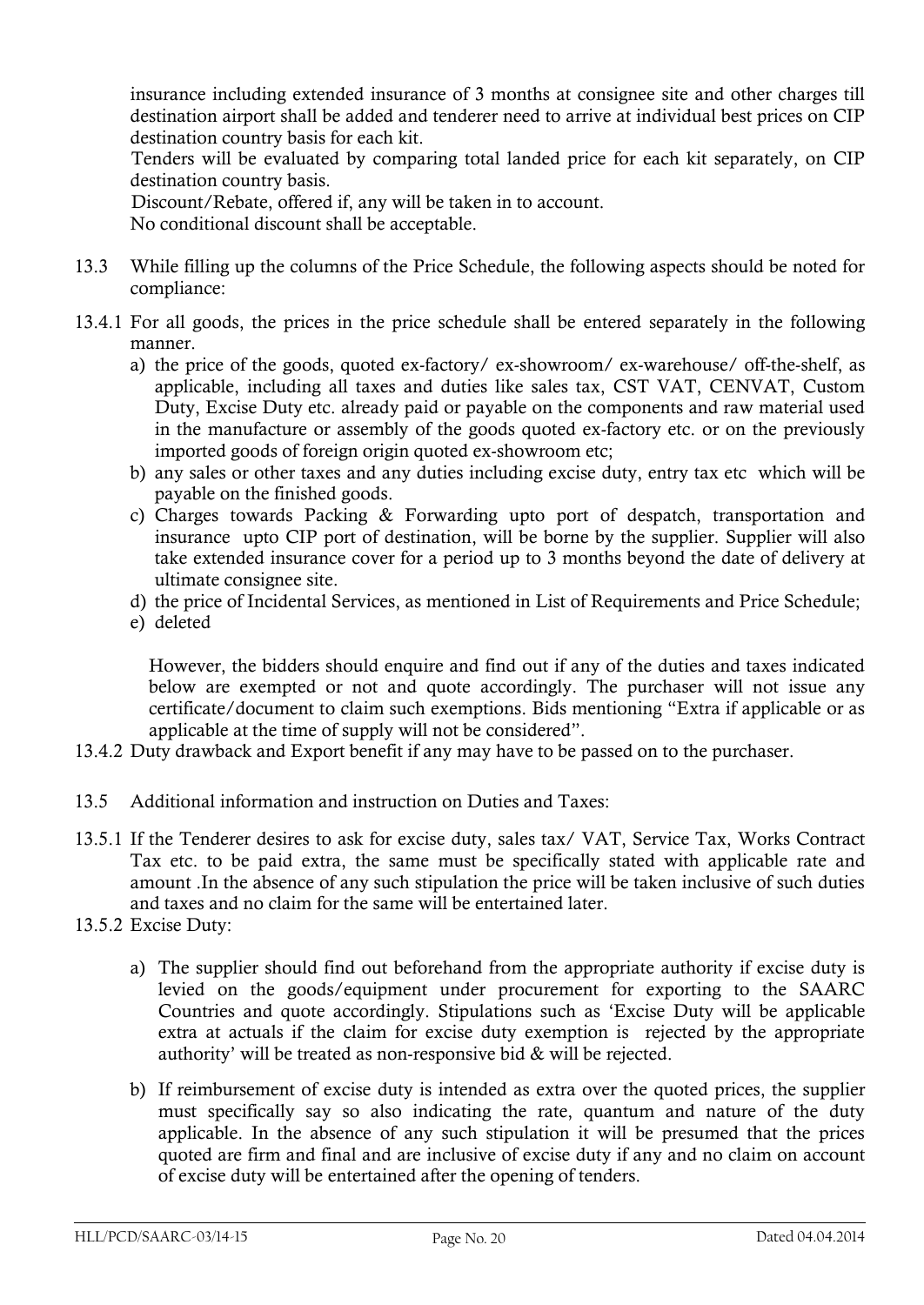- c) If a Tenderer chooses to quote a price inclusive of excise duty and also desires to be reimbursed for variation, if any, in the excise duty during the time of supply, the tenderer must clearly mention the same and also indicate the rate and quantum of excise duty included in its price. Failure to indicate all such details in clear terms may result in rejection of that tender.
- d) Subject to sub clauses 13.5.2 (a),(b) & (c) above, any change in excise duty upward/downward as a result of any statutory variation in excise duty taking place within contract terms shall be allowed to the extent of actual quantum of excise duty paid by the supplier. However, upward change shall be allowed only if the change is due to central govt. notification of a particular member state. Any change, which is due to change in status/turnover of individual firm shall not be allowed. In case of downward revision in excise duty, the actual quantum of reduction of excise duty shall be reimbursed to the purchaser by the supplier. All such adjustments shall include all reliefs, exemptions, rebates, concession etc. if any obtained by the supplier.

#### 13.5.3 Sales Tax:

If a tenderer asks for sales tax/ VAT, Service Tax and Works Contract Tax to be paid extra, the rate and nature of sales tax applicable should be shown separately. The sales tax / VAT, Service Tax and Works Contract Tax will be paid as per the rate at which it is liable to be assessed or has actually been assessed provided the transaction of sale is legally liable to sales tax / VAT, Service Tax and Works Contract Tax and is payable as per the terms of the contract. If any refund of Tax is received at a later date, the Supplier must return the amount forth-with to the purchaser.

#### 13.5.4 Export Duty:

The Supplier will pay the Export duty or any such duty and include the same in their quoted price wherever applicable. No deviation in this regard will be entertained.

13.5.5 Customs Duty & other taxes & duties:

The supplier shall not be responsible to pay customs  $\&$  other taxes  $\&$  duties as applicable in the SAARC Countries. This will be borne by the concerned SAARC Country & the nodal/co-ordination officer shall clear the goods after paying all clearance charges & customs & other duties if any and make arrangements for shipping the goods to one single point / central/control location. The installation, commissioning and demonstration of kits including equipment has to be done by supplier. Thereafter the nodal officer may arrange for onward delivery of Kits to the ultimate consignees. The nodal/co-ordination officer shall also issue the receipt for all the kits supplied to that country for the release of payments to the supplier.

#### 13.6 Deleted.

- 13.7 For insurance of goods to be supplied, relevant instructions as provided under GCC Clause 11 shall be followed.
- 13.8 Unless otherwise specifically indicated in this TE document, the terms FCA, FOB, FAS, CIF, CIP, DDP etc. for imported goods offered from abroad, or exported from India or any other SAARC Country shall be governed by the rules & regulations prescribed in the current edition of INCOTERMS, published by the International Chamber of Commerce, Paris
- 13.9 The need for indication of all such price components by the tenderers, as required in this clause (viz., GIT clause 13) is for the purpose of knowing the price components and will no way restrict the purchaser"s right to award the contract on the selected tenderer on any of the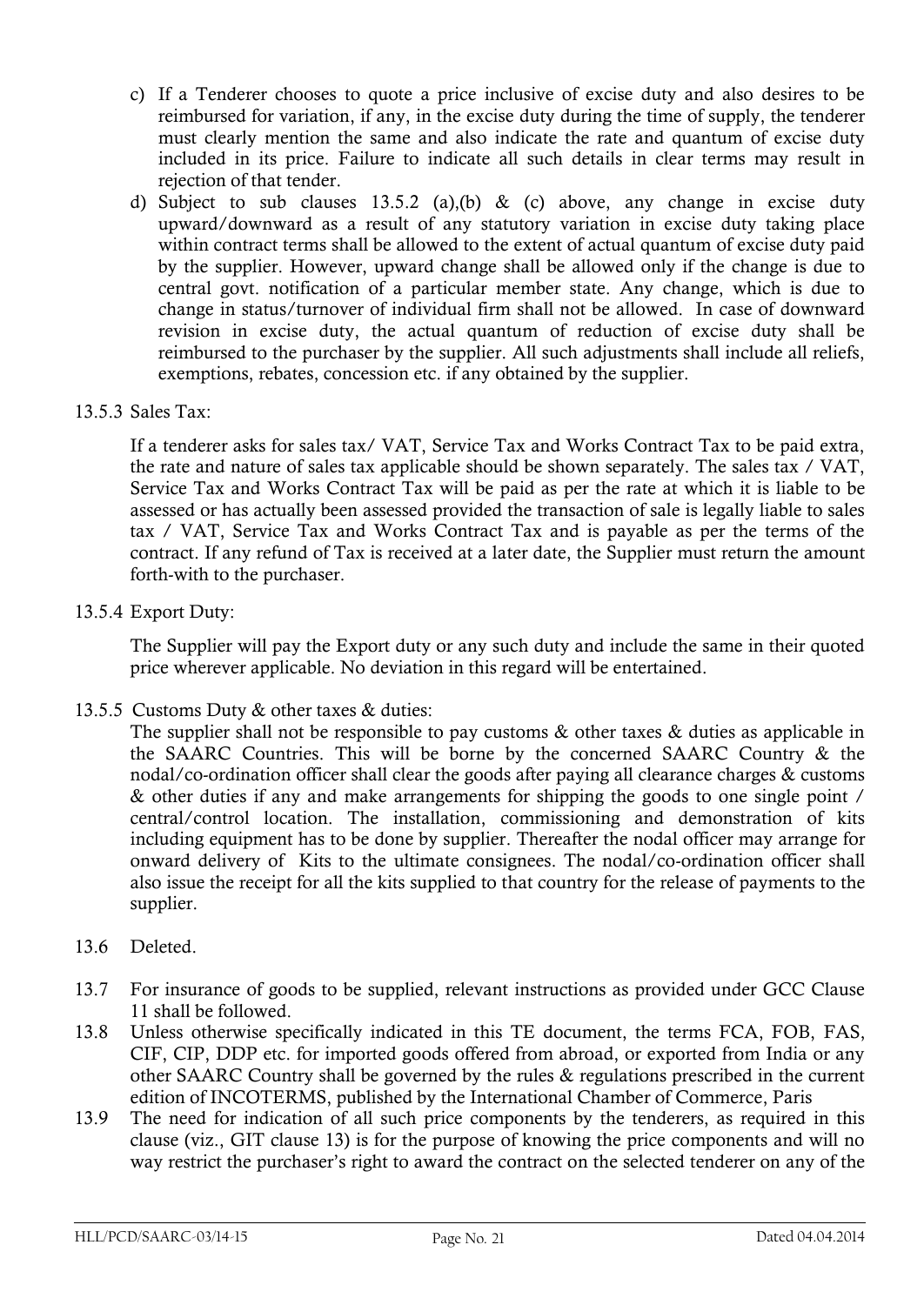terms offered. The comparison will be done on net delivered price of kits at CIP destination basis.

#### **14. Agent**

- 14.1 If the tenderer has engaged an agent in the country of Export in connection with its tender, the tenderer, shall also furnish the following information:
	- a) The complete name and address of the Agents and its permanent income tax account number wherever applicable.
	- b) The details of the services to be rendered by the agent for the subject requirement.
	- c) Details of Service outlets nearest to the consignee(s), to render services during Warranty and AMC period.

#### **15. Firm Price**

- 15.1 Unless otherwise specified in the SIT, prices quoted by the tenderer shall remain firm and fixed during the currency of the contract and not subject to variation on any account.
- 15.2 However, as regards taxes and duties, if any, chargeable on the goods and payable, the conditions stipulated in GIT clause 13 will apply.

#### **16. Alternative Tenders**

- 16.1 Alternative Tenders are not permitted.
- 16.2 However the Tenderers can quote alternate models meeting the tender specifications of same manufacturer with single EMD.

#### **17 Documents Establishing Tenderer"s Eligibility and Qualifications**

- 17.1 **Pursuant to GIT clause 11, the tenderer shall furnish, as part of its tender, relevant details and documents establishing its eligibility to quote and its qualifications to perform the contract if its tender is accepted.**
- 17.2 The documentary evidence needed to establish the tenderer"s qualifications shall fulfil the following requirements:
	- a) in case the tenderer offers to supply goods, which are manufactured by some other firm, the tenderer has been duly authorised by the goods manufacturer to quote for and supply the goods to the purchaser. The tenderer shall submit the manufacturer"s authorization letter to this effect as per the standard form provided under Section XIV in this document.
	- b) the tenderer has the required financial, technical and production capability necessary to perform the contract and, further, it meets the qualification criteria incorporated in the Section IX in these documents.
	- c) in case the tenderer is not doing business in the countries of export (i.e. SAARC Countries) it must be duly represented by an agent stationed in that country fully equipped and able to carry out the required contractual functions and duties of the supplier including after sale service, maintenance & repair etc. of the goods in question, stocking of spare parts and fast moving components and other obligations, if any, specified in the conditions of contract and/or technical specifications. The details of such outlets with addresses must be furnished.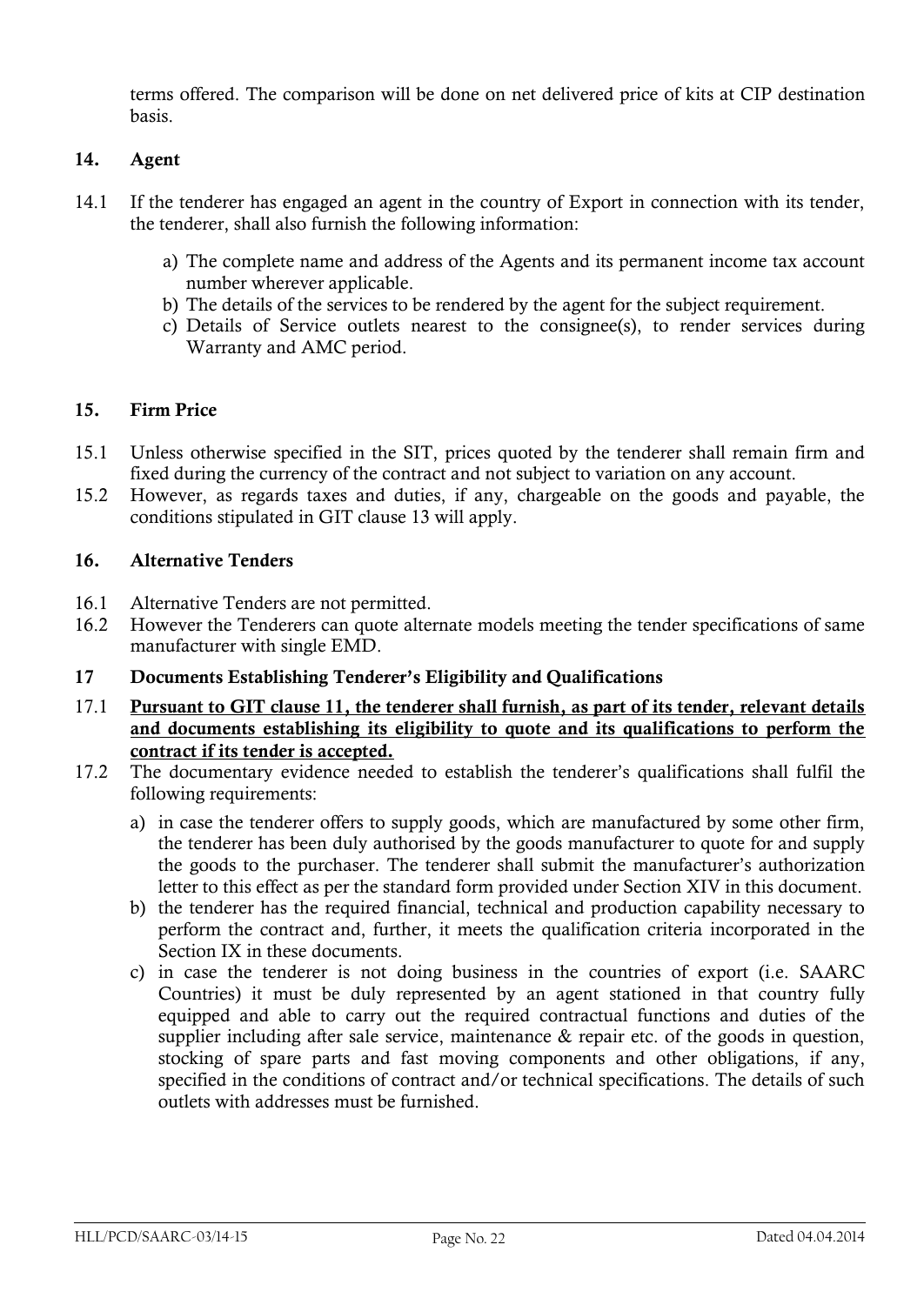#### **18. Documents establishing Good"s Conformity to TE document.**

- 18.1 The tenderer shall provide in its tender the required as well as the relevant documents like technical data, literature, drawings etc. to establish that the goods and services offered in the tender fully conform to the goods and services specified by the purchaser in the TE documents. For this purpose the **tenderer shall also provide a clause-by-clause commentary on the technical specifications and other technical details incorporated by the purchaser in the TE documents to establish technical responsiveness of the goods and services offered in its tender.**
- 18.2 In case there is any variation and/or deviation between the goods & services prescribed by the purchaser and that offered by the tenderer, the tenderer shall list out the same in a chart form without ambiguity and provide the same along with its tender.
- 18.3 If a tenderer furnishes wrong and/or misguiding data, statement(s) etc. about technical acceptability of the goods and services offered by it, its tender will be liable to be ignored and rejected in addition to other remedies available to the purchaser in this regard.

#### **19. Earnest Money Deposit (EMD)**

- 19.1 Pursuant to GIT clauses 8.1 and 11.1(d) the tenderer shall furnish along with its tender, earnest money for amount as shown in the List of Requirements. The earnest money is required to protect the purchaser against the risk of the tenderer"s unwarranted conduct as amplified under sub-clause 19.7 below.
- 19.2 Deleted
- 19.3 The earnest money shall be denominated in USD or equivalent Indian currency as per Annexure 1 of NIT. The earnest money shall be furnished in one of the following forms:

i) Account Payee Demand Draft ii) Banker"s cheque and iii) Bank Guarantee

#### **"For the purpose of uniformity, the exchange rate of 1US\$=Rs. 61 will be taken as the conversion rate".**

19.4 The demand draft or banker"s cheque shall be drawn on any commercial bank in India or country of the tenderer, in favour of the "HLL Lifecare Limited" payable at New Delhi. In case of bank guarantee, the same is to be provided from any Commercial Bank in India as per the format specified under Section XIII in these documents. **The earnest money shall be valid for a period of forty-five (45) days beyond the validity period of the tender. As validity period of Tender as per Clause 20 of GIT is 180 days, the EMD shall be valid for 225 days from Techno – Commercial Tender opening date.**

In case of bank guarantee furnished from a bank outside India ( i.e. foreign bank), it should be authenticated and counter signed by any Nationalised Bank in India by way of back-to-back counter guarantee, and the same must br submitted along with the tender.

 **If Techno-commercial opening date is extended due to any reason subsequent of publication of tender the 225 days to be counted from revised Techno-commercial bid opening date. Bidder may please note that bid submitted with validity shorter than 225 days are liable for rejection.**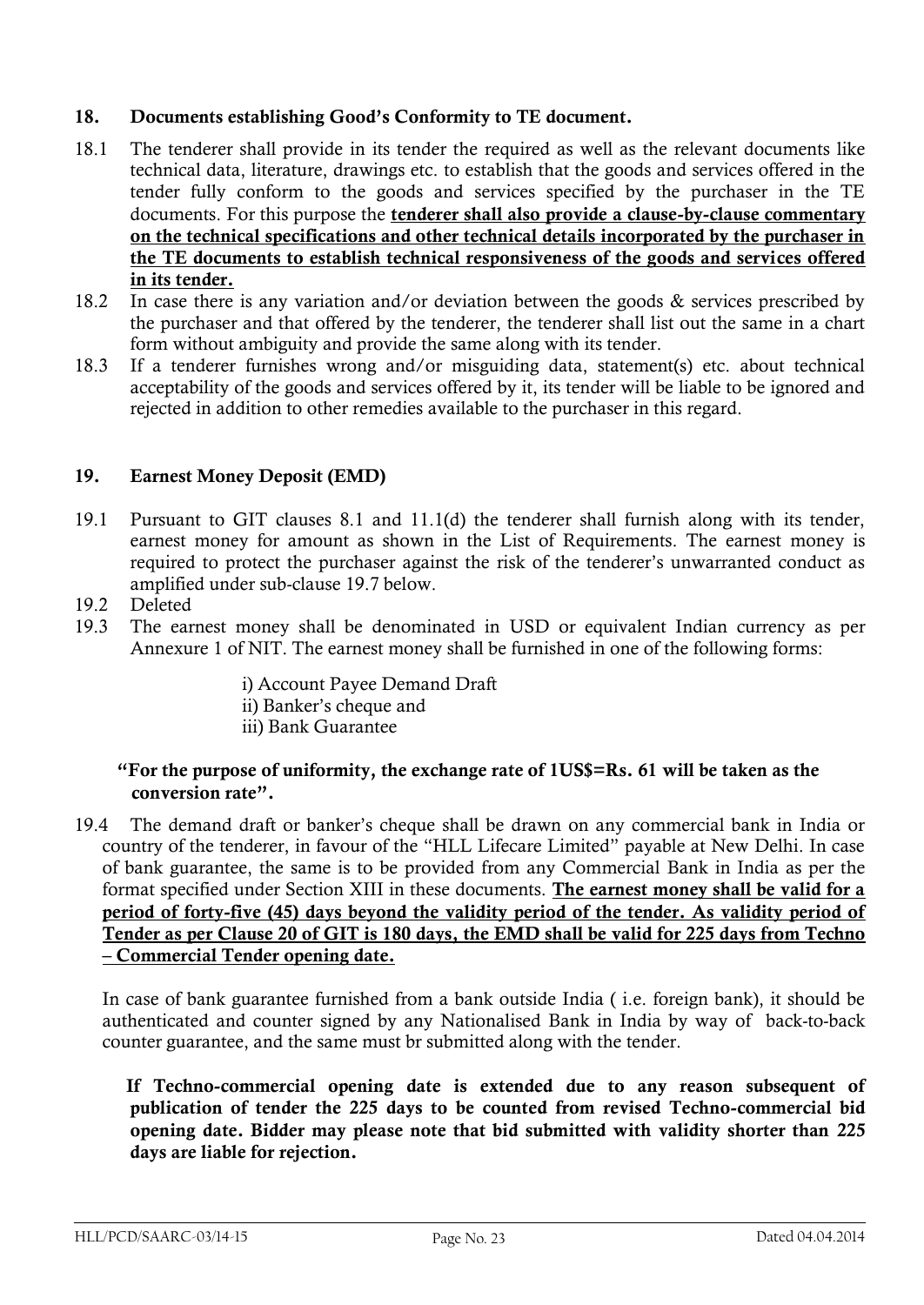- 19.5 Unsuccessful tenderers" earnest money will be returned to them without any interest, after expiry of the tender validity period, but not later than thirty days after conclusion of the resultant contract. Successful tenderer's earnest money will be returned without any interest, after receipt of performance security from that tenderer.
- 19.6 Earnest Money is required to protect the purchaser against the risk of the Tenderer"s conduct, which would warrant the forfeiture of the EMD. Earnest money of a tenderer will be forfeited, if the tenderer withdraws or amends its tender or impairs or derogates from the tender in any respect within the period of validity of its tender or if it comes to notice that the information/documents furnished in its tender is incorrect, false, misleading or forged without prejudice to other rights of the purchaser. The successful tenderer's earnest money will be forfeited without prejudice to other rights of Purchaser if it fails to furnish the required performance security within the specified period.

#### **20. Tender Validity**

- 20.1 If not mentioned otherwise in the SIT, the tenders shall remain **valid for acceptance for a period of 180 days (One hundred and eighty days)** after the date of tender opening prescribed in the TE document. Any tender valid for a shorter period shall be treated as unresponsive and rejected.
- 20.2 In exceptional cases, the tenderers may be requested by the purchaser to extend the validity of their tenders up to a specified period. Such request(s) and responses thereto shall be conveyed by surface mail or by fax/ telex/cable followed by surface mail. The tenderers, who agree to extend the tender validity, are to extend the same without any change or modification of their original tender and they are also to extend the validity period of the EMD accordingly. However, a tenderer, who may not agree to extend their original tender validity, then their EMD will not be forfeited.
- 20.3 In case the day up to which the tenders are to remain valid falls on/ subsequently declared a holiday or closed day for the purchaser, the tender validity shall automatically be extended up to the next working day.

#### **21. Signing and Sealing of Tender**

- 21.1 The tenderers shall submit their tenders as per the instructions contained in GIT Clause 11.
- 21.2 Unless otherwise mentioned in the SIT, a tenderer shall submit three copies of its tender marking them as "Original", "Duplicate" and "Triplicate". Duplicate & Triplicate tenders may contain all pages including Technical Literature/Catalogues as per in Original tenders.
- 21.3 The original and other copies of the tender shall either be typed or written in indelible ink and the same shall be signed by the tenderer or by a person(s) who has been duly authorized to bind the tenderer to the contract. The letter of authorization shall be by a written power of attorney, which shall also be furnished along with the tender.
- 21.4 All the copies of the tender shall be duly signed at the appropriate places as indicated in the TE documents and all other pages of the tender including printed literature, if any shall be initialled by the same person(s) signing the tender. The tender shall not contain any erasure or overwriting, except as necessary to correct any error made by the tenderer and, if there is any such correction; the same shall be initialled by the person(s) signing the tender.
- 21.5 The tenderer is to seal the original and each copy of the tender in separate envelopes, duly marking the same as "Original", "Duplicate", "Triplicate" and so on and writing the address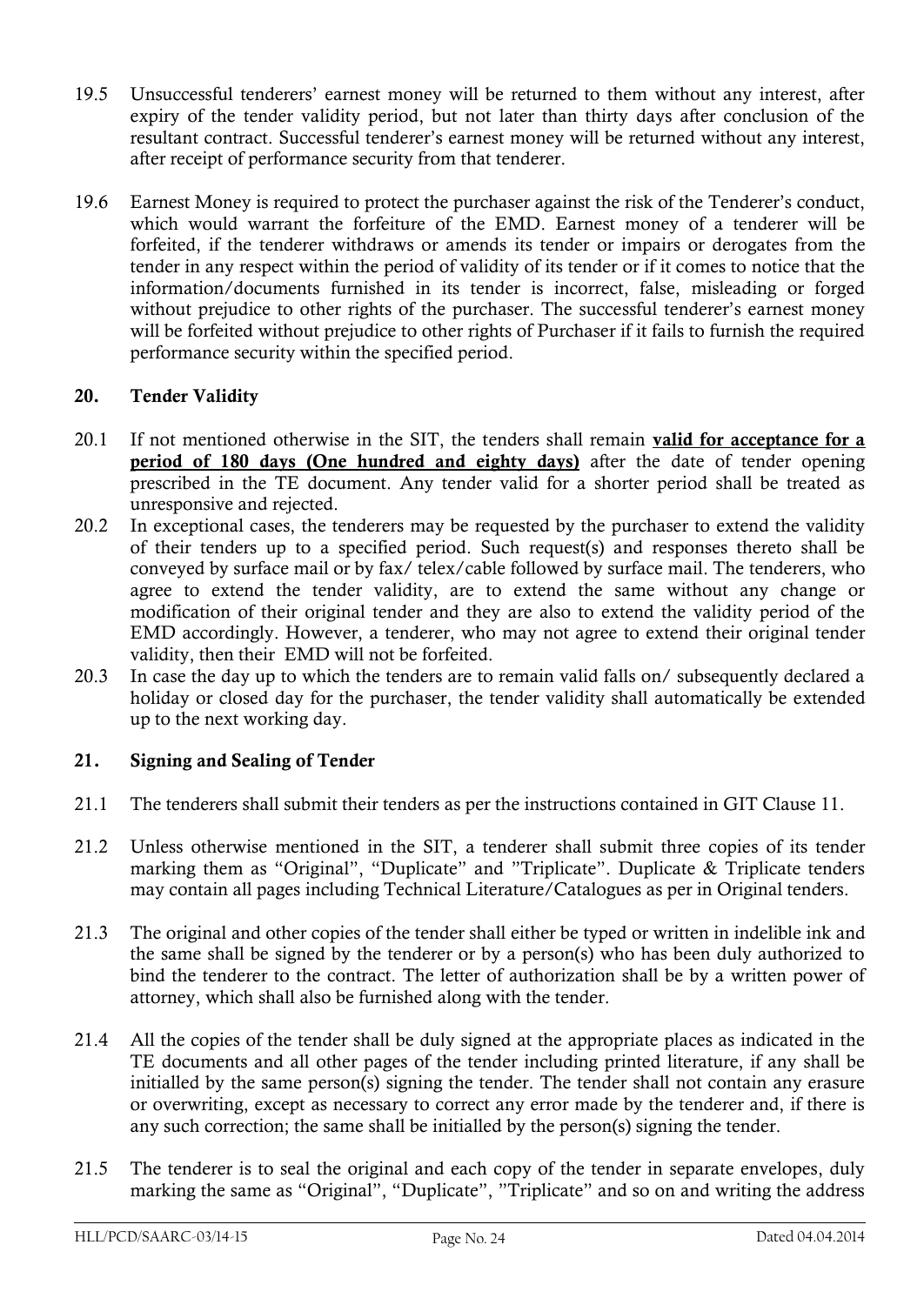of the purchaser and the tender reference number on the envelopes. The sentence "NOT TO BE OPENED" before  $(The \ttendereq is to put the date & time of \ttendereq)$ are to be written on these envelopes. The inner envelopes are then to be put in a bigger outer envelope, which will also be duly sealed, marked etc. as above. If the outer envelope is not sealed and marked properly as above, the purchaser will not assume any responsibility for its misplacement, premature opening, late opening etc.

21.6 TE document seeks quotation following **two Tender System**, in two parts. First part will be known as **"Techno - Commercial Tender"**, and the second part **"Price Tender"** as specified in clause 11 of GIT. Tenderer shall seal **"Techno - Commercial Tender"** and **"Price Tender"** separately and covers will be suitably super scribed. Both these sealed covers shall be put in a bigger cover and sealed and procedure prescribed in Paras 21.1 to 21.5 followed.

### **D. SUBMISSION OF TENDERS**

#### **22. Submission of Tenders**

- 22.1 Unless otherwise specified, the tenderers are to deposit the tenders in the tender box kept for this purpose at **HLL Lifecare Limited, Procurement and Consultancy Division, B-14A, Sector -62, Noida -201307, Gautam Budh Nagar, Uttar Pradesh, INDIA**. In case of bulky tender, which can not be put into tender box, the same shall be submitted by the tenderer by hand to **Head & AVP(P&CD)** or his nominee, **HLL Lifecare Limited, Procurement and Consultancy Division, B-14A, Sector -62, Noida -201307, Gautam Budh Nagar,Uttar Pradesh, INDIA**. The officer receiving the tender will give the tenderer an official receipt duly signed with date and time.
- 22.2 The tenderers must ensure that they deposit their tenders not later than the closing time and date specified for submission of tenders. It is the responsibility of the tenderer to ensure that their Tenders whether sent by post or by courier or by person, are dropped in the Tender Box by the specified clearing date and time. In the event of the specified date for submission of tender falls on / is subsequently declared a holiday or closed day for the purchaser, the tenders will be received up to the appointed time on the next working day.

#### **23. Late Tender**

23.1 A tender, which is received after the specified date and time for receipt of tenders will be treated **as "late" tender and will be ignored/summarily rejected. No request for accepting of such tenders will be accepted.**

#### **24. Alteration and Withdrawal of Tender**

- 24.1 The tenderer, after submitting its tender, is permitted to alter / modify its tender so long as such alterations / modifications are received duly signed, sealed and marked like the original tender, within the deadline for submission of tenders. Alterations / modifications to tenders received after the prescribed deadline will not be considered.
- 24.2 No tender should be withdrawn after the deadline for submission of tender and before expiry of the tender validity period. If a tenderer withdraws the tender during this period, it will result in forfeiture of the earnest money furnished by the tenderer in its tender.

## **E. TENDER OPENING**

#### **25. Opening of Tenders**

25.1 The purchaser will open the tenders at the specified date and time and at the specified place as indicated in the NIT.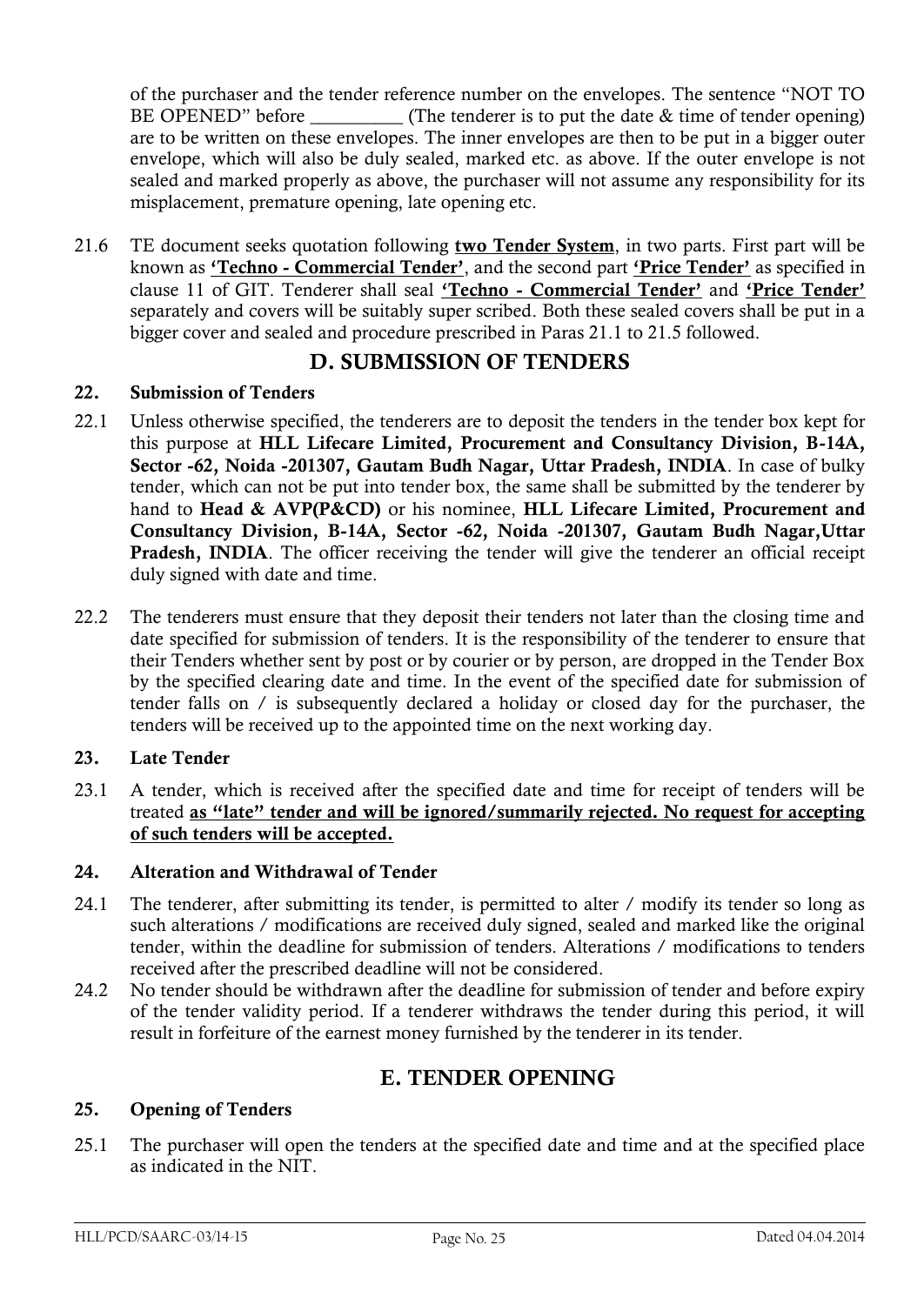In case the specified date of tender opening falls on / is subsequently declared a holiday or closed day for the purchaser, the tenders will be opened at the appointed time and place on the next working day.

25.2 Authorized representatives of the tenderers, who have submitted tenders on time may attend the tender opening provided they bring with them letters of authority from the corresponding tenderers.

The tender opening official(s) will prepare a list of the representatives attending the tender opening. The list will contain the representatives' names  $\&$  signatures and corresponding tenderers" names and addresses.

25.3 Two - Tender system as mentioned in Para 21.6 above will be as follows. The **Techno - Commercial Tenders** are to be opened in the first instance, at the prescribed time and date as indicated in NIT. These Tenders shall be scrutinized and evaluated by the competent committee/ authority with reference to parameters prescribed in the TE document. During the Techno - Commercial Tender opening, the tender opening official(s) will read the salient features of the tenders like brief description of the goods offered, delivery period, Earnest Money Deposit and any other special features of the tenders, as deemed fit by the tender opening official(s). Thereafter, in the second stage, the Price Tenders of only the Techno - Commercially acceptable offers (as decided in the first stage) shall be opened for further scrutiny and evaluation on a date notified after the evaluation of the Techno – Commercial tender. The prices, special discount if any of the goods offered etc., as deemed fit by tender opening official(s) will be read out.

## **F. SCRUTINY AND EVALUATION OF TENDERS**

#### **26. Basic Principle**

26.1 Tenders will be evaluated on the basis of the terms & conditions already incorporated in the TE document, based on which tenders have been received and the terms, conditions etc. mentioned by the tenderers in their tenders. No new condition will be brought in while scrutinizing and evaluating the tenders.

#### **27. Preliminary Scrutiny of Tenders**

- 27.1 The Purchaser will examine the Tenders to determine whether they are complete, whether any computational errors have been made, whether required sureties have been furnished, whether the documents have been properly signed stamped and whether the Tenders are generally in order.
- 27.2 Prior to the detailed evaluation of Price Tenders, pursuant to GIT Clause 34, the Purchaser will determine the substantial responsiveness of **each Tender to the TE Document. For purposes of these clauses, a substantially responsive Tender is one, which conforms to all the terms and conditions of the TE Documents without material deviations. Deviations from, or objections or reservations to critical provisions such as those concerning Performance Security (GCC Clause 5), Warranty (GCC Clause 15), EMD (GIT Clause 19), Taxes & Duties (GCC Clause 20), Force Majeure (GCC Clause 26) and Applicable**  law (GCC Clause 31) will be deemed to be a material deviation. The Purchaser's **determination of a Tender"s responsiveness is to be based on the contents of the tender itself without recourse to extrinsic evidence.**
- 27.3 If a Tender is not substantially responsive, it will be rejected by the Purchaser and cannot subsequently be made responsive by the Tenderer by correction of the nonconformity.
- 27.4 The tenders will be scrutinized to determine whether they are complete and meet the essential and important requirements, conditions etc. as prescribed in the TE document. The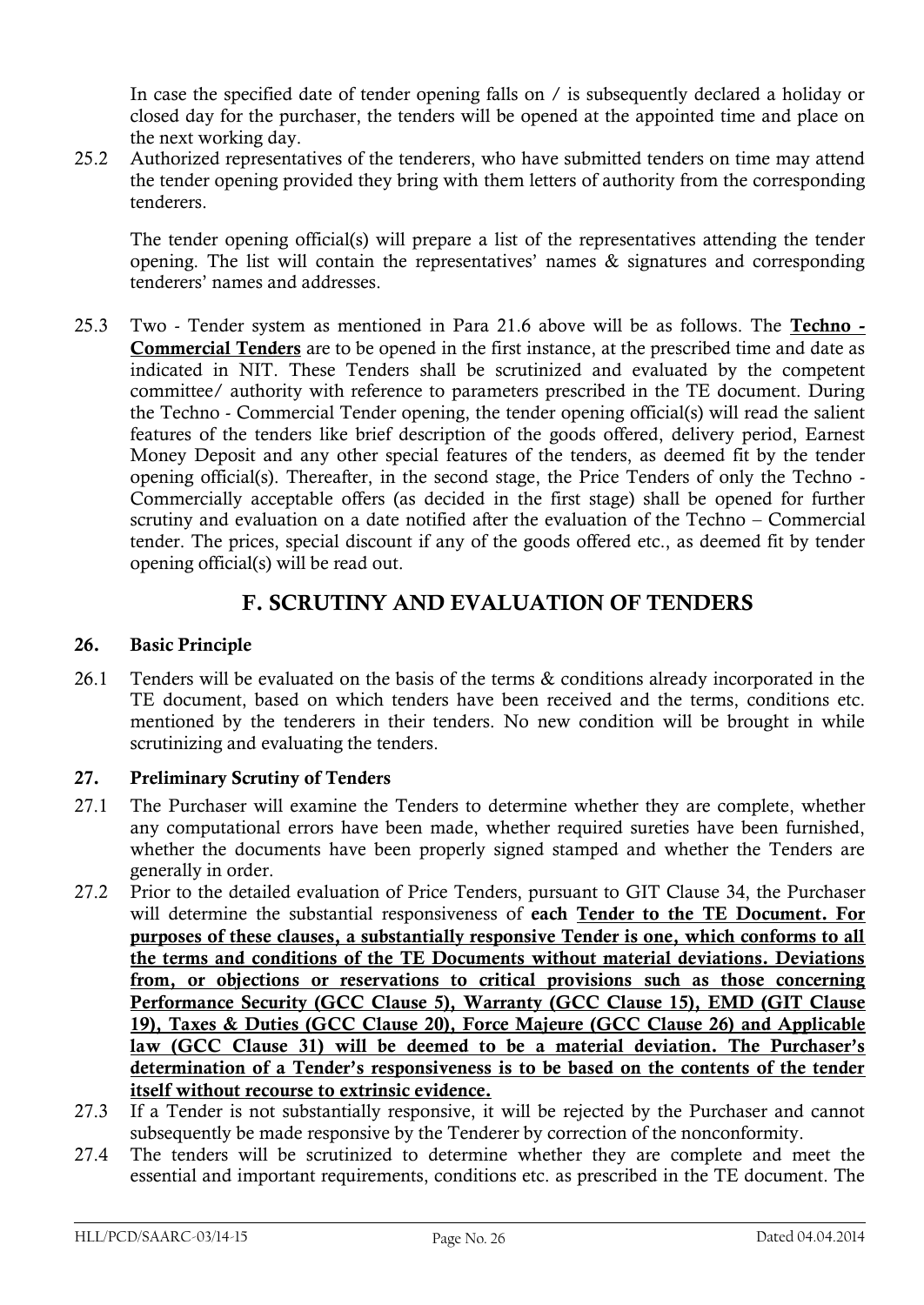tenders, which do not meet the basic requirements, are liable to be treated as non – responsive and will be summarily ignored.

#### 27.5 The **following are some of the important aspects, for which a tender shall be declared non – responsive and will be summarily ignored;**

- (i) Tender form as per Section X (signed and stamped) not enclosed
- (ii) Tender is unsigned.
- (iii) Tender validity is shorter than the required period.
- (iv) Required EMD (Amount, validity etc.)/ exemption documents have not been provided.
- (v) Tenderer has quoted for goods manufactured by other manufacturer(s) without the required Manufacturer"s Authorisation Form as per Section XIV.
- (vi) Tenderer has not agreed to give the required performance security.
- (vii) Goods offered are not meeting the tender enquiry specification.
- (viii) Tenderer has not agreed to other essential condition(s) specially incorporated in the tender enquiry like terms of payment, liquidated damages clause, warranty clause, dispute resolution mechanism applicable law.
- (ix) Poor/ unsatisfactory past performance.
- (x) Tenderers who stand deregistered/banned/blacklisted by any Govt. Authorities.
- (xi) Tenderer is not eligible as per GIT Clauses 5  $\&$  17 and not meeting the Qualification Criteria as per Section-IX.
- (xii) Tenderer has not quoted in accordance with the requirements stipulated under "NOTE" in Annexure1 of NIT

#### **28. Minor Informality/Irregularity/Non-Conformity**

28.1 If during the preliminary examination, the purchaser find any minor informality and/or irregularity and/or non-conformity in a tender, the purchaser may waive the same provided it does not constitute any material deviation and financial impact and, also, does not prejudice or affect the ranking order of the tenderers. Wherever necessary, the purchaser will convey its observation on such "minor" issues to the tenderer by registered/speed post/courier etc. asking the tenderer to respond by a specified date. If the tenderer does not reply by the specified date or gives evasive reply without clarifying the point at issue in clear terms, that tender will be liable to be ignored.

#### **29 Discrepancies in Prices**

- 29.1 If, in the price structure quoted by a tenderer, there is discrepancy between the unit price and the total price (which is obtained by multiplying the unit price by the quantity), the unit price shall prevail and the total price corrected accordingly, unless the purchaser feels that the tenderer has made a mistake in placing the decimal point in the unit price, in which case the total price as quoted shall prevail over the unit price and the unit price corrected accordingly.
- 29.2 If there is an error in a total price, which has been worked out through addition and/or subtraction of subtotals, the subtotals shall prevail and the total corrected; and
- 29.3 If there is a discrepancy between the amount expressed in words and figures, the amount in words shall prevail, subject to sub clause 29.1 and 29.2 above.
- 29.4 If, as per the judgement of the purchaser, there is any such arithmetical discrepancy in a tender, the same will be suitably conveyed to the tenderer by registered /speed post/courier/E-mail. If the tenderer does not agree to the observation of the purchaser, the tender is liable to be ignored.

#### **30. Discrepancy between original and copies of Tender**

30.1 In case any discrepancy is observed between the text etc. of the original copy and that in the other copies of the same tender set, the text etc. of the original copy shall prevail. Here also,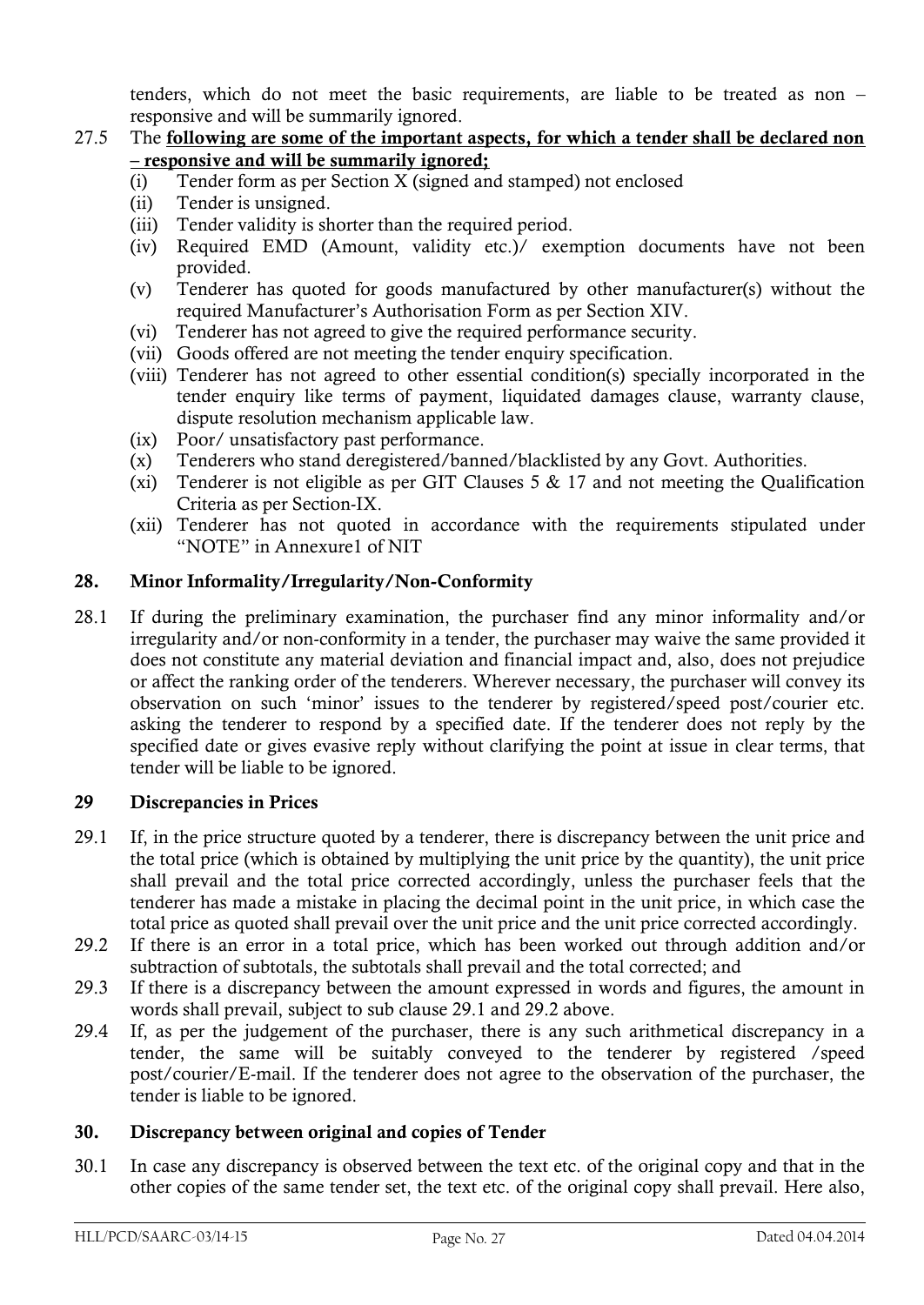the purchaser will convey its observation suitably to the tenderer by registered/speed post /courier/E-mail and, if the tenderer does not accept the purchaser"s observation, that tender will be liable to be ignored.

- **31. Qualification Criteria**
- 31.1 **Tenders of the tenderers, who do not meet the required Qualification Criteria prescribed in Section IX, will be treated as non - responsive and will not be considered further.**
- 32. Deleted
- **33. Evaluation of Bids**
- 33.1 **The Tender Enquiry Document permits the tenderer to quote the price in US Dollars only. Accordingly, the equitable price comparison and evaluation shall be done in US Dollars only.**
- **33.2 The Tender Prices, shall be worked out as per clause 13 of GIT. The evaluation and comparison shall be done country wise, separately for the total requirement of the equipment (Kits A1 + B1 + C1), and separately for consumables (kits A2+ B2 +C2). The lowest evaluated tenderer shall be considered for award of contract, in terms of GIT clause 36 and clause 38.**

#### **The contract shall be awarded in US Dollars.**

#### **34. Comparison of Tenders**

34.1 Unless mentioned otherwise in Section – III – Special Instructions to Tenderers and Section – VI – List of Requirements, the comparison of the responsive tenders shall be carried out on Carriage Insurance Paid (CIP) port of destination specified in Annexure1 of NIT. The price for incidental services etc. shall be added for comparison, as per clause 13 of GIT. The equipment should be demonstrated duly installed & commissioned at the premises of interim consignee free of cost.

#### **35. Additional Factors and Parameters for Evaluation and Ranking of Responsive Tenders**

- 35.1 Deleted
- 35.2 The purchaser"s evaluation of tender will also take into account the additional factors, if any, incorporated in TED in the manner and to the extent indicated therein.
- 35.3 Deleted.

#### **36. Tenderer"s capability to perform the contract**

- 36.1 The purchaser, through the above process of tender scrutiny and tender evaluation will determine to its satisfaction whether the tenderer, whose tender has been determined as the lowest evaluated responsive tender is eligible, qualified and capable in all respects to perform the contract satisfactorily. If, there is more than one schedule in the List of Requirements, then, such determination will be made separately for each schedule.
- 36.2 Deleted.

#### **37. Contacting the Purchaser**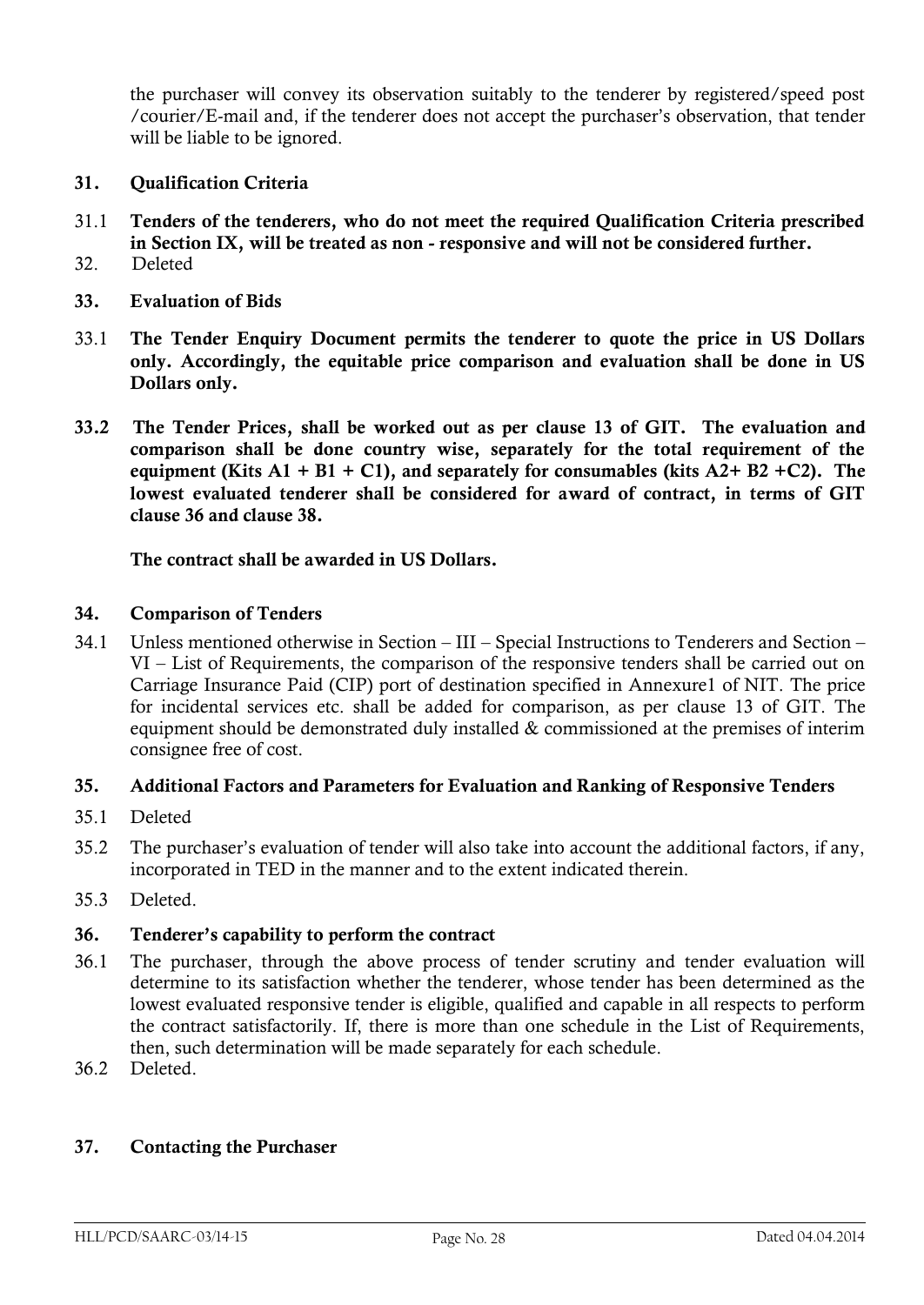- 37.1 From the time of submission of tender to the time of awarding the contract, if a tenderer needs to contact the purchaser for any reason relating to this tender enquiry and / or its tender, it should do so only in writing.
- 37.2 In case a tenderer attempts to influence the purchaser in the purchaser"s decision on scrutiny, comparison & evaluation of tenders and awarding the contract, the tender of the tenderer shall be liable for rejection in addition to appropriate administrative actions being taken against that tenderer, as deemed fit by the purchaser.

## **G. AWARD OF CONTRACT**

#### **38. Purchaser"s Right to accept any tender and to reject any or all tenders**

38.1 The purchaser reserves the right to accept in part or in full any tender or reject any or more tender(s) without assigning any reason or to cancel the tendering process and reject all tenders at any time prior to award of contract, without incurring any liability, whatsoever to the affected tenderer or tenderers.

#### **39. Award Criteria**

39.1 Subject to GIT clause 38 above, the contract will be awarded to the lowest evaluated responsive tenderer decided by the purchaser in terms of GIT Clause 36.

#### **40. Variation of Quantities at the Time of Award/ Currency of Contract**

- 40.1 At the time of awarding the contract, the purchaser reserves the right to increase or decrease by up to twenty five (25) per cent, the quantity of goods and services mentioned in the "List of Requirements" without any change in the unit price and other terms & conditions quoted by the tenderer.
- 40.2 If the quantity has not been increased at the time of the awarding the contract, the purchaser reserves the right to increase by up to twenty five (25) per cent, the quantity of goods and services mentioned in the contract without any change in the unit price and other terms & conditions mentioned in the contract, during the currency of the contract or within one year from the Date of Notification of Award whichever is later.

#### **41. Notification of Award**

- 41.1 Before expiry of the tender validity period, the purchaser will notify the successful tenderer(s) in writing, by registered / speed post or by fax/ telex/cable (to be confirmed by registered / speed post) that its tender for goods & services, which have been selected by the purchaser, has been accepted, also briefly indicating therein the essential details like description, specification and quantity of the goods & services and corresponding prices accepted. The successful tenderer must furnish to the purchaser the required **performance security within thirty days from the date of dispatch of this notification,** failing which the EMD will be forfeited and the award will be cancelled. Relevant details about the performance security have been provided under GCC Clause 5 under Section IV.
- 41.2 The Notification of Award shall constitute the conclusion of the Contract.

#### **42. Issue of Contract**

42.1 Promptly after notification of award, the Purchaser/Consignee will mail the contract form (as per Section XVI) duly completed and signed, in duplicate, to the successful tenderer by registered / speed post.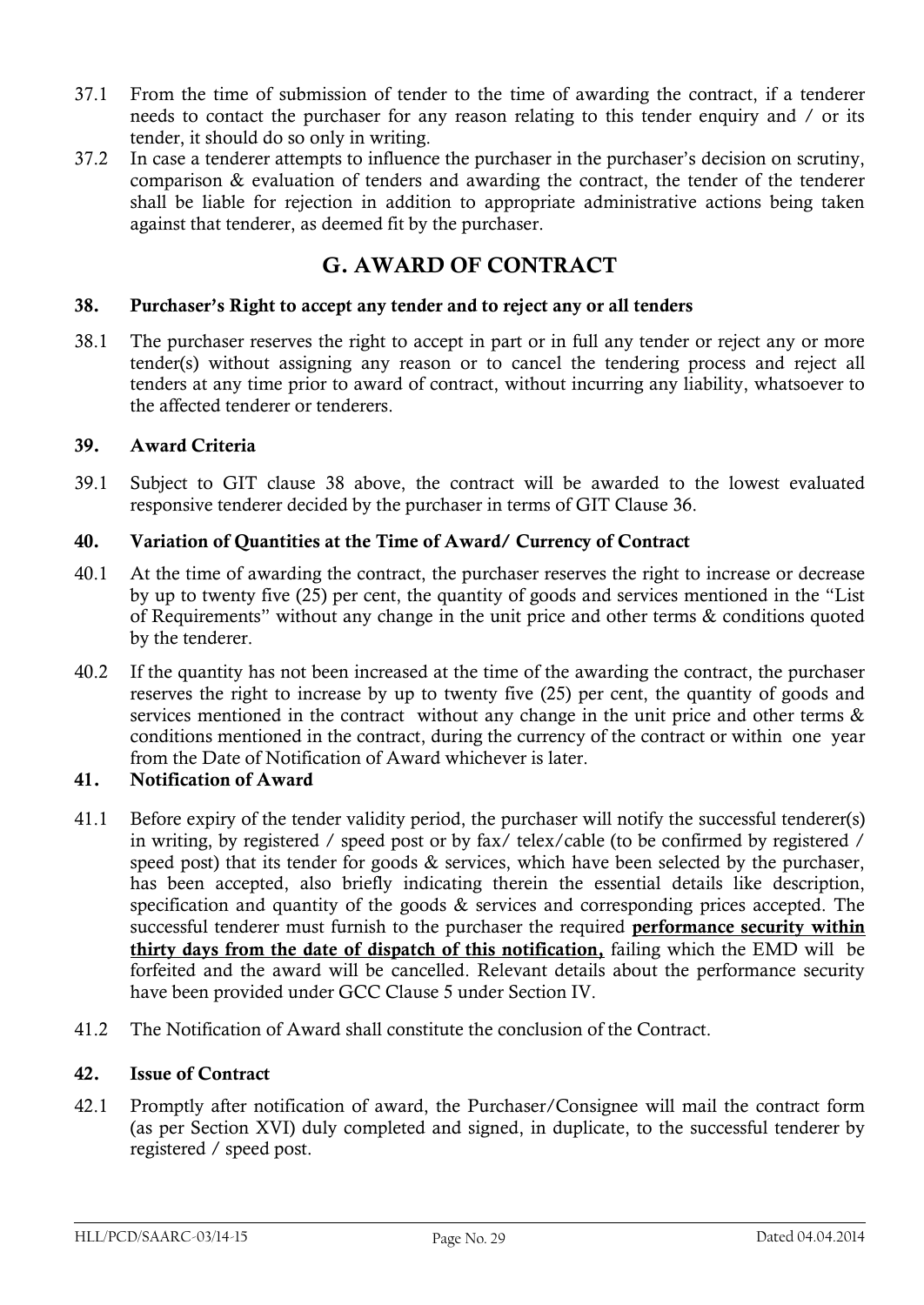- 42.2 Within twenty one days from the date of the contract, the successful tenderer shall return the original copy of the contract, duly signed and dated, to the Purchaser/Consignee by registered / speed post.
- 42.3 The Purchaser/Consignee reserves the right to issue the Notification of Award consignee wise.

#### **43. Non-receipt of Performance Security and Contract by the Purchaser/Consignee**

43.1 Failure of the successful tenderer in providing performance security and / or returning contract copy duly signed in terms of GIT clauses 41 and 42 above shall make the tenderer liable for forfeiture of its EMD and, also, for further actions by the Purchaser/Consignee against it as per the clause 12of GCC – Termination of default.

#### **44. Return of E M D**

44.1 The earnest money of the successful tenderer and the unsuccessful tenderers will be returned to them without any interest, whatsoever, in terms of GIT Clause 19.6.

#### **45. Publication of Tender Result**

45.1 The name and address of the successful tenderer(s) receiving the contract(s) will be mentioned in the notice board/bulletin/web site of the purchaser.

#### **46. Corrupt or Fraudulent Practices**

46.1 It is required by all concerned namely the Consignee/Tenderers/Suppliers etc to observe the highest standard of ethics during the procurement and execution of such contracts. In pursuance of this policy, the Purchaser: -

defines, for the purposes of this provision, the terms set forth below

as follows:

- (i) "corrupt practice" means the offering, giving, receiving or soliciting of any thing of value to influence the action of a public official in the procurement process or in contract execution; and
- (ii) "fraudulent practice" means a misrepresentation of facts in order to influence a procurement process or the execution of a contract to the detriment of the Purchaser, and includes collusive practice among Tenderers (prior to or after Tender submission) designed to establish Tender prices at artificial non-competitive levels and to deprive the Purchaser of the benefits of free and open competition;
- will reject a proposal for award if it determines that the Tenderer recommended for award has engaged in corrupt or fraudulent practices in competing for the contract in question;
- will declare a firm ineligible, either indefinitely or for a stated period of time, to be awarded a contract by the purchaser if it at any time determines that the firm has engaged in corrupt or fraudulent practices in competing for, or in executing the contract.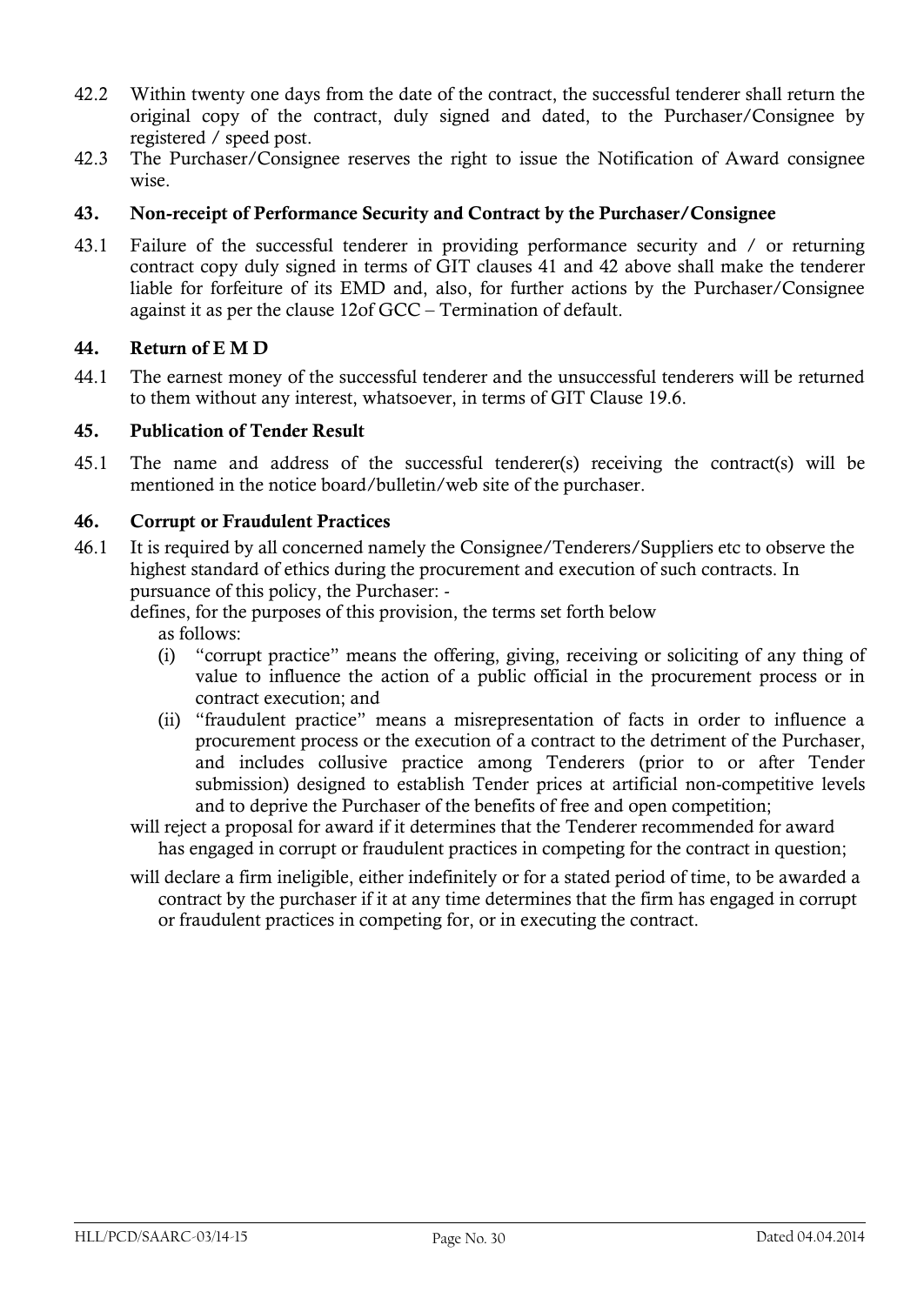## **SECTION - III SPECIAL INSTRUCTIONS TO TENDERERS (SIT)**

| SI.           | <b>GIT Clause</b> | Topic                              | <b>SIT Provision</b> | Page |
|---------------|-------------------|------------------------------------|----------------------|------|
| No.           | No.               |                                    |                      | No.  |
| A             | 1 to $7$          | Preamble                           | No Change            | 33   |
| B             | 8 to 10           | TE documents                       | No Change            | 33   |
| $\mathcal{C}$ | 11 to 21          | Preparation of Tenders             | No Change            | 33   |
| D             | 22 to 24          | Submission of Tenders              | No Change            | 33   |
| Ε             | 25                | <b>Tender Opening</b>              | No Change            | 33   |
| F             | 26 to 37          | Scrutiny and Evaluation of Tenders | No Change            | 33   |
| G             | 38 to 45          | <b>Award of Contract</b>           | No Change            | 33   |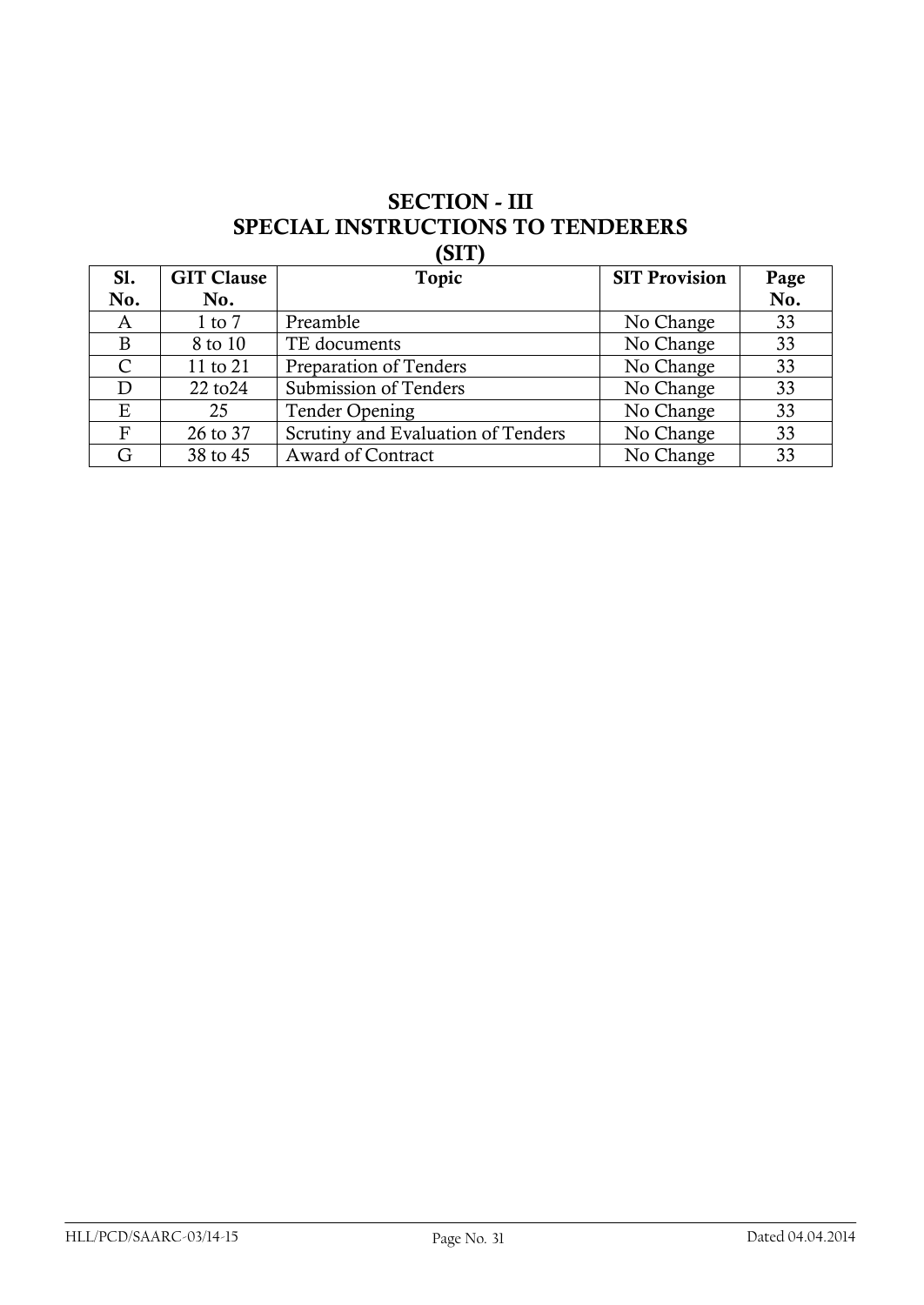## **SPECIAL INSTRUCTIONS TO TENDERERS (SIT)**

The following Special Instructions to Tenderers will apply for this purchase. These special instructions will modify/substitute/supplement the corresponding General Instructions to Tenderers (GIT) incorporated in Section II. The corresponding GIT clause numbers have also been indicated in the text below:

In case of any conflict between the provision in the GIT and that in the SIT, the provision contained in the SIT shall prevail.

#### **A Preamble**

#### **No Change**

**B TE documents**

#### **No Change**

- **C Preparation of Tenders**
- **No Change**
- **D Submission of Tenders**
- **No Change**
- **E Tender Opening**
- **No Change**
- **F Scrutiny and Evaluation of Tenders**

#### **No Change**

**G Award of Contract**

#### **No Change**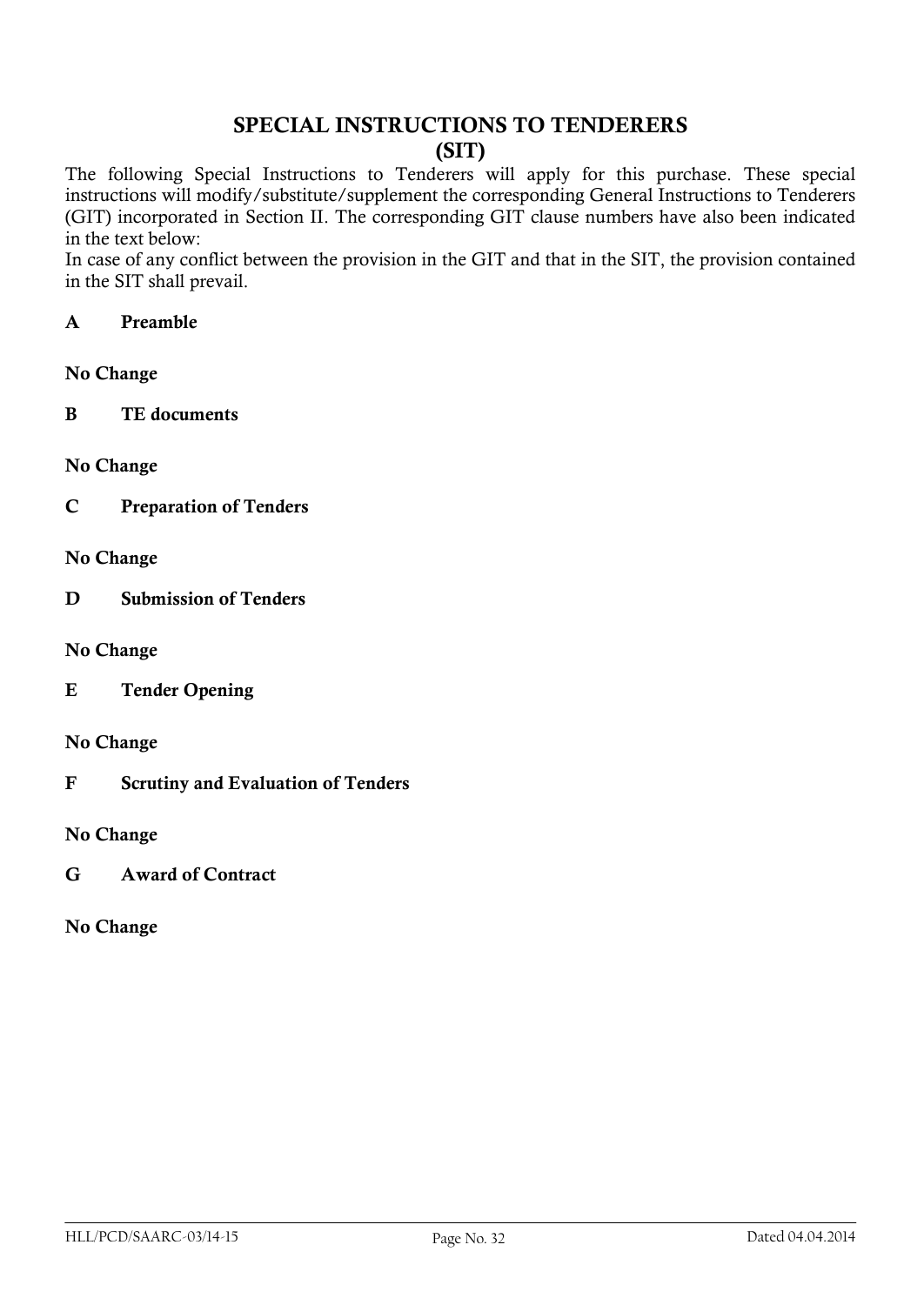## **SECTION - IV GENERAL CONDITIONS OF CONTRACT (GCC) TABLE OF CLAUSES**

| Sl No.         | <b>Topic</b>                                                      | Page |
|----------------|-------------------------------------------------------------------|------|
| 1              | Application                                                       | 35   |
| $\overline{2}$ | Use of contract documents and information                         | 35   |
| 3              | Patent Rights                                                     | 35   |
| $\overline{4}$ | Country of Origin                                                 | 35   |
| 5              | Performance Security                                              | 35   |
| 6              | <b>Technical Specifications and Standards</b>                     | 36   |
| 7              | Packing and Marking                                               | 36   |
| 8              | Inspection, Testing and Quality Control                           | 37   |
| 9              | Terms of Delivery                                                 | 38   |
| 10             | <b>Transportation of Goods</b>                                    | 38   |
| 11             | Insurance                                                         | 38   |
| 12             | Spare parts                                                       | 38   |
| 13             | Incidental services                                               | 39   |
| 14             | Distribution of Dispatch Documents for Clearance/Receipt of Goods | 39   |
| 15             | Warranty                                                          | 40   |
| 16             | Assignment                                                        | 41   |
| 17             | <b>Sub Contracts</b>                                              | 41   |
| 18             | Modification of contract                                          | 41   |
| 19             | Prices                                                            | 41   |
| 20             | <b>Taxes and Duties</b>                                           | 41   |
| 21             | Terms and mode of Payment                                         | 41   |
| 22             | Delay in the supplier's performance                               | 43   |
| 23             | <b>Liquidated Damages</b>                                         | 44   |
| 24             | Termination for default                                           | 44   |
| 25             | Termination for insolvency                                        | 45   |
| 26             | Force Majeure                                                     | 45   |
| 27             | Termination for convenience                                       | 45   |
| 28             | Governing language                                                | 46   |
| 29             | <b>Notices</b>                                                    | 46   |
| 30             | Resolution of disputes                                            | 46   |
| 31             | Applicable Law - Deleted                                          | 46   |
| 32             | General/Miscellaneous Clauses                                     | 46   |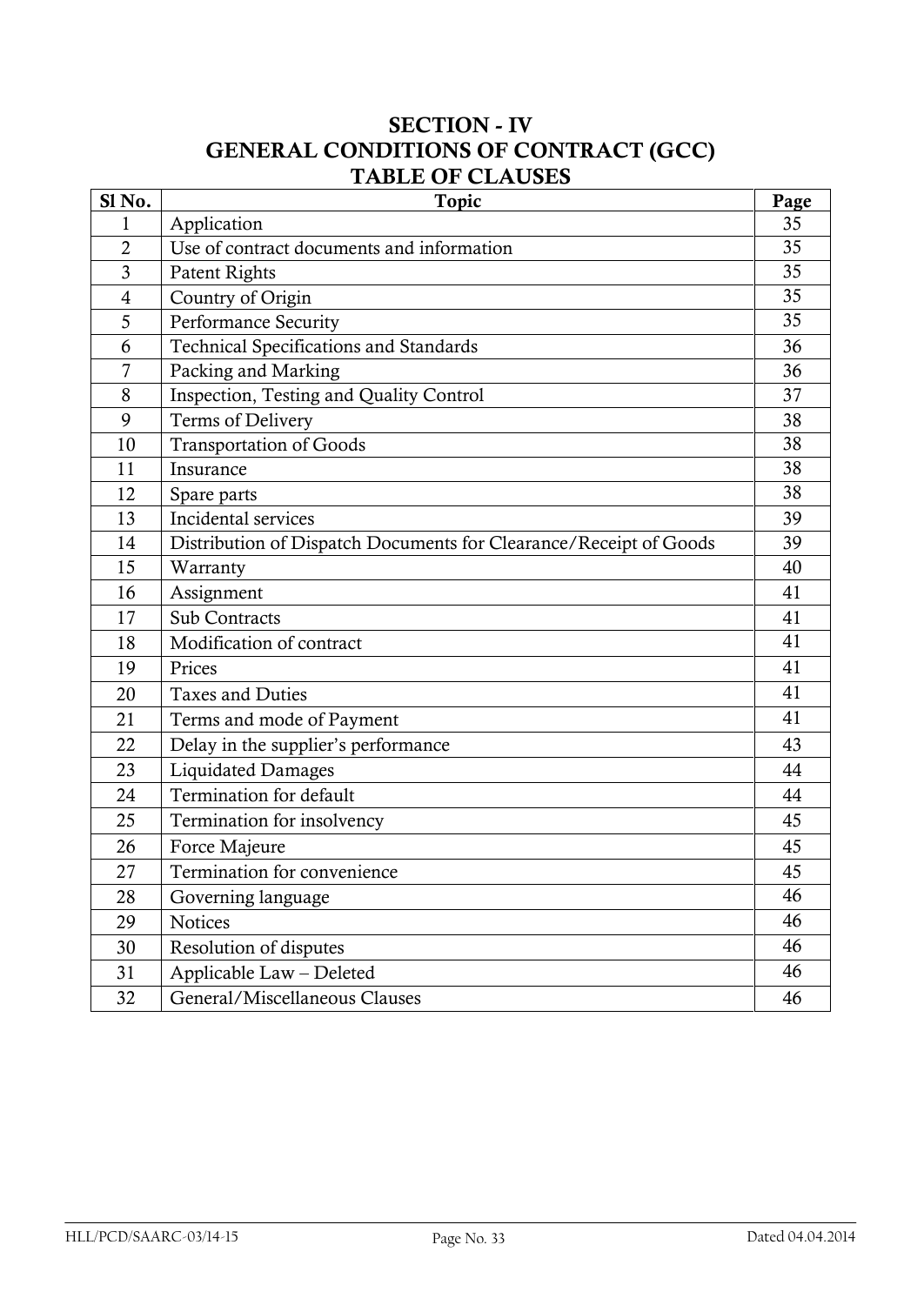## **SECTION - IV**

## **GENERAL CONDITIONS OF CONTRACT (GCC)**

#### **1. Application**

1.1 The General Conditions of Contract incorporated in this section shall be applicable for this purchase to the extent the same are not superseded by the Special Conditions of Contract prescribed under Section V, List of requirements under Section VI and Technical Specification under Section VII of this document.

#### **2. Use of contract documents and information**

- 2.1 The supplier shall not, without the purchaser's prior written consent, disclose the contract or any provision thereof including any specification, drawing, sample or any information furnished by or on behalf of the purchaser in connection therewith, to any person other than the person(s) employed by the supplier in the performance of the contract emanating from this TE document. Further, any such disclosure to any such employed person shall be made in confidence and only so far as necessary for the purposes of such performance for this contract.
- 2.2 Further, the supplier shall not, without the purchaser's prior written consent, make use of any document or information mentioned in GCC sub-clause 2.1 above except for the sole purpose of performing this contract.
- 2.3 Except the contract issued to the supplier, each and every other document mentioned in GCC sub-clause 2.1 above shall remain the property of the purchaser and, if advised by the purchaser, all copies of all such documents shall be returned to the purchaser on completion of the supplier"s performance and obligations under this contract.

#### **3. Patent Rights**

3.1 The supplier shall, at all times, indemnify and keep indemnified the purchaser, free of cost, against all claims which may arise in respect of goods & services to be provided by the supplier under the contract for infringement of any intellectual property rights or any other right protected by patent, registration of designs or trademarks. In the event of any such claim in respect of alleged breach of patent, registered designs, trade marks etc. being made against the purchaser, the purchaser shall notify the supplier of the same and the supplier shall, at his own expenses take care of the same for settlement without any liability to the purchaser.

#### **4. Country of Origin**

- 4.1 All goods and services to be supplied and provided for the contract shall have the origin in SAARC member states.
- 4.2 The word "origin" incorporated in this clause means the place from where the goods are mined, cultivated, grown, manufactured, produced or processed or from where the services are arranged.

The country of origin may be specified in the Price Schedule

#### **5. Performance Security**

5.1 Within thirty (30) days from date of the issue of notification of award by the Purchaser/Consignee, the supplier, shall furnish performance security to the Purchaser/Consignee for an amount equal to ten percent (10%) of the total value of the contract, valid up to sixty (60) days after the date of completion of all contractual obligations by the supplier, including the warranty obligations, initially valid for a period of minimum 18 months from the date of Notification of Award.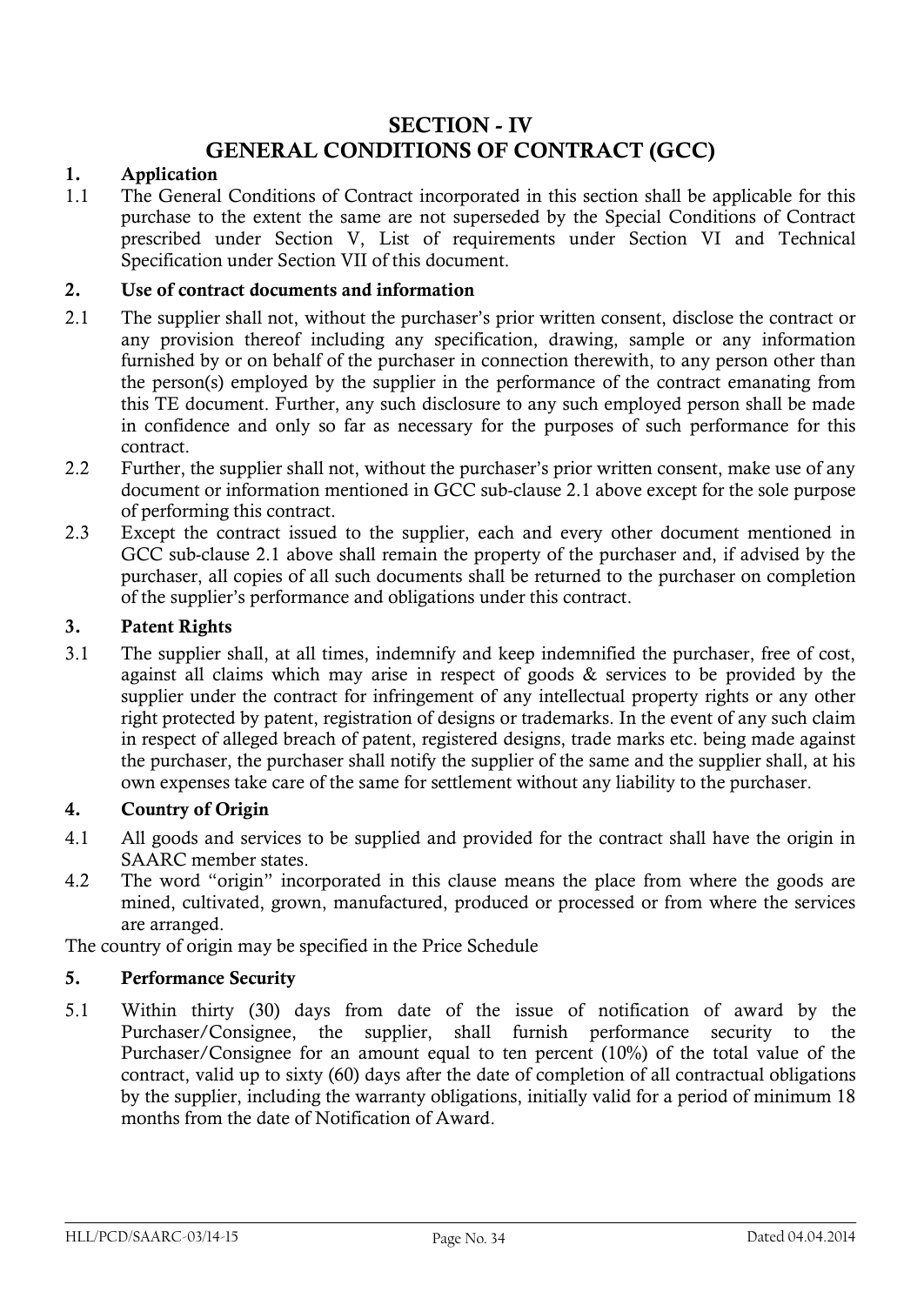- 5.2 The Performance security shall be denominated in USD or in equivalent Indian rupees for Indian Supplier (the currency of the contract within the prescribed time limit) as detailed below, The exchange rate shall be of the rate as applicable on the date of Notification of Award.
	- a) It shall be in any one of the forms namely Account Payee Demand Draft or Fixed Deposit Receipt drawn from any Scheduled bank in India or Bank Guarantee issued by a Scheduled bank in India, in the prescribed form as provided in section XV of this document in favour of the Purchaser/Consignee. The validity of the Fixed Deposit receipt or Bank Guarantee will be for a period up to sixty (60) days beyond Warranty Period initially for a period of 18 months.
	- b) In case of bank guarantee furnished from a bank outside India ( i.e. foreign bank), it should be authenticated and counter signed by any Nationalised Bank in India by way of back-to-back counter guarantee.
- 5.3 Performance security is liable to be forfeited in case of failure in execution of Contractual obligations. The purchaser may do the needful to cover any failure/default of the supplier with or without any quantifiable loss to the SDF.
- 5.4 In the event of any amendment issued to the contract, the supplier shall, within twenty-one (21) days of issue of the amendment, furnish the corresponding amendment to the Performance Security (as necessary), rendering the same valid in all respects in terms of the contract, as amended.
- 5.5 Subject to GCC sub clause 5.3 above, the Purchaser/Consignee will release the Performance Security without any interest to the supplier on completion of the supplier's all contractual obligations including the warranty obligations.

#### **6. Technical Specifications and Standards**

6.1 The Goods & Services to be provided by the supplier under this contract shall conform to the technical specifications and quality control parameters mentioned in "Technical Specification' and 'Quality Control Requirements' under Sections VII and VIII of this document.

#### **7. Packing and Marking**

- 7.1 The packing for the goods to be provided by the supplier should be the best type commercial packing strong and durable enough to withstand all hazards by road, rail, Air without limitation, the entire journey during transit and including transhipment (if any), rough handling, open storage etc. without any damage, deterioration etc. As and if necessary, the size, weights and volumes of the packing cases shall also take into consideration, the remoteness of the final destination of the goods and availability or otherwise of transport and handling facilities at all points during transit up to final destination as per the contract.
- 7.2 The quality of packing, the manner of marking within & outside the packages and provision of accompanying documentation shall strictly comply with the requirements as provided in Technical Specifications and Quality Control Requirements under Sections VII and VIII and in SCC under Section V. In case the packing requirements are amended due to issue of any amendment to the contract, the same shall also be taken care of by the supplier accordingly.
- 7.3 Packing instructions:

Unless otherwise mentioned in the Technical Specification and Quality Control Requirements under Sections VII and VIII and in SCC under Section V, the supplier shall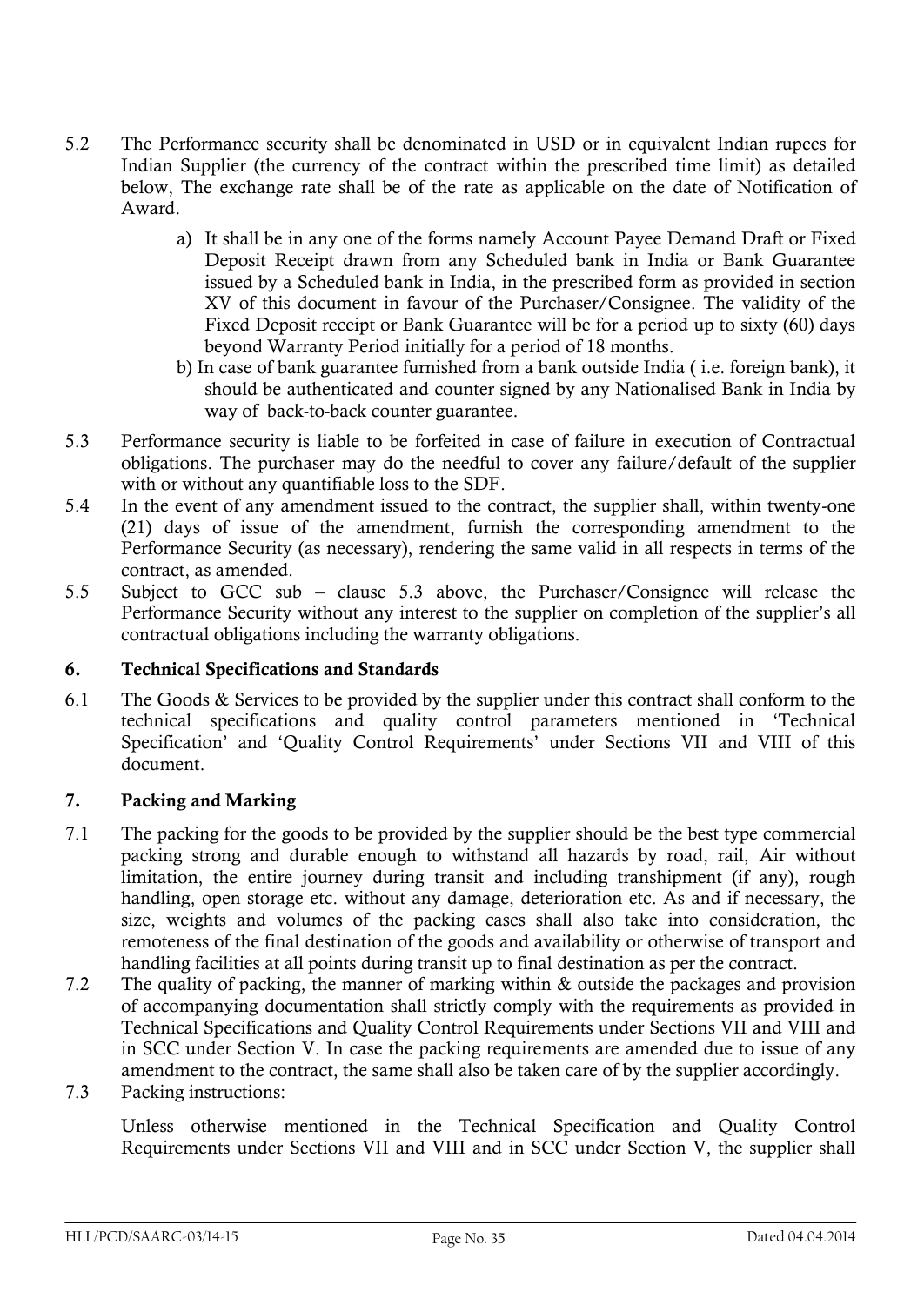make separate packages for SNCU, FRU & PHC for each member state and mark each package on three sides with the following with indelible paint of proper quality:

- a. contract number and date
- b. brief description of goods including quantity
- c. packing list reference number
- d. country of origin of goods
- e. consignee"s name and full address and
- f. supplier"s name and address

#### **8. Inspection, Testing and Quality Control**

- 8.1 The purchaser and/or its nominated representative(s) will, without any extra cost to the purchaser, inspect and/or test the ordered goods and the related services to confirm their conformity to the contract specifications and other quality control details incorporated in the contract. The purchaser shall inform the supplier in advance, in writing, the purchaser's programme for such inspection and, also the identity of the officials to be deputed for this purpose. The cost towards the transportation, boarding & lodging will be borne by the purchaser and/or its nominated representative(s).
- 8.2 The Technical Specification and Quality Control Requirements incorporated in the contract shall specify what inspections and tests are to be carried out and, also, where and how they are to be conducted. If such inspections and tests are conducted in the premises of the supplier or its subcontractor(s), all reasonable facilities and assistance, including access to relevant drawings, design details and production data, shall be furnished by the supplier to the purchaser"s inspector at no charge to the purchaser.
- 8.3 If during such inspections and tests the contracted goods fail to conform to the required specifications and standards, the purchaser's inspector may reject them and the supplier shall either replace the rejected goods or make all alterations necessary to meet the specifications and standards, as required, free of cost to the purchaser and resubmit the same to the purchaser"s inspector for conducting the inspections and tests again.
- 8.4 In case the contract stipulates pre-despatch inspection of the ordered goods at supplier"s premises, the supplier shall put up the goods for such inspection to the purchaser"s inspector well ahead of the contractual delivery period, so that the purchaser's inspector is able to complete the inspection within the contractual delivery period.
- 8.5 If the supplier tenders the goods to the purchaser"s inspector for inspection at the last moment without providing reasonable time to the inspector for completing the inspection within the contractual delivery period, the inspector may carry out the inspection and complete the formality beyond the contractual delivery period at the risk and expense of the supplier. The fact that the goods have been inspected after the contractual delivery period will not have the effect of keeping the contract alive and this will be without any prejudice to the legal rights and remedies available to the purchaser under the terms & conditions of the contract.
- 8.6 The purchaser"s/consignee"s contractual right to inspect, test and, if necessary, reject the goods after the goods" arrival at the final destination shall have no bearing of the fact that the goods have previously been inspected and cleared by purchaser"s inspector during predespatch inspection mentioned above.
- 8.7 Goods accepted by the purchaser/consignee and/or its inspector at initial inspection and in final inspection in terms of the contract shall in no way dilute purchaser"s/consignee"s right to reject the same later, if found deficient in terms of the warranty clause of the contract, as incorporated under GCC Clause 15.
- 8.8 **Supplier shall compulsory/essentially have the equipment inspected by recognised/ reputed agency like SGS, Lloyd or equivalent (acceptable to the purchaser) prior to**  despatch at the supplier's cost and furnish necessary certificate from the said agency in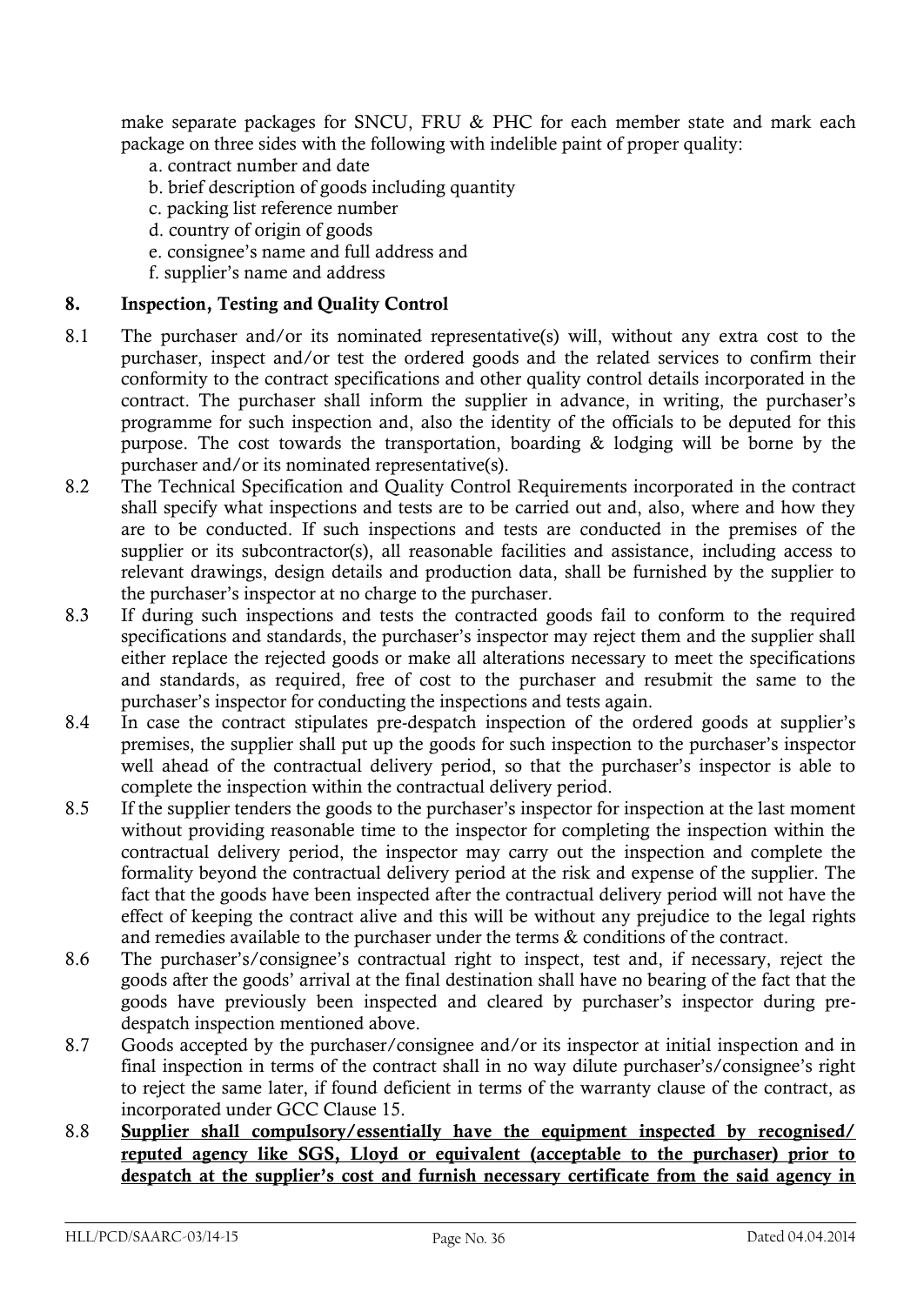**support of their claim. The third party inspection agency has to give clear conformity report including recommendation that goods are cleared/ not cleared for dispatch. The supplier has to tie up with third party inspection agency in advance and no delay should happen under the pretext of non-availability of schedule of third party inspection agency within the prescribed delivery schedule.**

### **9. Terms of Delivery**

9.1 Goods shall be delivered by the supplier in accordance with the terms of delivery specified in the contract.

### **10. Transportation of Goods**

- 10.1 Deleted
- 10.2 Instructions for transportation of goods & equipment.

In case no instruction is provided in this regard in the SCC, the supplier will arrange transportation of the ordered goods as per its own procedure by sea/air/rail/road upto destination site/warehouse of the consignee.

### **11. Insurance:**

11.1 Unless otherwise instructed in the SCC, the supplier shall make arrangements for insuring the goods against loss or damage incidental to manufacture or acquisition, transportation, storage and delivery in the following manner:

 The terms of Delivery being CIP basis, the supplier shall be responsible till the entire stores contracted for arrival in good condition at destination. The transit risk in this respect shall be covered by the Supplier by getting the stores duly insured. The insurance cover shall be obtained by the Supplier and should be valid till 3 months after the receipt of goods by the ultimate Consignee.

If the equipment is not commissioned and handed over to the consignee within 3 months, the insurance will be got extended by the supplier at their cost till the successful installation, testing, commissioning and handing over of the goods to the consignee. In case the delay in the installation and commissioning is due to any reason for which supplier is not responsible, such extensions of the insurance will still be done by the supplier, but the insurance extension charges at actuals will be reimbursed.

### **12. Spare parts**

- 12.1 If specified in the List of Requirements and in the resultant contract, the supplier shall supply/provide any or all of the following materials, information etc. pertaining to spare parts manufactured and/or supplied by the supplier:
	- a) The spare parts as selected by the Purchaser/Consignee to be purchased from the supplier, subject to the condition that such purchase of the spare parts shall not relieve the supplier of any contractual obligation including warranty obligations; and
	- b) In case the production of the spare parts is discontinued:
		- i) Sufficient advance notice to the Purchaser/Consignee before such discontinuation to provide adequate time to the purchaser to purchase the required spare parts etc., and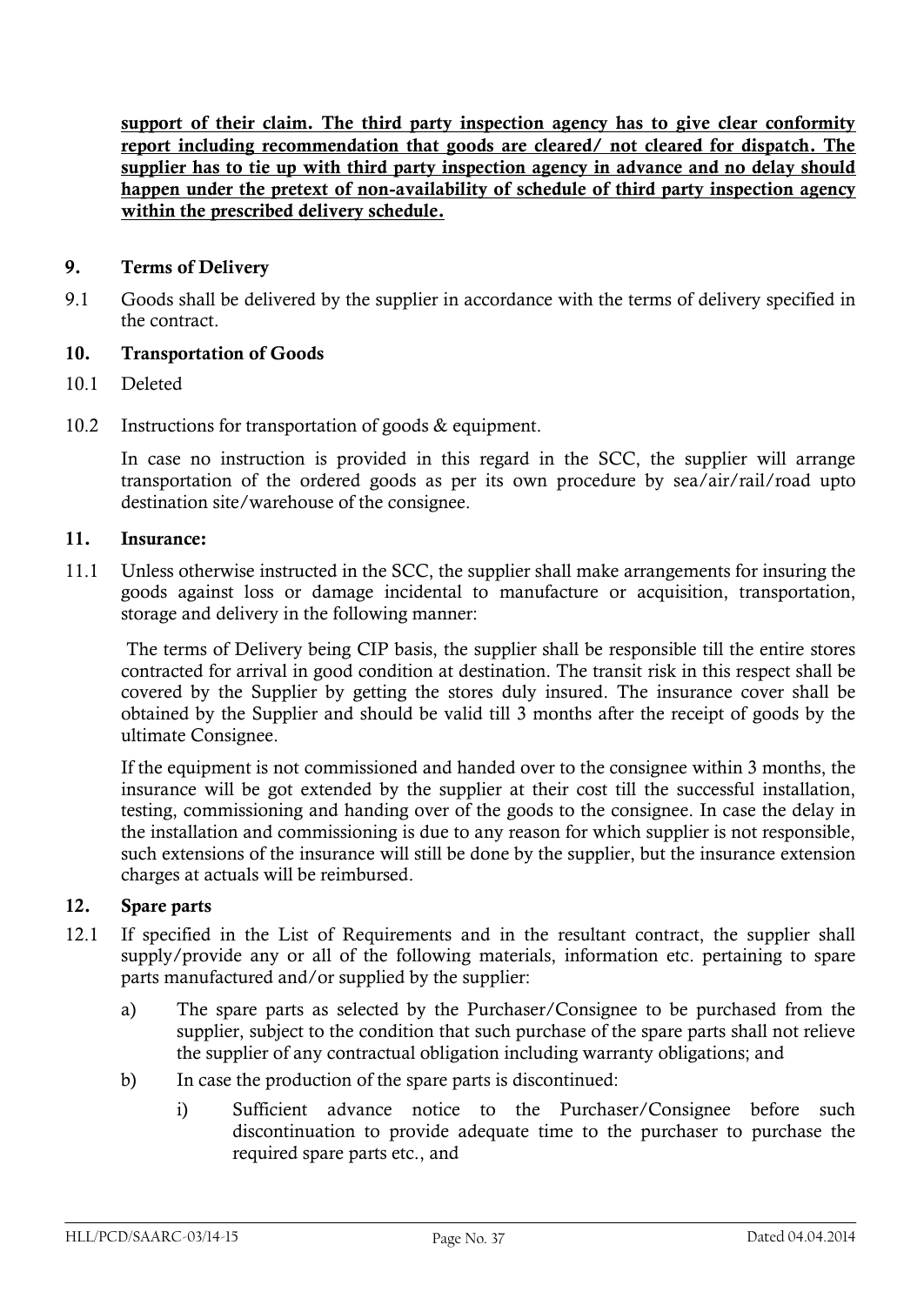- ii) Immediately following such discontinuation, providing the Purchaser/Consignee, free of cost, the designs, drawings, layouts and specifications of the spare parts, as and if requested by the Purchaser/Consignee.
- 12.2 Supplier shall carry sufficient inventories to assure ex-stock supply of consumable spares for the goods so that the same are supplied to the Purchaser/Consignee promptly on receipt of order from the Purchaser/Consignee.

### **13. Incidental services**

- 13.1 Subject to the stipulation, if any, in the SCC (Section V), List of Requirements (Section VI) and the Technical Specification (Section – VII), the supplier shall be required to perform the following services.
	- i) Installation & commissioning, Supervision and Demonstration of the goods
	- ii) Providing required jigs and tools for assembly.
	- iii) Training of Consignee's Doctors, Staff, operators etc. for operating and maintaining the goods
	- iv) Supplying required number of operation & maintenance manual for the goods

### **14. Distribution of Dispatch Documents for Clearance/Receipt of Goods**

The supplier shall send under intimation to the purchaser all the relevant despatch documents well in time to the Consignee and ultimate consignee to enable clearance from the airport quickly without any demurrage charges in terms of the contract. The interim consignee, the nodal officer in concerned SAARC Country shall arrange installation, commissioning and demonstration of the equipment by the supplier in any nearest district hospital and thereafter arrange delivery of the goods/equipments to the ultimate consignee

Unless otherwise specified in the SCC, the usual documents involved and the drill to be followed in general for this purpose are as follows.

A) For Goods/Equipments against this Bid Document

Within 12hours of despatch, the supplier shall notify the purchaser, interim & ultimate consignee, and others concerned if mentioned in the contract, the complete details of despatch and also supply the following documents to them by registered post / speed post /courier(or as instructed in the contract):

- (i) Four copies of supplier"s invoice showing contract number, goods description, quantity, unit price and total amount;
- (ii) Consignee Receipt Certificate as per Section XVII in original issued by the authorized representative of the consignee;
- (iii) Two copies of packing list identifying contents of each package;
- (iv) Inspection certificate issued by the nominated Inspection agency, if any.
- (v) Certificate of origin;
- (vi) Insurance Certificate as per GCC Clause 11.
- (vii) Manufacturers/Supplier"s warranty certificate & In-house inspection certificate.
- B) Deleted

 In case the above documents are not handed over within the prescribed time limit, and delay resulting into demurrage/warehouse charges, same shall be debited to the supplier.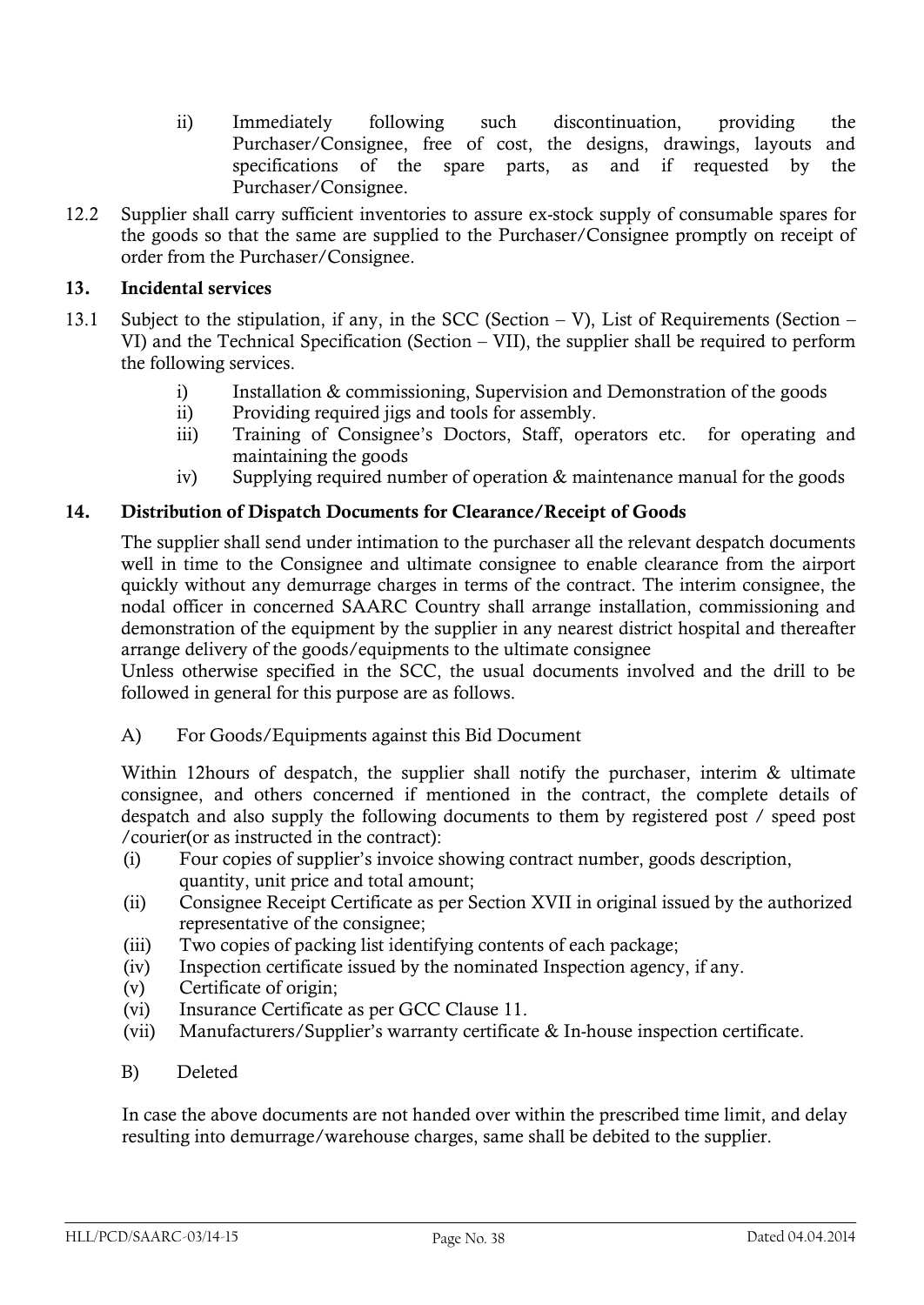## **15. Warranty**

- 15.1 The supplier warrants comprehensively that the goods supplied under the contract is new, unused and incorporate all recent improvements in design and materials unless prescribed otherwise by the purchaser in the contract. The supplier further warrants that the goods supplied under the contract shall have no defect arising from design, materials (*except when the design adopted and / or the material used are as per the Purchaser's/Consignee's specifications*) or workmanship or from any act or omission of the supplier, that may develop under normal use of the supplied goods under the conditions prevailing in India.
- 15.2 The **warranty** shall remain valid for 12 months from the date of installation, commissioning & acceptance of the equipment by the consignee or 18 months from the date of last dispatch, whichever is earlier, unless specified otherwise in the SCC.
	- a. No conditional warranty like mishandling, manufacturing defects etc. will be acceptable.
	- b. Replacement and repair will be under taken for the defective goods.
	- c. Proper marking has to be made for all spares for identification like printing of installation and repair dates.
- 15.3 In case of any claim arising out of this warranty, the Purchaser/Consignee shall promptly notify the same in writing to the supplier. **The period of the warranty will be as per G.C.C clause number 15.2 above irrespective of any other period mentioned elsewhere in the bidding documents.**
- 15.4 Upon receipt of such notice, the supplier shall, within 72 hours on a 24(hrs) X 7 (days) X 365 (days) basis respond to take action to repair or replace the defective goods or parts thereof, free of cost, at the ultimate destination. The supplier shall take over the replaced parts/goods after providing their replacements and no claim, whatsoever shall lie on the purchaser for such replaced parts/goods thereafter. (**The penalty clause for non rectification will be US \$ 100 per day after the expiry of 72 hours from date of complaint)**

 **"For consumables, replacement of defective goods shall be made by the supplier/Authorized Local Agent within 7 days of receipt of the complaint. Penalty for non-replacement shall be at the rate of 5% of the order value of the defective goods, per week of delay or part thereof, after expiry of 7 days period from the date of complaint".**

 **"A documentary proof in support of lodging of the complaint will have to be produced by the supplier, when asked for. Supplier will furnish the details of his authorized local agent along with complete address, contact person(s), Tel. Number, Email ID etc., within 1 month of issue of NOA".**

- 15.5 In the event of any rectification of a defect or replacement of any defective goods during the warranty period, the warranty for the rectified/replaced goods shall be extended to a further period of twelve (12) months from the date such rectified / replaced goods starts functioning to the satisfaction of the purchaser.
- 15.6 If the supplier, having been notified, fails to respond to take action to repair or replace the defect(s) within 72 hours on a 24(hrs) X 7 (days) X 365 (days) basis, the purchaser may proceed to take such remedial action(s) as deemed fit by the purchaser, at the risk and expense of the supplier and without prejudice to other contractual rights and remedies, which the purchaser may have against the supplier.
- 15.7 During Warranty period, the "supplier himself or his local authorized agent" is required to visit at each consignee"s site at least once in 6 months commencing from the date of the installation for preventive maintenance of the goods and visit report should be submitted to the respective consignees with a copy to HLL.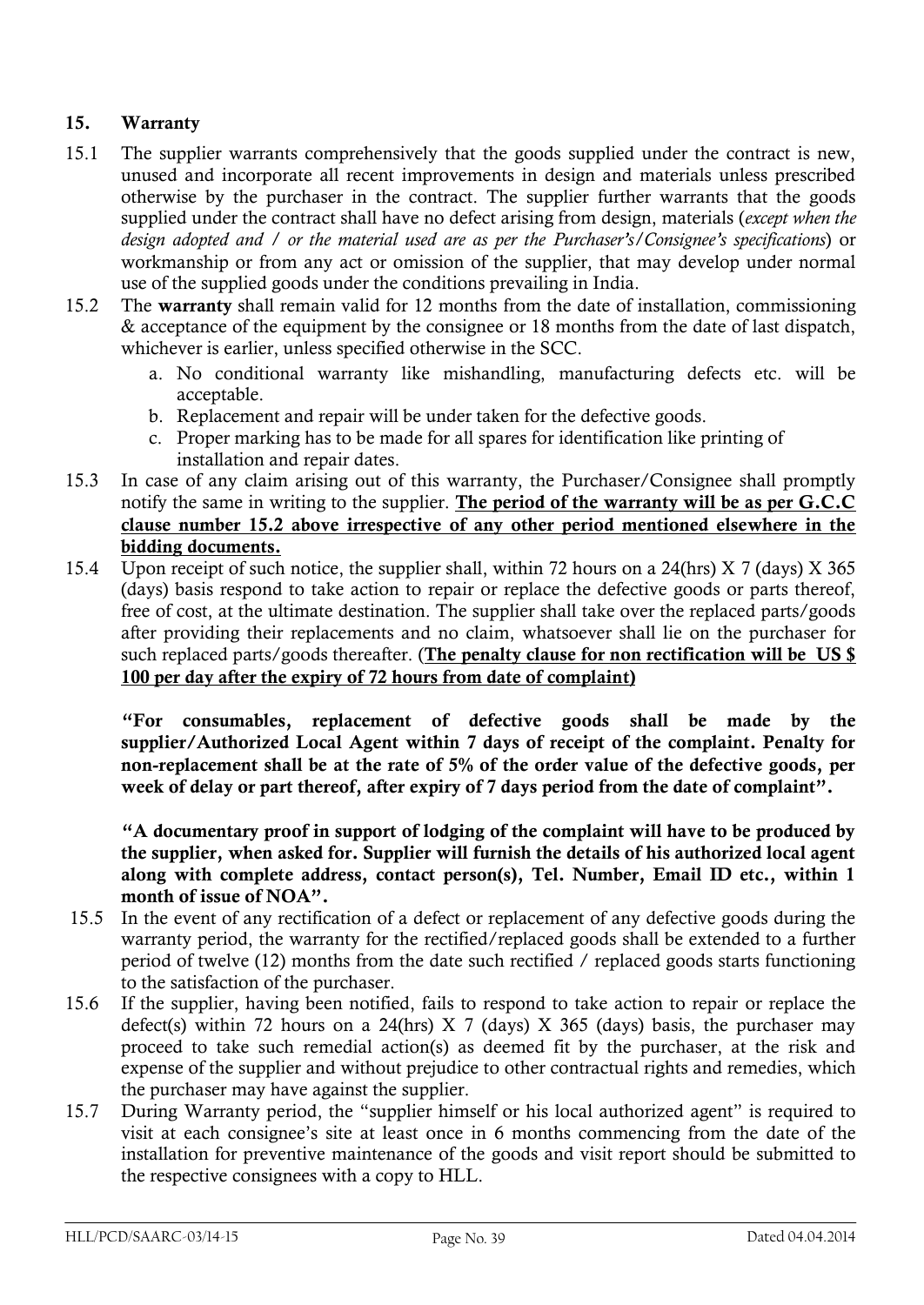### 15.8 Deleted

- 15.9 The supplier along with its Agent shall ensure continued supply of the spare parts for the machines and equipments supplied by them to the purchaser for 10 years from the date of installation and handing over.
- 15.10 The Supplier along with its Agent shall always accord most favoured client status to the Purchaser vis-à-vis its other Clients/Purchasers of its equipments/machines/goods etc. and shall always give the most competitive price for its machines/equipments supplied to the Purchaser/Consignee.
- 15.11 Warranty for reagents/consumables should cover the shelf life as marked by the manufacturer as per normal commercial conditions/practice. Further, reagents/consumables should not have expired one fifth of the shelf life as on the date of supply s recorded on the airway bill.

### **16. Assignment**

16.1 The Supplier shall not assign, either in whole or in part, its contractual duties, responsibilities and obligations to perform the contract, except with the Purchaser's prior written permission.

### **17. Sub Contracts**

- 17.1 The Supplier shall notify the Purchaser in writing of all sub contracts awarded under the contract if not already specified in its tender. Such notification, in its original tender or later, shall not relieve the Supplier from any of its liability or obligation under the terms and conditions of the contract.
- 17.2 Sub contract shall be only for bought out items and sub-assemblies.
- 17.3 Sub contracts shall also comply with the provisions of GCC Clause 4 ("Country of Origin").

### **18. Modification of contract**

- 18.1 If necessary, the purchaser may, by a written order given to the supplier at any time during the currency of the contract, amend the contract by making alterations and modifications within the general scope of contract in any one or more of the following:
	- a) Specifications, drawings, designs etc. where goods to be supplied under the contract are to be specially manufactured for the purchaser,
	- b) Mode of packing,
	- c) Incidental services to be provided by the supplier
	- d) Mode of despatch,
	- e) Place of delivery, and
	- f) Any other area(s) of the contract, as felt necessary by the purchaser depending on the merits of the case.
- 18.2 In the event of any such modification/alteration causing increase or decrease in the cost of goods and services to be supplied and provided, or in the time required by the supplier to perform any obligation under the contract, an equitable adjustment shall be made in the contract price and/or contract delivery schedule, as the case may be, and the contract amended accordingly. If the supplier doesn"t agree to the adjustment made by the Purchaser/Consignee, the supplier shall convey its views to the Purchaser/Consignee within twenty-one days from the date of the supplier's receipt of the Purchaser's/Consignee's amendment / modification of the contract.

### **19. Prices**

19.1 Prices to be charged by the supplier for supply of goods and provision of services in terms of the contract shall not vary from the corresponding prices quoted by the supplier in its tender and incorporated in the contract except for any price adjustment authorised in the SCC.

### **20. Taxes and Duties**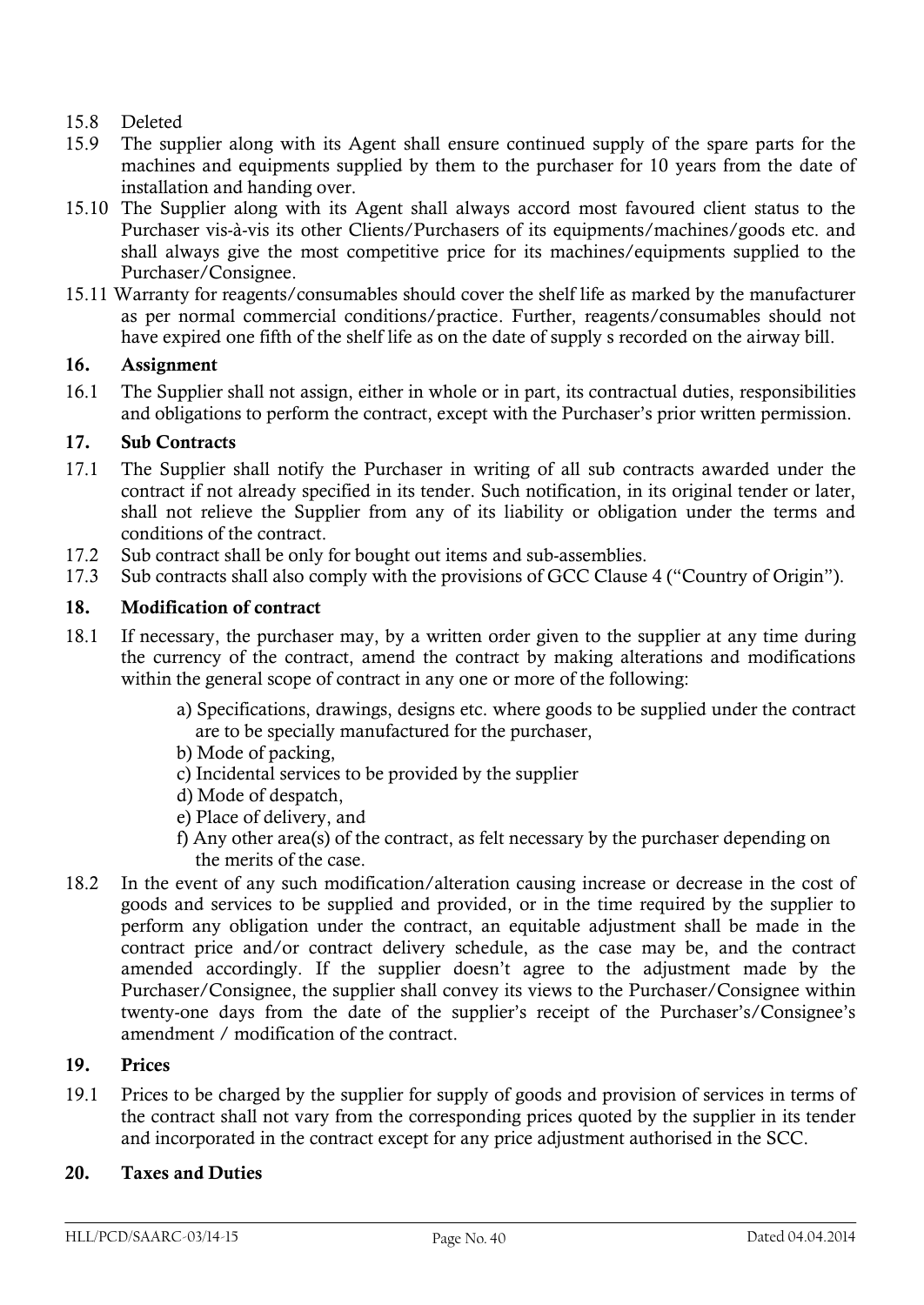- 20.1 Supplier shall be entirely responsible for all taxes, duties, fees, levies etc. incurred until delivery of the contracted goods to the consignee in SAARC country.
- 20.2 Further instruction, if any, shall be as provided in the SCC.

### **21. Terms and Mode of Payment**

### **21.1 Payment Terms**

Payment shall be made subject to recoveries, if any, by way of liquidated damages or any other charges as per terms & conditions of contract in the following manner.

### **A) Payment for Equipment**

Payment shall be made in US Dollars, as specified in the contract in the following manner:

### **a) On delivery:**

75 % payment of the CIP contract price shall be paid on receipt of goods in good condition and upon the submission of the following documents:

Four copies of supplier"s invoice showing contract number, goods description, quantity, unit price and total amount;

Consignee Receipt Certificate as per Section XVII in original issued by the authorized representative of the consignee;

Two copies of packing list identifying contents of each package;

Inspection certificate issued by the nominated Inspection agency, if any.

Insurance Certificate as per GCC Clause 11 and documents also to be submitted for payment confirming that dispatch documents has already been sent to all concerned as per the contract within 12hours;

Certificate of origin.

### **b) On Acceptance:**

Balance 25 % of CIP contract price, along with 100% of Incidental charges shall be made against "Final Acceptance Certificate" as per Section XVIII of goods to be issued by the ultimate consignees subject to recoveries, if any, either on account of nonrectification of defects/deficiencies not attended by the Supplier or otherwise.

### **B) Payment for Consumables**

Payment shall be made in US Dollars, as specified in the contract in the following manner:

### **c) On delivery:**

C)

100% payment of the contract price shall be paid on receipt of goods in good condition and upon the submission of the following documents:

Four copies of supplier"s invoice showing contract number, goods description, quantity, unit price and total amount;

Consignee Receipt Certificate as per Section XVII in original issued by the authorized representative of the consignee;

Two copies of packing list identifying contents of each package;

Inspection certificate issued by the nominated Inspection agency, if any.

Insurance Certificate as per GCC Clause 11 and documents also to be submitted for payment confirming that dispatch documents has already been sent to all concerned as per the contract within 12hours;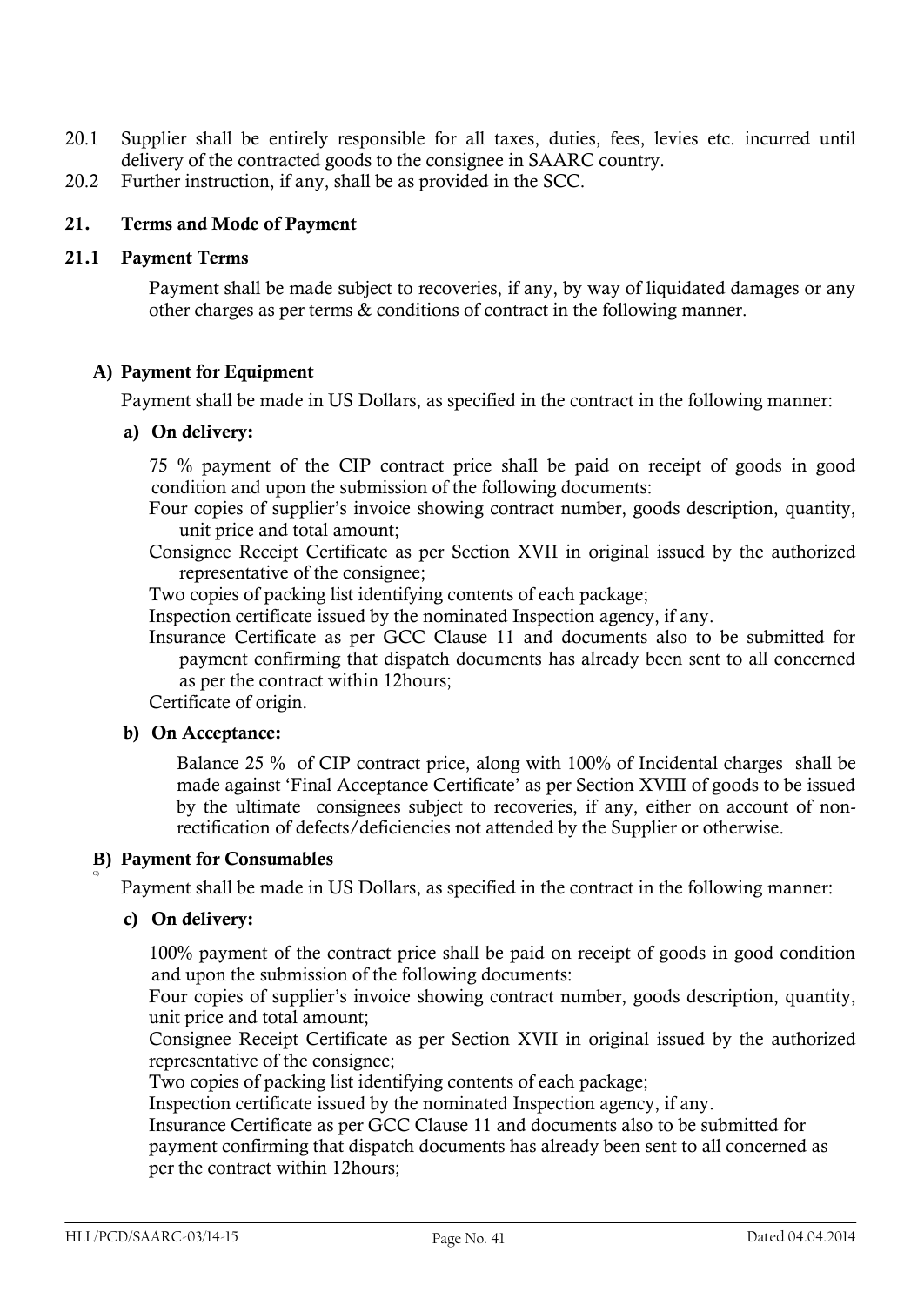Certificate of origin.

## **C) Deleted:**

- **D) Deleted**.
- 21.2 The supplier shall not claim any interest on payments under the contract.
- 21.3 Where there is a statutory requirement for tax deduction at source, such deduction towards income tax and other tax as applicable will be made from the bills payable to the Supplier at rates as notified from time to time.
- 21.4 Deleted.
- 21.5 The payment shall be made in the currency / currencies authorised in the contract. **"Payments will be made within 30 days from the date of submission of documents complete in all aspects, as required in TED".**
- 21.6 The supplier shall send its claim for payment in writing, when contractually due, along with relevant documents etc., duly signed with date, to HLL Lifecare Limited, with copy to respective consignees. **The payment shall however be made by SAARC Development Fund (SDF) directly to the supplier in US\$".**
- 21.7 While claiming payment, the supplier is also to certify in the bill that the payment being claimed is strictly in terms of the contract and all the obligations on the part of the supplier for claiming that payment has been fulfilled as required under the contract.
- 21.8 While claiming reimbursement of duties, taxes etc. (like sales tax, excise duty, custom duty) from the Purchaser/Consignee, as and if permitted under the contract, the supplier shall also certify that, in case it gets any refund out of such taxes and duties from the concerned authorities at a later date, it (the supplier) shall refund to the Purchaser/Consignee forthwith.
- 21.9 In case where the supplier is not in a position to submit its bill for the balance payment for want of receipted copies of Inspection Note from the consignee and the consignee has not complained about the non-receipt, shortage, or defects in the supplies made, balance amount will be paid by the paying authority without consignee's receipt certificate after three months from the date of the preceding part payment for the goods in question, subject to the following conditions:
	- (a) The supplier will make good any defect or deficiency that the consignee (s) may report within six months from the date of despatch of goods.
	- (b) Delay in supplies, if any, has been regularized.
	- (c) The contract price where it is subject to variation has been finalized.
	- (d) The supplier furnishes the following undertakings:

"I/We, \_\_\_\_\_\_\_\_\_\_ certify that I/We have not received back the Inspection Note duly receipted by the consignee or any communication from the purchaser or the consignee about non-receipt, shortage or defects in the goods supplied. I/We \_\_\_\_\_\_\_ agree to make good any defect or deficiency that the consignee may report within three months from the date of receipt of this balance payment.

## **22. Delay in the supplier"s performance**

- 22.1 The supplier shall deliver the goods and perform the services under the contract within the time schedule specified by the Purchaser/Consignee in the List of Requirements and as incorporated in the contract.
- 22.2 Subject to the provision under GCC clause 26, any unexcused delay by the supplier in maintaining its contractual obligations towards delivery of goods and performance of services shall render the supplier liable to any or all of the following sanctions: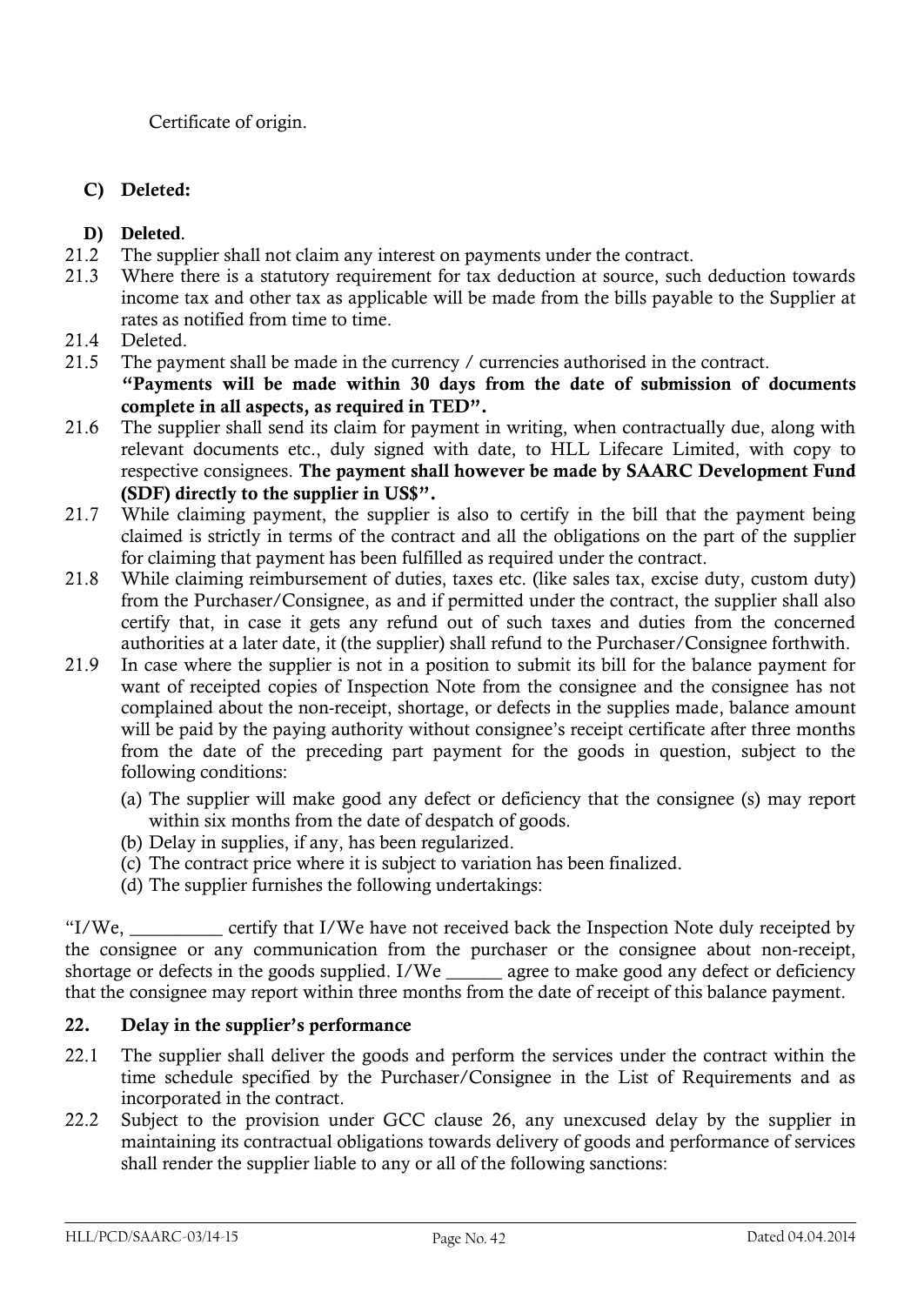- (i) imposition of liquidated damages,
- (ii) forfeiture of its performance security and
- (iii) termination of the contract for default.
- 22.3 If at any time during the currency of the contract, the supplier encounters conditions hindering timely delivery of the goods and performance of services, the supplier shall promptly inform the Purchaser/Consignee in writing about the same and its likely duration and make a request to the Purchaser/Consignee for extension of the delivery schedule accordingly. On receiving the supplier's communication, the Purchaser/Consignee shall examine the situation as soon as possible and, at its discretion, may agree to extend the delivery schedule, with or without liquidated damages for completion of supplier's contractual obligations by issuing an amendment to the contract.
- 22.4 When the period of delivery is extended due to unexcused delay by the supplier, the amendment letter extending the delivery period shall, interalia contain the following conditions:

(a) The Purchaser/Consignee shall recover from the supplier, under the provisions of the clause 23 of the General Conditions of Contract, liquidated damages on the goods and services, which the Supplier has failed to deliver within the delivery period stipulated in the contract.

(b) That no increase in price on account of any ground, whatsoever, including any stipulation in the contract for increase in price on any other ground and, also including statutory increase in or fresh imposition of customs duty, excise duty, sales tax/ VAT, Service Tax and Works Contract Tax or on account of any other tax or duty which may be levied in respect of the goods and services specified in the contract, which takes place after the date of delivery stipulated in the contract shall be admissible on such of the said goods and services as are delivered and performed after the date of the delivery stipulated in the contract.

(c) But nevertheless, the Purchaser/Consignee shall be entitled to the benefit of any decrease in price on account of reduction in or remission of customs duty, excise duty, sales tax/ VAT, Service Tax and Works Contract Tax or any other duty or tax or levy or on account of any other grounds, which takes place after the expiry of the date of delivery stipulated in the contract.

22.5 The supplier shall not dispatch the goods after expiry of the delivery period. The supplier is required to apply to the Purchaser/Consignee for extension of delivery period and obtain the same before despatch. In case the supplier dispatches the goods without obtaining an extension, it would be doing so at its own risk and no claim for payment for such supply and / or any other expense related to such supply shall lie against the purchaser.

### **23. Liquidated damages**

23.1 Subject to GCC clause 26, if the supplier fails to deliver any or all of the goods or fails to perform the services within the time frame(s) incorporated in the contract, the Purchaser/Consignee shall, without prejudice to other rights and remedies available to the Purchaser/Consignee under the contract, deduct from the contract price, as liquidated damages, a sum equivalent to 2.00% per month (part of a month to be taken as one month) of delay or part thereof on delayed supply of goods and/or services until actual delivery or performance subject to a maximum of 10% of the contract price. Once the maximum is reached Purchaser/Consignee may consider termination of the contract as per GCC 24.

During the above-mentioned delayed period of supply and / or performance, the conditions incorporated under GCC sub-clause 22.4 above shall also apply.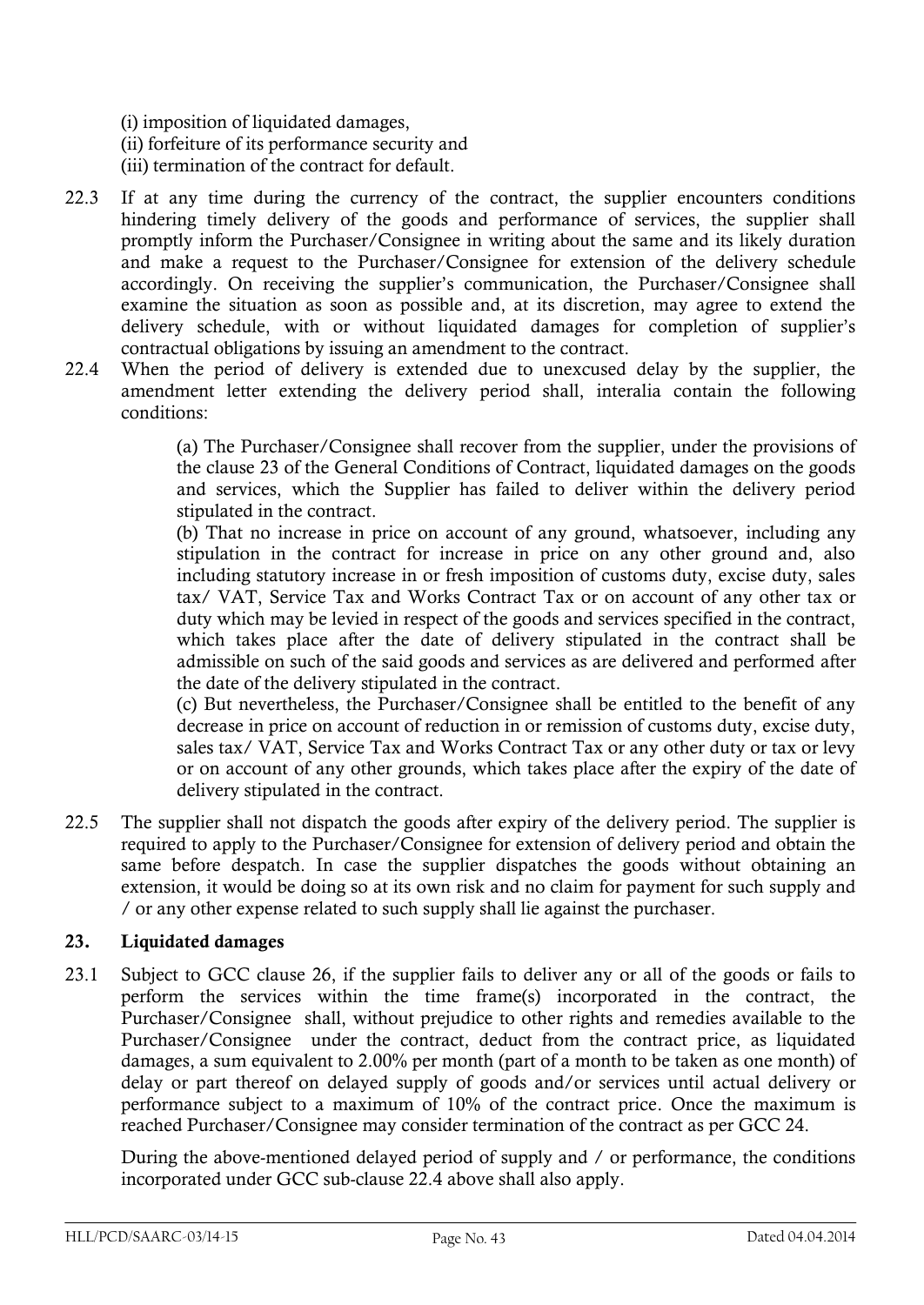### **24. Termination for default**

- 24.1 The Purchaser/Consignee , without prejudice to any other contractual rights and remedies available to it (the Purchaser/Consignee ), may, by written notice of default sent to the supplier, terminate the contract in whole or in part, if the supplier fails to deliver any or all of the goods or fails to perform any other contractual obligation(s) within the time period specified in the contract, or within any extension thereof granted by the Purchaser/Consignee pursuant to GCC sub-clauses 22.3 and 22.4.
- 24.2 In the event of the Purchaser/Consignee terminates the contract in whole or in part, pursuant to GCC sub-clause 24.1 above, the Purchaser/Consignee may procure goods and/or services similar to those cancelled, with such terms and conditions and in such manner as it deems fit and the supplier shall be liable to the Purchaser/Consignee for the extra expenditure, if any, incurred by the Purchaser/Consignee for arranging such procurement.
- 24.3 Unless otherwise instructed by the Purchaser/Consignee, the supplier shall continue to perform the contract to the extent not terminated.

### **25. Termination for insolvency**

25.1 If the supplier becomes bankrupt or otherwise insolvent, the purchaser reserves the right to terminate the contract at any time, by serving written notice to the supplier without any compensation, whatsoever, to the supplier, subject to further condition that such termination will not prejudice or affect the rights and remedies which have accrued and / or will accrue thereafter to the Purchaser/Consignee.

### **26. Force Majeure**

- 26.1 Notwithstanding the provisions contained in GCC clauses 22, 23 and 24, the supplier shall not be liable for imposition of any such sanction so long the delay and/or failure of the supplier in fulfilling its obligations under the contract is the result of an event of Force Majeure.
- 26.2 For purposes of this clause, Force Majeure means an event beyond the control of the supplier and not involving the supplier"s fault or negligence and which is not foreseeable and not brought about at the instance of , the party claiming to be affected by such event and which has caused the non – performance or delay in performance. Such events may include, but are not restricted to, acts of the Purchaser/Consignee either in its sovereign or contractual capacity, wars or revolutions, hostility, acts of public enemy, civil commotion, sabotage, fires, floods, explosions, epidemics, quarantine restrictions, strikes by its employees , lockouts by its management, and freight embargoes.
- 26.3 If a Force Majeure situation arises, the supplier shall promptly notify the Purchaser/Consignee in writing of such conditions and the cause thereof within twenty one days of occurrence of such event. Unless otherwise directed by the Purchaser/Consignee in writing, the supplier shall continue to perform its obligations under the contract as far as reasonably practical, and shall seek all reasonable alternative means for performance not prevented by the Force Majeure event.
- 26.4 If the performance in whole or in part or any obligation under this contract is prevented or delayed by any reason of Force Majeure for a period exceeding sixty days, either party may at its option terminate the contract without any financial repercussion on either side.
- 26.5 In case due to a Force Majeure event the Purchaser/Consignee is unable to fulfil its contractual commitment and responsibility, the Purchaser/Consignee will notify the supplier accordingly and subsequent actions taken on similar lines described in above sub-paragraphs.

### **27. Termination for convenience**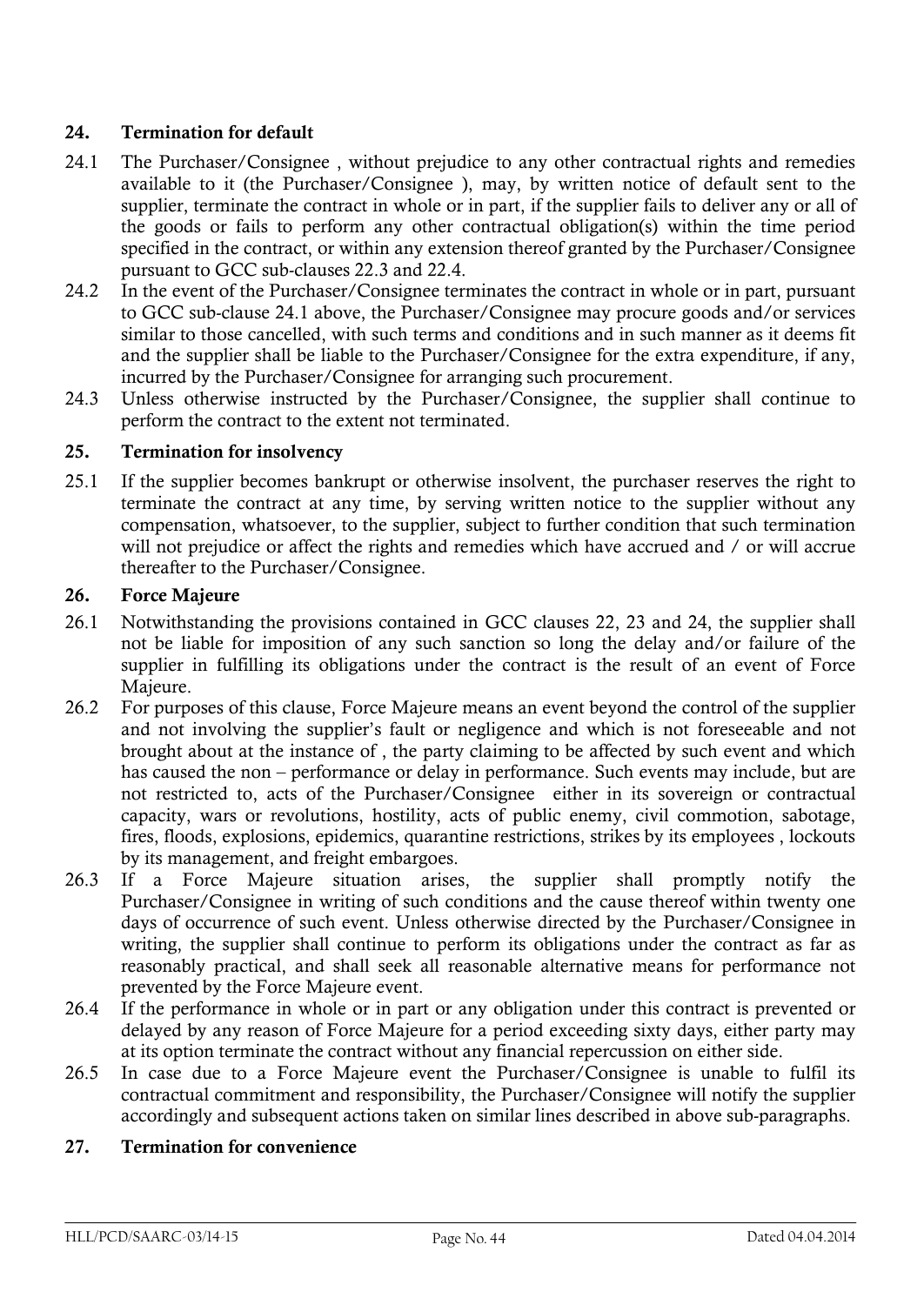- 27.1 The Purchaser/Consignee reserves the right to terminate the contract, in whole or in part for its (Purchaser"s/Consignee "s) convenience, by serving written notice on the supplier at any time during the currency of the contract. The notice shall specify that the termination is for the convenience of the Purchaser/Consignee. The notice shall also indicate interalia, the extent to which the supplier's performance under the contract is terminated, and the date with effect from which such termination will become effective.
- 27.2 The goods and services which are complete and ready in terms of the contract for delivery and performance within thirty days after the supplier's receipt of the notice of termination shall be accepted by the Purchaser/Consignee following the contract terms, conditions and prices. For the remaining goods and services, the Purchaser/Consignee may decide:
	- a) To get any portion of the balance completed and delivered at the contract terms, conditions and prices; and / or
	- b) To cancel the remaining portion of the goods and services and compensate the supplier by paying an agreed amount for the cost incurred by the supplier towards the remaining portion of the goods and services.

### **28. Governing language**

28.1 The contract shall be written in English language following the provision as contained in GIT clause 4. All correspondence and other documents pertaining to the contract, which the parties exchange, shall also be written accordingly in that language.

### **29. Notices**

- 29.1 Notice, if any, relating to the contract given by one party to the other, shall be sent in writing or by cable or telex or facsimile and confirmed in writing. The procedure will also provide the sender of the notice, the proof of receipt of the notice by the receiver. The addresses of the parties for exchanging such notices will be the addresses as incorporated in the contract.
- 29.2 The effective date of a notice shall be either the date when delivered to the recipient or the effective date specifically mentioned in the notice, whichever is later.

### **30. Resolution of disputes**

- 30.1 If dispute or difference of any kind shall arise between the Purchaser/Consignee and the supplier in connection with or relating to the contract, the parties shall make every effort to resolve the same amicably by mutual consultations.
- 30.2 If the parties fail to resolve their dispute or difference by such mutual consultation within twenty-one days of its occurrence, then, unless otherwise provided in the SCC, either the Purchaser/Consignee or the supplier may give notice to the other party of its intention to commence arbitration for settlement of disputes through SAARC Arbitration Council.
- 30.3 Venue of Jurisdiction: The jurisdiction will be the place from where the contract has been issued or New Delhi, India.

### **31**. **Applicable Law**

The contract shall be governed by and interpreted in accordance with the laws of India for the time being in force.

### **32. General/ Miscellaneous Clauses**

- 32.1 Nothing contained in this Contract shall be constructed as establishing or creating between the parties, i.e. the Supplier/its Agent on the one side and the Purchaser on the other side, a relationship of master and servant or principal and agent.
- 32.2 Any failure on the part of any Party to exercise right or power under this Contract shall not operate as waiver thereof.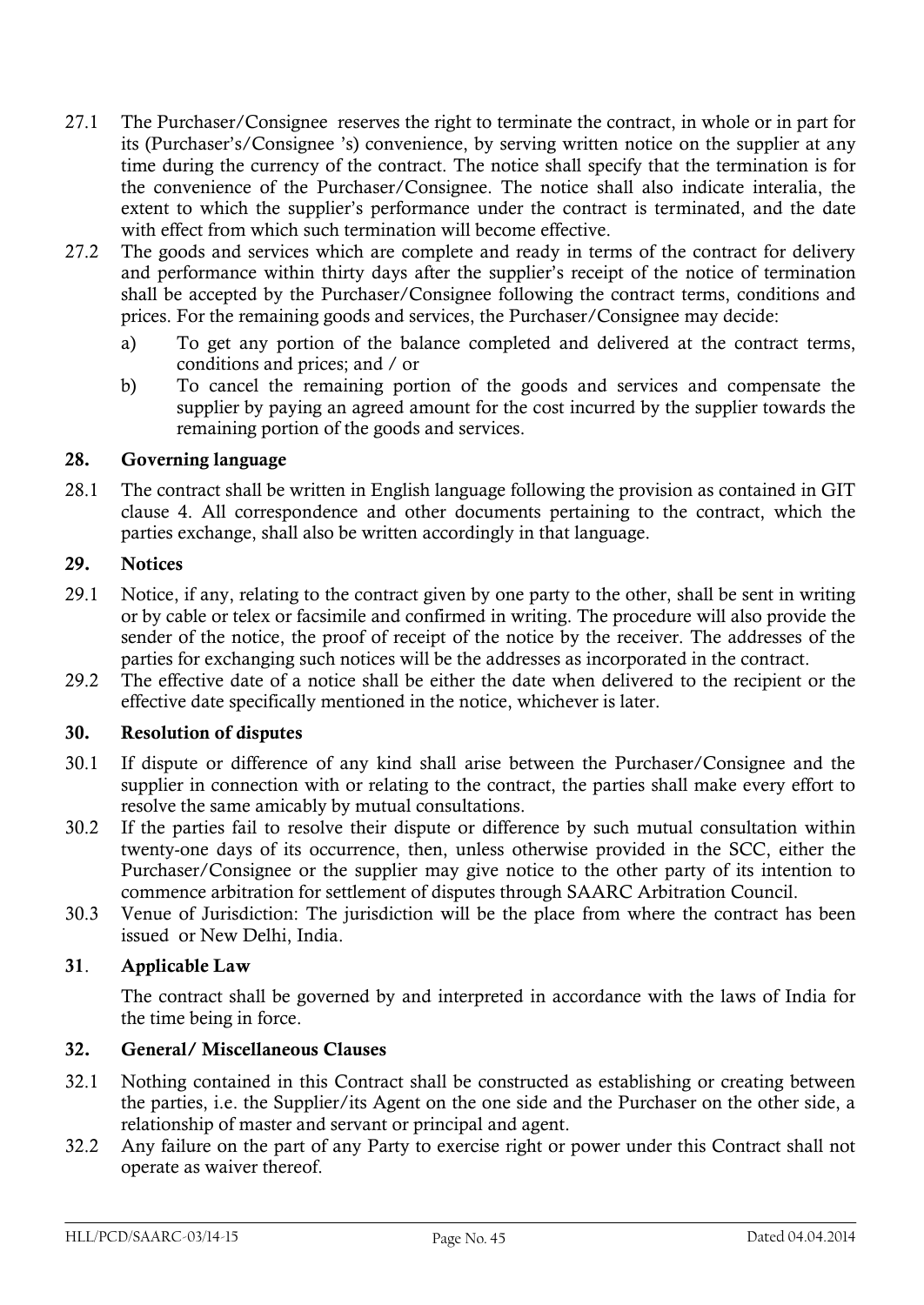- 32.3 The Supplier shall notify the Purchaser/Consignee /the SDF of any material change would impact on performance of its obligations under this Contract.
- 32.4 DELETED
- 32.5 The Supplier/its Agent shall at all times, indemnify and keep indemnified the Purchaser/SDF against all claims/damages etc. for any infringement of any Intellectual Property Rights (IPR) while providing its services under AMC or the Contract.
- 32.6 The Supplier/its Agent shall, at all times, indemnify and keep indemnified the Purchaser/Consignee/SDF against any claims in respect of any damages or compensation payable in consequences of any accident or injury sustained or suffered by its employees or agents or by any other third party resulting from or by any action, omission or operation conducted by or on behalf of the supplier/its associate/affiliate etc.
- 32.7 All claims regarding indemnity shall survive the termination or expiry of the contract.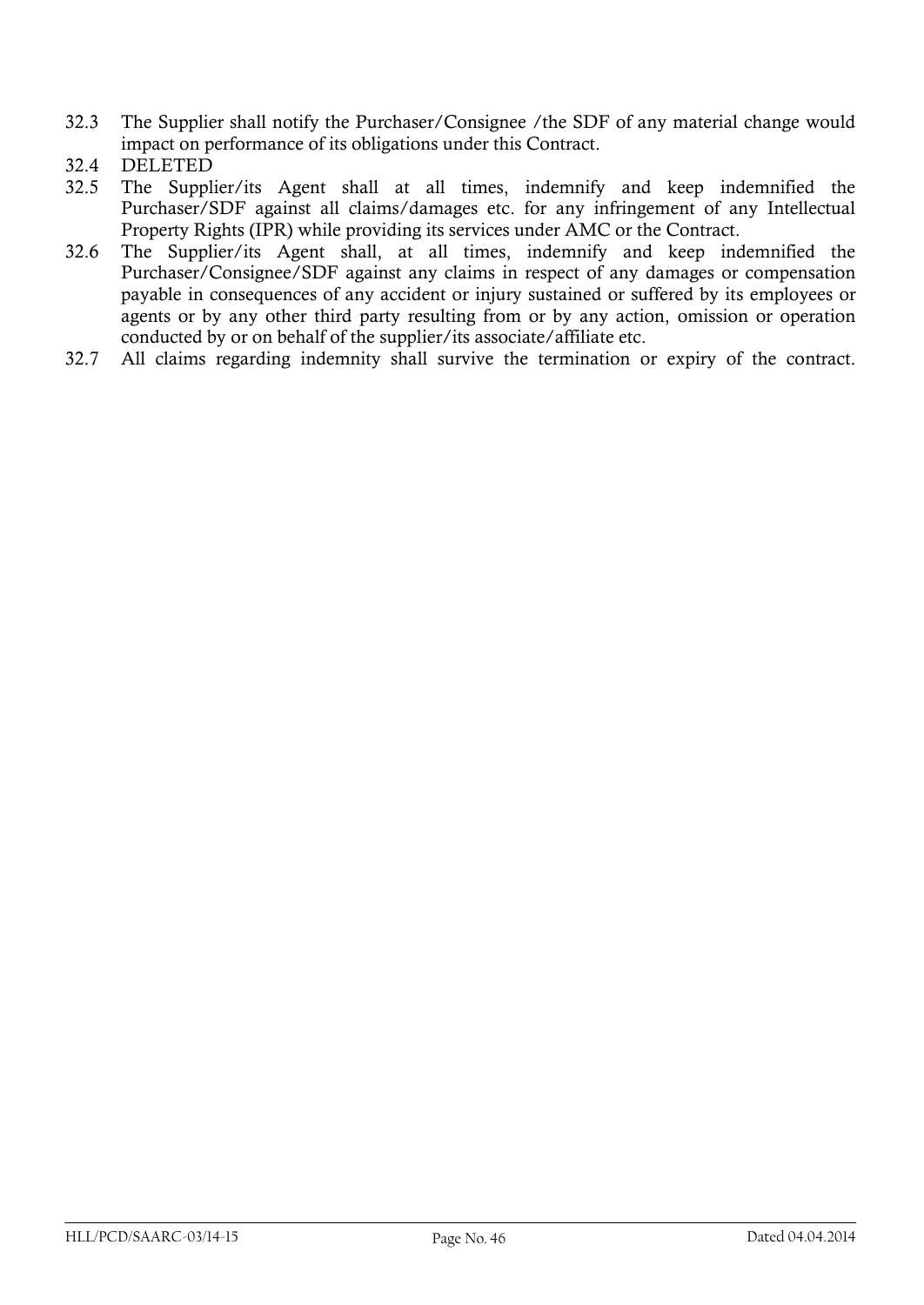## **SECTION – V**

## **SPECIAL CONDITIONS OF CONTRACT (SCC)**

The following Special Conditions of Contract (SCC) will apply for this purchase. The corresponding clauses of General Conditions of Contract (GCC) relating to the SCC stipulations have also been incorporated below.

These Special Conditions will modify/substitute/supplement the corresponding (GCC) clauses. Whenever there is any conflict between the provision in the GCC and that in the SCC, the provision contained in the SCC shall prevail.

**---- NIL**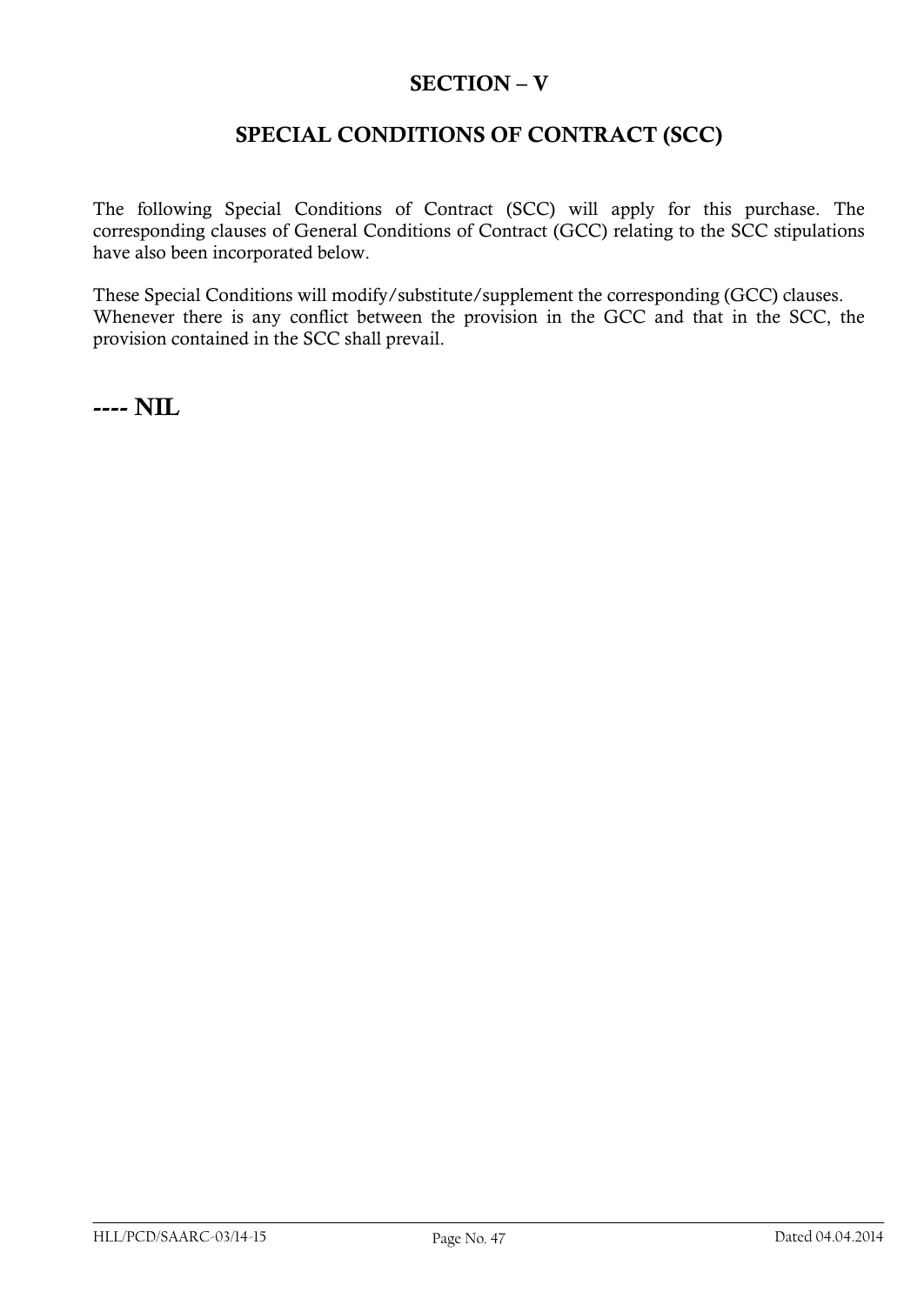## **SECTION – VI**

### **LIST OF REQUIREMENTS**

## **1.1 Special Newborn Care Unit (SNCU):**

## **1.1.1 Kit A1** for SNCUs/DGH shall consist of all items covered in Table 1

## **Total Number of kits 20 Nos., with country wise break-up as follows :**

**Afghanistan : 10 Nos.**

**Pakistan : 10 Nos.**

**Table 1: KIT A1** 

| SI.<br>No.     | <b>Equipment Name</b>                                                                         | Quantity per Kit<br>(Nos) |
|----------------|-----------------------------------------------------------------------------------------------|---------------------------|
| $\mathbf{1}$   | Servo Control Open care system on trolley with drawers, with radiant warmer, O2-<br>provision | 12                        |
| $\overline{2}$ | Phototherapy unit (Single head, high intensity)                                               | 6                         |
| $\overline{3}$ | Resuscitator, hand operated, neonate, 250 ml                                                  | $\overline{2}$            |
| $\overline{4}$ | Resuscitator, hand operated, neonate, 500 ml                                                  | $\overline{\mathbf{4}}$   |
| 5              | Laryngoscope set (Neonate Straight Blade)                                                     | 6                         |
| 6              | Portable suction pump, w/access                                                               | $\overline{2}$            |
| $\overline{7}$ | Suction Pump (foot-operated)                                                                  | $\overline{2}$            |
| 8              | Vital sign monitor (NIBP, HR, SpO2, ECG, RR, Temp)                                            | 1                         |
| 9              | Infantometer, plexi, 31/2ft/105cm                                                             | $\mathbf{1}$              |
| 10             | Oxygen hood, S and M, set of 3 each, including connecting tubes                               | 6                         |
| 11             | Oxygen Concentrator (Electric 220V AC)                                                        | 4                         |
| 12             | Digital Thermometer, Clinical (32-43°C)                                                       | 12                        |
| 13             | Electronic Weighing Scale for babies (10 kg <5g>)                                             | $\overline{\mathbf{4}}$   |
| 14             | Pulse oximeter, bedside, neonatal                                                             | 6                         |
| 15             | Stethoscope, binaural, neonate                                                                | 12                        |
| 16             | Electronic Sphygmomanometer (neonate)                                                         | 6                         |
| 17             | Mobile Examination Light (220V/12V)                                                           | 6                         |
| 18             | Transport Incubator, basic, with battery and O2, without ventilator                           | $\mathbf{1}$              |
| 19             | Tape, measure, vinyl-coated, 1.5m                                                             | $\overline{2}$            |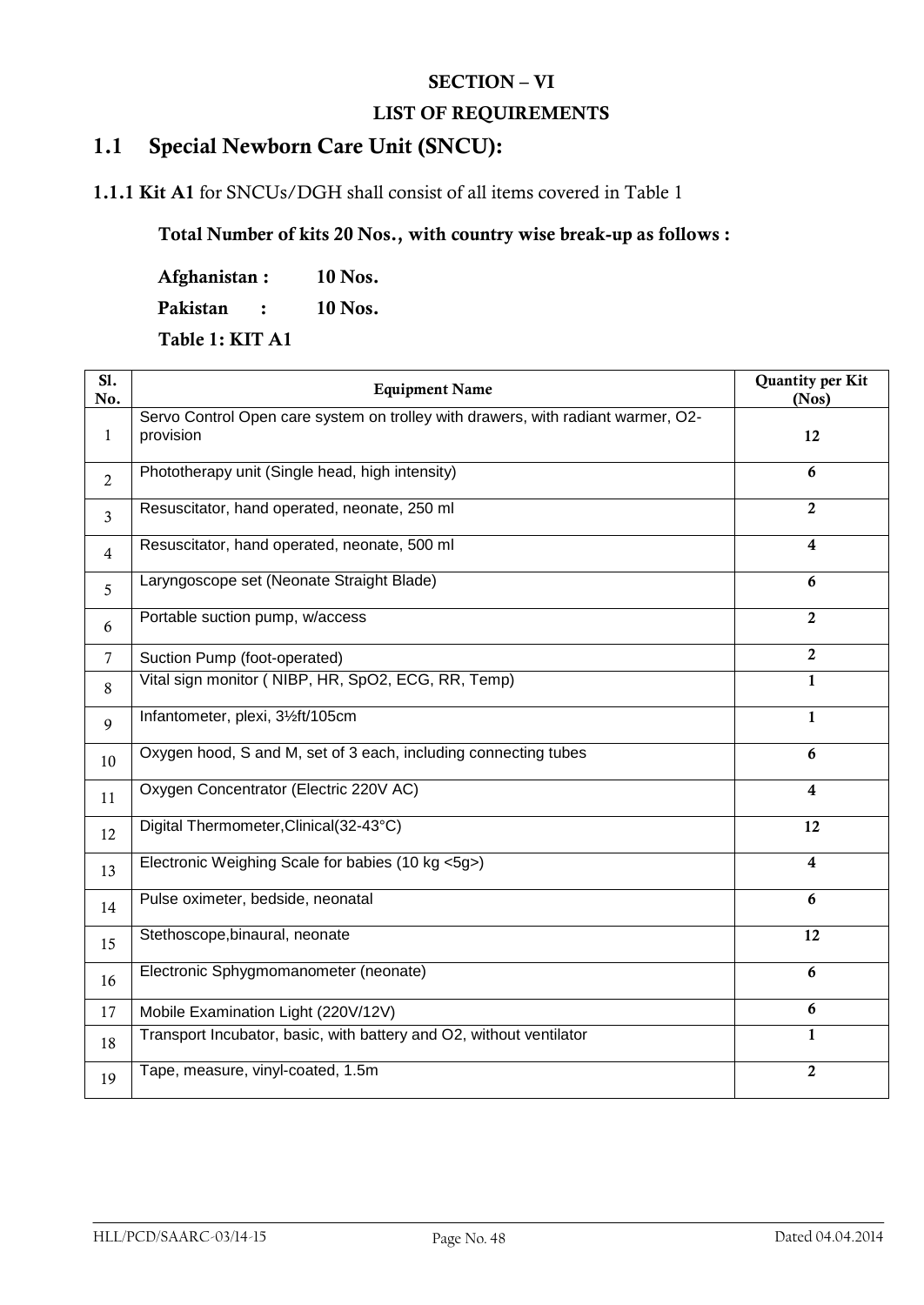## **1.1.2.Kit A2** for SNCUs/DGH shall consist of all items covered in Table 2

## **Total Number of kits 12 Nos., with country wise break-up as follows :**

| Afghanistan : | 10 Nos.   |
|---------------|-----------|
| <b>Bhutan</b> | $02$ Nos. |

## **Table 2 : KIT A2 :**

| SI.No          | Renewable Consumables for SNCUs indicating components                         | <b>Quantity per kit(Nos)</b> |
|----------------|-------------------------------------------------------------------------------|------------------------------|
| 1              | Sterile single-use safety Lancet, PACK of 200(1.8 mm)                         | 5                            |
| $\overline{2}$ | Heparinized Capillary tubes, box of 1000                                      | 5                            |
| 3              | Sealing compound for capillary tubes, pack of 500 g                           | $\overline{2}$               |
| 4              | Surgical disposal face mask, box of 100                                       | 500                          |
| 5              | Disposable cord clamp, set of 10                                              | 600                          |
| 6              | Sterile disposable mucus Extractor, 20ml                                      | 200                          |
| $\overline{7}$ | Sterile Disposable Syringe with Needle of 24G, 1ml, BOX of 100                | 1200                         |
| 8              | Sterile Disposable Syringe with Needle of 24G, 2ml, BOX of 100                | 800                          |
| 9              | Sterile Disposable Syringe with Needle of 24G, 5ml, BOX of 100                | 800                          |
| 10             | Sterile Disposable Syringe with Needle of 24G, 10ml, BOX of 100               | 1200                         |
| 11             | Sterile Disposable Syringe with Needle of 24G, 20ml, BOX of 100               | 800                          |
| 12             | Sterile Disposable Needle of 22G, BOX of 100                                  | 800                          |
| 13             | Sterile Disposable Needle of 24G, BOX of 100                                  | 1000                         |
| 14             | Sterile Disposable Needle of 26G, BOX of 100                                  | 1000                         |
| 15             | I/V Cannula-24G(Box of 50)                                                    | 200                          |
| 16             | I/V Cannula-24G(Box of 50)                                                    | 200                          |
| 17             | Sterile Disposable Examination Gloves, Size 6 Box of 100                      | 250                          |
| 18             | Sterile Disposable Examination Gloves, Size 7 Box of 100                      | 250                          |
| 19             | Sterile disposable pediatric infusion set with 150 ml chamber with 26G needle | 1000                         |
| 20             | Non Sterile cotton wool-500 g roll                                            | 200                          |
| 21             | Non sterile Compressed gauge, 10x10 cm, Pack of 5                             | 150                          |
| 22             | Sterile Compressed Gauge, 10x10 cm, Pack of 5                                 | 150                          |
| 23             | Sinus endotracheal tubes(2.5,3.0,3.5 and 4.0 mm)                              | 50 each                      |
| 24             | Sterile Disposable Connector with 3-way stop clock valve                      | 60                           |
| 25             | Disinfectant, chlorhexidine, 20% (1000 ml Bottle)                             | 5                            |
| 26             | Disinfectant, sodium hypochloride 5 litres can                                | 40                           |
| 27             | Povidone lodine, 10 % in packing of 100 ml                                    | 5                            |
| 28             | Adhesive Tape, 2.5 cmx 5 m                                                    | 80                           |
| 29             | Sterile disposable scalpel blade, (No.22) Box of 100                          | 80                           |
| 30             | Umbilical Venous Catheter No.5&6                                              | 250 each                     |
| 31             | Disposable suction catheter 10F & 12F pack of 100 each                        | 400                          |
| 32             | Sterile disposable feeding tube-(FG-7), length-40cm, pack of 100              | 400                          |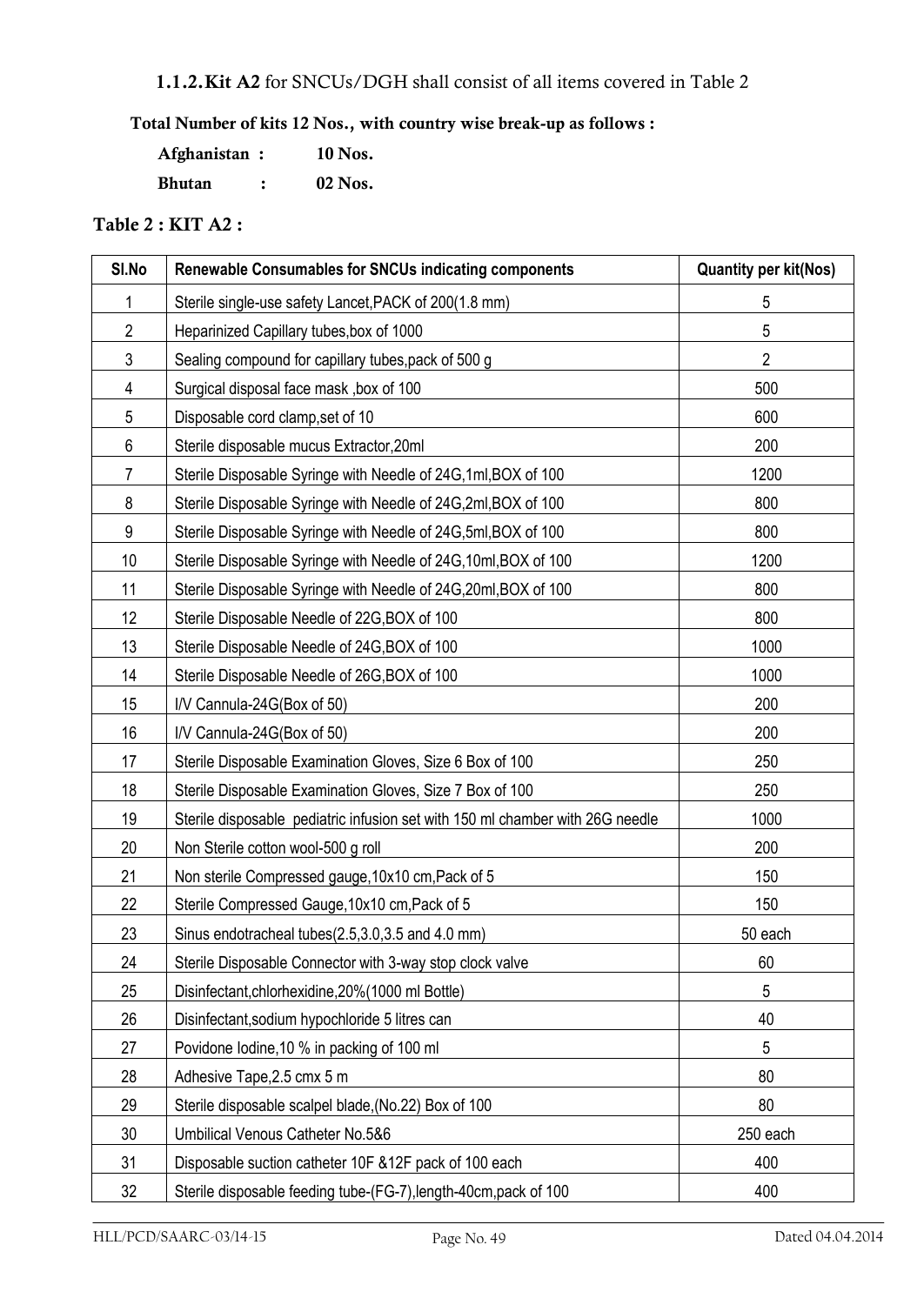1.1.3 One kit A1 will consist of all 19 equipment/items in the quantities mentioned against each item in Table 1. One kit A2 will consist of all 32 consumables in the quantities mentioned in table 2. **Each kit will be packed separately. Bidders are requested to quote for complete requirement of kit A1 and/or for kit A2 for SNCU/DGH for each member state as per the list of requirement. However if a bidder does not submit a bid for the total requirement covered in a specific kit, bid for such a kit will be rejected.**

## 1.2. **First Referral Unit (FRU) –**

### 1.2.1 **KIT B1** for FRU shall consist of all items covered in Table 3

**Total Number of kits 60 Nos., with country wise break-up as follows :** 

**Afghanistan : 30 Nos. Pakistan : 30 Nos.**

#### **Table 3: Kit B1:**

| S1.<br>No.     | <b>Equipment Name</b>                                                             | <b>Quantity per Kit</b><br>(Nos) |
|----------------|-----------------------------------------------------------------------------------|----------------------------------|
| л.             | Open care system: radiant warmer, fixed height, with trolley, drawers, O2-bottles | 4                                |
| $\overline{2}$ | Resuscitator, hand operated, neonate, 500 ml                                      | 2                                |
| 3              | Laryngoscope set, neonate                                                         | 2                                |
| $\overline{4}$ | Pump, suction, foot operated                                                      |                                  |
| 5              | Thermometer, clinical, digital, 32-43°C                                           | 4                                |
| 6              | scale, baby, electronic, 10 Kg<5g>                                                |                                  |
| 7              | Light, examination, mobile, 220-12V                                               |                                  |

1.2.2 **KIT B2** for FRU shall consist of all items covered in Table 4

### **Total Number of kits 77 Nos., with country wise break-up as follows:**

| Afghanistan:    |   | 25 Nos. |
|-----------------|---|---------|
| <b>Bhutan</b>   | : | 26 Nos. |
| <b>Maldives</b> |   | 26 Nos. |

### **Table 4: Kit B2**

| SI.No         | <b>Renewable Consumables for FRUs indicating components</b>            | <b>Quantity per kit(Nos)</b> |
|---------------|------------------------------------------------------------------------|------------------------------|
|               | I/V Cannula 24G, 26G, pack of 50 each                                  | 50 each                      |
| $\mathcal{P}$ | Sterile Disposable mucus extractor, 20ml                               | 150                          |
| 3             | Sterile disposable feeding tube, CH07, L40cm (Pack of 100)             | 100                          |
| 4             | Sterile disposable examination gloves Gloves, Pack of 100-(Size-6 / 7) | 15                           |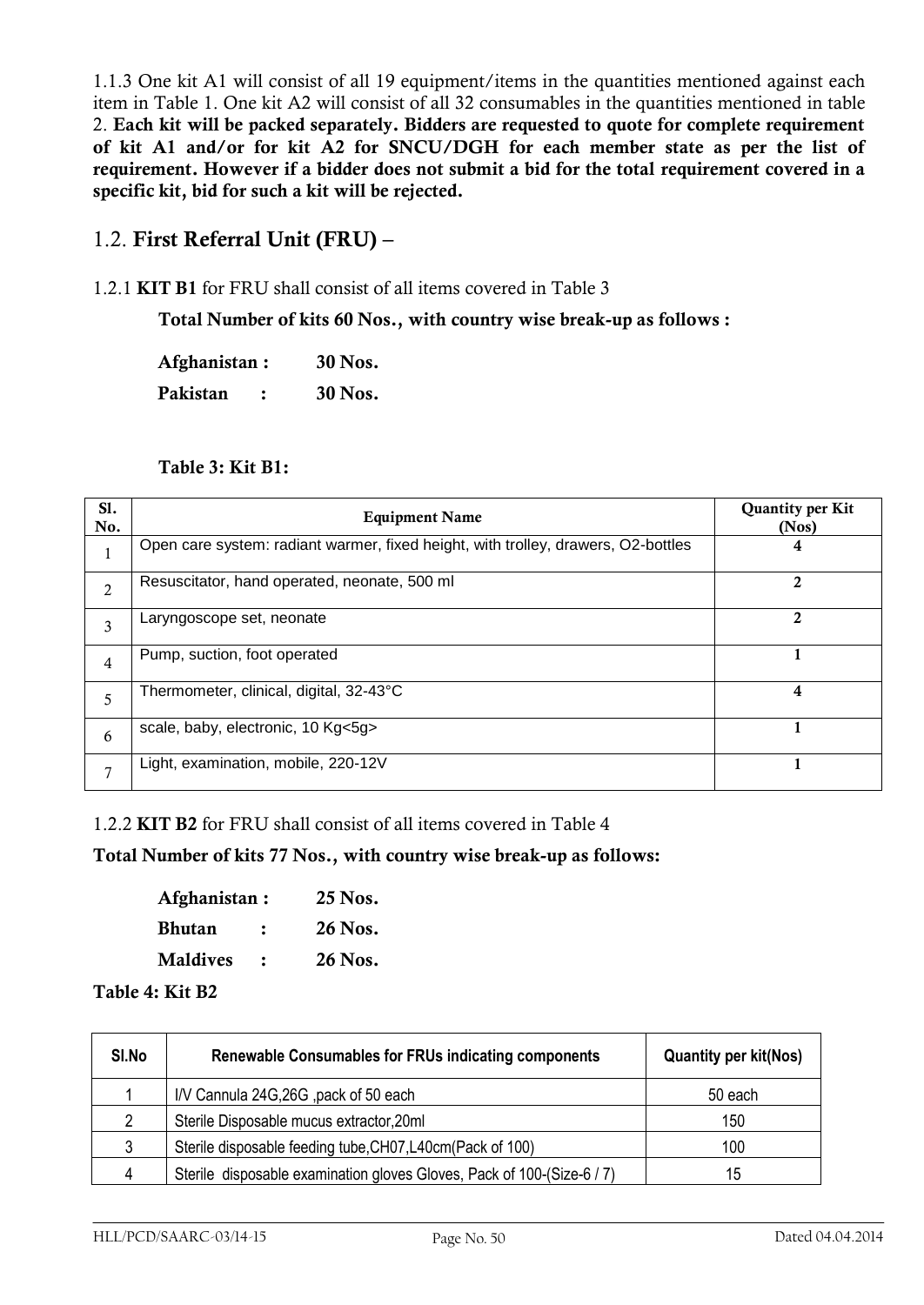| SI.No | Renewable Consumables for FRUs indicating components            | <b>Quantity per kit(Nos)</b> |
|-------|-----------------------------------------------------------------|------------------------------|
| 5     | Sterile disposable suction catheter, L50cm (Box of 100)         | 100                          |
| 6     | Non sterile cotton wool-500g roll                               | 50                           |
|       | Disinfectant, chlorhexidine, 20% (1000ml bottle)                | 2                            |
| 8     | Sterile Disposable syringe with needle of 24G, 1ml, BOX of 100  | 200                          |
| 9     | Sterile Disposable syringe with needle of 24G,2ml, BOX of 100   | 200                          |
| 10    | Sterile Disposable syringe with needle of 24G,5ml, BOX- of 100  | 200                          |
| 11    | Sterile Disposable syringe with needle of 24G, 10ml, BOX of 100 | 100                          |
| 12.   | Sterile Disposable syringe with needle of 24G, 20ml, BOX of 100 | 50                           |

1.2.3 One kit B1 will consist of all 7 equipment/items in the quantities mentioned against each item in Table 3. One kit B2 will consist of all 12 consumables in the quantities mentioned in table 4. **Each kit will be packed separately. Bidders are requested to quote for complete requirement of kit B1 and/or for kit B2 for FRU for each member state as per the list of requirement. However if a bidder does not submit a bid for the total requirement covered in a specific kit, bid for such a kit will be rejected.**

## 1.3. **Primary Health Centres (PHCs) –**

## 1.3.1 **KIT C1** for PHC shall consist of all items covered in Table 5

 **Total Number of kits 240 Nos., with country wise break-up as follows :** 

**Afghanistan : 120 Nos. Pakistan : 120 Nos.**

**Table 5: Kit C1:** 

| SL.<br><b>No</b> | <b>Equipment Name</b>                                                             | <b>Quantity per Kit</b><br>(Nos) |
|------------------|-----------------------------------------------------------------------------------|----------------------------------|
|                  | Open care system: radiant warmer, fixed height, with trolley, drawers, O2-bottles |                                  |
| $\overline{2}$   | Resuscitator, hand operated, neonate, 500 ml                                      |                                  |
| 3                | Pump, suction, foot operated                                                      |                                  |
| 4                | Thermometer, clinical, digital, 32-43°C                                           |                                  |
| 5                | Light, examination, mobile, 220-12V                                               |                                  |
| 6                | Weighing scale, spring                                                            |                                  |

1.3.2 **KIT C2** for PHC shall consist of all items covered in Table 6

### **Total Number of kits 300 Nos., with country wise break-up as follows:**

| Afghanistan:    |                | 100 Nos.       |
|-----------------|----------------|----------------|
| Bhutan          | $\ddot{\cdot}$ | <b>70 Nos.</b> |
| <b>Maldives</b> |                | 130 Nos.       |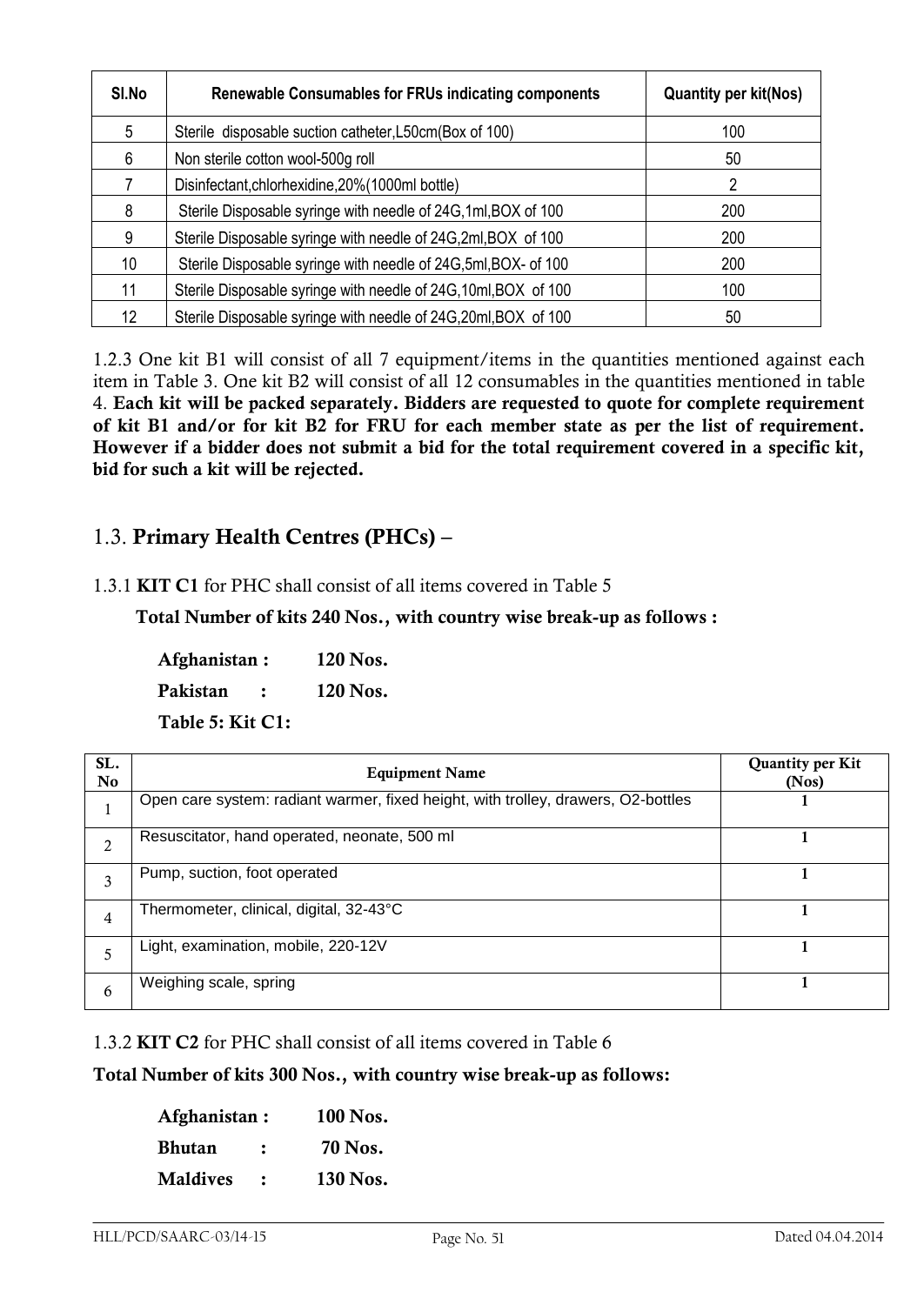| SI.No | <b>Renewable Consumables for PHCs indicating components</b>      | <b>Quantity per kit</b><br>(Nos) |
|-------|------------------------------------------------------------------|----------------------------------|
|       | I/V Cannula 24G, 26G, pack of 50 each                            | 20                               |
| 2     | Sterile Disposable mucus extractor, 20ml                         | 100                              |
| 3     | Sterile disposable feeding tube, CH07, L40cm (Pack of 100)       | 50                               |
| 4     | Sterile disposable examination Gloves Size (6,7) box of 100 each | 10                               |
| 5     | Disposal suction catheter 10F&12F, pack of 50 each               | 20                               |

1.3.3 One kit C1 will consist of all 6 equipment/items in the quantities mentioned against each item in Table 5. One kit C2 will consist of all 5 consumables in the quantities mentioned in table 6. **Each kit will be packed separately. Bidders are requested to quote for complete requirement of kit C1 and/or for kit C2 for PHC for each member state as per the list of requirement. However if a bidder does not submit a bid for the total requirement covered in a specific kit, bid for such a kit will be rejected.**

### **N.B.: (Project Terms & conditions)**

**1.** The Bidders are required to quote unit price of each item in a kit, foe equipment and consumables

2. Price comparison will be made as indicated in clause Nos. 33, 34 and 35 of GIT.

3. Terms of delivery will be CIP concerned port in SAARC member country as indicated. However, the bidders will be responsible to do the installation, commissioning & training at a single point in each member state.

4. Quotation received for part items in a kit, and not in accordance with the requirements stipulated under "NOTE" in Annexure1 of NIT, will be summarily rejected

### 5. **Each kit shall be packed separately**

### **Part II: Required Delivery Schedule:**

**a) For all Kits supplied:**

90 days from date of Notification of Award/ or 90 days from the date of advice by the purchaser to commence supplies. The date of delivery will be the date of bill of lading/Airwaybill. (Tenderers may quote earliest delivery period).

### **b) Deleted.**

**Note: The Purchaser/Consignee reserves the right to defer/ extend the delivery period up to one year from the date of NOA at its discretion. The contract prices shall remain firm and fixed, and subject to no escalation whatsoever, during the deferred/ extended delivery period.**

### **Part III: Scope of Incidental Services:**

Installation & Commissioning, Supervision, Demonstration, Trial run and Training etc. as specified in GCC Clause 13 within one month of date of receipt of goods/equipments at consignees sites/destination who will immediately inform the supplier to arrange installation, commissioning trial run etc of the equipment.

### **Part IV:**

Deleted.

**Part V:** Deleted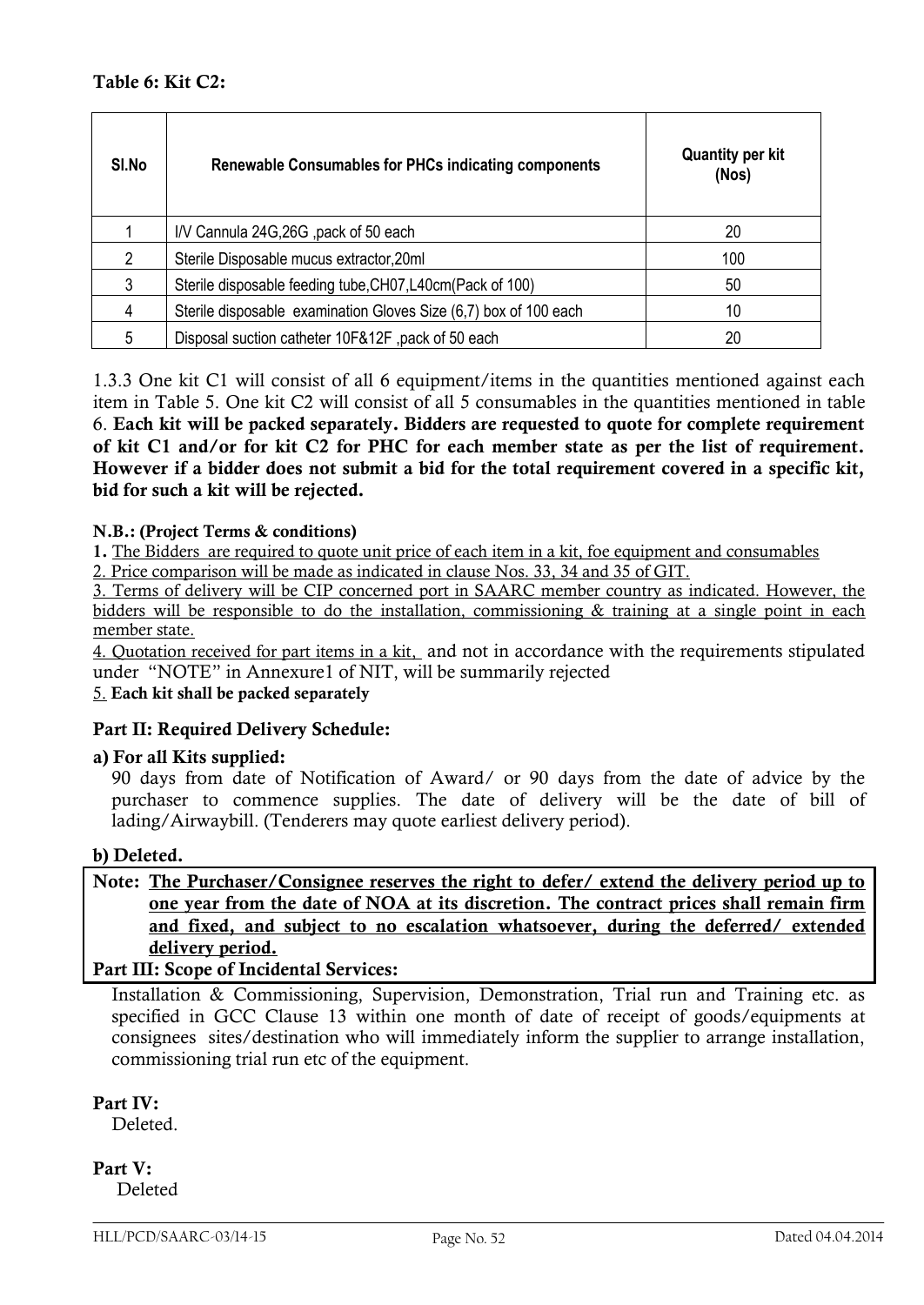## **Part VI: Required Terms of Delivery and Destination.**

## **a) For all Kits consisting against the bid document:**

CIP port of destinations specified in the List of Requirements

Interim Consignee – Nodal Officer /Co-ordinator of the concerned SAARC country as specified in the List of Requirements

Ultimate Consignee – As specified in the List of Requirements.

### **b) Deleted**

**Destination/Consignee details are given in Section XXI**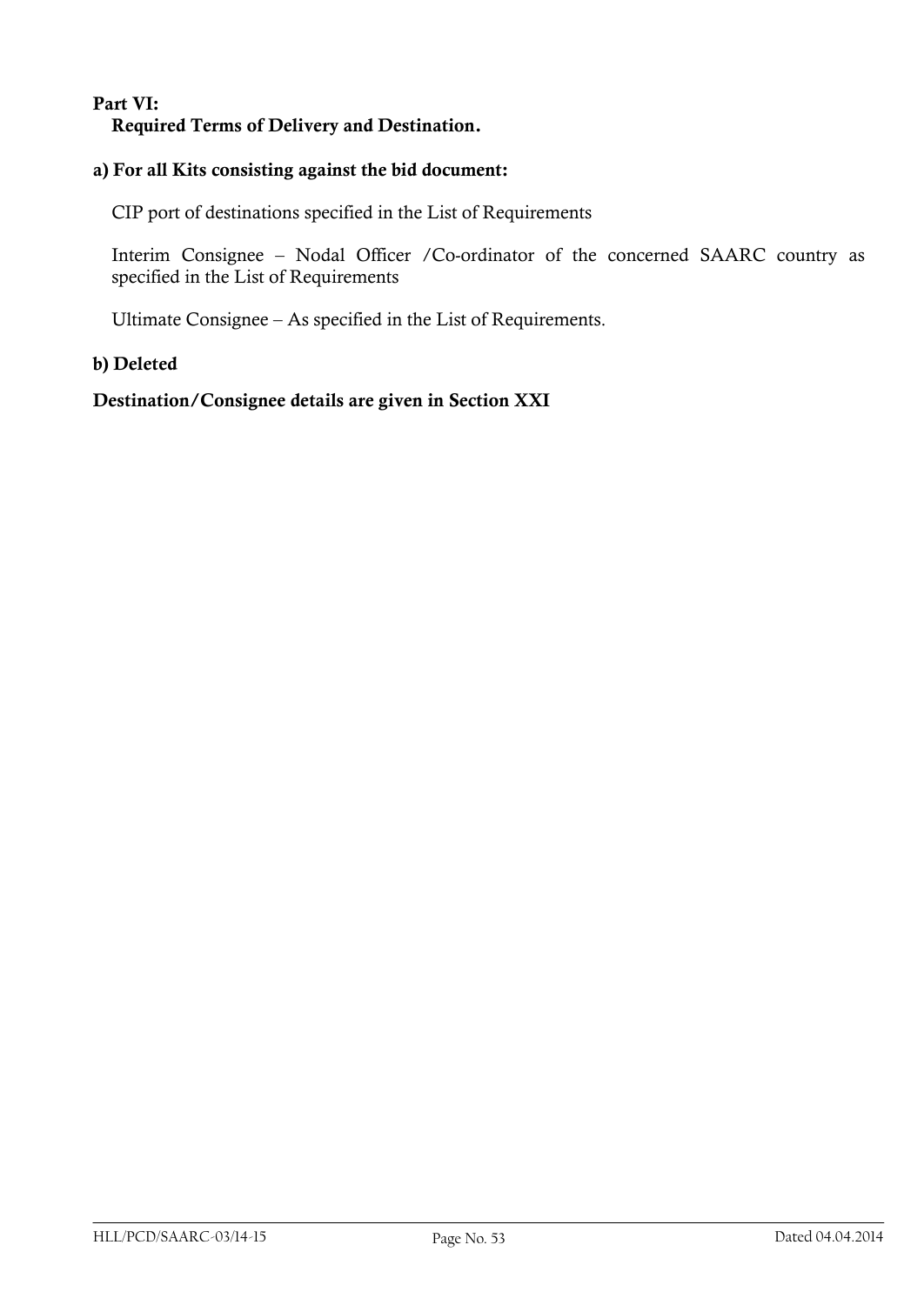# **Section – VII(A) Technical Specifications**

## **Schedule No: 01 Servo Control Open care system on trolley with drawers, with radiant warmer, O2-provision**

### **A. Technical Specifications:**

- 1. Mobile newborn Servo Control resuscitation table/Basinet with fixed- height radiant warmer
- 2. Antistatic castors, 2 with breaks
- 3. Table surface made up of Polycarbonate (Transparent) with mattress
- 4. Mattress-padding: foam density approx. 21 25 kg /m³
- 5. Mattress cover: removable with zipper, waterproof, washable, resistant to cleaning with chlorine based solution and flame retardant
- 6. Side boards transparent Polycarbonate, drop down and lockable
- 7. Under table 2 storage drawers
- 8. Side rails with plateform allow for mounting of accessories
- 9. Hood suspended above the table integrates heating element and overhead light
- 10. Overhead light: 2 x at least 50W halogen spot, with separate On –Off Switch
- 11. Integrated support for two 5 L oxygen bottles
- 12. Control unit has flow meter and displays pressure
- 13. Quartz Heating element at least 600 Watt (Power Selectable) : emitter with parabolic reflector and protected by metal grid Control unit allows air and skin temperature preset (LED indicator) and drives radiant heater output (servo and manual)
- 14. Integrated timer: 1 to 59 min, with count-up and count-down feature
- 15. Temperature range, skin: 34 to 38°C (user pre- settable)
- 16. Monitoring of skin temperature by means of sensor, range: 30 to 42°C
- 17. Heater output: 0 to 100 % in increments of 5 % with display of Heat output.
- 18. Control unit: audiovisual alarms according to timer and temperature presets avoiding overheating
- 19. Digital Display systems errors, sensor failure
- 20. Power requirement: 220 V / 50 Hz
- 21. Device is produced by ISO 9001 certified manufacturer (Certificate to be submitted).
- 22. CE/FDA/BIS approved product. (Certificate to be submitted).
- 23. Shall meet IEC-60601-1-2:2001(Or Equivalent BIS) General Requirements of Safety for
	- Electromagnetic Compatibility. or should comply with 89/366/EEC; EMC-directive. (Submit the report)

- 1. 1 x mattress 1 x skin temperature probe (including connection cable)
- 2. 1 x spare skin temperature probe (including connection cable)
- 3. 1 x spare heating element
- 4. 2 x empty 5 L oxygen cylinders
- 5. 1 x spare set of fuses
- 6. User manual with trouble shooting guidance, in English
- 7. Technical manual with maintenance and first line technical intervention instructions, in English
- 8. List of priced accessories
- 9. List of priced spare parts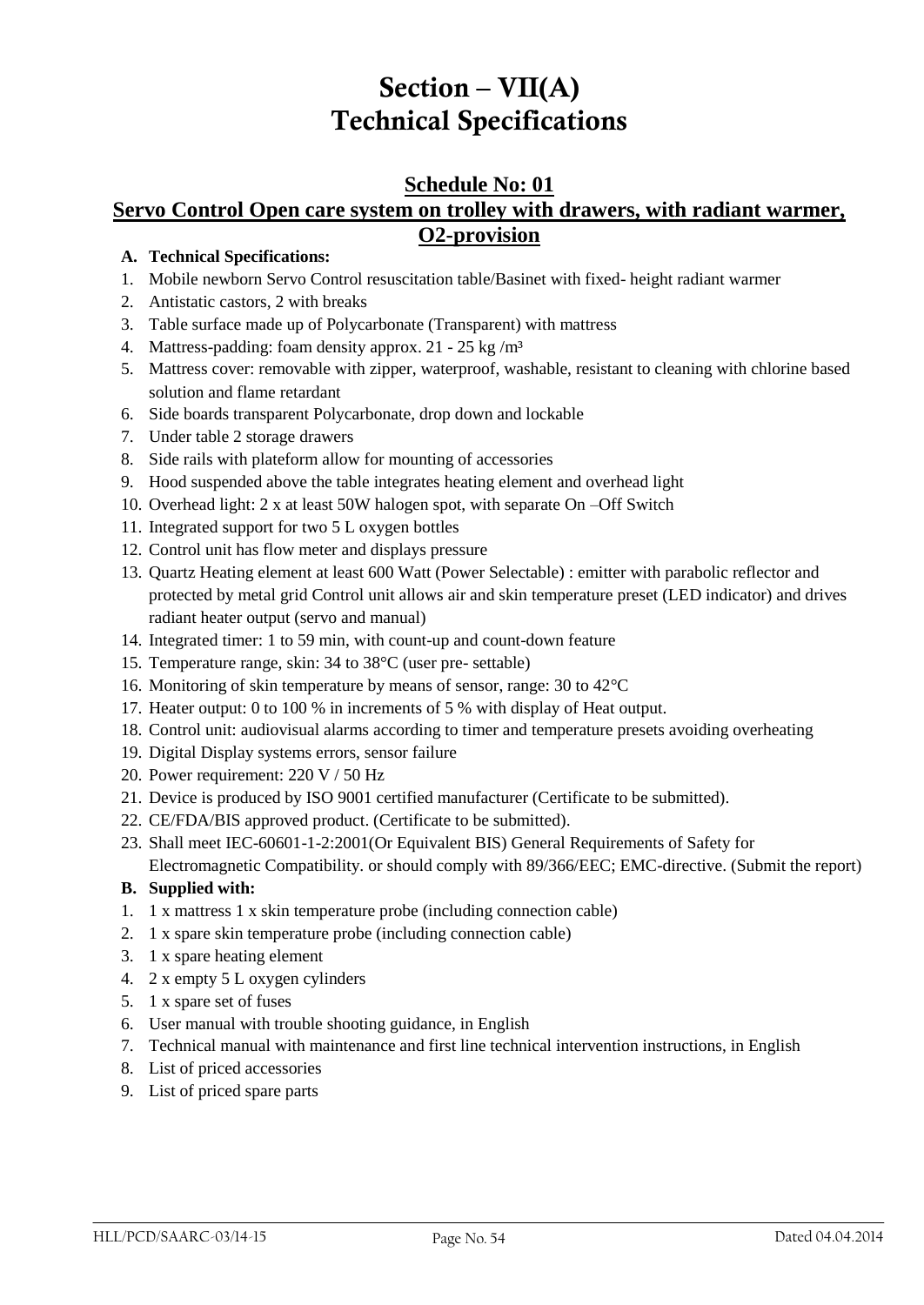## **Schedule No: 02 Phototherapy unit (Single head, high intensity)**

- **A. Technical Specifications:**
- 1. Heavy base mobile stand phototherapy unit
- 2. Hood should Properly Streamlined with proper Ventilation.
- 3. Antistatic castors, 2 with breaks
- 4. Single head, surface size, approx: 0.50 x 0.75 m Head height adjustable, approx: 1.40 to 1.75 m Blue light, 4 Compact Fluorescence Tubes (CFL), approx: 20 W
- 5. White light, 2 Compact Fluorescence Tubes (CFL), approx: 20 W Separate On Off Switch for White and Blue Light
- 6. Tubes are protected by grill (Chrome plated wide mess)
- 7. Irradiance at skin level, up to: 40 uW / cm2 / nm Wavelength: 420 to 500 nm, with highest intensity at 470 nm from 8cm to 20cm.
- 8. Integrated cumulative hour timer
- 9. Power requirement: 220 V / 50 Hz
- 10. Device is produced by ISO 9001 certified manufacturer (Certificate to be submitted).
- 11. CE/FDA/BIS approved product. (Certificate to be submitted).
- 12. Shall meet IEC-60601-1-2:2001(Or Equivalent BIS) General Requirements of Safety for Electromagnetic Compatibility. or should comply with 89/366/EEC; EMC-directive. (Submit the report)

### **B. Supplied with:**

- 1. 2 x spare blue CFL tubes
- 2. 1 x spare white CFL tube
- 3. 1 x spare set of fuses
- 4. User manual with trouble shooting guidance, in English
- 5. Technical manual with maintenance and first line technical intervention instructions, in English
- 6. List of priced accessories
- 7. List of priced spare parts

## **Schedule No: 03 Resuscitator (Hand-operated, neonate, 250ml)**

### **A. Technical Specifications:**

- 1. Resuscitator for manual ventilation of neonates
- 2. Ventilation can be done with ambient air or with oxygen
- 3. Resuscitator can be totally disassembled, is easy to clean, disinfect and sterilize
- 4. All parts can be autoclaved at 121°C (except O2 reserve bag)
- 5. Manufactured from durable high-strength synthetic not requiring special maintenance or storage
- 6. Resuscitator is supplied as a complete set in a box
- 7. Compressible self-refilling ventilation bag, capacity, approx. 500 ml and 250 ml
- 8. With non-rebreathing patient valve with pressure limitation (Pop off Valve)
- 9. Intake valve with nipple for O2 tubing
- 10. O2 reserve bag complete, capacity approx.: 2000 ml
- 11. Set of 3 cushioned neonate size masks, translucent (Size "00, 0 and 1")
- 12. Device is produced by ISO 9001 certified manufacturer (Certificate to be submitted).
- 13. CE/FDA/BIS approved product. (Certificate to be submitted).

- 1. User manual with trouble shooting guidance, in English
- 2. Technical manual with maintenance and first line technical intervention instructions, in English
- 3. List of priced accessories
- 4. List of priced spare parts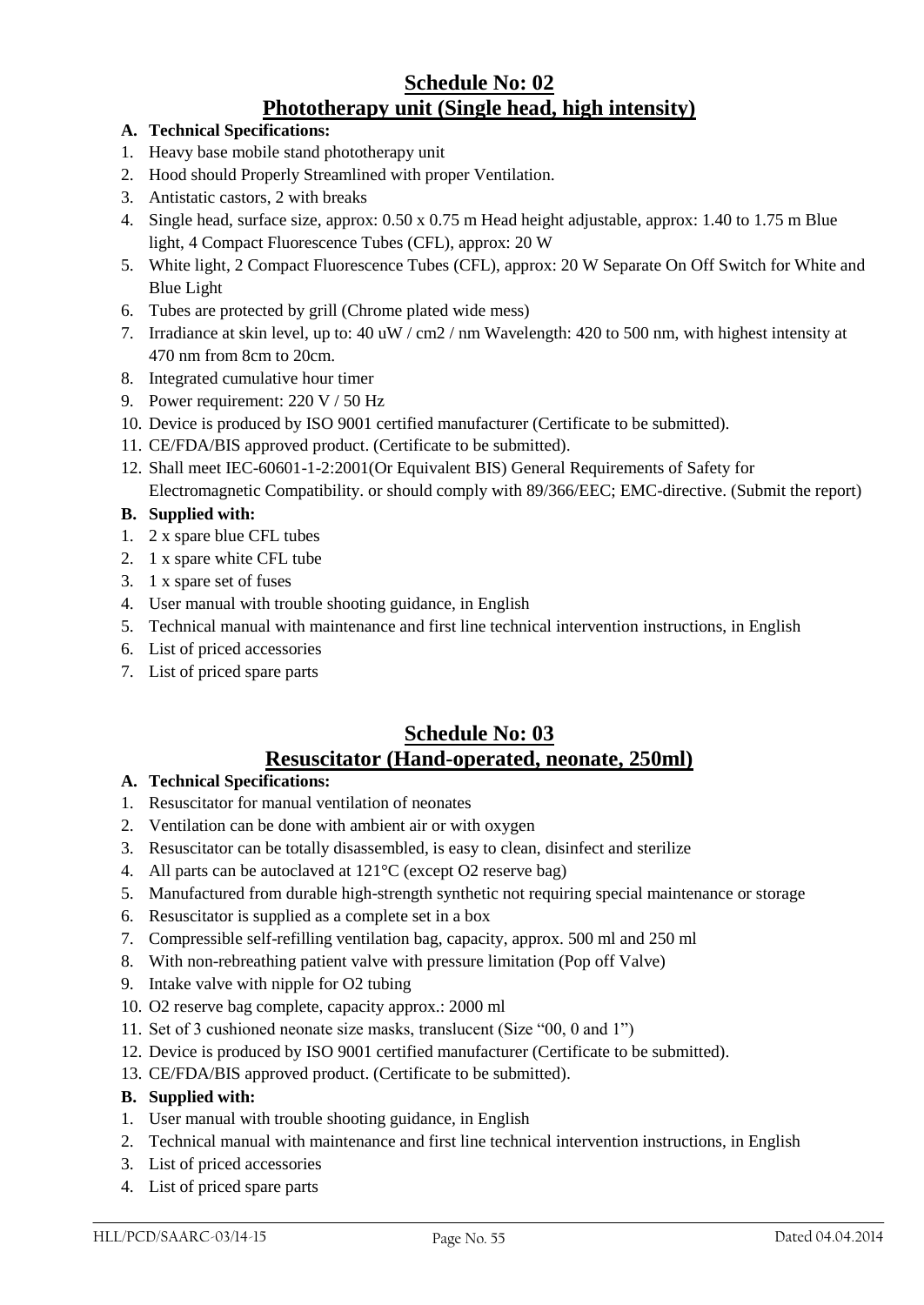## **Schedule No: 04 Resuscitator (Hand-operated, neonate, 500ml)**

### **C. Technical Specifications:**

- 14. Resuscitator for manual ventilation of neonates
- 15. Ventilation can be done with ambient air or with oxygen
- 16. Resuscitator can be totally disassembled, is easy to clean, disinfect and sterilize
- 17. All parts can be autoclaved at 121°C (except O2 reserve bag)
- 18. Manufactured from durable high-strength synthetic not requiring special maintenance or storage
- 19. Resuscitator is supplied as a complete set in a box
- 20. Compressible self-refilling ventilation bag, capacity, approx. 500 ml and 250 ml
- 21. With non-rebreathing patient valve with pressure limitation (Pop off Valve)
- 22. Intake valve with nipple for O2 tubing
- 23. O2 reserve bag complete, capacity approx.: 2000 ml
- 24. Set of 3 cushioned neonate size masks, translucent (Size "00, 0 and 1")
- 25. Device is produced by ISO 9001 certified manufacturer (Certificate to be submitted).
- 26. CE/FDA/BIS approved product. (Certificate to be submitted).

### **D. Supplied with:**

- 5. User manual with trouble shooting guidance, in English
- 6. Technical manual with maintenance and first line technical intervention instructions, in English
- 7. List of priced accessories
- 8. List of priced spare parts

### **Schedule No: 05 Laryngoscope set (Neonate Straight Blade)**

### **A. Technical Specifications:**

- 1. Laryngoscope set with neonate blades
- 2. Constituted of large hollow, cylindrical, slightly ribbed handle and a set of depressors in stainless steel
- 3. Handle is made of either chromium-plated or stainless steel and can be opened at an extremity to insert two alkaline batteries (size AA, 1.5 Volts). The other end has a stud contact which fits the various sizes and types of depressors.
- 4. 2 x straight depressors, Miller type No. 00, 0, 1 with halogen bulb
- 5. Presented in suitable protective plastic box
- 6. Device is produced by ISO 9001 certified manufacturer (Certificate to be submitted,
- 7. CE/FDA/BIS approved product (Certificate to be submitted).

### **B. Supplied with:**

- 1. 2 x spare halogen bulbs (1 for each depressor)
- 2. User manual with trouble shooting guidance, in English
- 3. Technical manual with maintenance and first line technical intervention instructions, in English
- 4. List of priced accessories
- 5. List of priced spare parts

## **Schedule No: 06 Portable suction pump, w/ access**

- 1. Portable suction pump with 1 litre plastic jar
- 2. Dismantable for easy cleaning, jar autoclavable
- 3. Shock resistance protects from dropping
- 4. Light, easy to carry and keep clean
- 5. Jar with plastic cover, gasket and overflow valve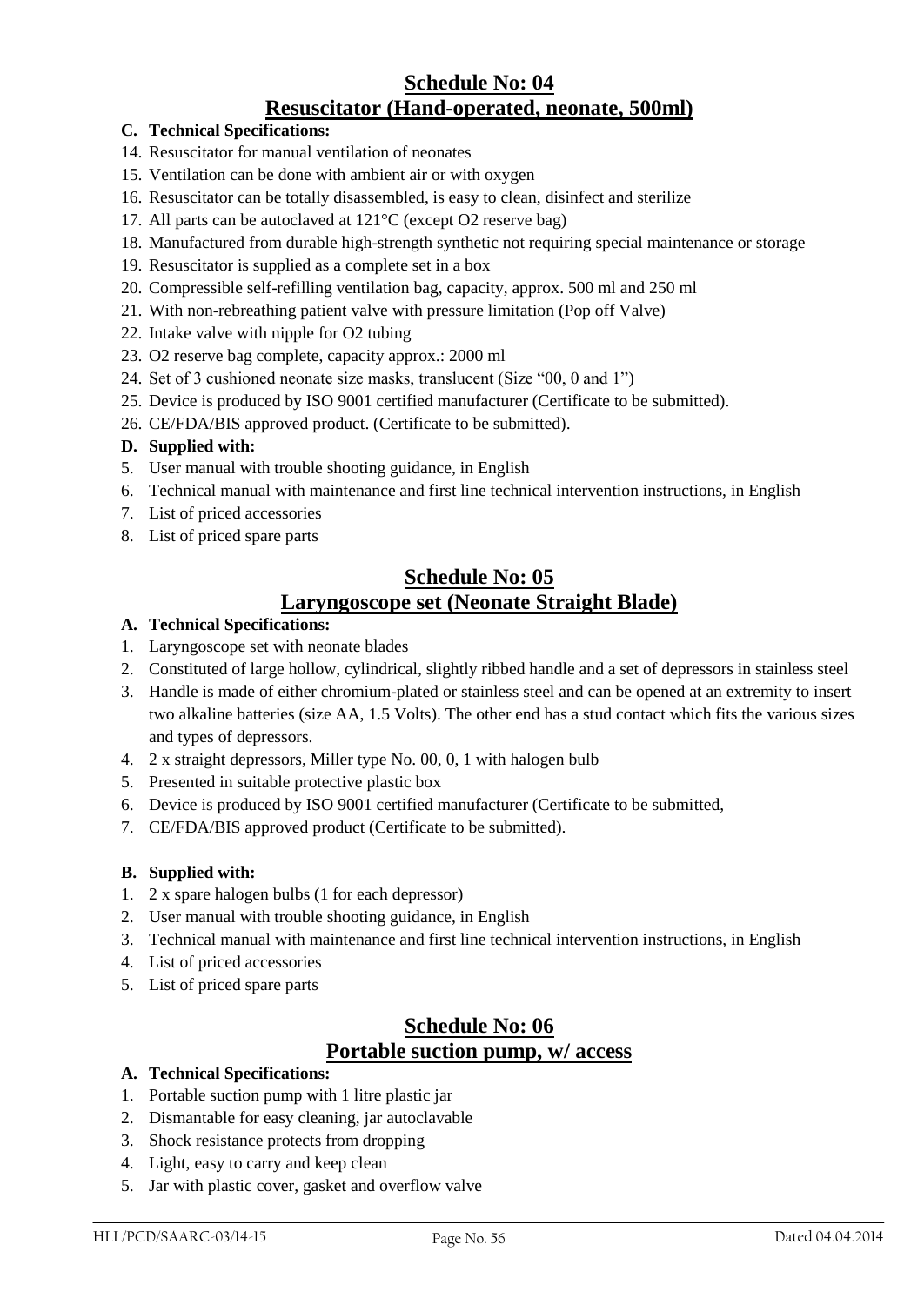- 6. With suction regulator, vacuum gauge
- 7. Suction power: 8-10 L/min
- 8. Vacuum, max: 80 200 mmHg with Regulator
- 9. Power requirement: 220 V / 50 Hz
- 10. Device is produced by ISO 9001 certified manufacturer (Certificate to be submitted,
- 11. CE/FDA/BIS approved product)

- 1. 1x set of PVC suction tubing, approx: diam. 10 mm, length 1.5 m
- 2. 1 x spare jar with cover
- 3. 1 x spare set of fuses
- 4. User manual with trouble shooting guidance, in English
- 5. Technical manual with maintenance and first line technical intervention instructions, in English
- 6. List of priced accessories
- 7. List of priced spare parts

## **Schedule No: 07 Suction Pump (foot-operated)**

#### **A. Technical Specifications:**

- 1. Foot-operated suction pump
- 2. High performance suction pump for pharyngeal and tracheal suction
- 3. Double acting piston pump provides a combination of large airflow and high vacuum
- 4. See-saw movement of pedal generates suction every time one side of the pedal is depressed
- 5. Pump chassis complete with valve diaphragms, manifold pipe, bottom cover, cylinder with draw link and valve diaphragm, piston O-ring, pedal with retaining springs, aspirating tube with angle connector and combination suction tip
- 6. Pump can be totally disassembled, is easy to clean and disinfect
- 7. All parts can be autoclaved at 121°C
- 8. Vacuum, max: 80 200 mmHg with Regulator
- 9. Free airflow at two pumping strokes per second, approx: 8 to 10 L / min
- 10. All parts made of high-strength, long-life materials, not requiring specific maintenance or storage
- 11. Transparent polycarbonate collection container capacity, approx: 1 L
- 12. Bottom cover: thermoplastic rubber
- 13. Manifold pipe: polypropylene
- 14. Gasket, O-rings and valve diaphragm: silicone rubber
- 15. Piston rings: teflon
- 16. Foot pedal: aluminium
- 17. Device is produced by ISO 9001 certified manufacturer (Certificate to be submitted,
- 18. CE/FDA/BIS approved product)

- 1. 1x set of silicone rubber suction tubing, approx: diam. 10 mm, length 1.5 m
- 2. 1 x angle connector and combination acetal suction tip
- 3. 1 x spare valve diaphragms
- 4. 1 x spare piston O-ring
- 5. 1 x spare retaining springs,
- 6. User manual with trouble shooting guidance, in English
- 7. Technical manual with maintenance and first line technical intervention instructions, in English
- 8. List of priced accessories
- 9. List of priced spare parts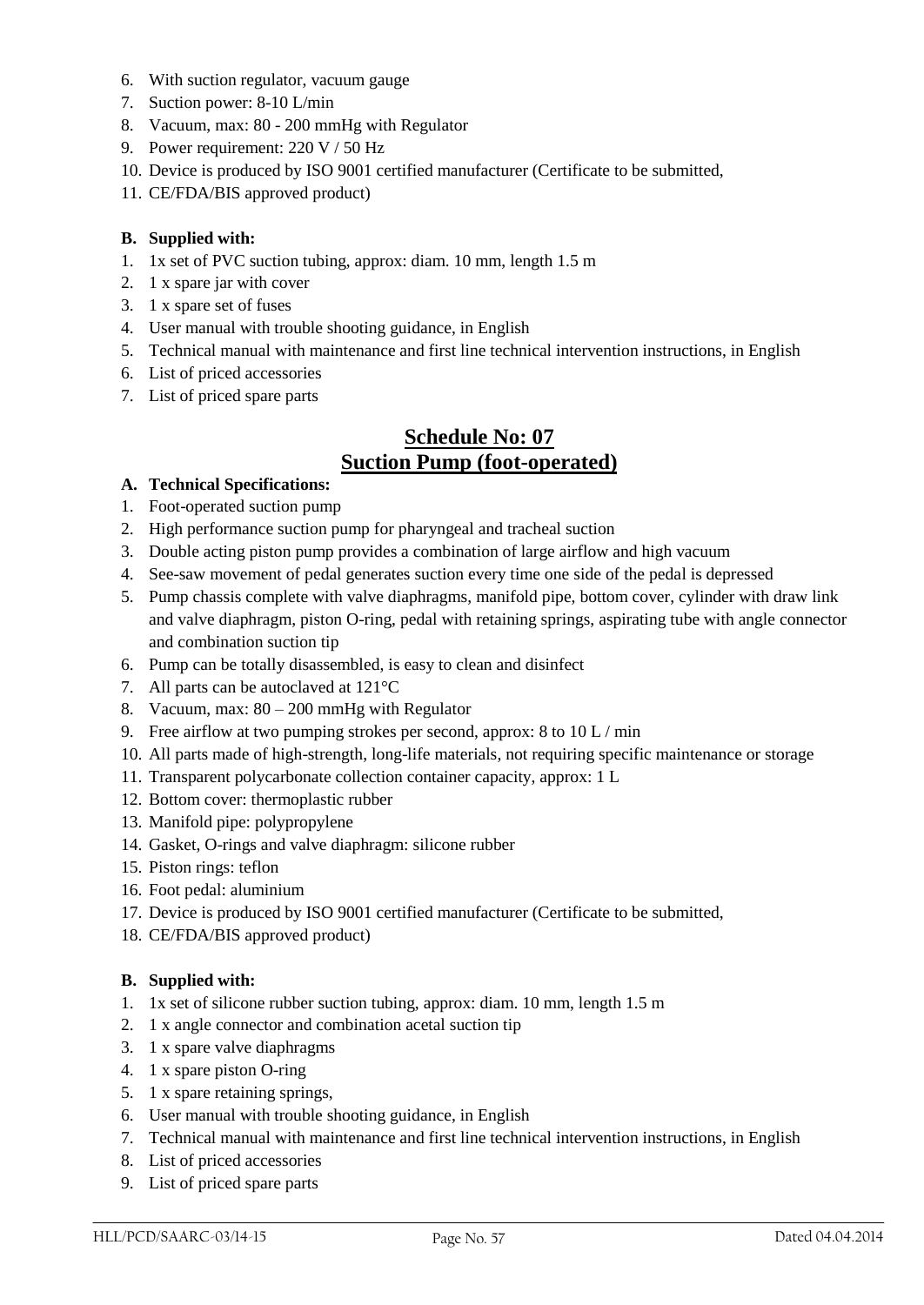## **Schedule No: 08 Vital Sign Monitor (NIBP, HR, SpO2, ECG, RR, Temp)**

- **A. Technical Specifications:**
- 1. Compact portable, suitable for all patient categories, i.e. neonates and infants
- 2. Parameters monitored: ECG, HR, Respiration rate, SpO2, NIBP and temperature
- 3. Display: colour TFT, approx 7 inch, 4-channel
- 4. Soft touch keys, durable and easy to clean
- 5. Measurements, ranges:
- 6. ECG: I, II, III
- 7. HR: approx 30 to 250 bpm  $\leq$ 3 bpm>
- 8. NIBP: approx 20 to 290 mmHg (systolic)  $\langle$ 1 mmHg $\rangle$
- 9. SpO2: approx 40 to 100 % <1%>
- 10. ECG div. respiration: approx 6 to 180 bpm <1 bpm>
- 11. Temperature: approx 10 to 45 degree Celsius < 0.1 degree Celsius>
- 12. NIBP oscillometric step deflation, manual/ automatic, initial inflation pressure user selectable
- 13. Sweep, adjustable: 12.5, 25 or 50 mm/s
- 14. Sensitivity (amplitude) of all signals user adjustable
- 15. Rising voltage marker, 1 mV
- 16. User preset of high/low alarms on all monitored parameters
- 17. Audio visual alarm in case measurements are outside preset range
- 18. Silencing feature for audio alarms
- 19. Trend display from 2 to 12hours
- 20. Display system errors, leads and sensors failure and built-in battery status
- 21. Unit can be mounted on bed/wall rail or mobile pole/stand
- 22. Automatic switch from mains to batteries in case of power failure
- 23. Monitor: constructed of durable shock proof plastic
- 24. Power requirements: 220 V / 50 Hz (with adapter) and internal re-chargeable batteries (autonomy for one Hour)

### **B. Supplied with:**

- 1. 2 x reusable SpO2 sensors neonate, clip-on type (including connection cable)
- 2. 2 x reusable SpO2 sensors neonate, wrap around type (including connection cable)
- 3. 1 x spare rechargeable battery
- 4. 1 x spare set of fuses
- 5. Cuff size 5, 7.5 and 10 (Preterm & Fullterm size)
- 6. ECG Cable Leads
- 7. NIBP Cups
- 8. User manual with trouble shooting guidance, in English
- 9. Technical manual with maintenance and first line technical intervention instructions, in English
- 10. List of priced accessories
- 11. List of priced spare parts
- 12. Training and installation at end-user site

## **Schedule No: 09 Infantometer, plexi, 3½ft/105cm**

- 1. Portable baby/infant length- height measuring system
- 2. Measures laying length of neonates and babies
- 3. No need for calibration as all parts have prefixed position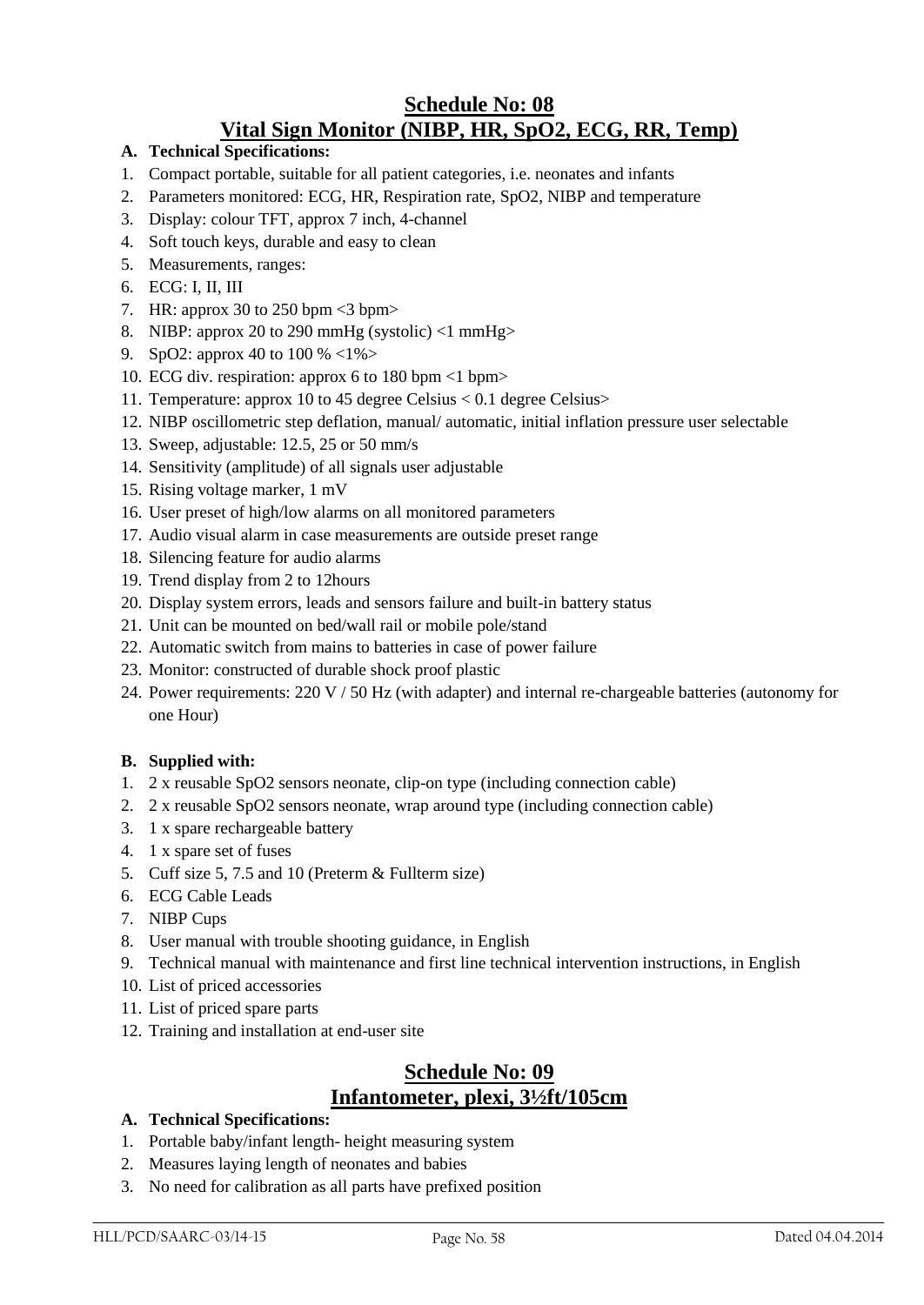- 4. Reads in centimeters and inches
- 5. Minimum graduation: 1 mm
- 6. Long-lasting hard-wearing ruler/graduation is fully integrated with device
- 7. Measuring slide/wedge glides smoothly and close via ruler, avoiding reading parallax
- 8. Measuring slide/wedge wobbles max 2 mm, over full length
- 9. No sharp edges or corners
- 10. Long stable board, width: ca 30 cm
- 11. Length, measurement range, approx:100 cm
- 12. Head/footplate, board and slide/wedge made of quality laminated wood or plastic
- 13. Wood parts should be treated and finished/protected with varnish to prevent chipping of edges and allow easy cleaning; all connections should screwed/nailed plus glued
- 14. Device is produced by ISO 9001 certified manufacturer

- 1. User manual with trouble shooting guidance, in English
- 2. List of priced accessories
- 3. List of priced spare parts

## **Schedule No: 10 Oxygen hood (S and M) set of 3 each including connecting tubes**

### **A. Technical Specifications:**

- 1. Round shape
- 2. Size small, approx: height 22 cm, diam 25 cm
- 3. Size medium, approx: height 18 cm, diam 20 cm
- 4. Made of autoclavable polycarbonate
- 5. Trauma free silicone neck, with adjustment flap
- 6. With bilateral oxygen nozzle
- 7. Oxygen tube of 2 m length must be provided with
- 8. Device is produced by ISO 9001 certified manufacturer (Certificate to be submitted
- 9. CE/FDA/BIS approved product)

#### **B. Supplied with:**

- 1. 1 x spare set of tubing
- 2. User manual with trouble shooting guidance, in English
- 3. Technical manual with maintenance and first line technical intervention instructions, in English
- 4. List of priced accessories
- 5. List of priced spare parts

## **Schedule No: 11 Oxygen concentrator (Electric 220V AC)**

- 1. Oxygen concentrator to provide oxygen from ambient air
- 2. Oxygen concentration measured at the flow meter by oxygen sensing device (OSD)
- 3. Sound level <15 dB
- 4. Superior grade of molecular sieve
- 5. Maintenance free rotary proppet valve.
- 6. Built in Inlet filter and receiver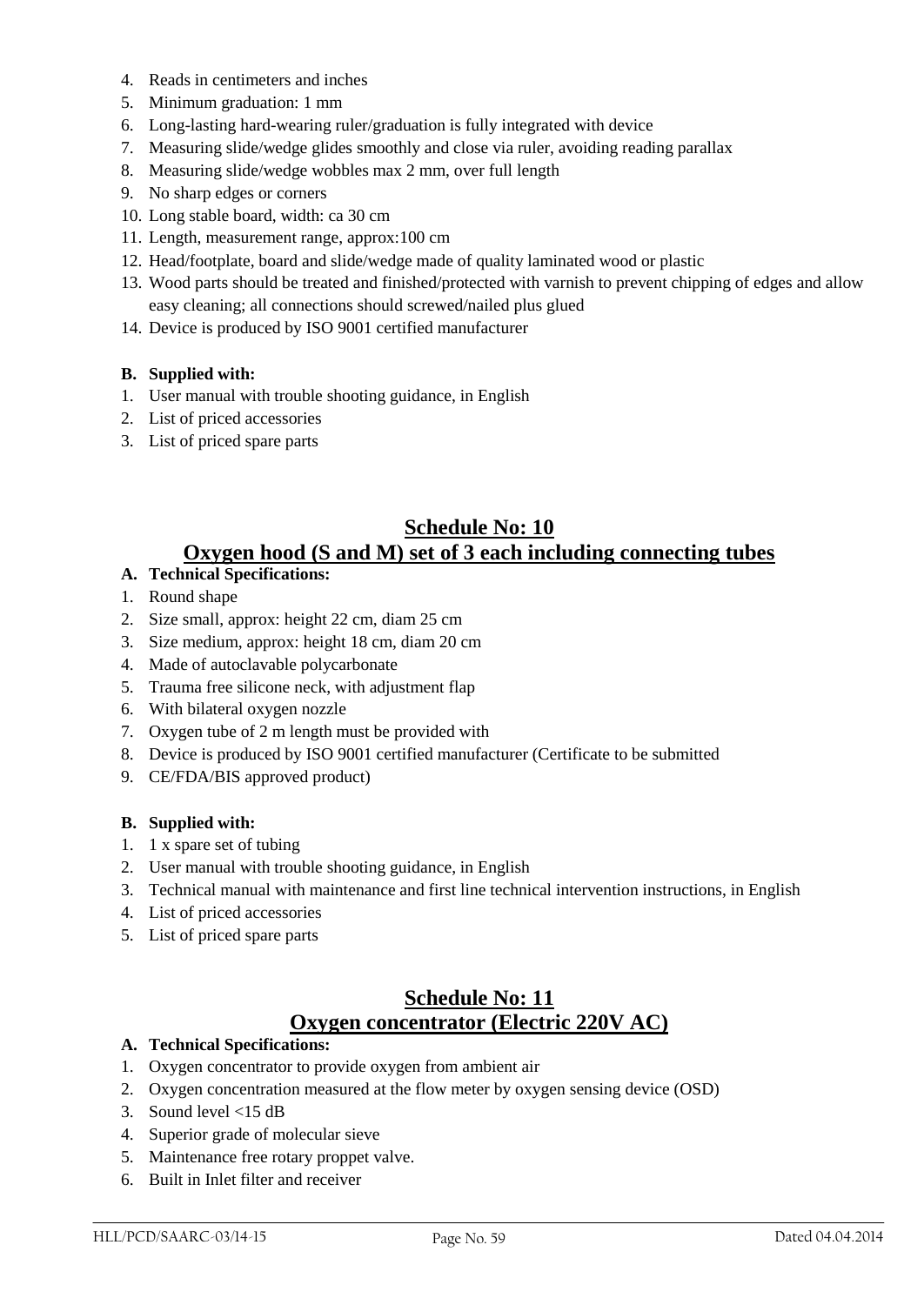- 7. Oxygen purity, approx: 90%
- 8. Oxygen output, approx: 0 5 LPM
- 9. Pressure, approx: 8 psi
- 10. Double outlet or flowsplitter for oxygen Delivery
- 11. Oxygen tube of 2 m length must be provided with
- 12. Facility for nebulization with tube & mask
- 13. With two humidifier bottles and two cabinet filters
- 14. Power requirements: 220 V / 50 Hz
- 15. Device is produced by ISO 9001 certified manufacturer (Certificate to be submitted,
- 16. CE/FDA/BIS approved product)

- 1. 1 x spare set of tubing
- 2. 1 x spare set of internal and external filters (baterial)
- 3. 1 x spare set of fuses
- 4. User manual with trouble shooting guidance, in English
- 5. Technical manual with maintenance and first line technical intervention instructions, in English
- 6. List of priced accessories
- 7. List of priced spare parts

## **Schedule No: 12 Digital Thermometer, clinical (32-43ºC)**

#### **A. Technical Specifications:**

- 1. Digital thermometer Celsius scale with switch to Fahrenheit
- 2. Safe to use, atraumatic, no glass, no mercury
- 3. Measurement range: 32°C to 43°C
- 4. Accurate measurement: +/- 0.1°C between 35°C to 41°C
- 5. Liquid crystal display, easy to read
- 6. Beep sound and switch off
- 7. Water proof for ease of cleaning
- 8. Battery powered
- 9. Low battery indicator
- 10. Device is produced by ISO 9001 certified manufacturer (Certificate to be submitted,
- 11. CE/FDA/BIS approved product)

#### **B. Supplied with:**

- 1. 1 x battery
- 2. User manual with trouble shooting guidance, in English
- 3. Technical manual with maintenance and first line technical intervention instructions, in English

## **Schedule No: 13 Electronic Weighing Scale for babies (10 kg <5g>)**

- 1. Electronic scale for weighing babies with Polycarbonate Pan
- 2. Measuring range 0 to approx 10 kg
- 3. Minimum graduation: 5 g
- 4. With tare function
- 5. On switch and auto-off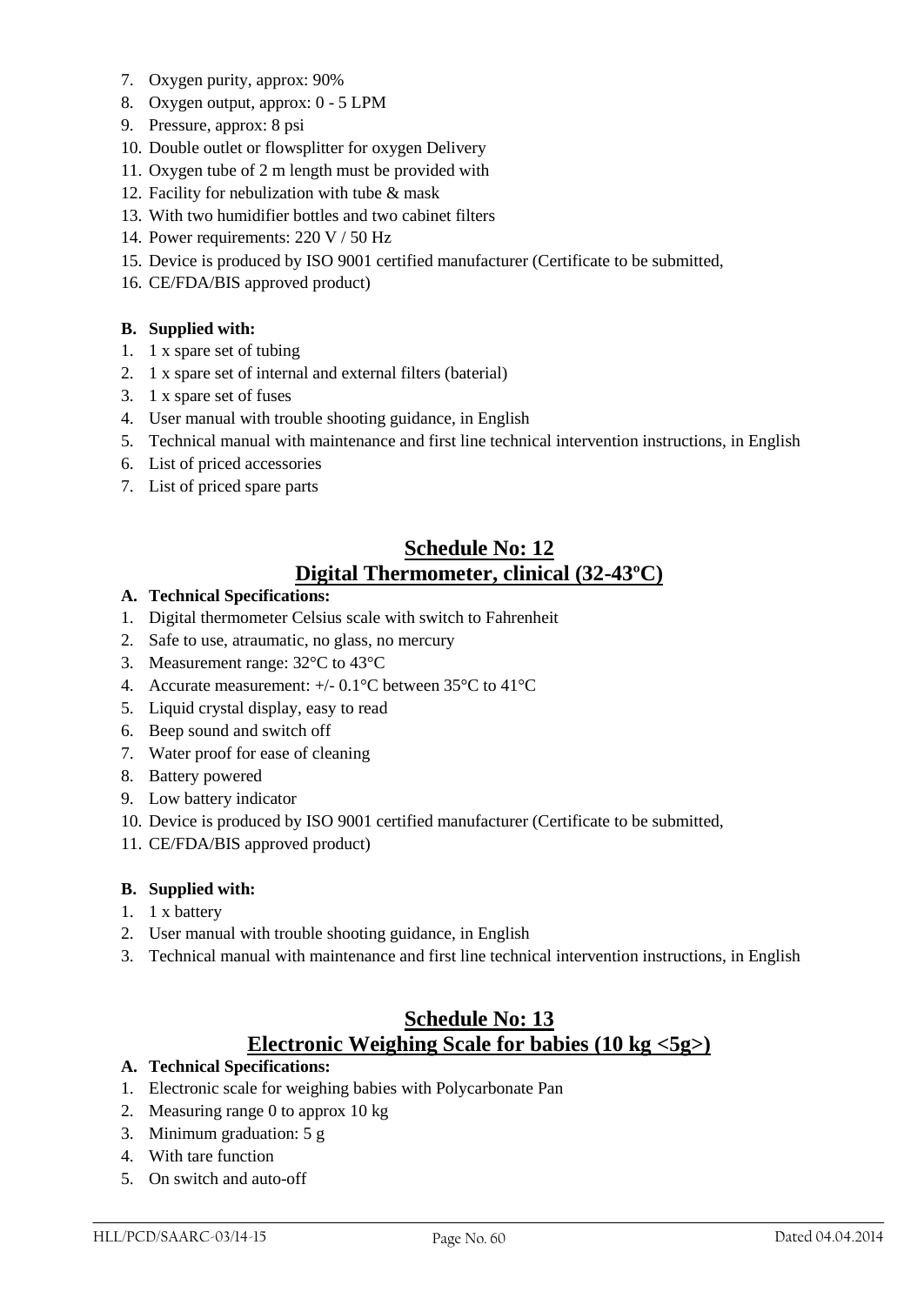- 6. Auto-calibration with each scwitch-on
- 7. Large LED display readable in low light working situations, display cover durable plastic
- 8. Display in kg and lbs, easy switch between kg and lbs
- 9. Reading time max 5 seconds
- 10. Zero weighing adjustment
- 11. Temp Hold Facility
- 12. Smooth surface/finishing allows for easy cleaning/disinfection.
- 13. All vital parts made of rust proof materials
- 14. Horizontal leveling with height adjustable feet
- 15. Splash proof and shock resistant light-weight body
- 16. Power requirements: 220 V / 50 Hz
- 17. Device is produced by ISO 9001 certified manufacturer (Certificate to be submitted
- 18. CE/FDA/BIS approved product)

- 1. 1 x spare set of fuses
- 2. User manual with trouble shooting guidance, in English
- 3. Technical manual with maintenance and first line technical intervention instructions, in English
- 4. List of priced accessories
- 5. List of priced spare parts

## **Schedule No: 14 Pulse oxymeter (Bedside, neonatal)**

- **A. Technical Specifications:**
- 1. Compact portable bedside pulse oximeter with LCD display Continuous monitoring of SpO2
- 2. (arterial blood oxygen saturation),
- 3. pulse rate and signal strength.
- 4. Measuring range:
- 5. SpO2: 30 to 100 %, minimal graduation 1%
- 6. Pulse rate: 20 to 250 bpm, minimal graduation 1 bpm
- 7. Accuracy SpO2:  $1 2\%$  with Least motion artifact
- 8. Display hows SpO2(%), HR(bpm) and signal strenght bar
- 9. Large display readable from distance, display cover durable plastic
- 10. User preset of high/low alarms on SpO2 and pulse rate monitoring
- 11. Audio visual alarm for SpO2 and pulse rate in case measurements are outside preset range
- 12. Silencing feature for audio alarm
- 13. Display reports system errors, probe failure and built-in battery status
- 14. Automatic switch from mains to batteries in case of power failure
- 15. Power requirements: 220 V / 50 Hz and internal re-chargeable battery (autonomy approx 6 hrs, automatic recharge)
- 16. Device is produced by ISO 9001 certified manufacturer (Certificate to be submitted,
- 17. CE/FDA/BIS approved product)

- 1. 2 x reusable SpO2 sensors neonate, clip-on type (including connection cable)
- 2. 2 x reusable SpO2 sensors neonate, wrap around type (including connection cable)
- 3. 1 x spare rechargeable battery
- 4. 1 x spare set of fuses
- 5. User manual with trouble shooting guidance, in English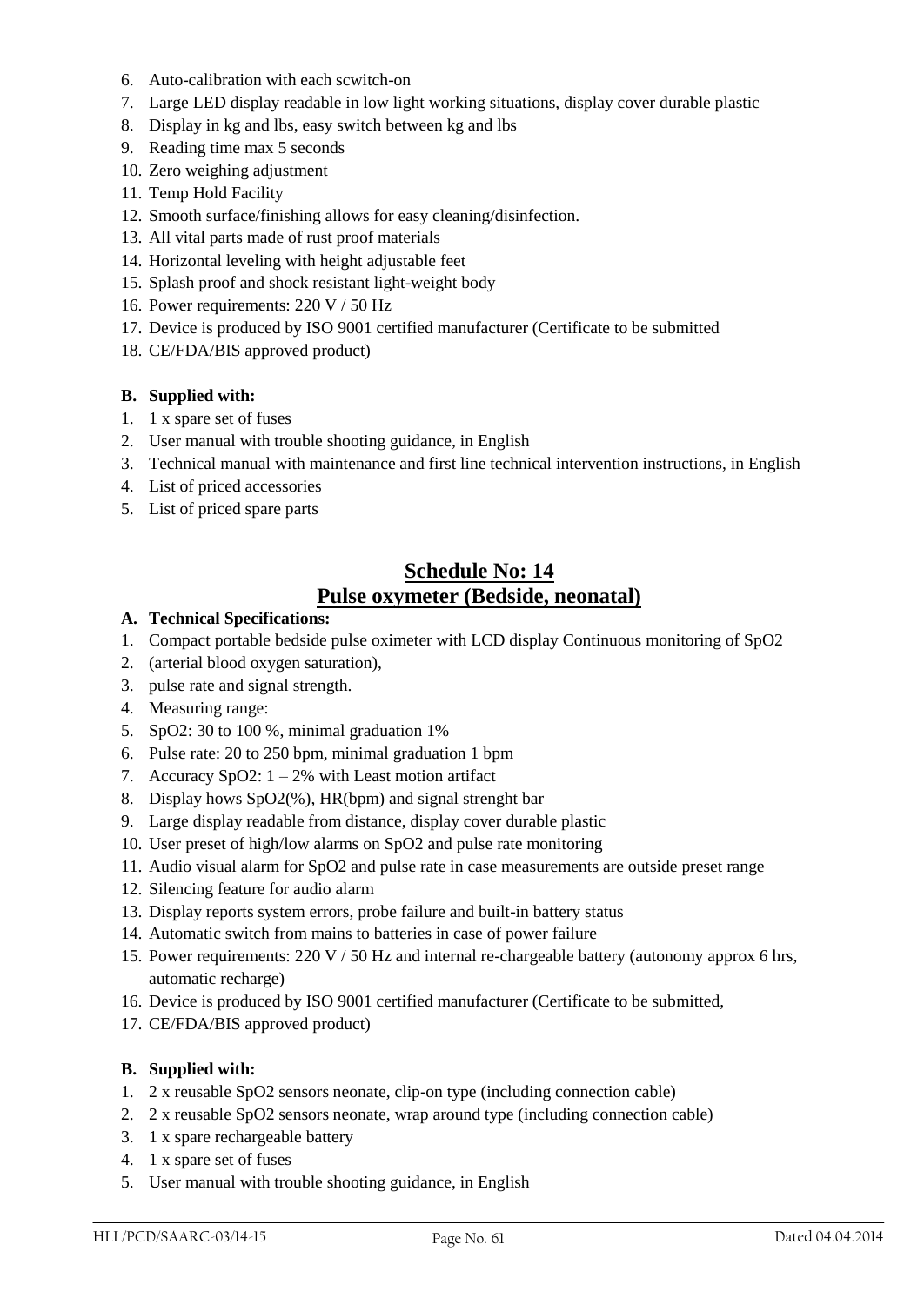- 6. Technical manual with maintenance and first line technical intervention instructions, in English
- 7. List of priced accessories
- 8. List of priced spare parts

## **Schedule No: 15**

### **Stethoscope, binaural, neonate**

### **A. Technical Specifications:**

- 1. Double cup neonatal stethoscope
- 2. Chest piece in stainless steel with non-chill plastic rim
- 3. Diaphragm approx: 20 mm
- 4. Sensitivity approx 3.0 dB from 50 to 500 Hz (cardio)
- 5. Sensitivity approx 8.0 dB from 600 Hz to 1500 Hz (pneumo)
- 6. Y tube: treated rubber with large diameter
- 7. Arms: stainless steel or chrome brass, with treated spring for lasting elasticity and comfort
- 8. Removable plastic ear-pieces
- 9. Device is produced by ISO 9001 certified manufacturer (Certificate to be submitted

#### **B. Supplied with:**

- 1. 1 x spare set of earpiece
- 2. 1 x spare diaphram
- 3. User manual with trouble shooting guidance, in English
- 4. Technical manual with maintenance and first line technical intervention instructions, in English
- 5. List of priced accessories
- 6. List of priced spare parts

## **Schedule No: 16**

### **Electronic Sphygmomanometer (neonate)**

#### **A. Technical Specifications:**

- 1. Digital electronic sphygmomanometer suitable for neonate
- 2. Composed of cloth cuff with inflatable bag quick- connected via tube to main unit
- 3. Cloth is washable, strong and reinforced at both ends
- 4. Cuff size 5, 7.5 and 10 (Preterm & Fullterm size)
- 5. Tube length approx 60 cm
- 6. Strip of Velcro fastening; length can be adjusted to fit around neonate upper arm
- 7. Measuring range: up to 300 mmHg
- 8. Minimum graduation: 1 mmHg
- 9. Accuracy: +/- 5%
- 10. Large LCD display readable in low light working situations, display cover durable plastic
- 11. Displays reports: systolic, diastolic and mean pressure and heart rate
- 12. Power requirements: 220 V / 50 Hz (with adapter), internal re-chargeable batteries or replaceable batteries (autonomy approx 6 hrs, automatic recharge)
- 13. Device is produced by ISO 9001 certified manufacturer (Certificate to be submitted,
- 14. CE/FDA/BIS approved product)

- 1. 1x storage case
- 2. 2 x spare cuffs
- 3. User manual with trouble shooting guidance, in English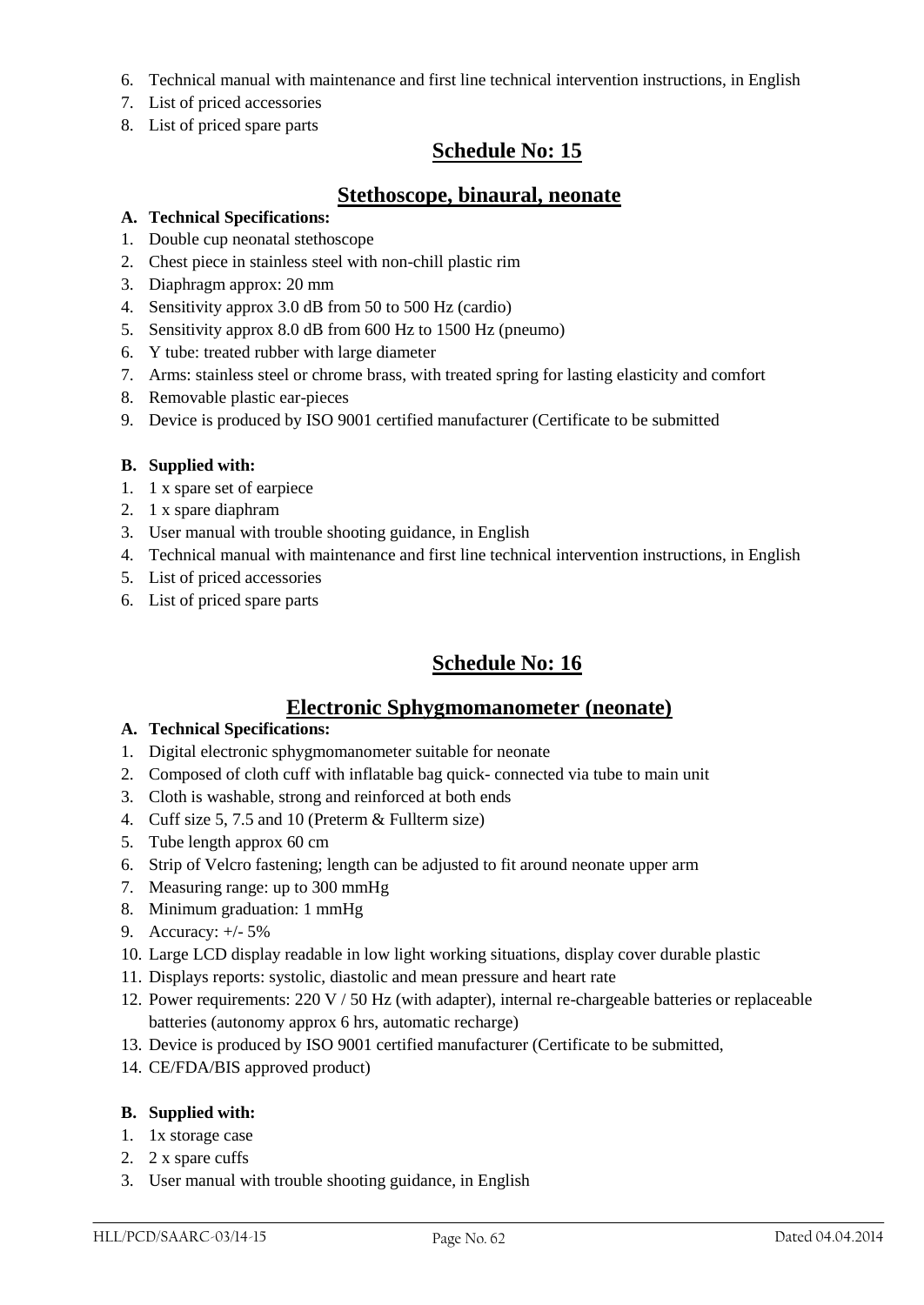- 4. Technical manual with maintenance and first line technical intervention instructions, in English
- 5. List of priced accessories
- 6. List of priced spare parts

## **Schedule No: 17**

## **Mobile Examination Light (220V/12V)**

### **A. Technical Specifications:**

- 1. Mobile light for medical examination Stand with 5 anti-static swivel castors Articulated arm 105 cm, spring loaded, with on/off switch and integrated transformer
- 2. Halogen bulb: 12V/20W
- 3. Light intensity approx: 20.000 Lux at 40 cm Natural white light: colour temperature 4000 K Reflector adjustable for positioning
- 4. Power cord: length approx 3 m Power requirements: 220 V / 50 Hz Power
- 5. Device is produced by ISO 9001 certified manufacturer (Certificate to be submitted,
- 6. CE/FDA/BIS approved product)

### **B. Supplied with:**

- 1. 1 x spare Halogen bulb
- 2. 1 x spare set of fuses
- 3. User manual with trouble shooting guidance, in English
- 4. Technical manual with maintenance and first line technical intervention instructions, in English
- 5. List of priced accessories
- 6. List of priced spare parts

## **Schedule No: 18**

## **Transport incubator, basic, with battery and O2, w/o ventilator**

### **A. Technical Specifications:**

- 1. Double wall transparent canopy with mattress, mount on auto loading trolley.
- 2. Front and head access door, slide-out mattress tray
- 3. With baby restraining straps
- 4. Warm air circulation system
- 5. Bacterial filter to remove air born particles
- 6. Incubator air temperature monitoring and servo control: 25 to 38 C, increments 0.1C
- 7. Digital displays outside shows air temperature
- 8. Two 5 L integrated oxygen cylinders, regulator and flow meter
- 9. Audiovisual alarms: high/low air temperature, temperature sensor failure, power failure and low battery
- 10. Construction dismantable allows frequent washing and disinfection of the incubator
- 11. Battery backup for 6 Hrs and AC as well as DC recharge supported
- 12. Power requirements: 220 V / 50 Hz and internal re-chargeable batteries (autonomy approx 3 hrs, automatic recharge)
- 13. Provision for fixation of Transport Incubator to Ambulance.
- 14. Device is produced by ISO 9001 certified manufacturer (Certificate to be submitted,
- 15. CE/FDA/BIS approved product (Enclose the copy)

- 1. 1 x spare air temperature probe
- 2. 2 x empty 5 L oxygen cylinders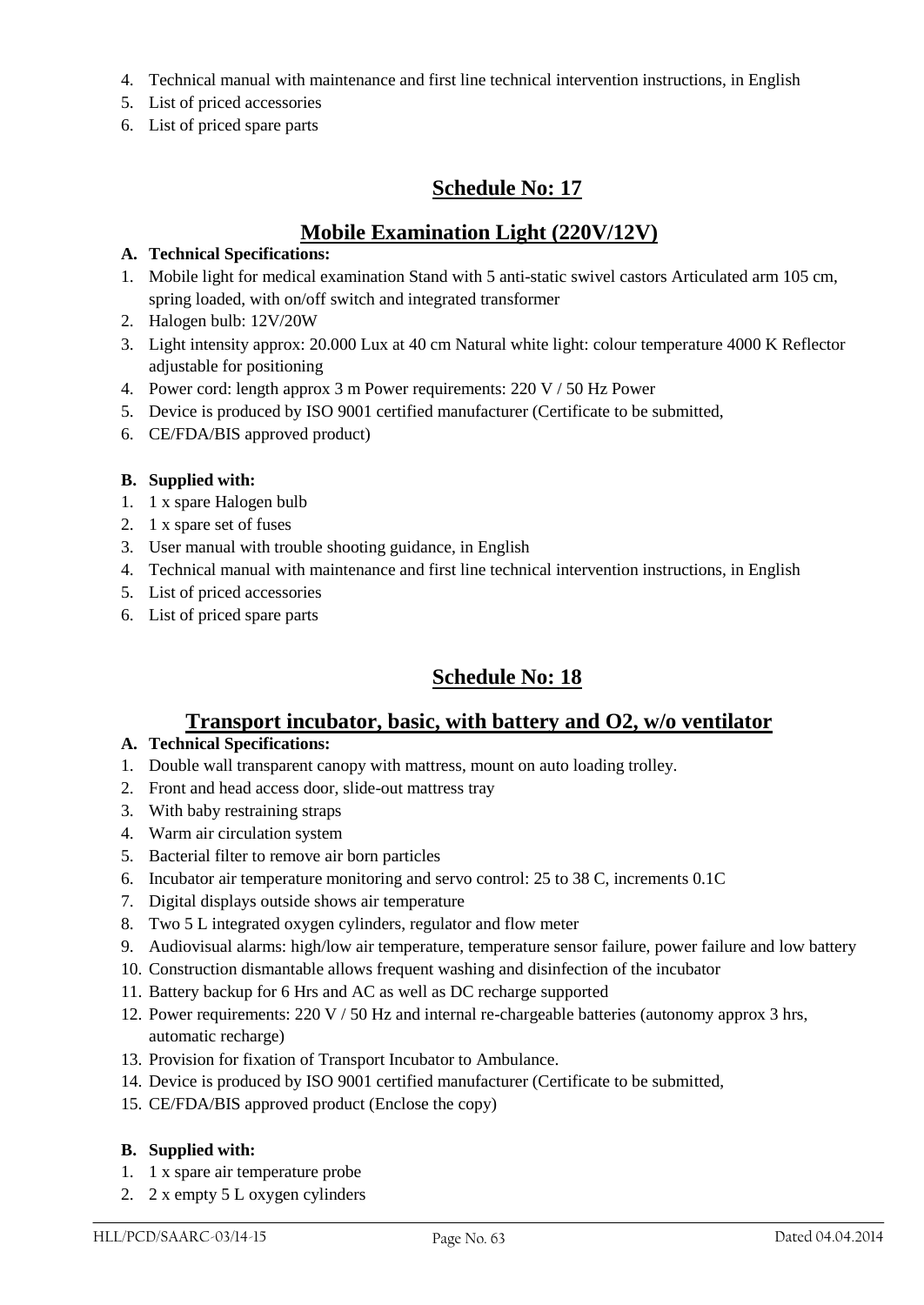- 3. 1 x spare set of fuses
- 4. User manual with trouble shooting guidance, in English
- 5. Technical manual with maintenance and first line technical intervention instructions, in English
- 6. List of priced accessories
- 7. List of priced spare parts
- 8. Training and installation at end-user site

## **Schedule No: 19**

## **Tape, measure, vinyl-coated, 1.5m**

- 1. Vinyl-coated fibreglass measuring tape
- 2. Metal tip finishing at both ends
- 3. Reads both in cm and inch
- 4. Length, 1.5 m / 5 ft
- 5. Minimal graduation: 0.5 cm / 0.2 inch
- 6. Width, approx: 1.3 cm
- 7. Thickness, appox: 0.36 mm
- 8. Device is produced by ISO 9001 certified manufacturer (Certificate to be submitted).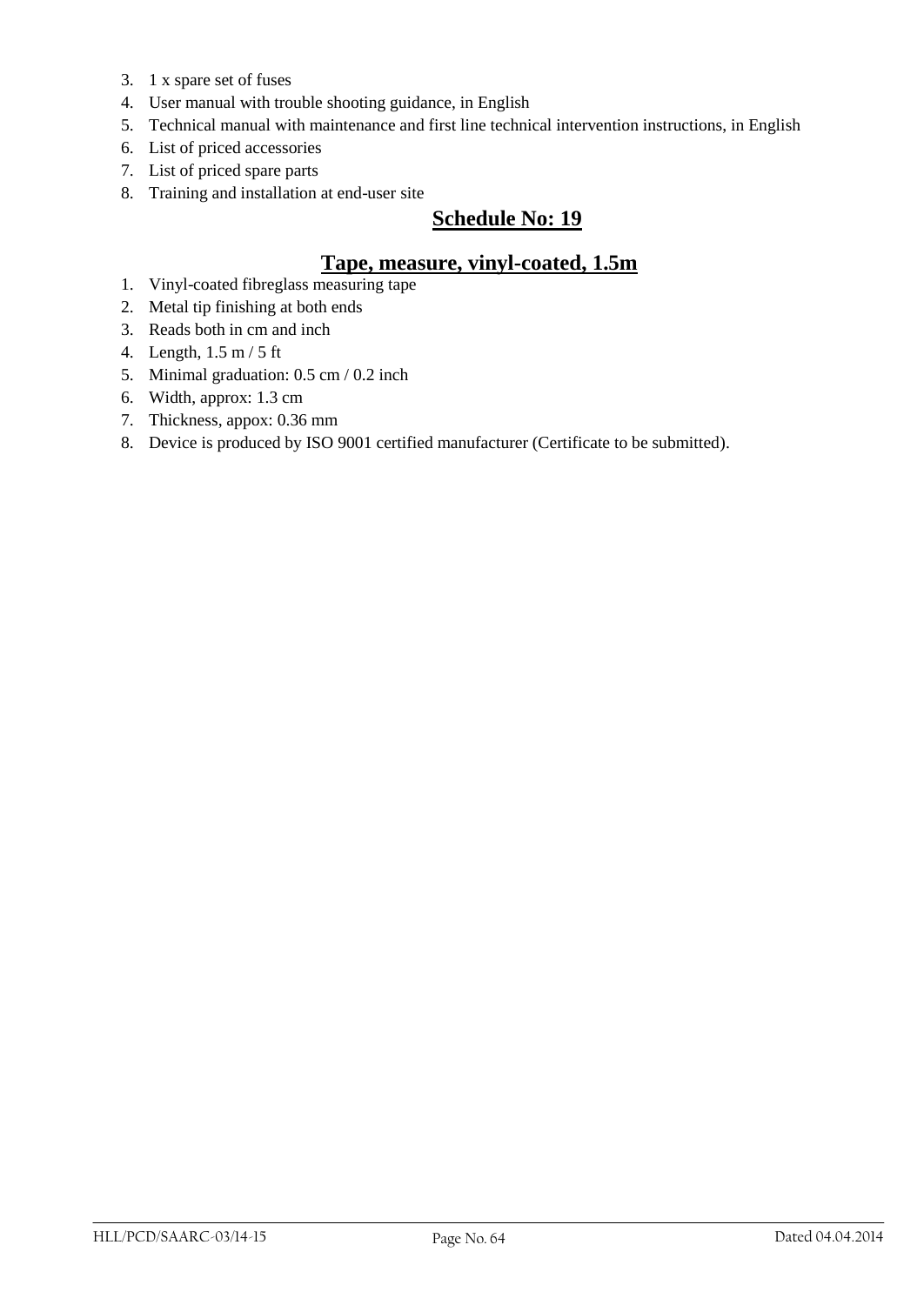# **SECTION-VII(B)**

## **GENERAL TECHNICAL SPECIFICATIONS**

## **GENERAL POINTS:**

- 1. Warranty:
	- a) One year Comprehensive Warranty as per Conditions of Contract of the TE document for complete equipment (including X ray tubes, Batteries for UPS, other vaccumatic parts wherever applicable) from the date of satisfactory installation, commissioning, trial run & handing over of equipment to Hospital/Institution/Medical College.
	- b) 98% up time Warranty of complete equipment with extension of Warranty period by double the downtime period on 12(hrs) X 7 (days) X 365 (days) basis.
	- c) All software updates should be provided free of cost during Warranty period.
	- **d) For Consumables:**

**-All items offered as consumables must be CE marked - company should have valid ISO 13485 Certification and Valid Drug Licence Consumables quoted without meeting the above requirement will not be considered and will be declared technically non responsive**

2. After Sales Service:

After sales service centre should be available at the city of Hospital/Institution/Medical College on 12(hrs) X 7 (days) X 365 (days) basis. Complaints should be attended properly, maximum within 72 hrs. The service should be provided directly by Tenderer/Agent. Undertaking by the Principals that the spares for the equipment shall be available for at least 10 years from the date of supply.

3. Training:

On Site training to Doctors/ Technicians/ staff is to be provided by Principal/ Indian Agents (if they have the requisite know-how) for operation and maintenance of the equipment to the satisfaction of the consignee.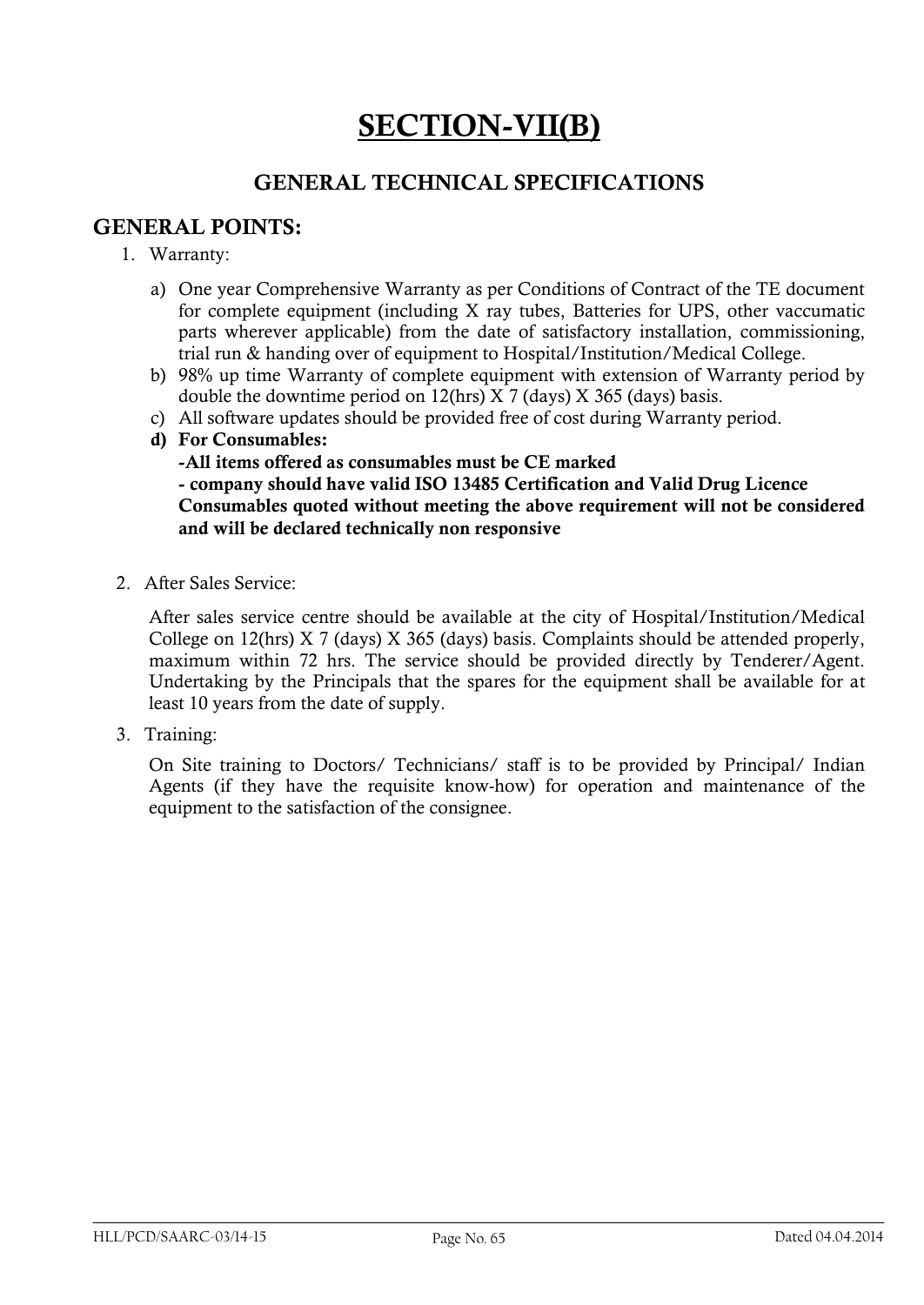# **Section – VIII Quality Control Requirements**

(Proforma for equipment and quality control employed by the manufacturer(s) Tender Reference No.

Date of opening

Time

Name and address of the Tenderer:

- Note: All the following details shall relate to the manufacturer(s) for the goods quoted for.
- 01 Name of the manufacturer
	- a. full postal address
	- b. full address of the premises
	- c. telegraphic address
	- d. telex number
	- e. telephone number
	- f. fax number
- 02 Plant and machinery details
- 03 Manufacturing process details
- 04 Monthly (single shift) production capacity of goods quoted for
	- a. normal
	- b. maximum
- 05 Total annual turn-over (value in USD)
	- 2009-10
	- 2010-11
	- 2011-12
- 06 Quality control arrangement details
	- a. for incoming materials and bought-out components
		- b. for process control
		- c. for final product evaluation
- 07 Test certificate held
	- a . type test
	- b . BIS/ISO certification
	- c . any other
- 08 Details of staff
	- a. technical
	- b skilled
	- c unskilled

**Signature and seal of the Tenderer**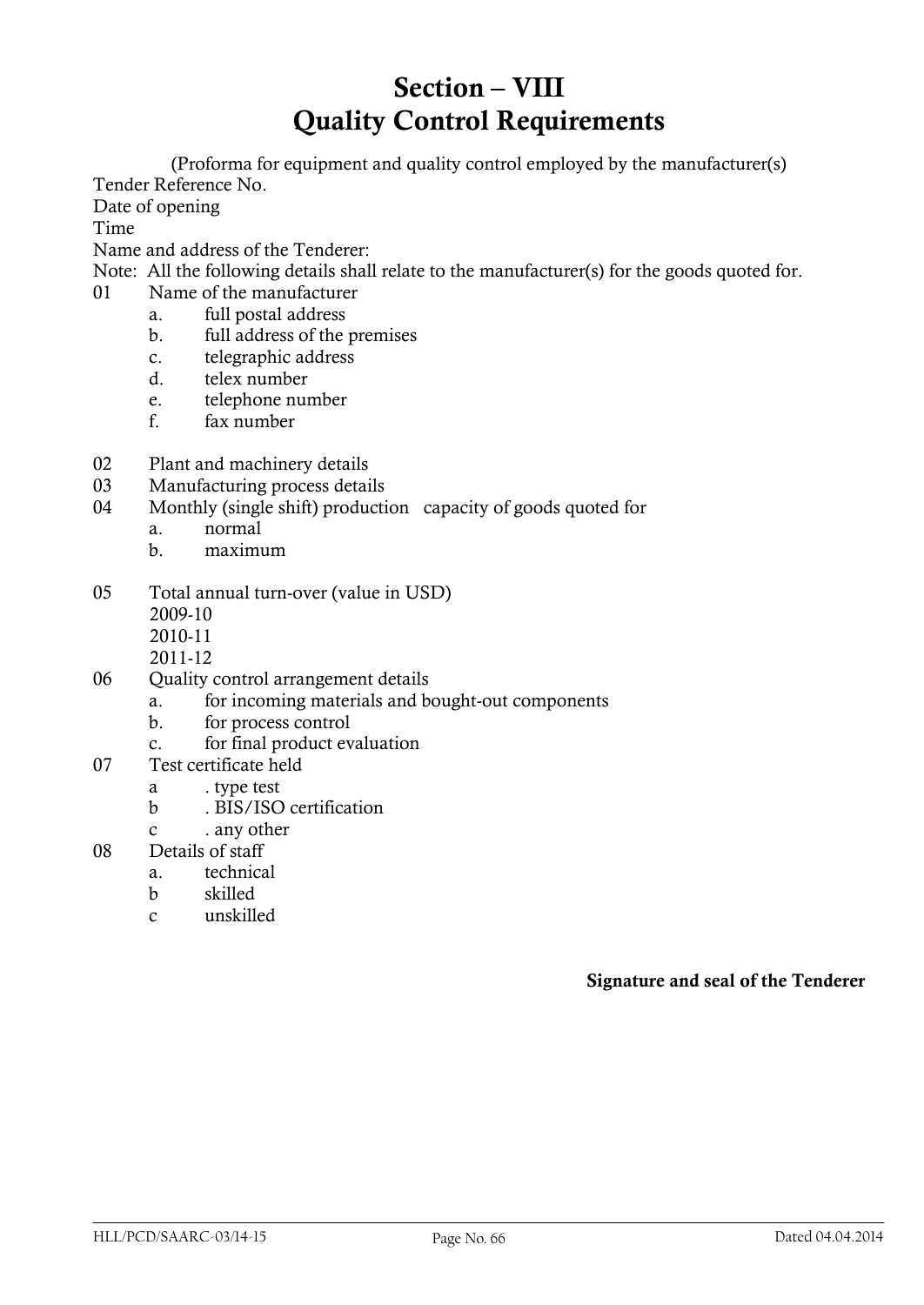# **Section – IX Qualification Criteria**

- A. The Tenderer must be a Manufacturer or an authorised agent at least for any one of the following items and should have supplied at least 33% of the quantity(as per schedule of requirement) quoted in last five years prior to the date of bid opening:
	- a. Open Care System/Radiant Warmer
	- b. Phototherapy unit,
	- c. Monitor
	- d. Oxygen concentrator
	- e. Pulse oximeter
	- f. Transport incubator
- B. As mentioned above for the remaining items in the group the tenderers are allowed to outsource the same along with back to back manufacturer"s warranty, guarantee / authorisation certificates. They should indicate the brand names and model quoted.
- C. **(i) The performance statement:** The bidders should submit performance statement coupled with end users certificates as per Section IX (with Proforma-A and Proforma-B) for the quantity mentioned in "Point A" above.

The item for which the bidder himself is the manufacturer or authorised agent, the order or performance certificate should be on his own name and as per the format given.

(ii)The remaining item as mentioned in "Point B" above the bidder can submit the performance statements coupled with end user certificate in favour of the manufacturer with whom the bidder have tied up.

### **All the items in the kit should have origin/manufacturer in any one of SAARC countries only.**

D. For remaining items and consumables not figuring in the above group, the bidders need not quote with performance statement/ end users certificate. However,they should enclose letter of understanding from manufacturers/suppliers showing the tie up arrangement with the manufacturers or its authorised agent indicating at least three brands with names of manufacturers while outsourcing the supplies.

**"Bidder should have executed satisfactorily, order(s) of consumables for similar items with cumulative value of USD 50,000 (Rs. 27,50,000/-) or more in the last five years prior to the date of bid opening. Copies of orders/contracts in support of this will be**  submitted by the bidder along with the bid".

**"Manufacturers Authorization as per format in Section-XIV is required only for the equipment(s) and not for consumables".**

### **Note**

The Tenderer shall furnish a brief write-up, packed with adequate data explaining and establishing his available capacity/capability (both technical and financial) to perform the Contract (if awarded) within the stipulated time period, after meeting all its current/present commitments. The Tenderer shall also furnish details of Equipment and Quality Control in the enclosed Section VIII.

The bidder may submit information relating to experience in supplying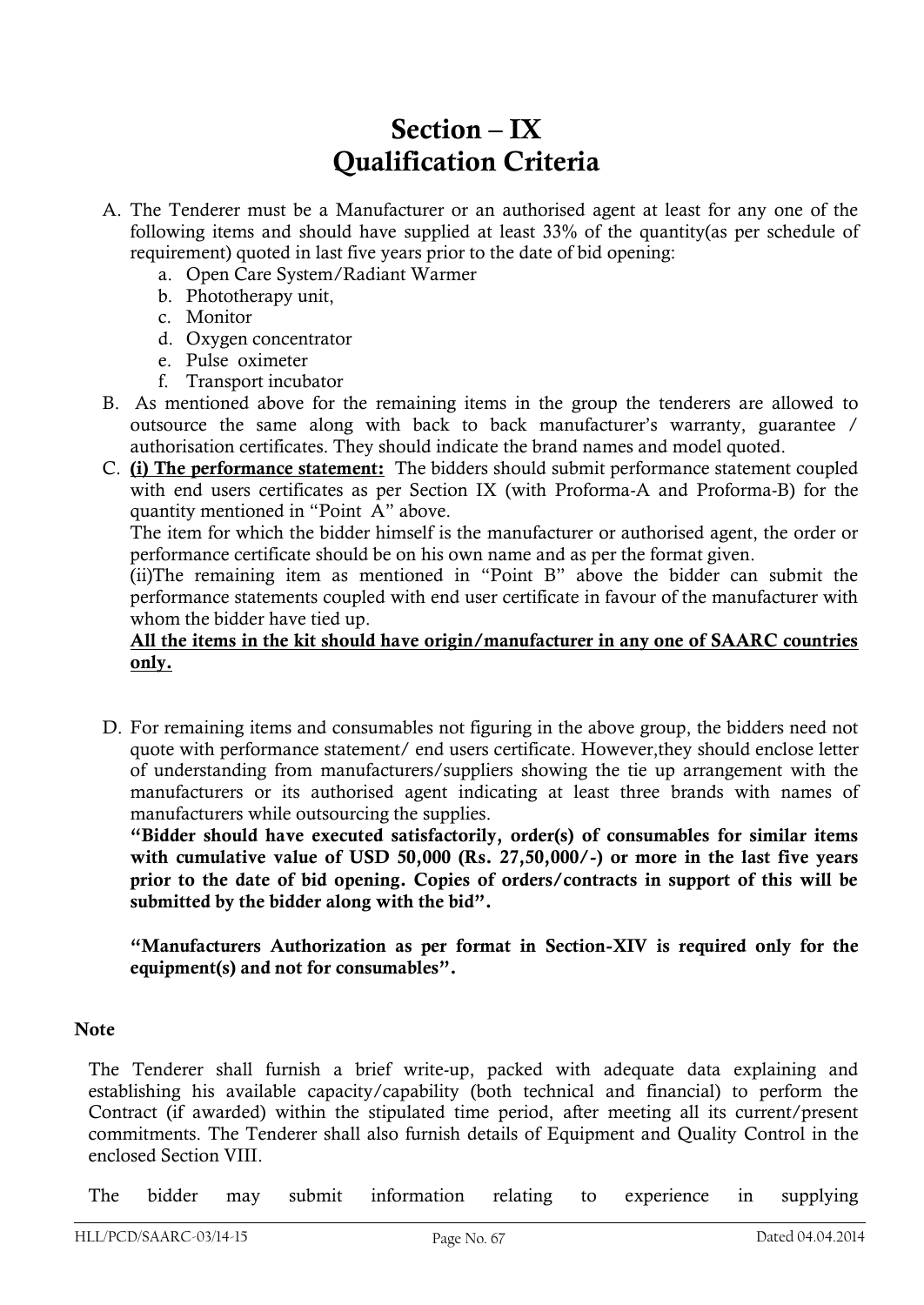equipment/consumables/any other goods in Kit form. In support of their claim they may submitt order copy or client satisfactory certificate.

Notwithstanding anything stated above, the Purchaser reserves the right to assess the Tenderer"s capability and capacity to perform the contract satisfactorily before deciding on award of Contract, should circumstances warrant such an assessment in the overall interest of the Purchaser.

The Purchaser reserves the right to ask for a free demonstration of the quoted equipment or samples of the consumables at a pre determined place acceptable to the purchaser for technical acceptability as per the tender specifications, before the opening of the Price Tender.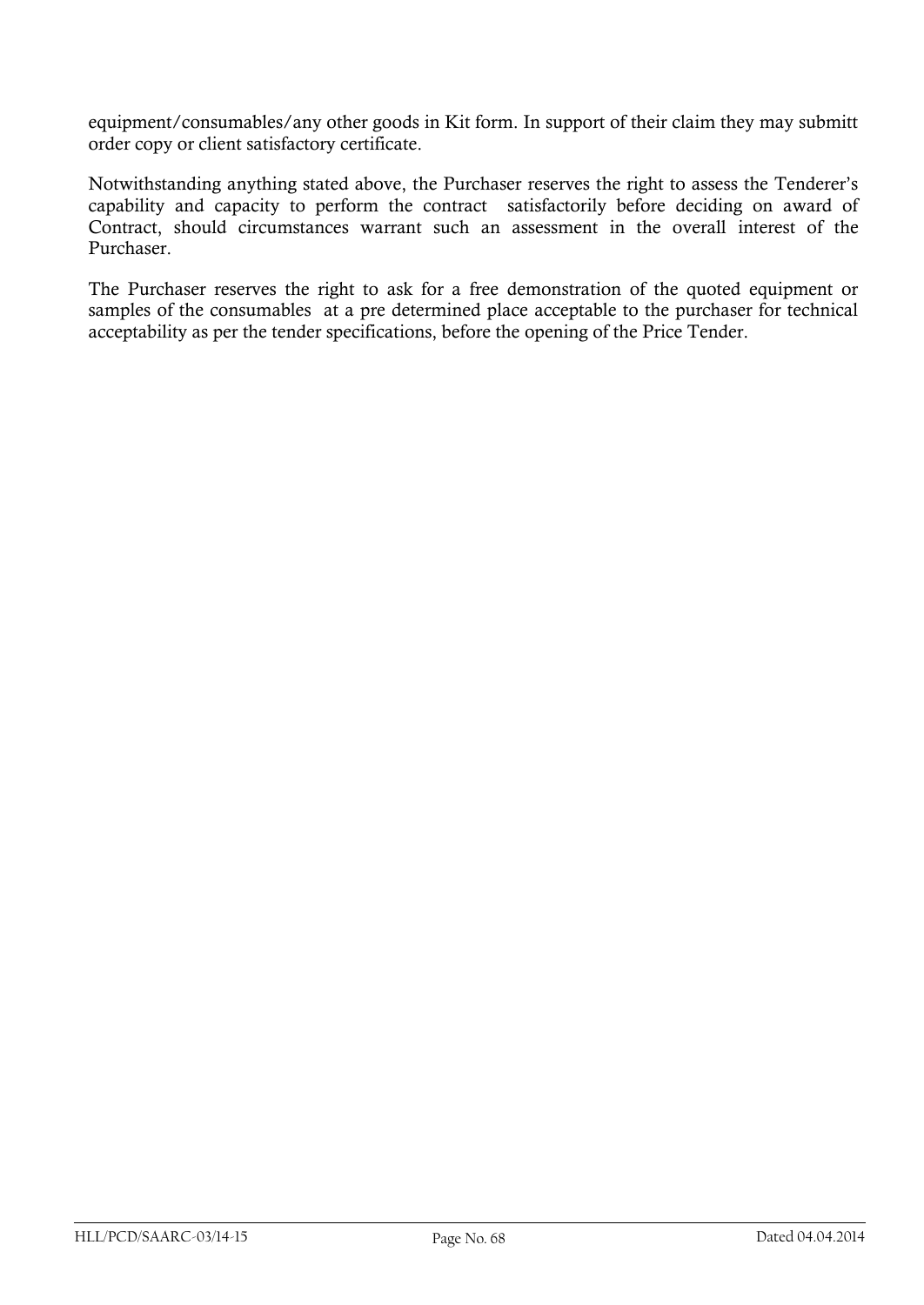## **PROFORMA "A" PROFORMA FOR PERFORMANCE STATEMENT**

(For the period of last five years)

| Tender Reference No.             | <u> 1980 - John Stone, amerikansk politiker (</u>               |
|----------------------------------|-----------------------------------------------------------------|
| Date of opening                  | <u> 1989 - Andrea Andrew Maria (h. 1989).</u>                   |
| Time                             |                                                                 |
| Name and address of the Tenderer | $\ddot{\cdot}$ . The contract of the contract of $\ddot{\cdot}$ |
|                                  |                                                                 |

Name and address of the manufacturer  $\cdot$ 

| Order      | Order    | Description  | Value | Date of       |        | Remarks      | Have the       |
|------------|----------|--------------|-------|---------------|--------|--------------|----------------|
| placed by  | number   | and quantity | of    | completion of |        | indicating   | goods been     |
| (full      | and date | of ordered   | order | Contract      |        | reasons      | functioning    |
| address of |          | goods and    | (Rs.) | As per        | Actual | for delay if | Satisfactorily |
| Purchaser/ |          | services     |       | contract      |        | any          | (attach        |
| Consignee) |          |              |       |               |        |              | documentary    |
|            |          |              |       |               |        |              | $proof)**$     |
|            |          |              | 4     | 5             | 6      |              |                |
|            |          |              |       |               |        |              |                |
|            |          |              |       |               |        |              |                |

### **Signature and seal of the Tenderer**

**\*\* The documentary proof will be a certificate in English as per attached Proforma-B( or in any other proforma giving all information as indicated in the proforma from the consignee/end user with cross-reference of order no. and date in the certificate along with a notarized certification authenticating the correctness of the information furnished. If at any time, information furnished is proved to be false or incorrect, the earnest money furnished will be forfeited**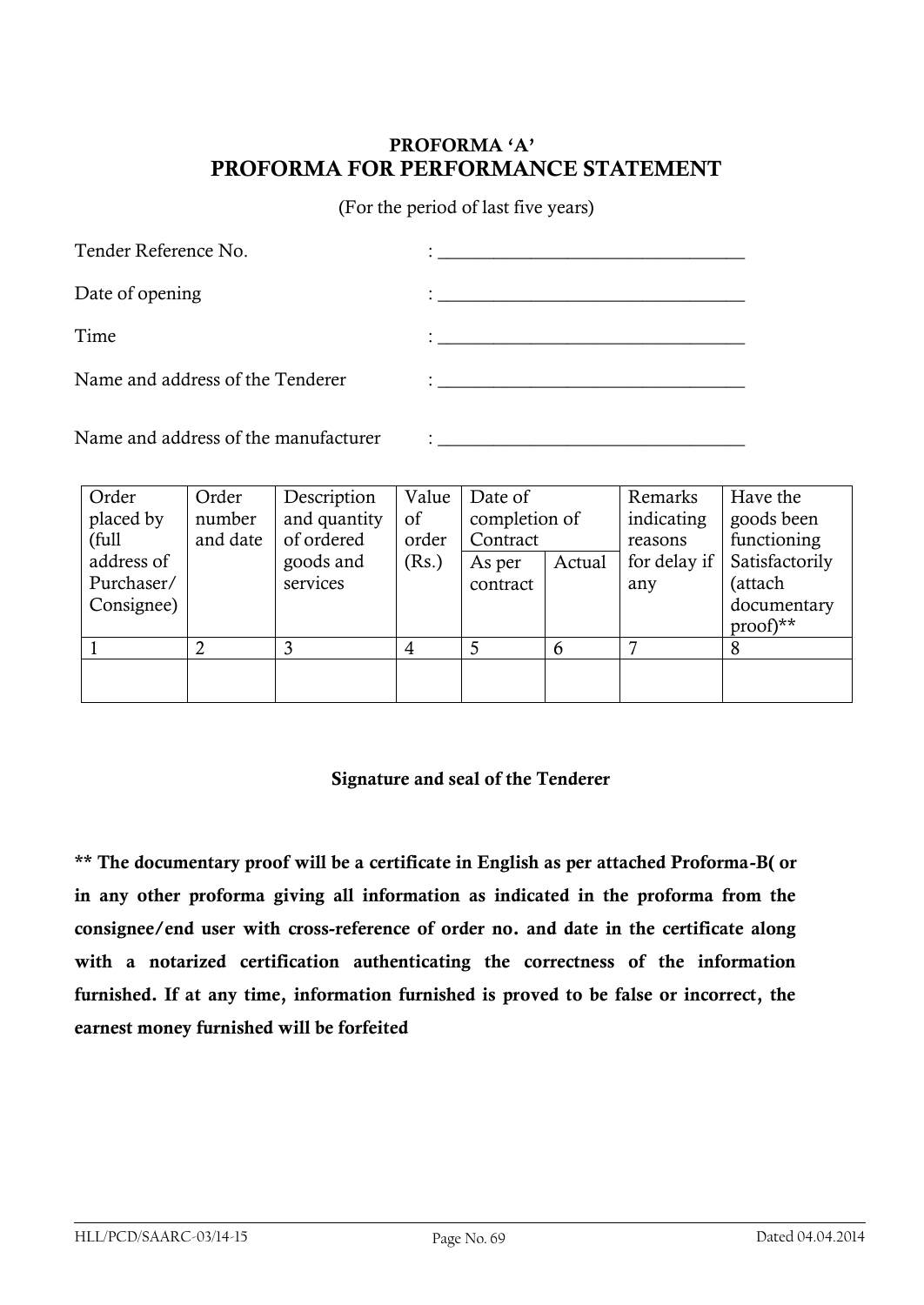### **ANNEXURE - III**

### **PROFORMA – B**

### **FORMAT OF PERFORMANCE CERTIFICATE**

## **To whomsoever it may concern**

| indicate order no $\&$ date as figuring in the performance statement). The equipment was |  |  |  |  |  |  |
|------------------------------------------------------------------------------------------|--|--|--|--|--|--|
|                                                                                          |  |  |  |  |  |  |
| since then the equipment has been working to our entire satisfaction.                    |  |  |  |  |  |  |

**Place:…………………………. Name & Designation**

**Date:………………………….. of the officer with seal………**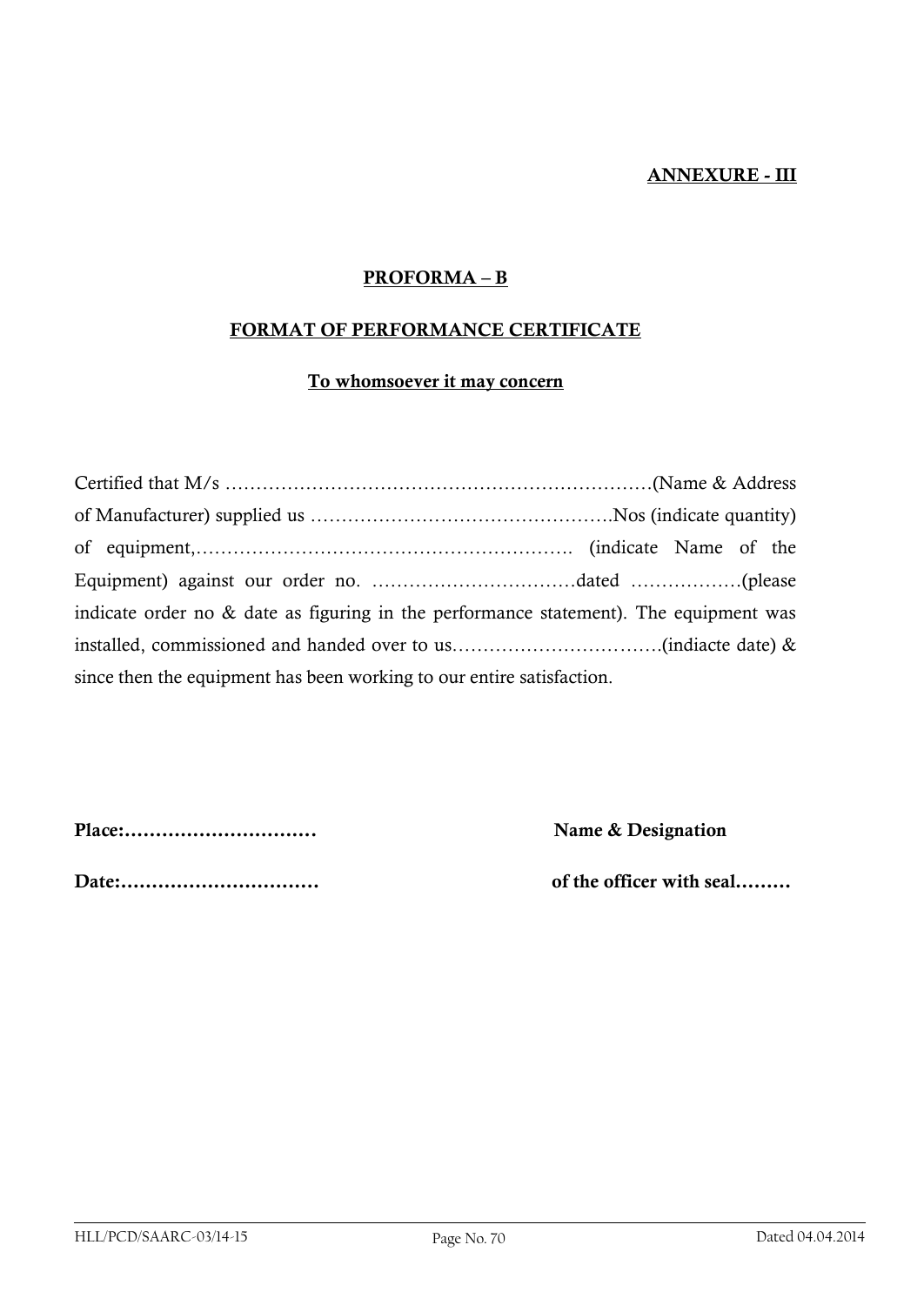## **Section – X TENDER FORM**

Date\_\_\_\_\_\_\_\_\_\_

## **Associate Vice President, HLL Lifecare Limited, Procurement and Consultancy Division, B-14A, Sector -62, Noida -201307,Gautam Budh Nagar,Uttar Pradesh, INDIA**

Ref. Your TE document No. \_\_\_\_\_\_\_\_\_dated \_\_\_\_\_\_\_\_\_\_\_

We, the undersigned have examined the above mentioned TE document, including amendment/corrigendum No. \_\_\_\_\_\_\_\_\_\_, dated \_\_\_\_\_\_\_\_ (*if any*), the receipt of which is hereby confirmed. We now offer to supply and deliver\_\_\_\_\_\_\_\_\_\_\_ *(Description of goods and services)* in conformity with your above referred document for the sum of \_\_\_\_\_\_\_\_\_\_\_\_\_ (total tender amount in figures and words), as shown in the price schedule(s), attached herewith and made part of this tender.

If our tender is accepted, we undertake to supply the goods and perform the services as mentioned above, in accordance with the delivery schedule specified in the List of Requirements.

We further confirm that, if our tender is accepted, we shall provide you with a performance security of required amount in an acceptable form in terms of GCC clause 5, read with modification, if any, in Section - V – "Special Conditions of Contract", for due performance of the contract.

We agree to keep our tender valid for acceptance as required in the GIT clause 20, read with modification, if any in Section - III – "Special Instructions to Tenderers" or for subsequently extended period, if any, agreed to by us. We also accordingly confirm to abide by this tender up to the aforesaid period and this tender may be accepted any time before the expiry of the aforesaid period. We further confirm that, until a formal contract is executed, this tender read with your written acceptance thereof within the aforesaid period shall constitute a binding contract between us.

We further understand that you are not bound to accept the lowest or any tender you may receive against your above-referred tender enquiry.

We confirm that we do not stand deregistered/banned/blacklisted by any Govt. Authorities.

We confirm that we fully agree to the terms and conditions specified in above mentioned TE document, including amendment/ corrigendum if any

**(Signature with date)** 

## **(Name and designation) Duly authorised to sign tender for and on behalf of**

To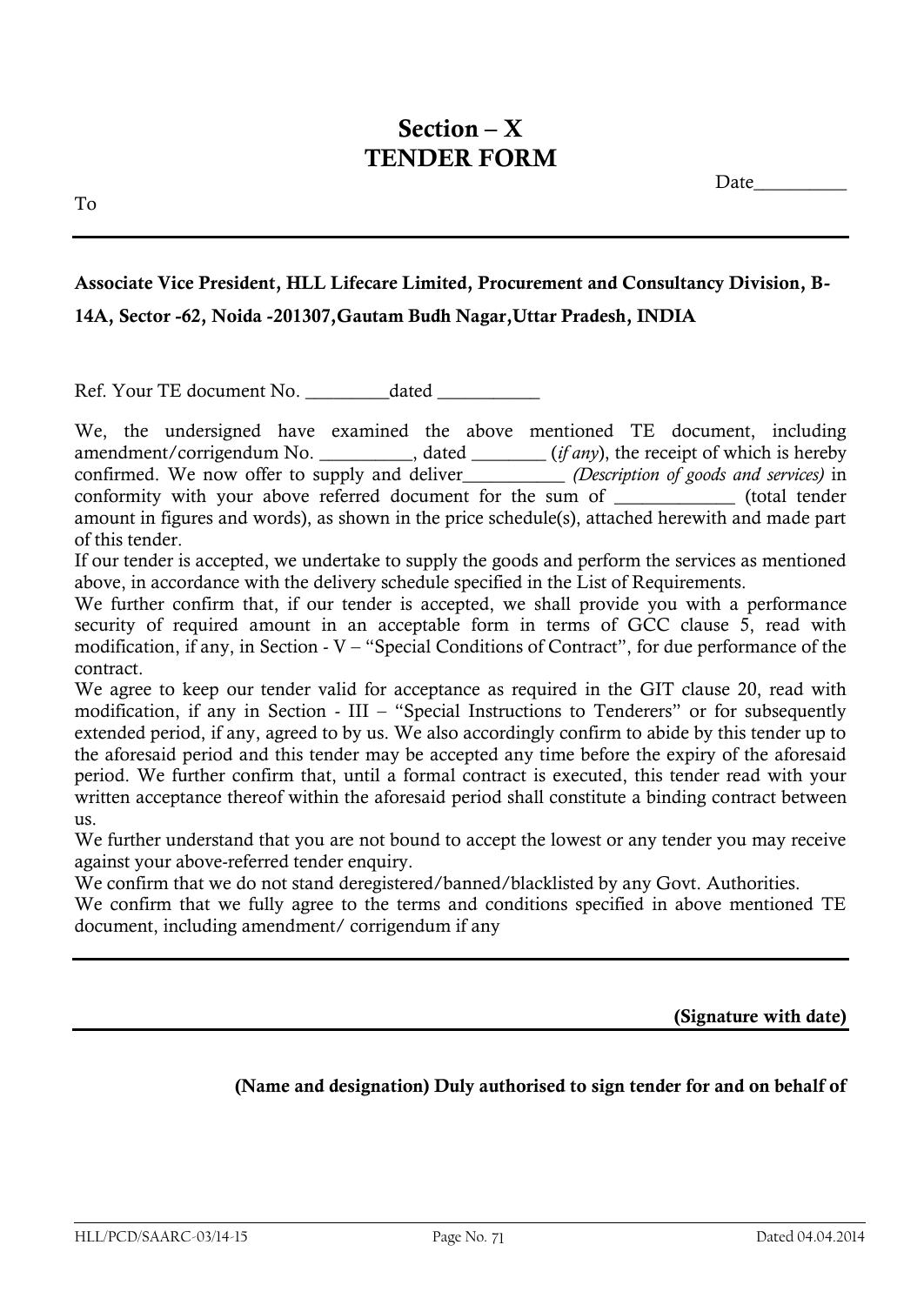## **SECTION – XI PRICE SCHEDULE A) PRICE SCHEDULE FOR GOODS OF ORIGIN FROM SAARC MEMBER COUNTRIES**

|                                              |                         |            |          |                                                                                          |                                                           |                                                         |                                                                   |                                                                     | 6                                                                                                                                  |                                     |                                                |
|----------------------------------------------|-------------------------|------------|----------|------------------------------------------------------------------------------------------|-----------------------------------------------------------|---------------------------------------------------------|-------------------------------------------------------------------|---------------------------------------------------------------------|------------------------------------------------------------------------------------------------------------------------------------|-------------------------------------|------------------------------------------------|
| Schedule                                     | <b>Brief</b>            | Country of | Quantity |                                                                                          | Price per unit (USD)                                      |                                                         |                                                                   |                                                                     |                                                                                                                                    |                                     |                                                |
| (Specify<br>Country)<br>(Specify<br>Kit No.) | Description<br>of Goods | Origin     | (Nos.)   | Ex - factory/<br>$Ex -$<br>warehouse<br>$/Ex-$<br>showroom<br>/Off - the<br>shelf<br>(a) | Excise<br>Duty<br>(if any)<br>[%age<br>&<br>value]<br>(b) | Sales Tax/<br>VAT(if<br>any) [%age<br>$&$ value]<br>(c) | Packing and<br>Forwarding<br>charges up to<br>port of<br>despatch | Carriage, and<br>Insurance* upto CIP<br>Port of destination.<br>(e) | <b>Incidental Services</b><br>(including Installation<br>& Commissioning,<br>Supervision,<br>Demonstration and<br>Training)<br>(f) | Unit Price<br>(g)<br>$=a+b+c+d+e+f$ | <b>Total Price</b><br>(USD)<br>$4 \times 5(g)$ |
|                                              |                         |            |          |                                                                                          |                                                           |                                                         | (d)                                                               |                                                                     |                                                                                                                                    |                                     |                                                |
|                                              |                         |            |          |                                                                                          |                                                           |                                                         |                                                                   |                                                                     |                                                                                                                                    |                                     |                                                |
| <b>TOTAL</b>                                 |                         |            |          |                                                                                          |                                                           |                                                         |                                                                   |                                                                     |                                                                                                                                    |                                     |                                                |

Total Price for 1 No. Kit in US Dollars (in figures) \_\_\_\_\_\_\_\_\_\_\_\_\_\_\_\_\_\_\_\_\_\_\_\_\_\_\_ US Dollars (in words)  $\Box$ 

Total Price for (specify) Nos. Kits for specified country in US Dollars (in figures): US Dollars (in words) \_\_\_\_\_\_\_\_\_\_\_\_\_\_\_\_\_\_\_\_\_\_\_\_\_\_\_\_\_\_\_\_\_\_\_\_\_\_\_\_\_\_\_\_\_\_\_\_\_\_\_\_\_\_\_\_\_\_\_\_\_\_\_\_\_\_\_\_\_\_\_\_\_\_\_\_\_\_\_\_\_\_\_\_\_\_\_\_\_\_\_ \_\_\_\_\_\_\_\_\_\_\_\_\_\_\_\_\_\_\_\_\_\_\_\_\_\_\_\_\_\_\_\_\_\_\_\_\_\_\_\_\_\_\_\_\_\_\_\_\_\_\_\_\_\_\_\_\_\_\_\_\_\_\_\_\_\_\_\_\_\_\_\_\_\_\_\_\_\_\_\_\_\_\_\_\_\_\_\_\_\_\_\_\_\_\_\_\_\_\_\_\_\_\_\_\_\_\_\_\_\_\_\_\_\_\_\_\_\_\_\_

#### **Note: -**

1) **\***Tenderer will take extended insurance cover for a period up tp 3 months beyond the date of delivery at ultimate consignee site.

 $\_$  , and the set of the set of the set of the set of the set of the set of the set of the set of the set of the set of the set of the set of the set of the set of the set of the set of the set of the set of the set of th

2) If there is a discrepancy between the unit price and total price THE UNIT PRICE shall prevail.

| HLL/PCD/SAARC-03/14-15 | Page No. 72 | Dated 04.04.2014 |
|------------------------|-------------|------------------|
|------------------------|-------------|------------------|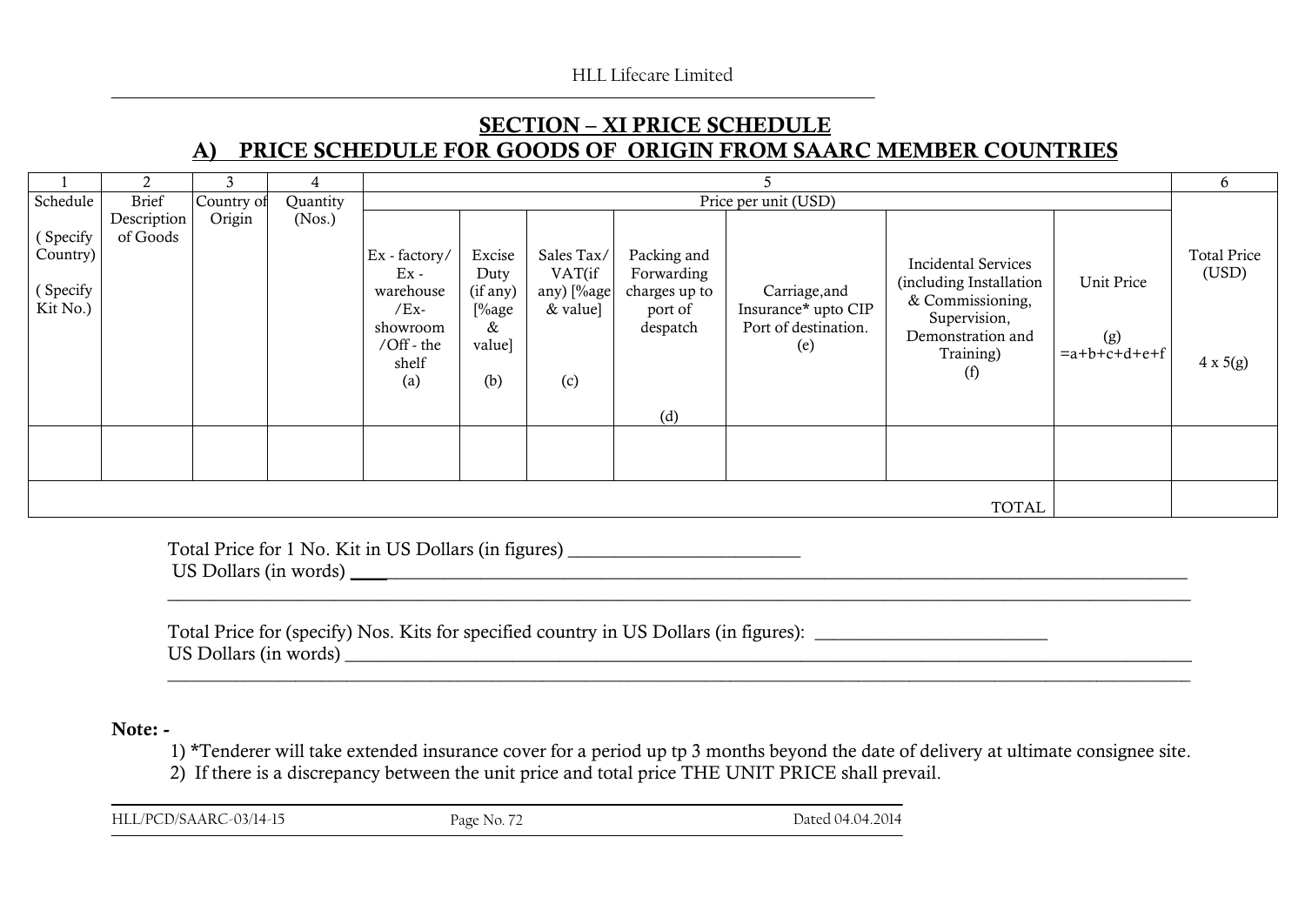- 3) The interim SAARC Co-ordinator will arrange clearance of goods at destination port & transport the goods/equipments to the site/warehouse of the ultimate consignee.
- 4) Tenderer shall use the above format to quote separately for each kit ( with item wise break-up for each item in a kit, as per List Of Requirement) for a specific country. A tenderer quoting for equipment, must quote for all equipment kits for a specific country (i.e. A1, B1 and C1). Similarly, a tenderer quoting for consumables, must quote for all consumable kits for a specific country (i.e. A2, B2 and C2).

| Name<br><u> 1989 - Andrea Station, amerikansk politik (</u>                    |  |
|--------------------------------------------------------------------------------|--|
| <b>Business Address Exercísion Exercísion Exercísion Exercísion Exercísion</b> |  |
| Signature of Tenderer                                                          |  |
| Seal of the Tenderer                                                           |  |
|                                                                                |  |
| Seal of the Tenderer                                                           |  |

**Place: \_\_\_\_\_\_\_\_\_\_\_\_\_\_\_\_\_\_\_\_\_\_\_\_\_\_\_ Signature of Tenderer\_\_\_\_\_\_\_\_\_\_\_\_\_\_\_\_\_\_\_\_\_\_\_\_**

**Date: \_\_\_\_\_\_\_\_\_\_\_\_\_\_\_\_\_\_\_\_\_\_\_\_\_ Seal of the Tenderer\_\_\_\_\_\_\_\_\_\_\_\_\_\_\_\_\_\_\_\_\_\_\_\_**

**Date: \_\_\_\_\_\_\_\_\_\_\_\_\_\_\_\_\_\_\_\_\_\_\_\_\_\_\_\_ Seal of the Tenderer\_\_\_\_\_\_\_\_\_\_\_\_\_\_\_\_\_\_\_\_\_\_\_\_**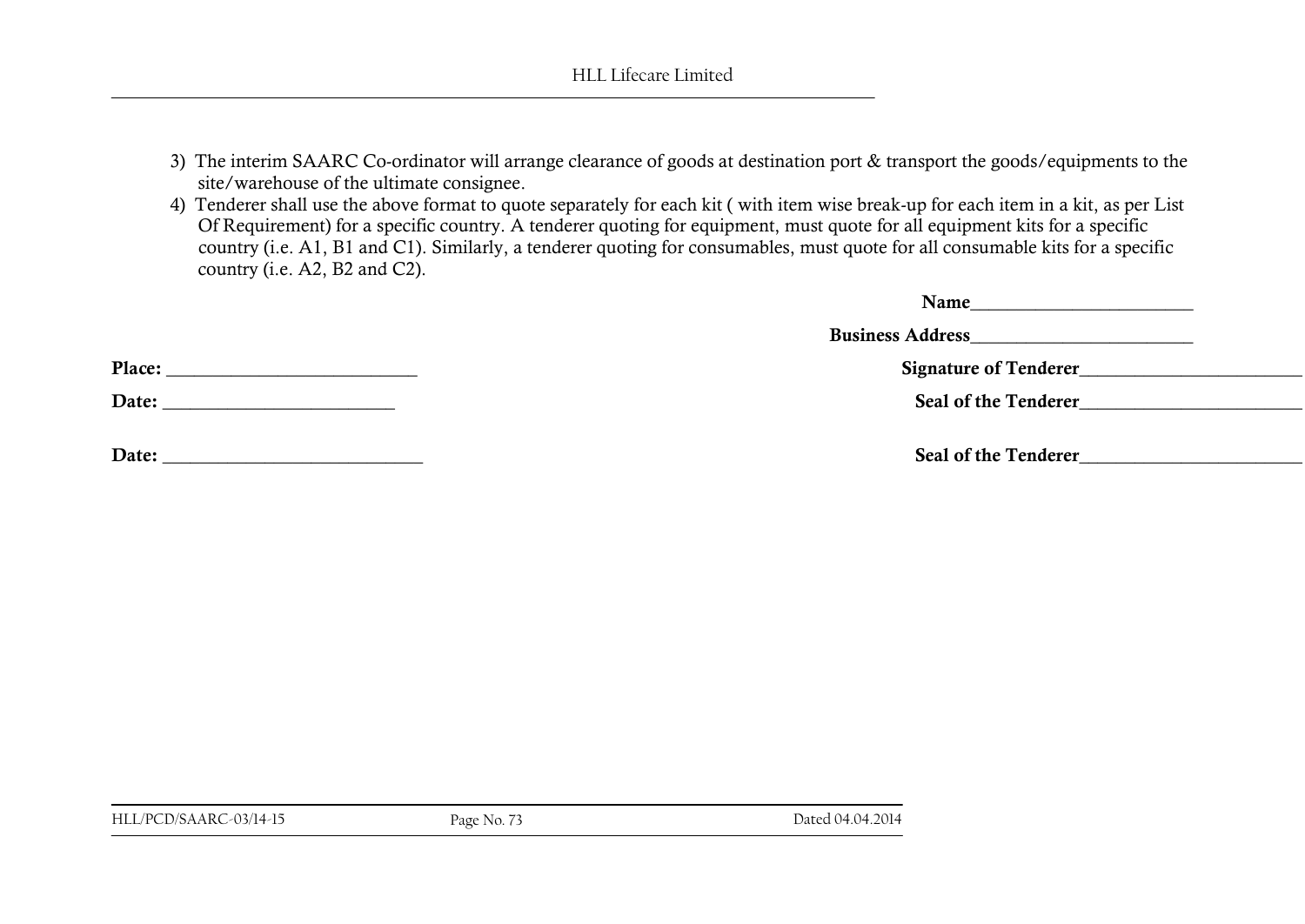### **SECTION – XII QUESTIONNAIRE**

### **Fill up the Section XX – Check List for Tenderers and enclose with the Tender**

- 1. The tenderer should furnish specific answers to all the questions/issues mentioned in the Checklist. In case a question/issue does not apply to a tenderer, the same should be answered with the remark "not applicable".
- 2. Wherever necessary and applicable, the tenderer shall enclose certified copy as documentary proof/ evidence to substantiate the corresponding statement.
- 3. In case a tenderer furnishes a wrong or evasive answer against any of the question/issues mentioned in the Checklist, its tender will be liable to be ignored.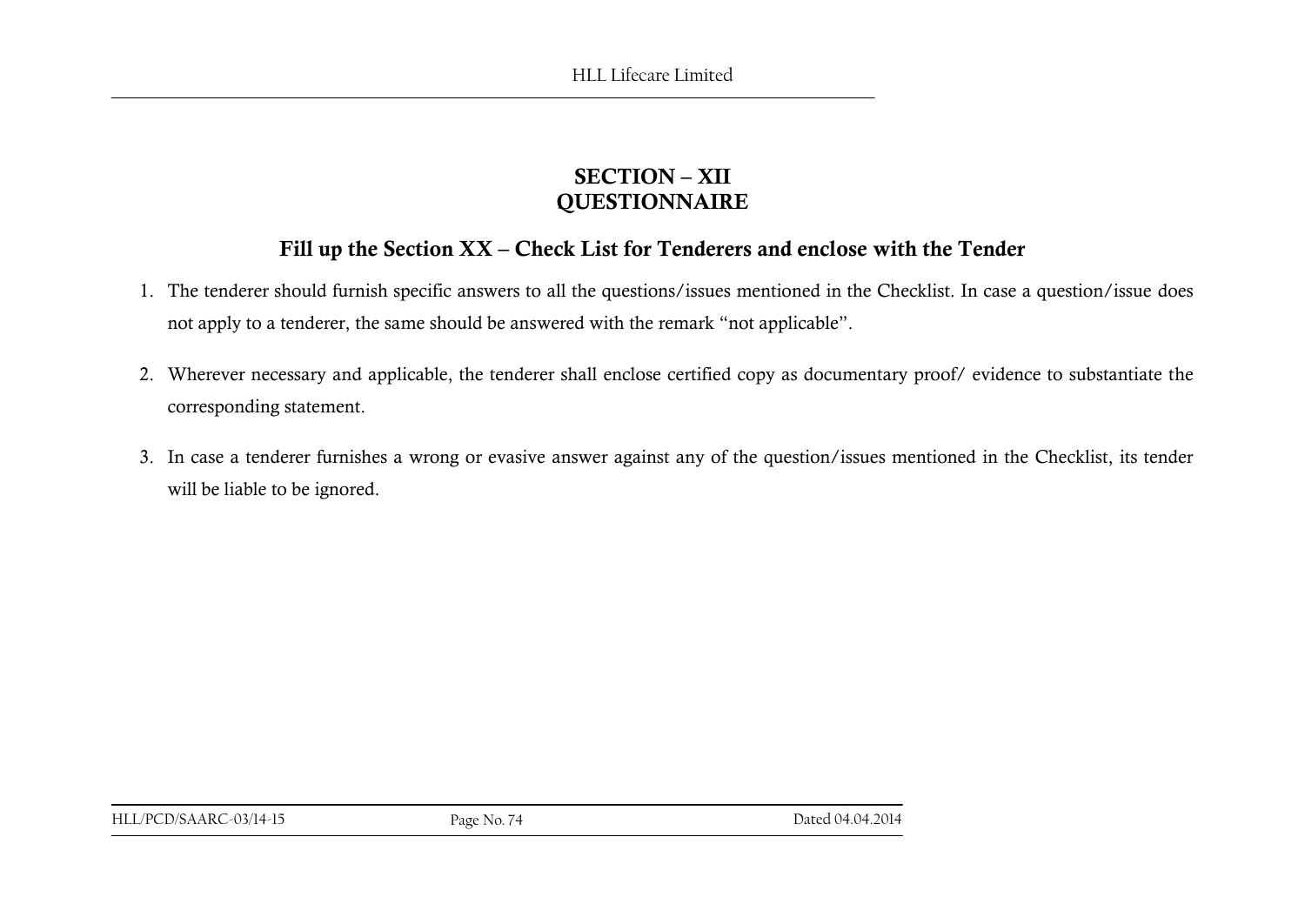### **SECTION – XIII BANK GUARANTEE FORM FOR EMD**

|                                                                                                  |  |                                                                    |                                                   | (hereinafter called the "Tenderer") has submitted |  |  |  |
|--------------------------------------------------------------------------------------------------|--|--------------------------------------------------------------------|---------------------------------------------------|---------------------------------------------------|--|--|--|
| its quotation dated <u>services</u> for the supply of                                            |  |                                                                    |                                                   |                                                   |  |  |  |
| (hereinafter called the "tender")                                                                |  |                                                                    |                                                   | against the purchaser's tender enquiry No.        |  |  |  |
|                                                                                                  |  |                                                                    |                                                   | Know all persons by these presents that we        |  |  |  |
|                                                                                                  |  |                                                                    | of (Hereinafter called                            |                                                   |  |  |  |
|                                                                                                  |  |                                                                    |                                                   |                                                   |  |  |  |
|                                                                                                  |  |                                                                    | (hereinafter called the "Purchaser) in the sum of |                                                   |  |  |  |
|                                                                                                  |  | for which payment will and truly to be made to the said Purchaser, |                                                   |                                                   |  |  |  |
| the Bank binds itself, its successors and assigns by these presents. Sealed with the Common Seal |  |                                                                    |                                                   |                                                   |  |  |  |
|                                                                                                  |  |                                                                    |                                                   |                                                   |  |  |  |
| obligation are:                                                                                  |  |                                                                    |                                                   |                                                   |  |  |  |

(1) If the Tenderer withdraws or amends, impairs or derogates from the tender in any respect within the period of validity of this tender.

(2) If the Tenderer having been notified of the acceptance of his tender by the Purchaser during the period of its validity:-

a) fails or refuses to furnish the performance security for the due performance of the contract.

or

b) fails or refuses to accept/execute the contract.

or

c) if it comes to notice that the information/documents furnished in its tender is incorrect, false, misleading or forged

We undertake to pay the Purchaser up to the above amount upon receipt of its first written demand, without the Purchaser having to substantiate its demand, provided that in its demand the Purchaser will note that the amount claimed by it is due to it owing to the occurrence of one or both the two conditions, specifying the occurred condition(s).

This guarantee will remain in force for a period of forty-five days after the period of tender validity and any demand in respect thereof should reach the Bank not later than the above date.

(Signature of the authorised officer of the Bank)

Name and designation of the officer

Seal, name & address of the Bank and address of the Branch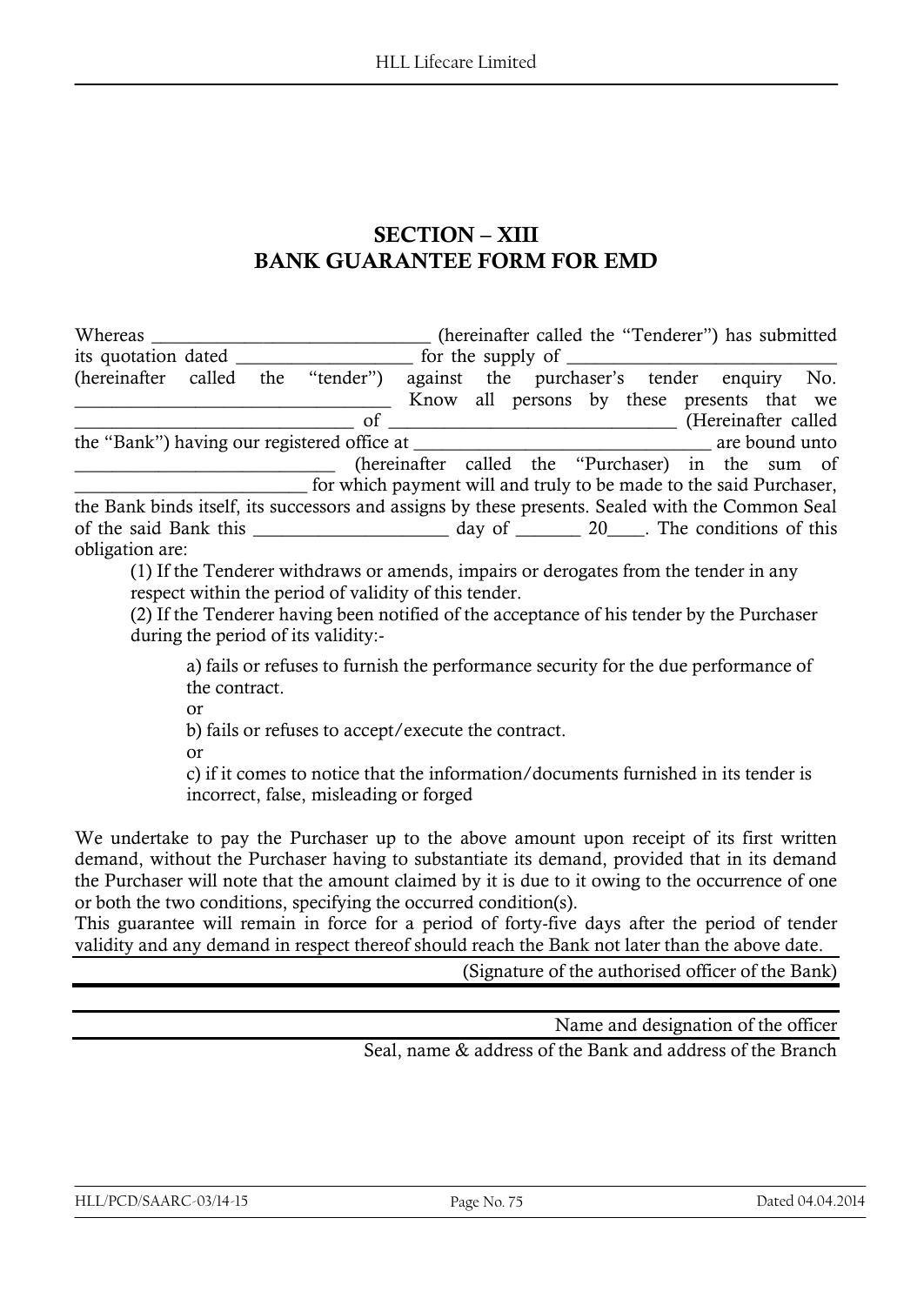### **SECTION – XIV MANUFACTURER"S AUTHORISATION FORM**

To

## **Head & AVP(P&CD), HLL Lifecare Limited, Procurement and Consultancy Division, B-14A, Sector -62, Noida -201307, Uttar Pradesh**

Dear Sirs,

Ref. Your TE document No \_\_\_\_\_\_\_\_\_\_\_\_, dated \_\_\_\_\_\_\_\_\_\_\_\_\_ We, \_\_\_\_\_\_\_\_\_\_\_\_\_\_\_\_\_\_\_\_\_\_\_\_\_\_\_\_\_\_\_\_\_\_\_ who are proven and reputable manufacturers of\_\_\_\_\_\_\_\_\_\_\_\_\_\_\_\_\_\_\_\_\_\_\_\_\_\_\_(*name and description of the goods offered in the tender*) having factories at and all all and all all and authorise hereby authorise Messrs\_\_\_\_\_\_\_\_\_\_\_\_\_\_\_\_\_\_\_\_\_\_\_\_\_\_\_\_\_\_(*name and address of the agent*) to submit a tender, process the same further and enter into a contract with you against your requirement as contained in the above referred TE documents for the above goods manufactured by us.

We further confirm that no supplier or firm or individual other than Messrs. \_\_\_\_\_\_\_\_\_\_\_\_\_\_\_\_\_\_\_\_\_\_\_\_\_\_ (*name and address of the above agent*) is authorised to submit a tender, process the same further and enter into a contract with you against your requirement as contained in the above referred TE documents for the above goods manufactured by us. We also hereby extend our full warranty as applicable as per clause 15 of the General Conditions of Contract, read with modification, if any, in the Special Conditions of Contract for the goods

and services offered for supply by the above firm against this TE document.

#### Yours faithfully,

[*Signature with date, name and designation*] for and on behalf of Messrs

[*Name & address of the manufacturers*]

*Note: 1. This letter of authorisation should be on the letter head of the manufacturing firm and should be signed by a person competent and having the power of attorney to legally bind the manufacturer.*

 *2. Original letter may be sent.*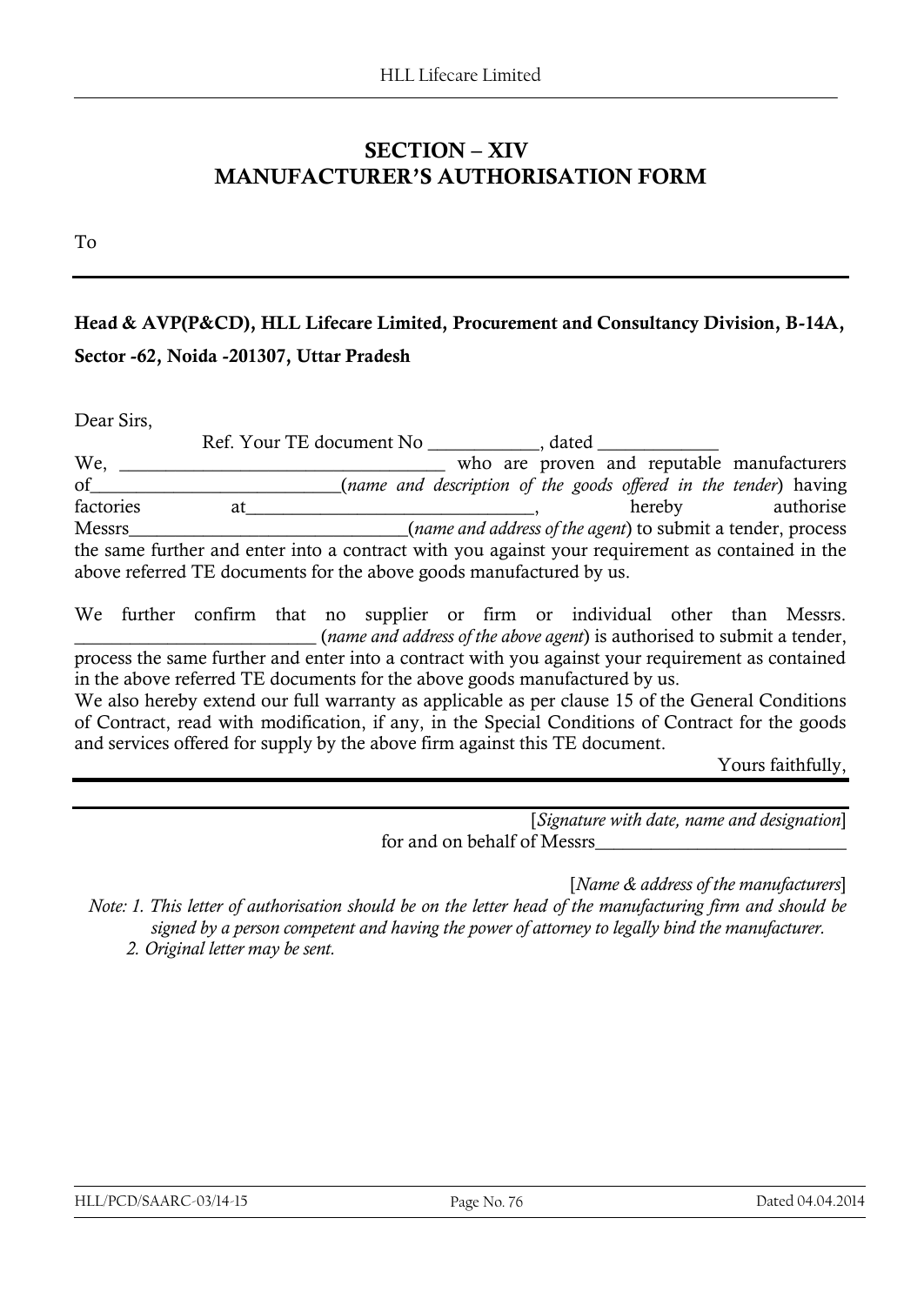### **SECTION – XV**

### **BANK GUARANTEE FORM FOR PERFORMANCE SECURITY**

To

**Head & Associate Vice President (P&CD),** 

**HLL Lifecare Limited,** 

**Procurement and Consultancy Division,** 

#### **B-14A, Sector -62, Noida -201307,**

#### **Gautam Budh Nagar,Uttar Pradesh, INDIA**

WHEREAS **EXECUTE:** (Name and address of the supplier) (Hereinafter called "the supplier") has undertaken, in pursuance of contract no\_\_\_\_\_\_\_\_\_\_\_\_\_\_\_\_\_\_\_\_\_\_\_\_

dated to supply (description of goods and services) (herein after called "the contract").

AND WHEREAS it has been stipulated by you in the said contract that the supplier shall furnish you with a bank guarantee by a scheduled commercial bank recognised by you for the sum specified therein as security for compliance with its obligations in accordance with the contract;

AND WHEREAS we have agreed to give the supplier such a bank guarantee;

NOW THEREFORE we hereby affirm that we are guarantors and responsible to you, on behalf of the supplier, up to a total of. \_\_\_\_\_\_\_\_\_\_\_\_\_\_\_\_\_\_\_\_\_\_\_\_ (Amount of the guarantee in words and figures), and we undertake to pay you, upon your first written demand declaring the supplier to be in default under the contract and without cavil or argument, any sum or sums within the limits of (amount of guarantee) as aforesaid, without your needing to prove or to show grounds or reasons for your demand or the sum specified therein.

We hereby waive the necessity of your demanding the said debt from the supplier before presenting us with the demand.

We further agree that no change or addition to or other modification of the terms of the contract to be performed there under or of any of the contract documents which may be made between you and the supplier shall in any way release us from any liability under this guarantee and we hereby waive notice of any such change, addition or modification.

This guarantee shall be valid up to 30 (thirty) months from the date of Notification of Award i.e. up to ----------- (indicate date)

> ………………………………………… (Signature with date of the authorised officer of the Bank) …………………………………………………………. Name and designation of the officer …………………………………………………………. …………………………………………………………. Seal, name & address of the Bank and address of the Branch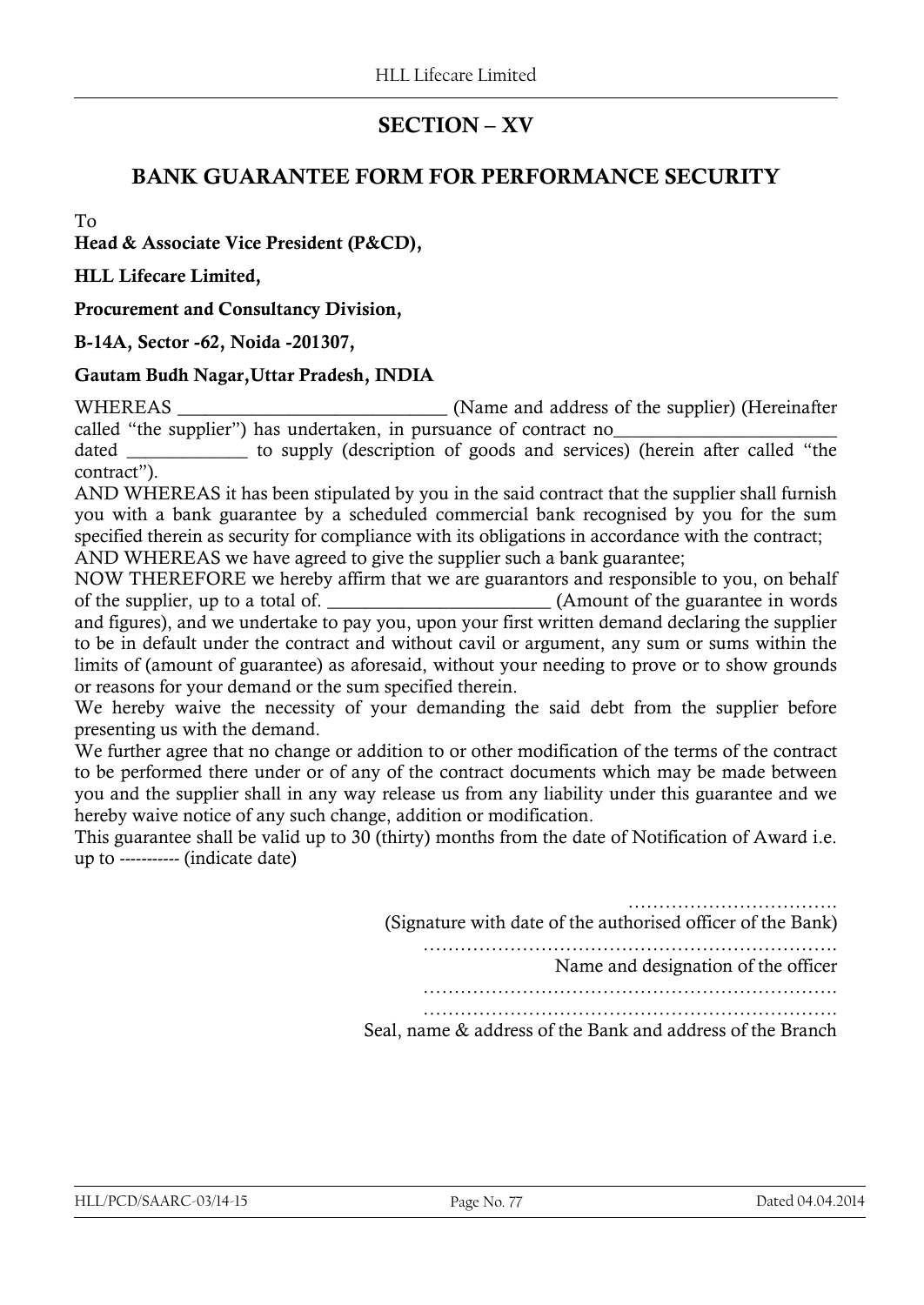### **SECTION – XVI CONTRACT FORM - A**

#### **CONTRACT FORM FOR SUPPLY, INSTALLATION, COMMISSIONING, HANDING OVER, TRIAL RUN, TRAINING OF OPERATORS & WARRANTY OF GOODS**

(Address of the Purchaser"s/Consignee"s office issuing the contract)

Contract No\_\_\_\_\_\_\_\_\_\_\_ dated\_\_\_\_\_\_\_\_\_\_\_\_\_\_

**This is in continuation to this office"s Notification of Award No\_\_\_\_\_\_\_ dated \_\_\_\_\_\_**

- 1. Name & address of the Supplier: \_\_\_\_\_\_\_\_\_\_\_\_\_\_\_\_\_\_\_\_\_\_\_\_\_\_\_\_\_\_
- 2. Purchaser"s TE document No\_\_\_\_\_\_\_\_ dated\_\_\_\_\_\_\_\_\_\_\_\_ and subsequent Amendment
- No\_\_\_\_\_\_\_\_\_\_\_\_, dated\_\_\_\_\_\_\_\_\_ (if any), issued by the purchaser
- 3. Supplier's Tender No<sub>\_\_\_\_\_\_\_</sub> dated\_\_\_\_\_\_\_\_ and subsequent communication(s)
	- No\_\_\_\_\_\_\_\_\_\_\_\_ dated \_\_\_\_\_\_\_\_\_ (if any), exchanged between the supplier and the purchaser in connection with this tender.
- 4. In addition to this Contract Form, the following documents etc, which are included in the documents mentioned under paragraphs 2 and 3 above, shall also be deemed to form and be read and construed as integral part of this contract:
	- (i) General Conditions of Contract;
	- (ii) Special Conditions of Contract;
	- (iii) List of Requirements;
	- (iv) Technical Specifications;
	- (v) Quality Control Requirements;
	- (vi) Tender Form furnished by the supplier;
	- (vii) Price Schedule(s) furnished by the supplier in its tender;
	- (viii) Manufacturers" Authorisation Form (if applicable for this tender);
	- (ix) Purchaser"s Notification of Award

Note: The words and expressions used in this contract shall have the same meanings as are respectively assigned to them in the conditions of contract referred to above. Further, the definitions and abbreviations incorporated under clause 1 of Section II – "General Instructions to Tenderers" of the Purchaser"s TE document shall also apply to this contract.

- 5. Some terms, conditions, stipulations etc. out of the above-referred documents are reproduced below for ready reference:
	- (i) Brief particulars of the goods and services which shall be supplied/ provided by the supplier are as under:

| Schedule | Brief description of | Accounting | Quantity to be | Unit  | Total | Terms of |
|----------|----------------------|------------|----------------|-------|-------|----------|
| No.      | goods/services       | unit       | supplied       | Price | price | delivery |
|          |                      |            |                |       |       |          |

Any other additional services (if applicable) and cost thereof: Total value (in figure) \_\_\_\_\_\_\_\_\_\_\_\_ (In words) \_\_\_\_\_\_\_\_\_\_\_\_\_\_\_\_\_\_\_\_\_\_\_\_\_\_\_

HLL/PCD/SAARC-03/14-15 Page No. 78 Dated 04.04.2014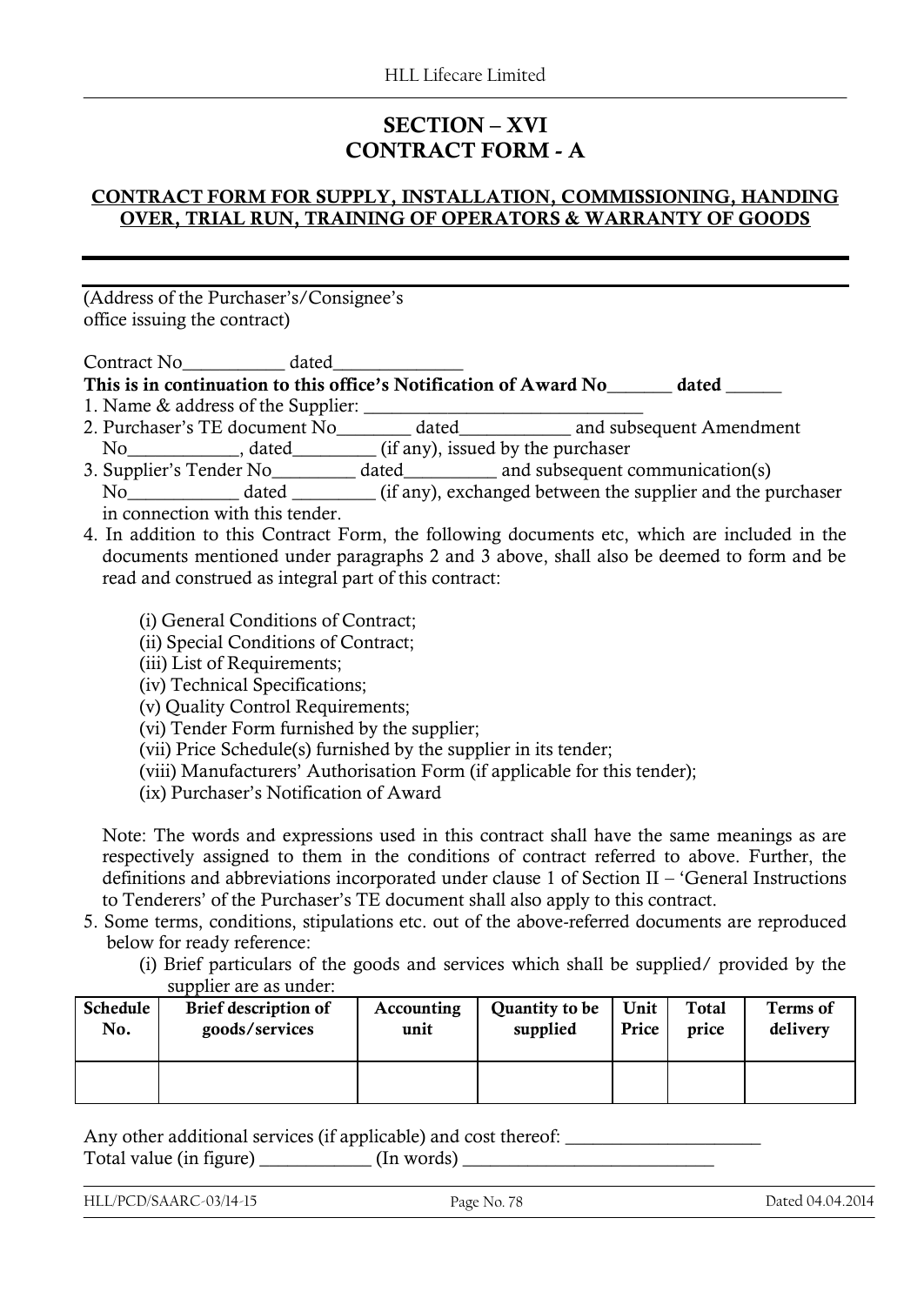- 2. Delivery schedule
- (ii) Details of Performance Security
- (iii) Quality Control
	- (a) Mode(s), stage(s) and place(s) of conducting inspections and tests.
	- (b) Designation and address of purchaser's inspecting officer
- (iv) Destination and despatch instructions
- (v) Consignee, including port consignee, if any
- (vi) Warranty clause

Payment terms

Paying authority

**(Signature, name and address of the Purchaser"s/Consignee"s authorised official) For and on behalf of\_\_\_\_\_\_\_\_\_\_\_\_\_\_\_\_\_\_** 

\_\_\_\_\_\_\_\_\_\_\_\_\_\_\_\_\_\_\_\_\_\_\_\_\_\_\_\_

Received and accepted this contract

(Signature, name and address of the supplier"s executive duly authorised to sign on behalf of the supplier) For and on behalf of (Name and address of the supplier)

(Seal of the supplier) Date: \_\_\_\_\_\_\_\_\_\_\_\_\_\_\_\_\_\_\_\_\_\_\_\_\_

Place: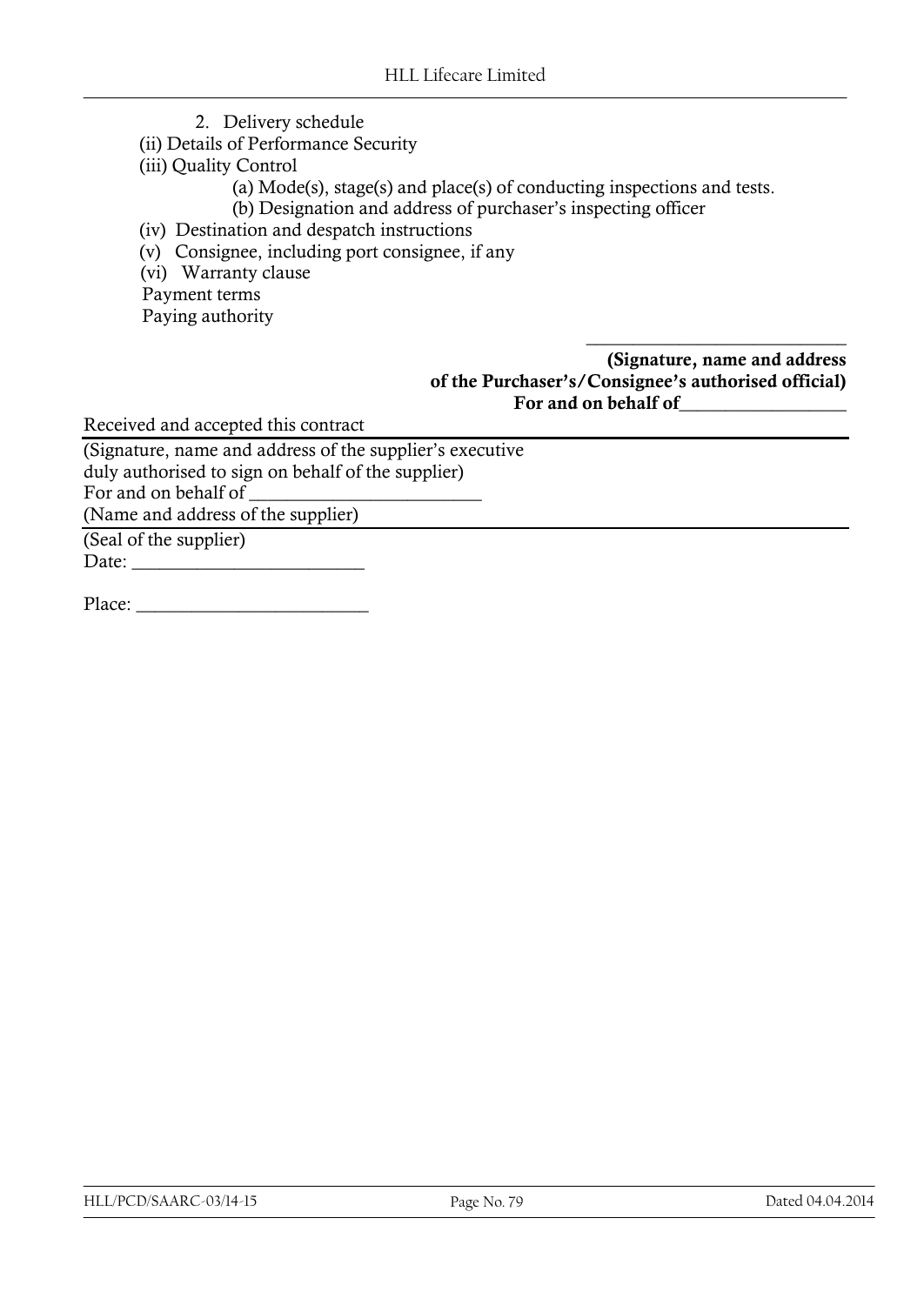### **SECTION – XVII CONSIGNEE RECEIPT CERTIFICATE (To be given by consignee"s authorized representative)**

The following store (s) has/have been received in good condition:

| 1) | Contract No. & date                                                         |  |
|----|-----------------------------------------------------------------------------|--|
| 2) | Supplier's Name                                                             |  |
| 3) | Consignee's Name & Address with<br>telephone No. & Fax No.                  |  |
| 4) | Name of the item supplied                                                   |  |
| 5) | <b>Quantity Supplied</b>                                                    |  |
| 6) | Date of Receipt by the interim Consignee                                    |  |
|    |                                                                             |  |
| 7) | Name and designation of<br>Authorized Representative of                     |  |
|    | interim Consignee                                                           |  |
| 8) | Signature of Authorized<br>Representative of interim Consignee<br>with date |  |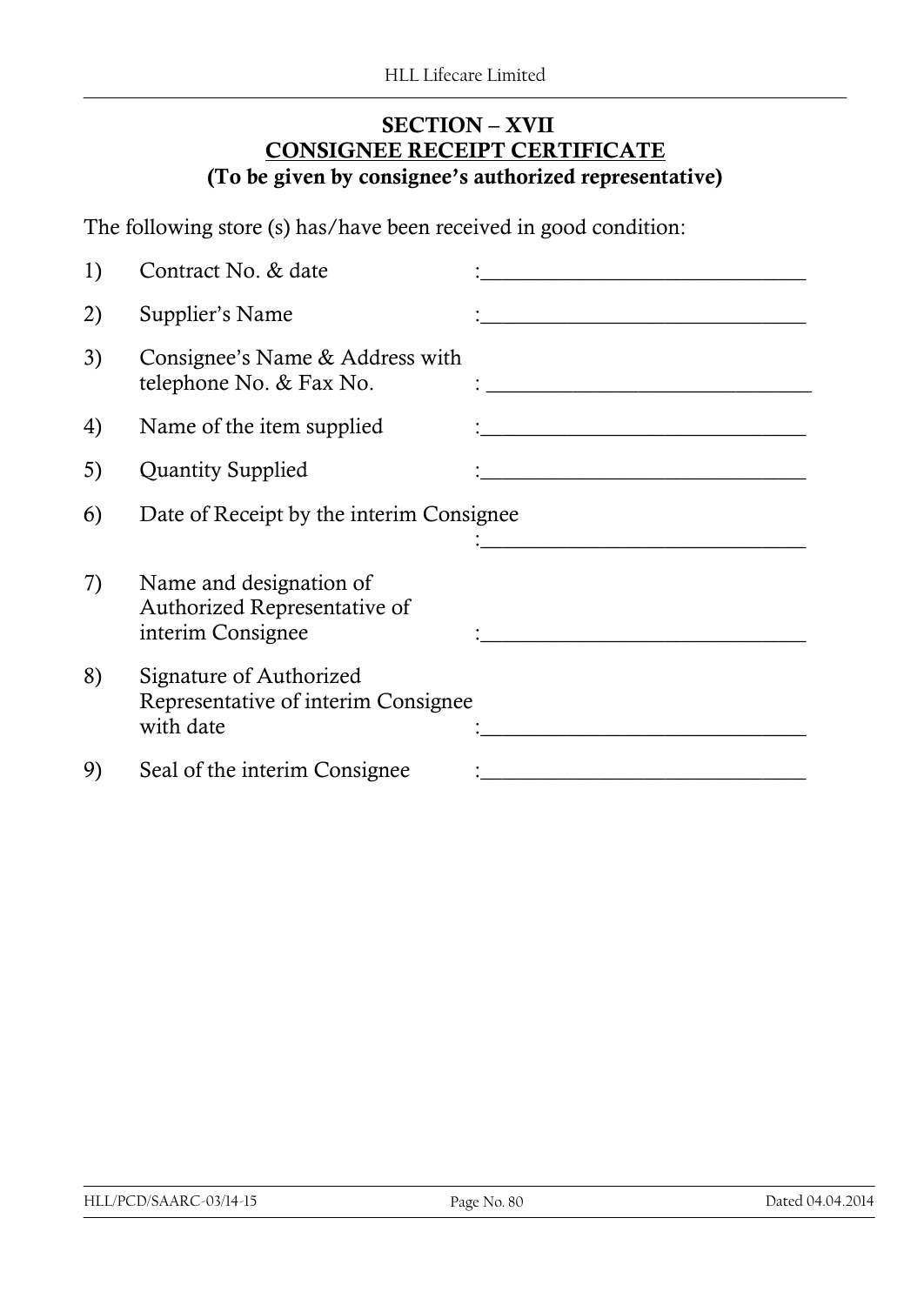### **SECTION – XVIII Proforma of Final Acceptance Certificate by the Consignee**

| To  |  |
|-----|--|
| M/s |  |
|     |  |
|     |  |

Subject: Certificate of commissioning of equipment/plant.

**This is to certify that the equipment(s)/plant(s) as detailed below has/have been received in good conditions along with all the standard and special accessories and a set of spares (subject to remarks in Para no.02) in accordance with the contract/technical specifications. The same has been installed and commissioned.**

| (a) | Contract No Contract No                                                                                           | dated |
|-----|-------------------------------------------------------------------------------------------------------------------|-------|
|     | (b) Description of the equipment(s)/plants: $\frac{1}{2}$                                                         |       |
| (c) | Equipment(s)/ plant(s) nos.: $\_\_$                                                                               |       |
| (d) |                                                                                                                   |       |
|     | (e) Bill of Loading/Air Way Bill/Railway<br>Receipt/ Goods Consignment Note no                                    |       |
|     | (f) Name of the vessel/Transporters:<br>(g) Name of the Consignee:<br>(h) Date of commissioning and proving test: |       |

### **Details of accessories/spares not yet supplied and recoveries to be made on that**

|                                |          | account.                   |
|--------------------------------|----------|----------------------------|
| Sl. Description of Item<br>No. | Quantity | Amount to be recovered No. |

The proving test has been done to our entire satisfaction and operators have been trained to operate the equipment(s)/plant(s).

The supplier has fulfilled its contractual obligations satisfactorily  $##$  or The supplier has failed to fulfil its contractual obligations with regard to the following: He has not adhered to the time schedule specified in the contract in dispatching the documents/drawings pursuant to "Technical Specifications".

He has not supervised the commissioning of the equipment(s)/plant(s)in time, i.e. within the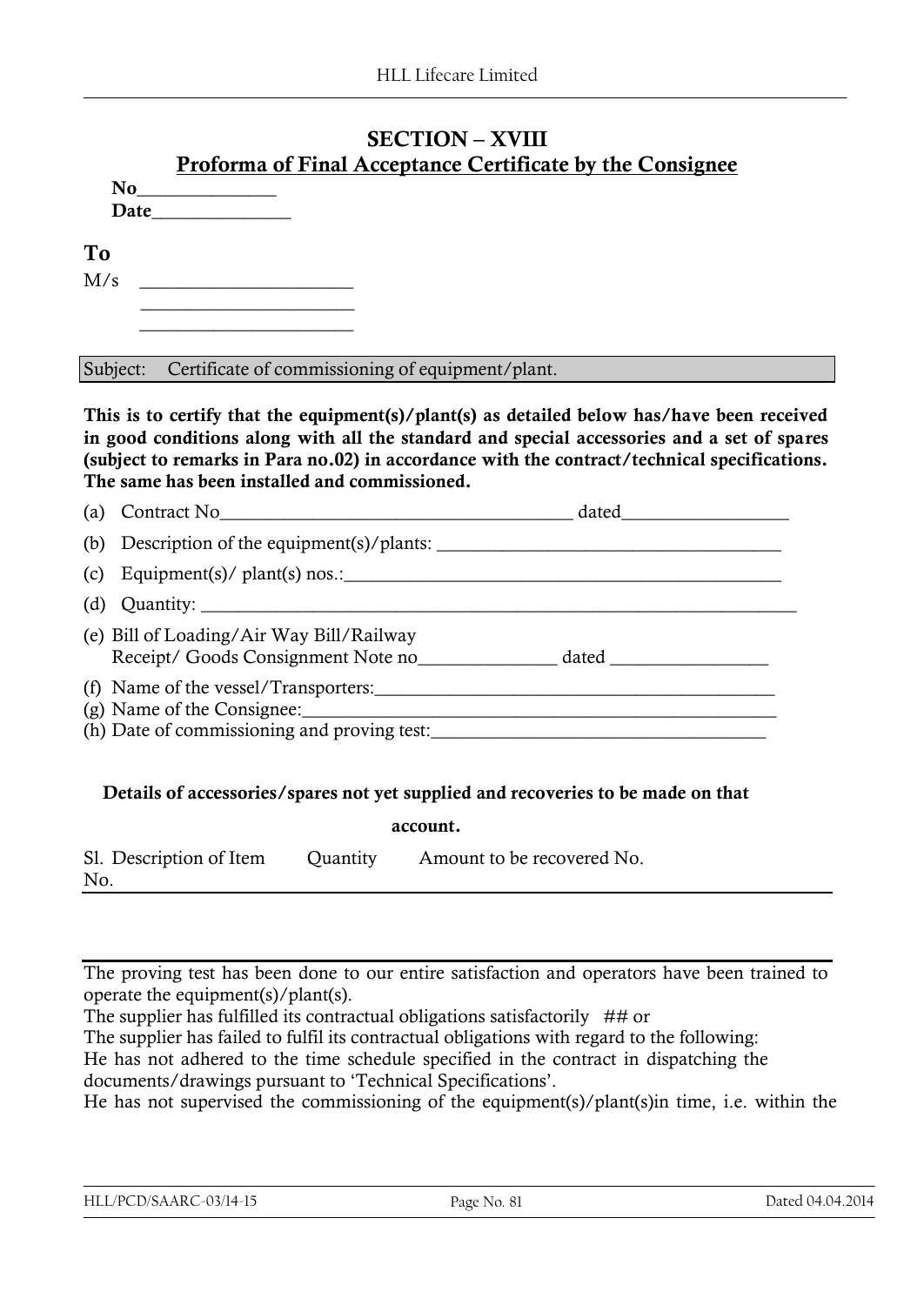period specified in the contract from date of intimation by the Purchaser/Consignee in respect of the installation of the equipment(s)/plant(s).

The supplier as specified in the contract has not done training of personnel.

The extent of delay for each of the activities to be performed by the supplier in terms of the contract is

The amount of recovery on account of non-supply of accessories and spares is given under Para no.02.

The amount of recovery on account of failure of the supplier to meet his contractual obligations is the contract of the indicate the amount).

Signature

Name

Designation with stamp

**## Explanatory notes for filling up the certificate:**

**He has adhered to the time schedule specified in the contract in dispatching the documents/drawings pursuant to "Technical Specification".**

**He has supervised the commissioning of the equipment(s)/plant(s) in time, i.e. within the time specified in the contract from date of intimation by the Purchaser/Consignee in respect of the installation of the equipment(s)/plant(s).**

**Training of personnel has been done by the supplier as specified in the contract**

**In the event of documents/drawings having not been supplied or installation and commissioning of the equipment(s)/plant(s) having been delayed on account of the supplier, the extent of delay should always be mentioned in clear terms.**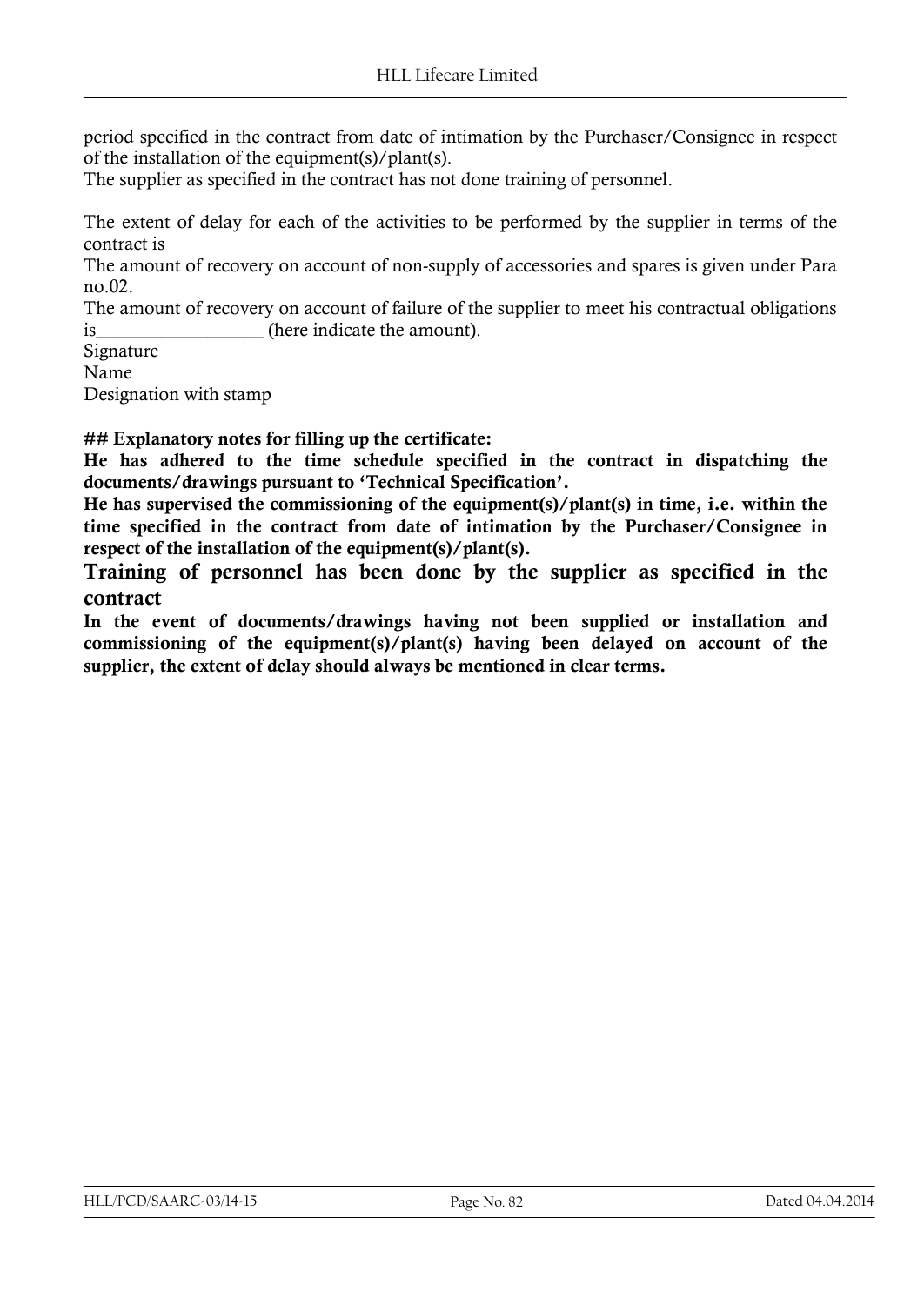# **SECTION – XX CHECKLIST Name of Tenderer: Name of Manufacturer:**

| S1<br>No. | Activity                                  | Yes/No/<br><b>NA</b> | Page No. in<br>the BID | Remarks |
|-----------|-------------------------------------------|----------------------|------------------------|---------|
| 1. a.     | Have you enclosed EMD of required         |                      |                        |         |
|           | amount for the quoted schedules?          |                      |                        |         |
| b.        | In case EMD is furnished in the form of   |                      |                        |         |
|           | Bank Guarantee, has it been furnished as  |                      |                        |         |
|           | per Section XIII?                         |                      |                        |         |
| c.        | In case Bank Guarantee is furnished, have |                      |                        |         |
|           | you kept its validity of 225days from     |                      |                        |         |
|           | Techno Commercial Tender Opening date     |                      |                        |         |
|           | as per clause 19 of GIT?                  |                      |                        |         |
| 2. a.     | Have you enclosed duly filled Tender      |                      |                        |         |
|           | Form as per format in Section X?          |                      |                        |         |
| b.        | Have you enclosed Power of Attorney in    |                      |                        |         |
|           | favour of the signatory?                  |                      |                        |         |
| 3.        | <b>DELETED</b>                            |                      |                        |         |
| 4. a.     | Have you enclosed clause-by-clause        |                      |                        |         |
|           | technical compliance statement for the    |                      |                        |         |
|           | quoted goods vis-à-vis the Technical      |                      |                        |         |
|           | specifications?                           |                      |                        |         |
| b.        | In case of Technical deviations in the    |                      |                        |         |
|           | compliance statement, have you identified |                      |                        |         |
|           | and marked the deviations?                |                      |                        |         |
| 5. a      | Have you submitted satisfactory           |                      |                        |         |
|           | performance certificate as per the        |                      |                        |         |
|           | Proforma for performance statement in     |                      |                        |         |
|           | Sec. IX of TE document in respect of all  |                      |                        |         |
|           | orders?                                   |                      |                        |         |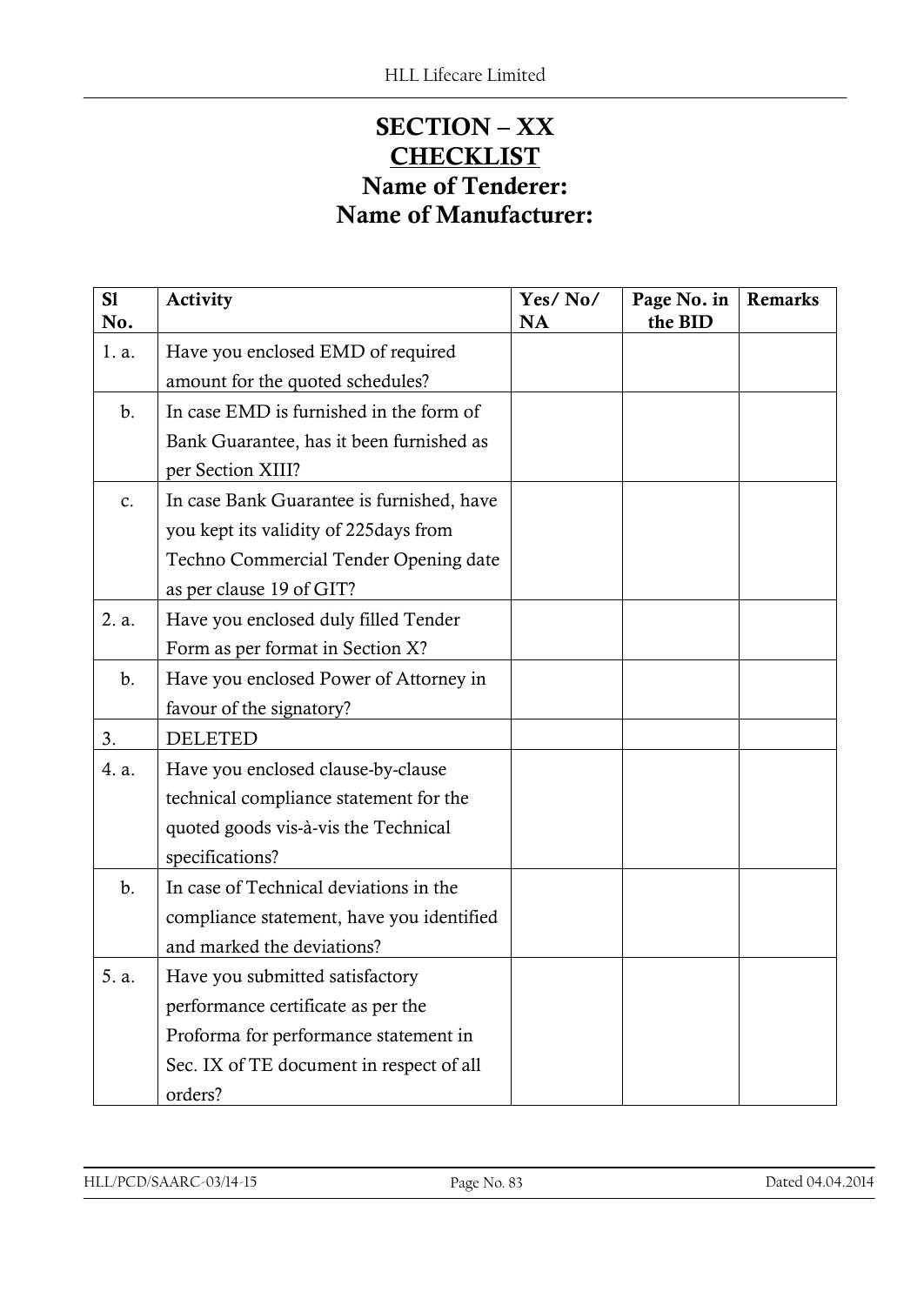| S1<br>No. | Activity                                                                                                                                          | Yes/No/<br><b>NA</b> | Page No. in<br>the BID | <b>Remarks</b> |
|-----------|---------------------------------------------------------------------------------------------------------------------------------------------------|----------------------|------------------------|----------------|
| b.        | Have you submitted copy of the order(s)<br>and end user certificate?                                                                              |                      |                        |                |
| 6.        | Have you submitted manufacturer's<br>authorization as per Section XIV?                                                                            |                      |                        |                |
| 7.        | Have you submitted prices of goods in the<br>Price Schedule as per Section XI?                                                                    |                      |                        |                |
| 8.        | Have you kept validity of 180 days from<br>the Techno Commercial Tender Opening<br>date as per the TE document?                                   |                      |                        |                |
| 9. a.     | In case of Indian Tenderer, have you<br>furnished Income Tax Account No. as<br>allotted by the Income Tax Department of<br>of India?              |                      |                        |                |
| b.        | In case of Foreign Tenderer, have you<br>furnished Income Tax Account No. as<br>allotted by the Income Tax Department of<br>SAARC member country? |                      |                        |                |
| 10.       | Have you intimated the name an full<br>address of your Banker (s) along with your<br><b>Account Number</b>                                        |                      |                        |                |
| 11.       | Have you fully accepted payment terms as<br>per TE document?                                                                                      |                      |                        |                |
| 12.       | Have you fully accepted delivery period as<br>per TE document?                                                                                    |                      |                        |                |
| 13.       | Have you submitted the certificate of<br>incorporation?                                                                                           |                      |                        |                |
| 14.       | Have you accepted the warranty as per TE<br>document?                                                                                             |                      |                        |                |
| 15.       | Have you accepted terms and conditions<br>of TE document?                                                                                         |                      |                        |                |
| 16.       | Have you furnished documents<br>establishing your eligibility & qualification<br>criteria as per TE documents?                                    |                      |                        |                |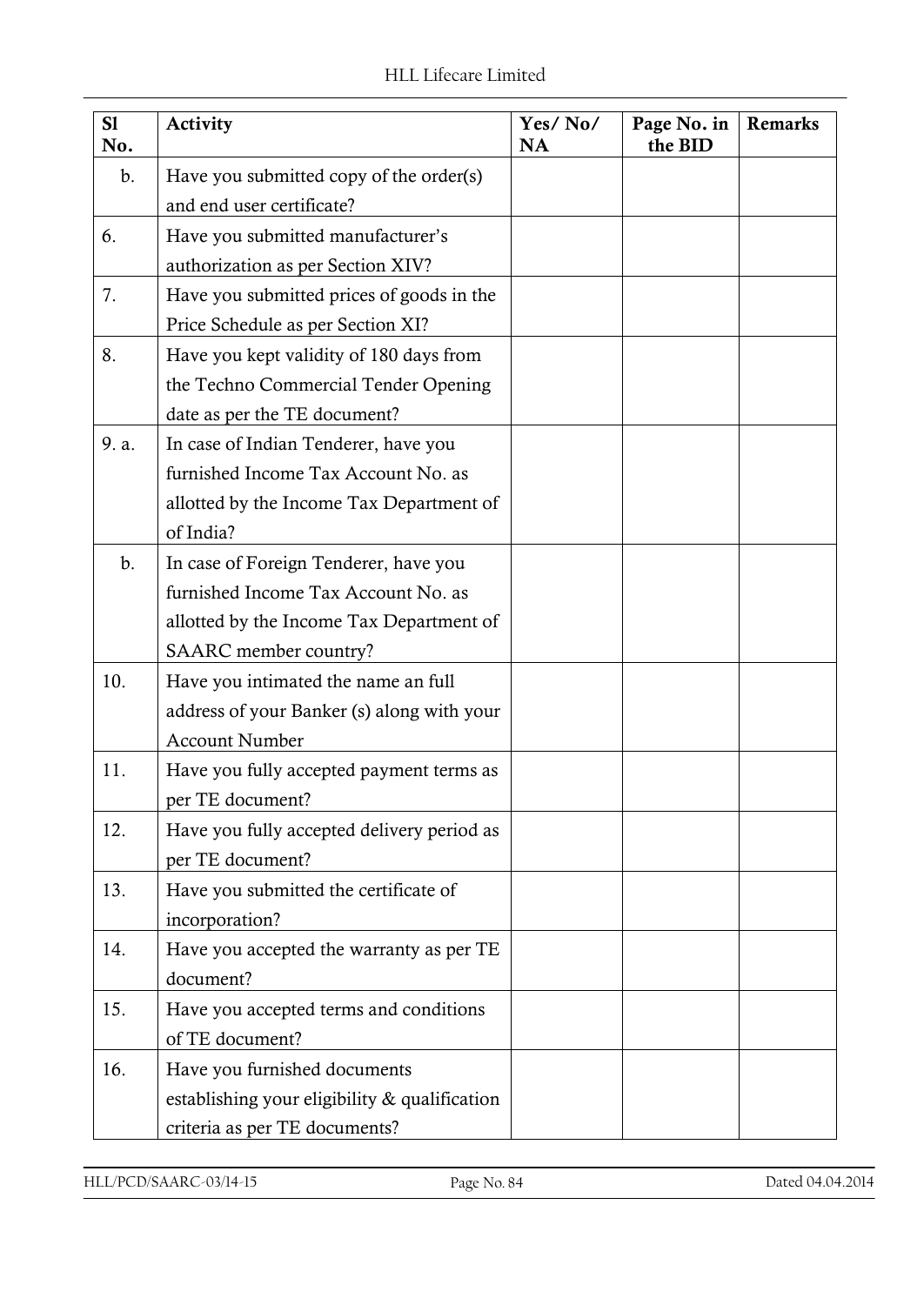| <b>S1</b><br>No. | <b>Activity</b>                            | Yes/No/<br>NA | Page No. in<br>the BID | Remarks |
|------------------|--------------------------------------------|---------------|------------------------|---------|
| 17               | Have you furnished Annual Report           |               |                        |         |
|                  | (Balance Sheet and Profit & Loss)          |               |                        |         |
|                  | Account) for last three years prior to the |               |                        |         |
|                  | date of Tender opening?                    |               |                        |         |

N.B.

- 1. All pages of the Tender should be page numbered and indexed.
- 2. The Tenderer may go through the checklist and ensure that all the documents/confirmations listed above are enclosed in the tender and no column is left blank. If any column is not applicable, it may be filled up as NA.
- 3. It is the responsibility of tendered to go through the TE document to ensure furnishing all required documents in addition to above, if any.

**(Signature with date)** 

**(Full name, designation & address of the person duly authorised sign on behalf of the Tenderer) For and on behalf of** 

**(Name, address and stamp of the tendering firm)**